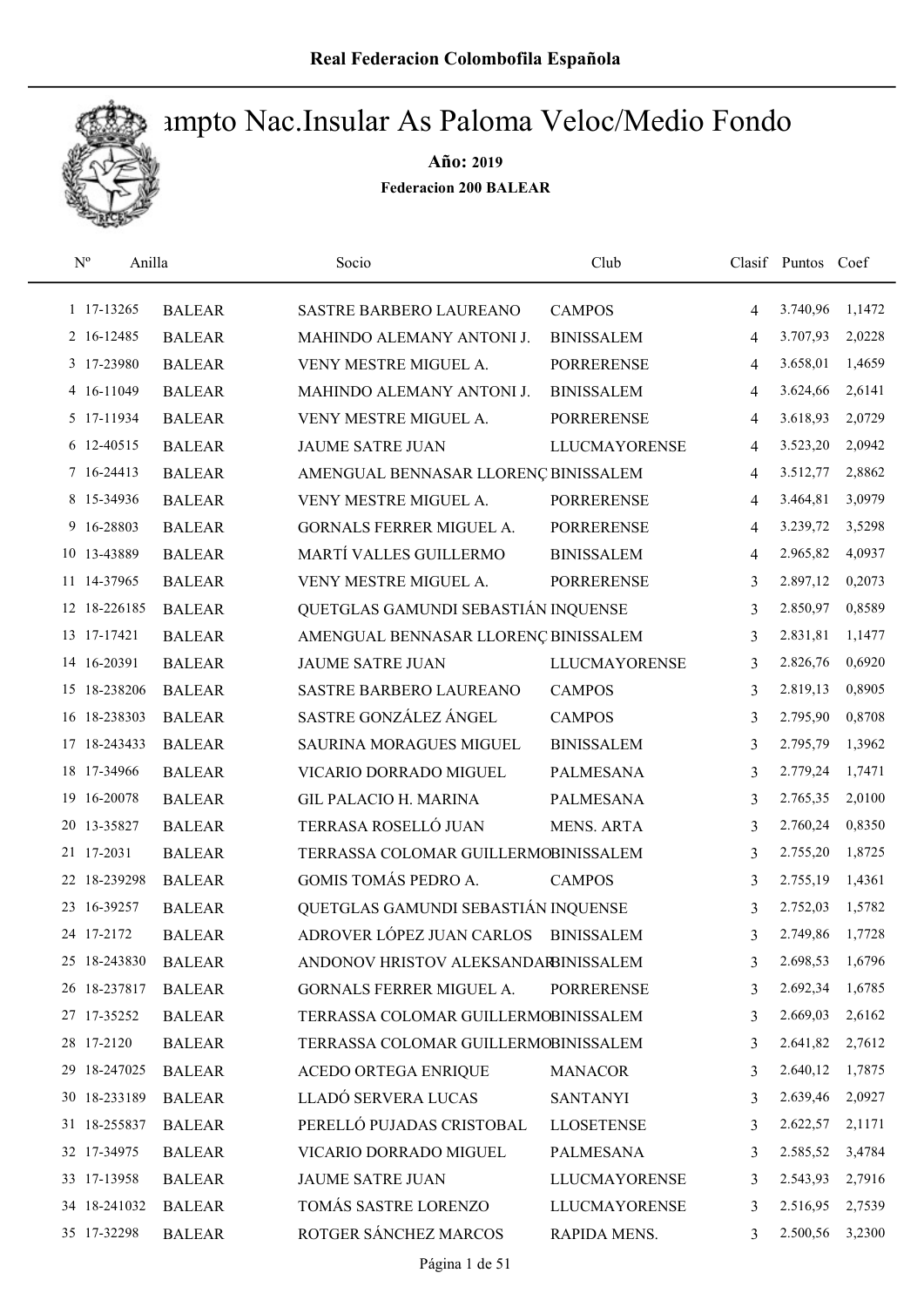

| $\rm N^o$<br>Anilla |               | Socio                                     | Club                 |                | Clasif Puntos Coef |        |
|---------------------|---------------|-------------------------------------------|----------------------|----------------|--------------------|--------|
| 36 16-28233         | <b>BALEAR</b> | TÁNDEM MUNTANER - MORA                    | <b>PORRERENSE</b>    | 3              | 2.475,46           | 2,6184 |
| 37 18-233219        | <b>BALEAR</b> | SASTRE GONZÁLEZ ÁNGEL                     | <b>CAMPOS</b>        | 3              | 2.440,71           | 3,0553 |
| 38 16-33440         | <b>BALEAR</b> | GOMIS TOMÁS PEDRO A.                      | <b>CAMPOS</b>        | 3              | 2.403,95           | 3,0696 |
| 39 17-17998         | <b>BALEAR</b> | ANDONOV HRISTOV ALEKSANDARBINISSALEM      |                      | 3              | 2.359,72           | 3,4585 |
| 40 14-229231        | <b>BALEAR</b> | MAHINDO ALEMANY ANTONI J.                 | <b>BINISSALEM</b>    | 3              | 2.229,53           | 3,0973 |
| 41 18-240480        | <b>BALEAR</b> | TOMÁS SASTRE LORENZO                      | <b>LLUCMAYORENSE</b> | 3              | 2.119,11           | 3,3884 |
| 42 17-1549          | <b>BALEAR</b> | ADRÓVER FORNES CARLOS                     | <b>BINISSALEM</b>    | 3              | 2.030,91           | 5,1537 |
| 43 17-11677         | <b>BALEAR</b> | GONZÁLEZ SITJAR JOSÉ MANUEL PORRERENSE    |                      | 3              | 2.021,42           | 2,9361 |
| 44 17-14532         | <b>BALEAR</b> | PROHENS SALOM ANDRÉS                      | <b>LLUCMAYORENSE</b> | 3              | 1.841,18           | 4,6271 |
| 45 16-12345         | <b>BALEAR</b> | MAHINDO ALEMANY ANTONI J.                 | <b>BINISSALEM</b>    | 2              | 1.956,80           | 0,1210 |
| 46 17-34972         | <b>BALEAR</b> | VICARIO DORRADO MIGUEL                    | <b>PALMESANA</b>     | 2              | 1.956,41           | 0,3096 |
| 47 18-226792        | <b>BALEAR</b> | NICOLAU GAMUNDI SEBASTIA                  | <b>INQUENSE</b>      | 2              | 1.949,20           | 0,4992 |
| 48 18-233604        | <b>BALEAR</b> | <b>SALVA FERRA PABLO</b>                  | RAPIDA MENS.         | 2              | 1.942,14           | 0,4608 |
| 49 18-260326        | <b>BALEAR</b> | FAHANDEZH-SAADI FAHANDEZH RDERBY MALLORCA |                      | 2              | 1.929,90           | 0,4666 |
| 50 17-17590         | <b>BALEAR</b> | TERRASSA COSTA MATEO                      | <b>BINISSALEM</b>    | 2              | 1.925,85           | 0,2841 |
| 51 16-24809         | <b>BALEAR</b> | MARTÍ VALLES GUILLERMO                    | <b>BINISSALEM</b>    | 2              | 1.924,46           | 0,5206 |
| 52 16-29283         | <b>BALEAR</b> | VENY MESTRE MIGUEL A.                     | <b>PORRERENSE</b>    | 2              | 1.913,99           | 0,3070 |
| 53 18-247059        | <b>BALEAR</b> | ACEDO ORTEGA ENRIQUE                      | <b>MANACOR</b>       | 2              | 1.910,91           | 0,2477 |
| 54 18-247037        | <b>BALEAR</b> | ACEDO ORTEGA ENRIQUE                      | <b>MANACOR</b>       | 2              | 1.908,45           | 0,3558 |
| 55 17-20939         | <b>BALEAR</b> | VADELL FUSTER BUENAVENTURAMANACOR         |                      | 2              | 1.907,37           | 0,2327 |
| 56 18-255885        | <b>BALEAR</b> | PERELLÓ PUJADAS CRISTOBAL                 | <b>LLOSETENSE</b>    | 2              | 1.907,22           | 0,4268 |
| 57 18-255692        | <b>BALEAR</b> | SÁNCHEZ PERELLÓ JOSÉ G.                   | <b>LLOSETENSE</b>    | 2              | 1.898,78           | 0,4478 |
| 58 15-27873         | <b>BALEAR</b> | <b>CASTOR SASTRE BERNARDO</b>             | <b>LLOSETENSE</b>    | 2              | 1.897,69           | 0,4489 |
| 59 18-243478        | <b>BALEAR</b> | <b>SAURINA MORAGUES MIGUEL</b>            | <b>BINISSALEM</b>    | $\overline{2}$ | 1.897,18           | 1,1128 |
| 60 14-25380         | <b>BALEAR</b> | MAHINDO ALEMANY ANTONI J.                 | <b>BINISSALEM</b>    | 2              | 1.894,74           | 0,6534 |
| 61 14-26824         | <b>BALEAR</b> | TERRASA ROSELLÓ JUAN                      | MENS. ARTA           | 2              | 1.891,72           | 0,3681 |
| 62 18-246990        | <b>BALEAR</b> | RIERA MASSANET ANTONIO                    | <b>MANACOR</b>       | 2              | 1.886,71           | 0,5049 |
| 63 18-231065        | <b>BALEAR</b> | <b>VERGER PIZA JUAN</b>                   | <b>BINISSALEM</b>    | 2              | 1.886,03           | 0,3965 |
| 64 18-259872        | <b>BALEAR</b> | <b>SASTRE SANNA PABLO</b>                 | <b>ES PILARI</b>     | 2              | 1.878,92           | 0,9993 |
| 65 18-241054        | <b>BALEAR</b> | TOMÁS SASTRE LORENZO                      | <b>LLUCMAYORENSE</b> | 2              | 1.876,20           | 0,7544 |
| 66 18-211283        | <b>BALEAR</b> | VICH MARTORELL IGNACIO                    | RAPIDA MENS.         | 2              | 1.864,15           | 1,2236 |
| 67 18-235034        | <b>BALEAR</b> | <b>VERGER PIZA JUAN</b>                   | <b>BINISSALEM</b>    | 2              | 1.863,88           | 0,5486 |
| 68 18-245157        | <b>BALEAR</b> | ADROVER LÓPEZ JUAN CARLOS                 | <b>BINISSALEM</b>    | 2              | 1.863,15           | 1,0733 |
| 69 14-47054         | <b>BALEAR</b> | PUJOL CALAFELL ANTONIO                    | <b>PORRERENSE</b>    | 2              | 1.859,92           | 0,8331 |
| 70 16-18910         | <b>BALEAR</b> | MOREY BARCELÓ SEBASTIÁN                   | RAPIDA MENS.         | 2              | 1.859,59           | 1,1237 |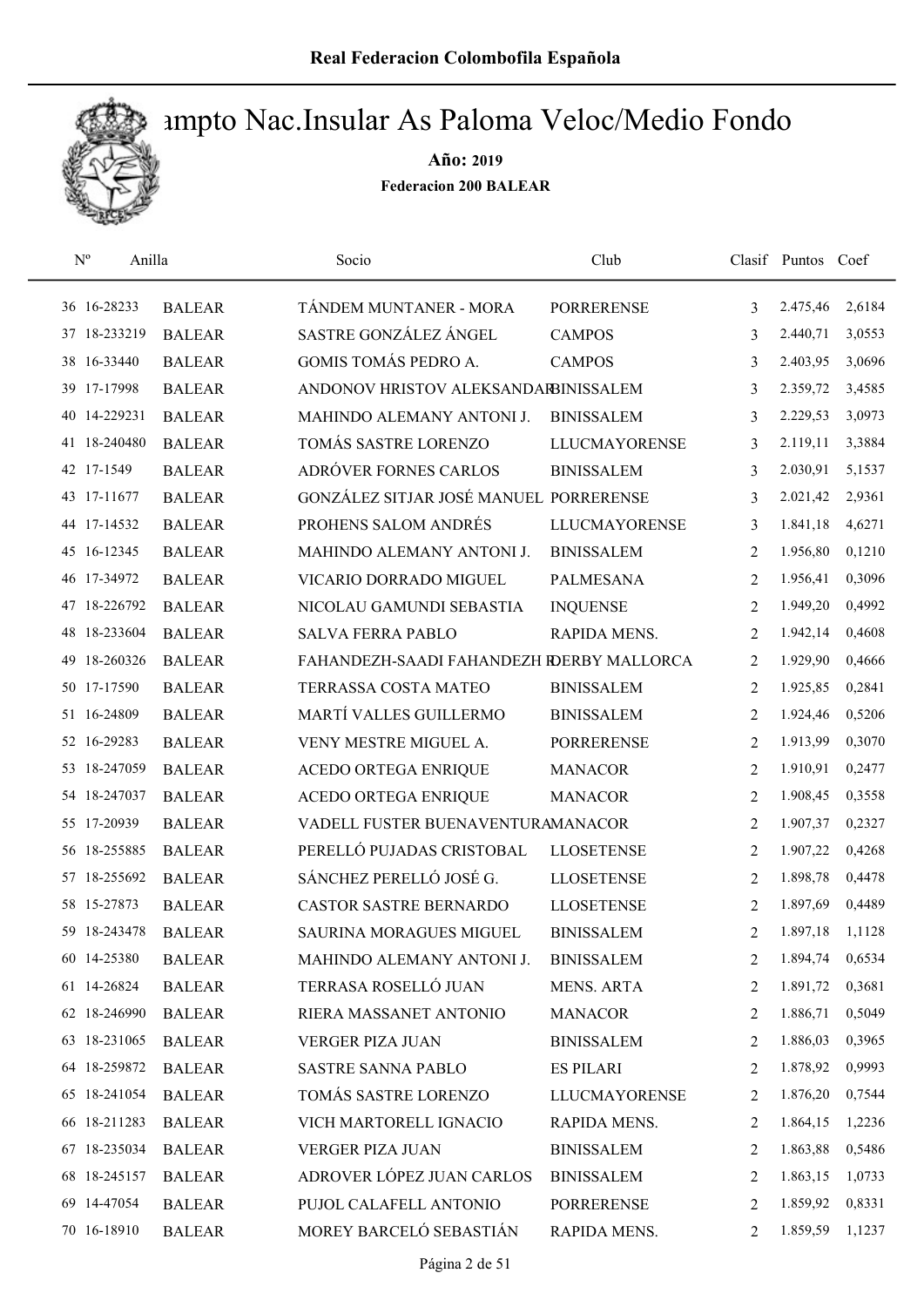

| $\rm N^o$<br>Anilla |               | Socio                                   | Club                 |                | Clasif Puntos Coef |        |
|---------------------|---------------|-----------------------------------------|----------------------|----------------|--------------------|--------|
| 71 18-234487        | <b>BALEAR</b> | <b>SALADO RODRÍGUEZ VÍCTOR</b>          | RAPIDA MENS.         | 2              | 1.858,93           | 1,0703 |
| 72 17-34146         | <b>BALEAR</b> | POU MESQUIDA JAIME                      | <b>MANACOR</b>       | $\overline{2}$ | 1.856,45           | 0,6386 |
| 73 15-58339         | <b>BALEAR</b> | <b>SAURINA MORAGUES MIGUEL</b>          | <b>BINISSALEM</b>    | 2              | 1.851,09           | 0,9622 |
| 74 15-44549         | <b>BALEAR</b> | VILCHES VILCHES TORCUATO                | <b>ES PILARI</b>     | 2              | 1.850,97           | 1,2287 |
| 75 18-247004        | <b>BALEAR</b> | <b>ACEDO ORTEGA ENRIQUE</b>             | <b>MANACOR</b>       | 2              | 1.850,61           | 0,6442 |
| 76 18-228337        | <b>BALEAR</b> | VERGER ROCA SEBASTIÁN                   | <b>PALMESANA</b>     | 2              | 1.846,31           | 1,2052 |
| 77 18-238356        | <b>BALEAR</b> | SASTRE GONZÁLEZ ÁNGEL                   | <b>CAMPOS</b>        | 2              | 1.842,50           | 0,8432 |
| 78 15-27849         | <b>BALEAR</b> | CASTOR SASTRE BERNARDO                  | <b>LLOSETENSE</b>    | 2              | 1.834,79           | 0,6716 |
| 79 18-259468        | <b>BALEAR</b> | <b>BOSCH MIR JUAN</b>                   | <b>ES PILARI</b>     | 2              | 1.834,01           | 1,3869 |
| 80 17-19713         | <b>BALEAR</b> | TÁNDEM VIDAL - VIDAL                    | <b>MANACOR</b>       | 2              | 1.833,72           | 0,6303 |
| 81 17-9935          | <b>BALEAR</b> | <b>BALLESTER AMER ANTONIO</b>           | RAPIDA MENS.         | 2              | 1.832,90           | 1,3830 |
| 82 18-241001        | <b>BALEAR</b> | TOMÁS SASTRE LORENZO                    | <b>LLUCMAYORENSE</b> | 2              | 1.827,50           | 0,9451 |
| 83 18-228053        | <b>BALEAR</b> | <b>GÓMEZ FONT RAFAEL</b>                | <b>PALMESANA</b>     | 2              | 1.825,67           | 1,5172 |
| 84 17-10863         | <b>BALEAR</b> | <b>GORNALS FERRER MIGUEL A.</b>         | <b>PORRERENSE</b>    | 2              | 1.823,81           | 0,9671 |
| 85 17-17475         | <b>BALEAR</b> | AMENGUAL BENNASAR LLORENÇ BINISSALEM    |                      | $\overline{2}$ | 1.823,62           | 1,5287 |
| 86 17-33411         | <b>BALEAR</b> | TÁNDEM VILCHEZ - SÁNCHEZ                | <b>LLOSETENSE</b>    | 2              | 1.821,84           | 1,4172 |
| 87 17-2343          | <b>BALEAR</b> | <b>LLABRES DEYA LUCAS</b>               | <b>BINISSALEM</b>    | 2              | 1.815,22           | 1,0566 |
| 88 18-259445        | <b>BALEAR</b> | <b>BOSCH MIR JUAN</b>                   | <b>ES PILARI</b>     | 2              | 1.813,31           | 1,6151 |
| 89 16-41406         | <b>BALEAR</b> | VADELL NADAL SALVADOR                   | <b>MANACOR</b>       | 2              | 1.810,94           | 0,9124 |
| 90 18-239785        | <b>BALEAR</b> | PROHENS VICENS BARTOLOMÉ                | <b>CAMPOS</b>        | $\overline{2}$ | 1.807,62           | 0,8384 |
| 91 18-232503        | <b>BALEAR</b> | <b>BLANCH ALCINA ANTONI</b>             | <b>SANTANYI</b>      | 2              | 1.805,04           | 0,8618 |
| 92 18-231027        | <b>BALEAR</b> | AMENGUAL BENNASAR LLORENÇ BINISSALEM    |                      | 2              | 1.804,71           | 1,5536 |
| 93 16-27146         | <b>BALEAR</b> | HERNÁNDEZ CABRERA ANTONIO LLUCMAYORENSE |                      | 2              | 1.803,37           | 1,2932 |
| 94 17-7878          | <b>BALEAR</b> | <b>BURGUERA FERRER JULIÁN</b>           | <b>SANTANYI</b>      | $\overline{2}$ | 1.798,51           | 1,1972 |
| 95 18-243814        | <b>BALEAR</b> | ANDONOV HRISTOV ALEKSANDARBINISSALEM    |                      | 2              | 1.797,68           | 1,5137 |
| 96 18-235202        | <b>BALEAR</b> | VICH SALOM BARTOLOMÉ                    | RAPIDA MENS.         | 2              | 1.796,18           | 1,2792 |
| 97 18-240608        | <b>BALEAR</b> | PROHENS SALOM ANDRÉS                    | <b>LLUCMAYORENSE</b> | 2              | 1.795,83           | 1,2269 |
| 98 17-26277         | <b>BALEAR</b> | TERRASA ROSELLÓ JUAN                    | <b>MENS. ARTA</b>    | 2              | 1.791,62           | 1,1928 |
| 99 16-20797         | <b>BALEAR</b> | HERNÁNDEZ CABRERA ANTONIO LLUCMAYORENSE |                      | 2              | 1.789,44           | 1,2029 |
| 100 18-259407       | <b>BALEAR</b> | <b>BOSCH MIR JUAN</b>                   | <b>ES PILARI</b>     | 2              | 1.788,41           | 1,7581 |
| 101 17-30674        | <b>BALEAR</b> | TORRES CERDA SEBASTIÁN                  | A. POLLESINA         | 2              | 1.784,16           | 1,3287 |
| 102 16-18490        | <b>BALEAR</b> | COLL BARCELÓ ANTONIO                    | RAPIDA MENS.         | 2              | 1.782,32           | 1,6297 |
| 103 17-31162        | <b>BALEAR</b> | SERVERA BORDOY JOSÉ                     | A. POLLESINA         | 2              | 1.777,79           | 1,5994 |
| 104 17-19748        | <b>BALEAR</b> | TÁNDEM VIDAL - VIDAL                    | <b>MANACOR</b>       | 2              | 1.777,69           | 1,3182 |
| 105 17-6505         | <b>BALEAR</b> | PERELLÓ VIDAL LORENZO                   | <b>SANTANYI</b>      | 2              | 1.771,92           | 1,3977 |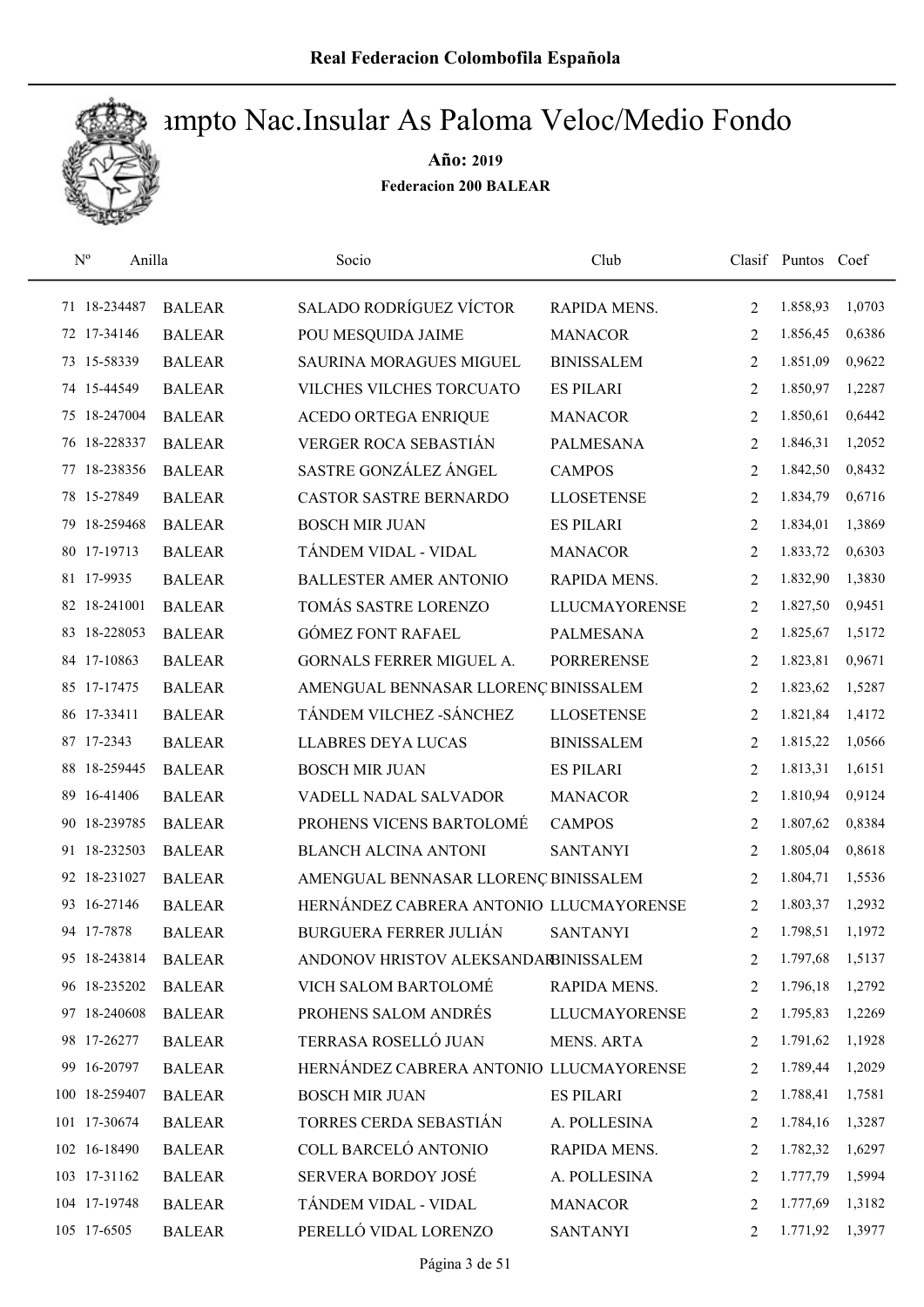

| $\mathbf{N}^{\text{o}}$ | Anilla        | Socio                                 | Club                 |                | Clasif Puntos Coef |        |
|-------------------------|---------------|---------------------------------------|----------------------|----------------|--------------------|--------|
| 106 18-235897           | <b>BALEAR</b> | VICH MARTORELL IGNACIO                | RAPIDA MENS.         | 2              | 1.769,47           | 1,7823 |
| 107 18-232591           | <b>BALEAR</b> | <b>BLANCH ALCINA ANTONI</b>           | <b>SANTANYI</b>      | $\overline{2}$ | 1.767,01           | 1,4302 |
| 108 18-259448           | <b>BALEAR</b> | <b>BOSCH MIR JUAN</b>                 | <b>ES PILARI</b>     | 2              | 1.757,44           | 1,9072 |
| 18-260061<br>109        | <b>BALEAR</b> | SORELL SALVA GABRIEL                  | <b>ES PILARI</b>     | 2              | 1.749,41           | 2,0524 |
| 110 17-20071            | <b>BALEAR</b> | TÁNDEM JORDI - TOLO                   | <b>MANACOR</b>       | 2              | 1.747,67           | 1,3479 |
| 111 17-14687            | <b>BALEAR</b> | <b>SERVER RIGO JAIME</b>              | <b>LLUCMAYORENSE</b> | 2              | 1.746,77           | 1,6217 |
| 112 17-12135            | <b>BALEAR</b> | <b>BARCELÓ GARCÍAS JAIME</b>          | <b>CAMPOS</b>        | 2              | 1.737,38           | 1,8147 |
| 113 17-23189            | <b>BALEAR</b> | <b>SASTRE SANNA PABLO</b>             | <b>ES PILARI</b>     | 2              | 1.730,96           | 1,8627 |
| 114 17-21215            | <b>BALEAR</b> | TRUYOLS SANSÓ SEBASTIÁN               | <b>MANACOR</b>       | 2              | 1.730,46           | 1,5362 |
| 115 17-11214            | <b>BALEAR</b> | <b>SOLER MESTRE PEDRO</b>             | <b>PORRERENSE</b>    | 2              | 1.728,37           | 1,6467 |
| 116 16-37284            | <b>BALEAR</b> | ARBABAN GHAFOORI AMIR HESSABINISSALEM |                      | 2              | 1.727,98           | 1,9503 |
| 117 17-19572            | <b>BALEAR</b> | JUAN JORDÁ JUAN FCO.                  | <b>MENS. ARTA</b>    | 2              | 1.726,17           | 1,3156 |
| 118 17-31779            | <b>BALEAR</b> | VARA MARQUET GREGORIO                 | A. POLLESINA         | 2              | 1.724,75           | 2,1749 |
| 119 17-33237            | <b>BALEAR</b> | <b>BOSCH MIR JUAN</b>                 | <b>ES PILARI</b>     | 2              | 1.724,08           | 2,0522 |
| 120 14-34723            | <b>BALEAR</b> | <b>GINARD GINARD JULIÁN</b>           | <b>CAMPOS</b>        | $\overline{2}$ | 1.720,59           | 1,4533 |
| 121 17-11218            | <b>BALEAR</b> | <b>SOLER MESTRE PEDRO</b>             | <b>PORRERENSE</b>    | 2              | 1.719,14           | 1,5226 |
| 122 17-6292             | <b>BALEAR</b> | PERELLÓ VIDAL ANTONIO                 | <b>SANTANYI</b>      | 2              | 1.717,00           | 1,5059 |
| 123 17-12946            | <b>BALEAR</b> | <b>GINARD LLADÓ JAIME</b>             | <b>CAMPOS</b>        | 2              | 1.712,89           | 1,4821 |
| 124 17-17272            | <b>BALEAR</b> | ARBABAN GHAFOORI AMIR HESSABINISSALEM |                      | 2              | 1.711,65           | 1,6752 |
| 125 18-260550           | <b>BALEAR</b> | MONTSERRAT PUJOL JUAN                 | <b>LA DEPORTIVA</b>  | 2              | 1.711,31           | 2,3601 |
| 126 18-259442           | <b>BALEAR</b> | <b>BOSCH MIR JUAN</b>                 | <b>ES PILARI</b>     | 2              | 1.710,45           | 2,3900 |
| 127 16-39394            | <b>BALEAR</b> | QUETGLAS GAMUNDI SEBASTIÁN INQUENSE   |                      | 2              | 1.707,34           | 2,0045 |
| 128 17-28323            | <b>BALEAR</b> | <b>GAYA BAUZA JOAN LLUIS</b>          | <b>LLOSETENSE</b>    | 2              | 1.706,42           | 1,6973 |
| 129 18-235191           | <b>BALEAR</b> | <b>BALLESTER AMER ANTONIO</b>         | RAPIDA MENS.         | $\overline{2}$ | 1.701,49           | 2,3183 |
| 130 17-7097             | <b>BALEAR</b> | ADROVER VIDAL BARTOLOMÉ               | <b>SANTANYI</b>      | 2              | 1.700,70           | 1,8838 |
| 131 18-259270           | <b>BALEAR</b> | <b>SASTRE SANNA PABLO</b>             | <b>ES PILARI</b>     | 2              | 1.695,44           | 2,2699 |
| 132 18-259402           | <b>BALEAR</b> | <b>BOSCH MIR JUAN</b>                 | <b>ES PILARI</b>     | 2              | 1.693,53           | 2,2178 |
| 133 13-16197            | <b>BALEAR</b> | MARTÍN VIDAL ANTONIO                  | <b>ES PILARI</b>     | 2              | 1.686,63           | 2,3763 |
| 134 18-235374           | <b>BALEAR</b> | RODRÍGUEZ MARTÍN JOSÉ                 | RAPIDA MENS.         | 2              | 1.682,86           | 2,5238 |
| 135 18-247044           | <b>BALEAR</b> | <b>ACEDO ORTEGA ENRIQUE</b>           | <b>MANACOR</b>       | 2              | 1.680,69           | 1,6851 |
| 136 18-244670           | <b>BALEAR</b> | PIZA SALOM JUAN MIGUEL                | <b>BINISSALEM</b>    | $\overline{2}$ | 1.680,17           | 1,9728 |
| 137 18-235187           | <b>BALEAR</b> | <b>BALLESTER AMER ANTONIO</b>         | RAPIDA MENS.         | 2              | 1.677,58           | 2,3948 |
| 138 17-20824            | <b>BALEAR</b> | VADELL FUSTER BUENAVENTURAMANACOR     |                      | 2              | 1.676,21           | 1,6609 |
| 139 14-44878            | <b>BALEAR</b> | PONS VIDAL DAMIÁN                     | <b>SANTANYI</b>      | 2              | 1.672,68           | 1,9259 |
| 140 16-13323            | <b>BALEAR</b> | TORRES LUQUE CRISTÓBAL                | A. POLLESINA         | 2              | 1.669,75           | 2,2451 |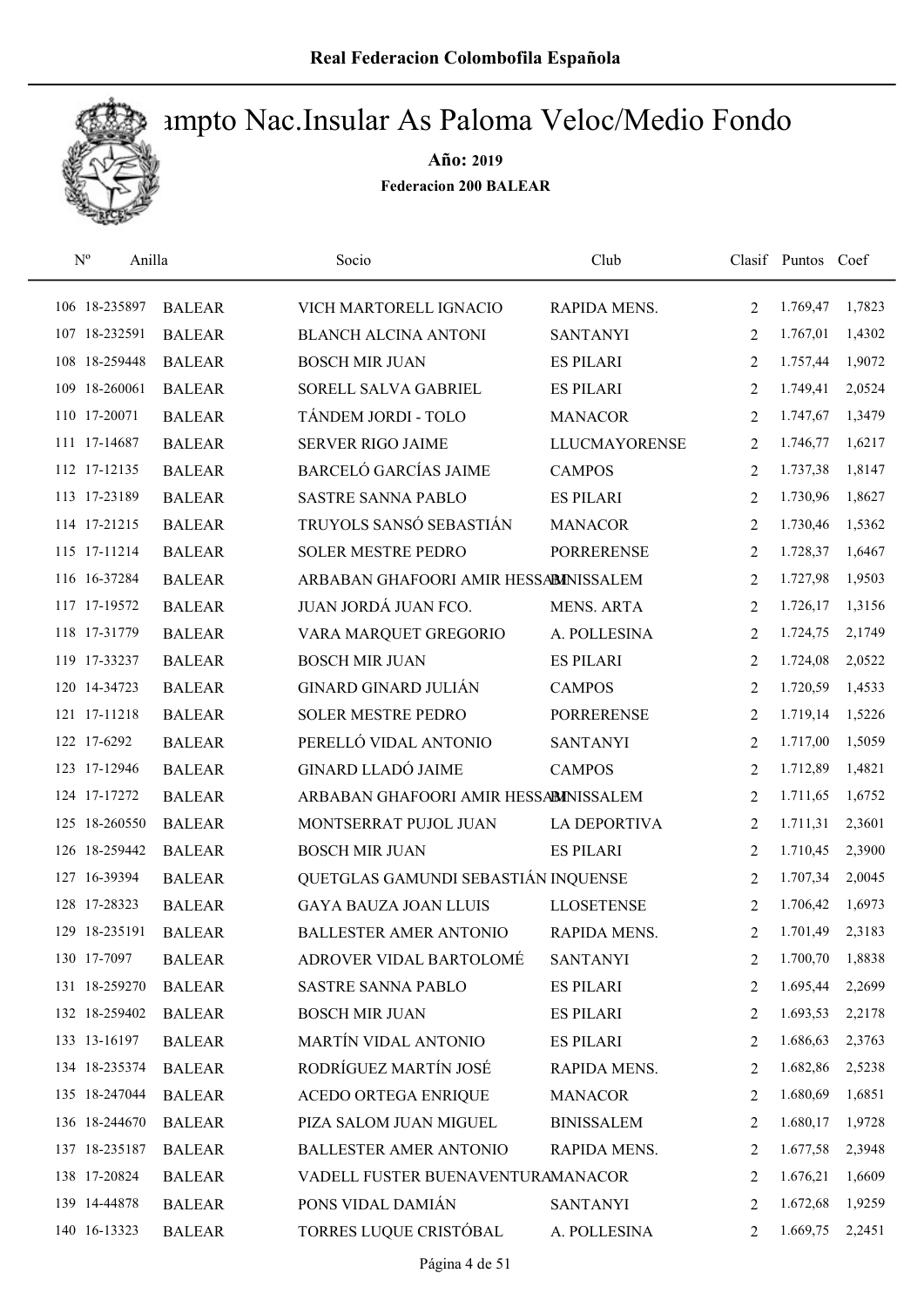

| $\mathbf{N}^{\text{o}}$<br>Anilla |               | Socio                                     | Club                 |                | Clasif Puntos Coef |        |
|-----------------------------------|---------------|-------------------------------------------|----------------------|----------------|--------------------|--------|
| 141 17-13435                      | <b>BALEAR</b> | HERNÁNDEZ CABRERA ANTONIO LLUCMAYORENSE   |                      | 2              | 1.663,87           | 2,1557 |
| 142 16-17661                      | <b>BALEAR</b> | MOREY BARCELÓ SEBASTIÁN                   | RAPIDA MENS.         | $\overline{2}$ | 1.659,42           | 2,3770 |
| 143 17-14946                      | <b>BALEAR</b> | <b>SERVER RIGO JAIME</b>                  | <b>LLUCMAYORENSE</b> | 2              | 1.652,72           | 2,1015 |
| 144 18-260014                     | <b>BALEAR</b> | PÉREZ LÓPEZ AGUSTÍN                       | <b>ES PILARI</b>     | 2              | 1.650,20           | 2,1687 |
| 145 17-35043                      | <b>BALEAR</b> | GOMIS TOMÁS PEDRO A.                      | <b>CAMPOS</b>        | 2              | 1.649,63           | 2,0454 |
| 146 15-47658                      | <b>BALEAR</b> | PUJOL CALAFELL ANTONIO                    | <b>PORRERENSE</b>    | 2              | 1.647,77           | 2,3346 |
| 147 18-241608                     | <b>BALEAR</b> | TOMÁS SASTRE LORENZO                      | <b>LLUCMAYORENSE</b> | 2              | 1.641,65           | 2,1228 |
| 148 18-235235                     | <b>BALEAR</b> | VICH SALOM BARTOLOMÉ                      | RAPIDA MENS.         | 2              | 1.640,62           | 2,3930 |
| 149 17-13956                      | <b>BALEAR</b> | <b>JAUME SATRE JUAN</b>                   | <b>LLUCMAYORENSE</b> | 2              | 1.633,54           | 2,1948 |
| 150 17-3301                       | <b>BALEAR</b> | VERGER ROCA SEBASTIÁN                     | <b>PALMESANA</b>     | 2              | 1.633,37           | 2,6182 |
| 151 17-897                        | <b>BALEAR</b> | TÁNDEM MARCOS - PEDRO                     | <b>LA DEPORTIVA</b>  | 2              | 1.632,93           | 1,9062 |
| 152 18-245051                     | <b>BALEAR</b> | <b>BIBILONI JAUME ANTONIO</b>             | <b>BINISSALEM</b>    | 2              | 1.630,41           | 1,8613 |
| 153 17-1187                       | <b>BALEAR</b> | QUETGLAS GAMUNDI SEBASTIÁN INQUENSE       |                      | 2              | 1.625,22           | 2,0112 |
| 154 17-11122                      | <b>BALEAR</b> | <b>SOLER MESTRE PEDRO</b>                 | <b>PORRERENSE</b>    | 2              | 1.619,31           | 2,3998 |
| 155 16-16857                      | <b>BALEAR</b> | <b>SEGUI FEMENIAS JORGE</b>               | <b>LA DEPORTIVA</b>  | $\overline{2}$ | 1.617,29           | 2,4970 |
| 156 16-20009                      | <b>BALEAR</b> | <b>GIL PALACIO H. MARINA</b>              | <b>PALMESANA</b>     | 2              | 1.613,16           | 2,0178 |
| 157 18-228768                     | <b>BALEAR</b> | <b>GÓMEZ FONT RAFAEL</b>                  | <b>PALMESANA</b>     | 2              | 1.612,93           | 2,9071 |
| 158 17-8912                       | <b>BALEAR</b> | VICH SALOM BARTOLOMÉ                      | RAPIDA MENS.         | 2              | 1.608,80           | 2,1128 |
| 159 18-234832                     | <b>BALEAR</b> | PIZA FERRER ANTONIO LUIS                  | RAPIDA MENS.         | 2              | 1.606,26           | 2,9694 |
| 160 17-19777                      | <b>BALEAR</b> | TÁNDEM VIDAL - VIDAL                      | <b>MANACOR</b>       | 2              | 1.603,79           | 1,6966 |
| 161 17-10589                      | <b>BALEAR</b> | <b>SOLER MESTRE PEDRO</b>                 | <b>PORRERENSE</b>    | 2              | 1.603,76           | 1,8459 |
| 162 17-27808                      | <b>BALEAR</b> | PERELLÓ PUJADAS CRISTOBAL                 | <b>LLOSETENSE</b>    | 2              | 1.603,30           | 2,1490 |
| 163 17-19669                      | <b>BALEAR</b> | TÁNDEM VIDAL - VIDAL                      | <b>MANACOR</b>       | 2              | 1.602,71           | 1,8048 |
| 164 18-260325                     | <b>BALEAR</b> | FAHANDEZH-SAADI FAHANDEZH RDERBY MALLORCA |                      | 2              | 1.600,82           | 2,5065 |
| 165 17-14144                      | <b>BALEAR</b> | <b>CREUS GARAU BARTOLOMÉ</b>              | <b>LLUCMAYORENSE</b> | 2              | 1.600,05           | 2,5468 |
| 166 18-240071                     | <b>BALEAR</b> | BARCELÓ TABERNER BARTOLOMÉLUCMAYORENSE    |                      | 2              | 1.598,74           | 2,6871 |
| 167 15-36309                      | <b>BALEAR</b> | <b>GINARD GINARD JULIÁN</b>               | <b>CAMPOS</b>        | 2              | 1.587,77           | 2,3512 |
| 168 17-14859                      | <b>BALEAR</b> | MONSERRAT RAFAL JULIÁN                    | <b>LLUCMAYORENSE</b> | 2              | 1.575,48           | 2,4765 |
| 169 17-18107                      | <b>BALEAR</b> | <b>BIBILONI JAUME ANTONIO</b>             | <b>BINISSALEM</b>    | 2              | 1.574,62           | 2,6368 |
| 170 17-11169                      | <b>BALEAR</b> | <b>SOLER MESTRE PEDRO</b>                 | <b>PORRERENSE</b>    | 2              | 1.568,78           | 2,2559 |
| 171 18-228213                     | <b>BALEAR</b> | <b>GIL PALACIO H. MARINA</b>              | PALMESANA            | 2              | 1.565,75           | 2,5290 |
| 172 15-58335                      | <b>BALEAR</b> | SAURINA MORAGUES MIGUEL                   | <b>BINISSALEM</b>    | 2              | 1.557,75           | 2,2651 |
| 173 18-233150                     | <b>BALEAR</b> | LLADÓ SERVERA LUCAS                       | <b>SANTANYI</b>      | 2              | 1.552,20           | 2,6687 |
| 174 16-28229                      | <b>BALEAR</b> | TÁNDEM MUNTANER - MORA                    | <b>PORRERENSE</b>    | 2              | 1.540,74           | 2,6319 |
| 175 17-15237                      | <b>BALEAR</b> | BONET ESCALAS BERNARDO                    | <b>LLUCMAYORENSE</b> | 2              | 1.528,45           | 2,4713 |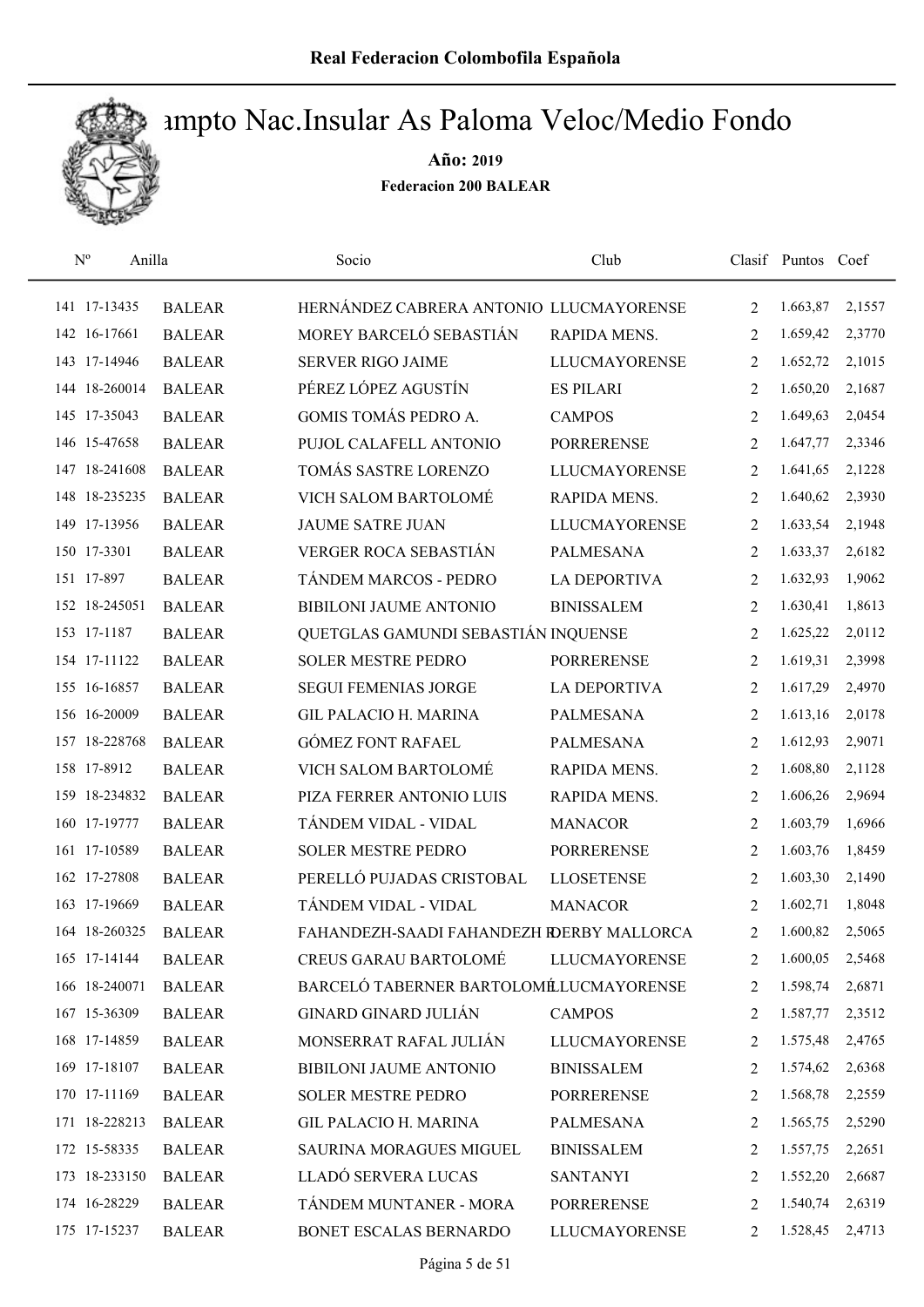

| $N^{o}$<br>Anilla     |               | Socio                                     | Club                 |                | Clasif Puntos Coef |        |
|-----------------------|---------------|-------------------------------------------|----------------------|----------------|--------------------|--------|
| 176 17-17509          | <b>BALEAR</b> | TERRASSA COSTA MATEO                      | <b>BINISSALEM</b>    | 2              | 1.526,98           | 2,0139 |
| 177 18-241027         | <b>BALEAR</b> | TOMÁS SASTRE LORENZO                      | <b>LLUCMAYORENSE</b> | 2              | 1.524,00           | 2,9087 |
| 178 18-228383         | <b>BALEAR</b> | VERGER ROCA SEBASTIÁN                     | <b>PALMESANA</b>     | 2              | 1.520,34           | 2,4163 |
| 179 17-17225          | <b>BALEAR</b> | ARBABAN GHAFOORI AMIR HESSABINISSALEM     |                      | 2              | 1.511,32           | 2,4403 |
| 180 18-255735         | <b>BALEAR</b> | VILLALONGA COLL LORENZO                   | <b>LLOSETENSE</b>    | 2              | 1.504,14           | 2,9310 |
| 181 16-20381          | <b>BALEAR</b> | <b>JAUME SATRE JUAN</b>                   | <b>LLUCMAYORENSE</b> | 2              | 1.487,62           | 2,2053 |
| 182 16-24278          | <b>BALEAR</b> | ARBABAN GHAFOORI AMIR HESSABINISSALEM     |                      | 2              | 1.483,94           | 3,0077 |
| 183 17-30980          | <b>BALEAR</b> | MUNTANER ORELL JOSÉ                       | A. POLLESINA         | 2              | 1.481,50           | 2,3837 |
| 184 18-256067         | <b>BALEAR</b> | TÁNDEM VILCHEZ -SÁNCHEZ                   | <b>LLOSETENSE</b>    | 2              | 1.473,83           | 3,2528 |
| 185 17-751            | <b>BALEAR</b> | <b>JAUME OLIVER ANTONIA</b>               | <b>LA DEPORTIVA</b>  | 2              | 1.472,42           | 3,2056 |
| 186 17-17455          | <b>BALEAR</b> | AMENGUAL BENNASAR LLORENÇ BINISSALEM      |                      | 2              | 1.466,45           | 2,5297 |
| 187 18-255817         | <b>BALEAR</b> | PERELLÓ PUJADAS CRISTOBAL                 | <b>LLOSETENSE</b>    | 2              | 1.449,03           | 2,3042 |
| 188 17-27802          | <b>BALEAR</b> | PERELLÓ PUJADAS CRISTOBAL                 | <b>LLOSETENSE</b>    | 2              | 1.447,58           | 2,5895 |
| 189 18-260513         | <b>BALEAR</b> | LLADÓ BONET JOSÉ                          | <b>LA DEPORTIVA</b>  | 2              | 1.445,94           | 3,1130 |
| 190 17-17295          | <b>BALEAR</b> | ARBABAN GHAFOORI AMIR HESSABINISSALEM     |                      | $\overline{2}$ | 1.443,48           | 2,3853 |
| 191 17-2199           | <b>BALEAR</b> | ADROVER LÓPEZ JUAN CARLOS                 | <b>BINISSALEM</b>    | 2              | 1.442,87           | 3,0163 |
| 192 15-8642121 BALEAR |               | FAHANDEZH-SAADI FAHANDEZH IDERBY MALLORCA |                      | 2              | 1.429,56           | 2,6140 |
| 193 18-239942         | <b>BALEAR</b> | BARCELÓ TABERNER BARTOLOMÉLUCMAYORENSE    |                      | 2              | 1.425,06           | 3,1722 |
| 194 15-58333          | <b>BALEAR</b> | SAURINA MORAGUES MIGUEL                   | <b>BINISSALEM</b>    | 2              | 1.420,30           | 2,0791 |
| 195 16-39250          | <b>BALEAR</b> | QUETGLAS GAMUNDI SEBASTIÁN INQUENSE       |                      | 2              | 1.413,24           | 2,1487 |
| 196 17-7870           | <b>BALEAR</b> | <b>BURGUERA FERRER JULIÁN</b>             | <b>SANTANYI</b>      | 2              | 1.404,11           | 2,0793 |
| 197 17-31735          | <b>BALEAR</b> | VARA MARQUET GREGORIO                     | A. POLLESINA         | 2              | 1.394,64           | 2,8328 |
| 198 17-14721          | <b>BALEAR</b> | BALLESTER SERVERA SEBASTIÁ                | <b>LLUCMAYORENSE</b> | 2              | 1.387,92           | 3,0310 |
| 199 17-14157          | <b>BALEAR</b> | <b>CREUS GARAU BARTOLOMÉ</b>              | <b>LLUCMAYORENSE</b> | $\overline{2}$ | 1.364,56           | 2,8320 |
| 200 18-228247         | <b>BALEAR</b> | <b>GIL PALACIO H. MARINA</b>              | <b>PALMESANA</b>     | 2              | 1.344,70           | 3,2945 |
| 201 18-228092         | <b>BALEAR</b> | REBASSA SASTRE MATIES                     | PALMESANA            | 2              | 1.342,81           | 2,7032 |
| 202 17-10336          | <b>BALEAR</b> | COLL BARCELÓ ANTONIO                      | RAPIDA MENS.         | 2              | 1.330,94           | 3,2954 |
| 203 16-26760          | <b>BALEAR</b> | <b>BURGUERA FERRER JULIÁN</b>             | <b>SANTANYI</b>      | 2              | 1.330,78           | 2,7433 |
| 204 18-238357         | <b>BALEAR</b> | SASTRE GONZÁLEZ ÁNGEL                     | <b>CAMPOS</b>        | 2              | 1.326,34           | 3,0418 |
| 205 16-32140          | <b>BALEAR</b> | VARA MARQUET GREGORIO                     | A. POLLESINA         | 2              | 1.325,26           | 2,9710 |
| 206 17-903            | <b>BALEAR</b> | TÁNDEM MARCOS - PEDRO                     | <b>LA DEPORTIVA</b>  | 2              | 1.323,22           | 3,2417 |
| 207 18-238204         | <b>BALEAR</b> | SASTRE BARBERO LAUREANO                   | <b>CAMPOS</b>        | 2              | 1.307,71           | 3,0586 |
| 208 18-235453         | <b>BALEAR</b> | TÁNDEM LORENTE CAÑELLAS                   | RAPIDA MENS.         | 2              | 1.306,53           | 1,3392 |
| 209 17-28347          | <b>BALEAR</b> | <b>GAYA BAUZA JOAN LLUIS</b>              | <b>LLOSETENSE</b>    | 2              | 1.305,60           | 3,1579 |
| 210 18-235047         | <b>BALEAR</b> | VERGER PIZA JUAN                          | <b>BINISSALEM</b>    | 2              | 1.299,84           | 3,1855 |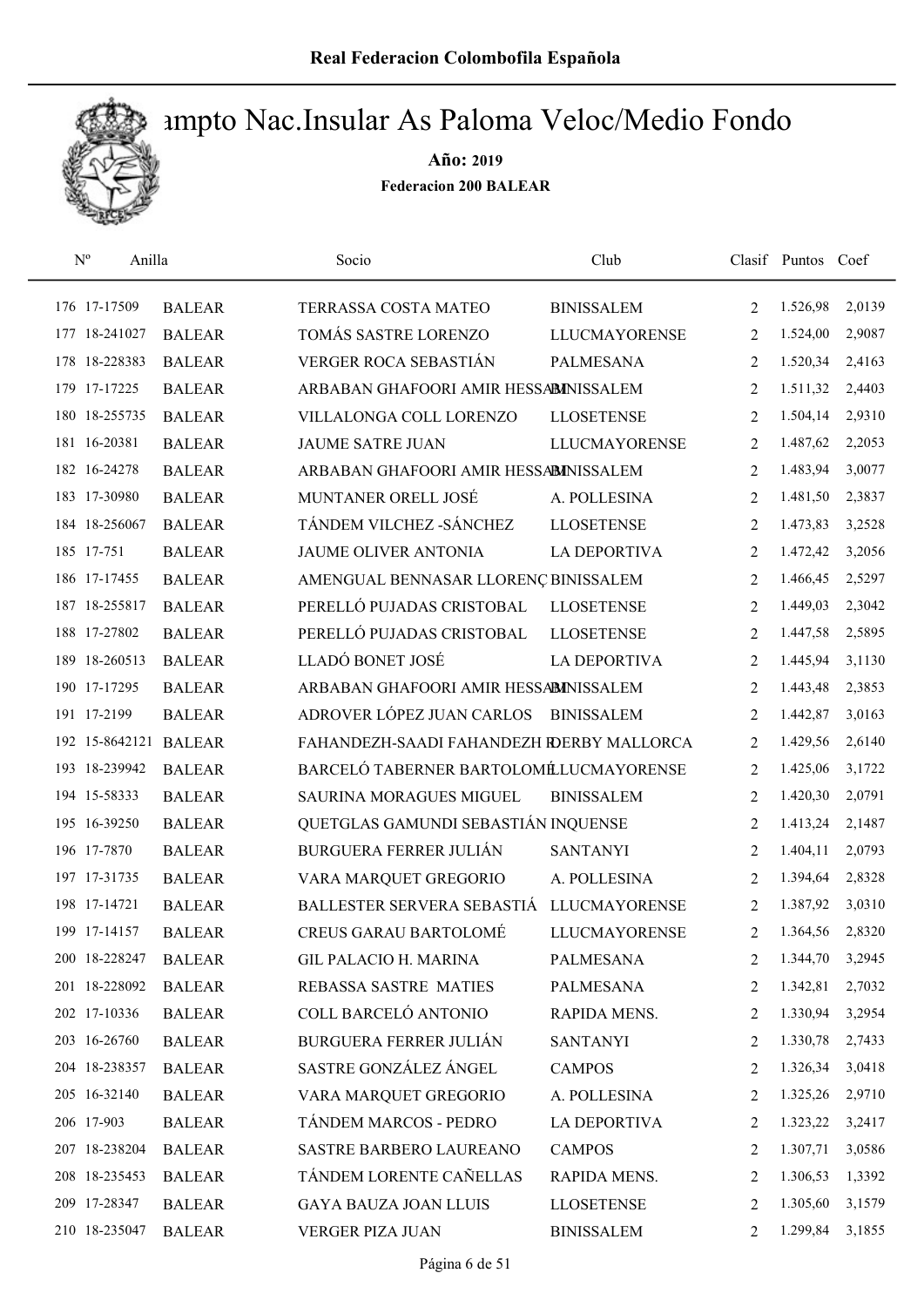

| $\mathrm{N}^{\mathrm{o}}$<br>Anilla |               | Socio                                  | Club                 |   | Clasif Puntos Coef |        |
|-------------------------------------|---------------|----------------------------------------|----------------------|---|--------------------|--------|
| 211 17-9842                         | <b>BALEAR</b> | <b>SALADO RODRÍGUEZ VÍCTOR</b>         | RAPIDA MENS.         | 2 | 1.280,74           | 3,4751 |
| 212 18-239621                       | <b>BALEAR</b> | BARCELÓ SAGRERA SALVADOR               | <b>CAMPOS</b>        | 2 | 1.246,39           | 3,0169 |
| 213 17-2015                         | <b>BALEAR</b> | TERRASSA COLOMAR GUILLERMOBINISSALEM   |                      | 2 | 1.232,65           | 3,5402 |
| 214 16-41380                        | <b>BALEAR</b> | VADELL NADAL SALVADOR                  | <b>MANACOR</b>       | 2 | 1.232,05           | 2,9661 |
| 215 17-11446                        | <b>BALEAR</b> | TÁNDEM MUNTANER - MORA                 | <b>PORRERENSE</b>    | 2 | 1.231,06           | 2,5951 |
| 216 16-27625                        | <b>BALEAR</b> | TÁNDEM VILCHEZ -SÁNCHEZ                | <b>LLOSETENSE</b>    | 2 | 1.228,70           | 3,0311 |
| 217 17-8653                         | <b>BALEAR</b> | COLL BARCELÓ ANTONIO                   | RAPIDA MENS.         | 2 | 1.225,98           | 3,5047 |
| 218 18-239655                       | <b>BALEAR</b> | BARCELÓ SAGRERA SALVADOR               | <b>CAMPOS</b>        | 2 | 1.204,36           | 3,0911 |
| 219 17-17955                        | <b>BALEAR</b> | ANDONOV HRISTOV ALEKSANDARBINISSALEM   |                      | 2 | 1.200,96           | 3,3047 |
| 220 16-16840                        | <b>BALEAR</b> | <b>SEGUI FEMENIAS JORGE</b>            | <b>LA DEPORTIVA</b>  | 2 | 1.184,38           | 3,7894 |
| 221 17-15035                        | <b>BALEAR</b> | PÉREZ LÓPEZ AGUSTÍN                    | <b>ES PILARI</b>     | 2 | 1.177,28           | 3,3940 |
| 222 17-35223                        | <b>BALEAR</b> | TERRASSA COLOMAR GUILLERMOBINISSALEM   |                      | 2 | 1.173,97           | 2,6140 |
| 223 18-237735                       | <b>BALEAR</b> | PROHENS SALOM ANDRÉS                   | <b>LLUCMAYORENSE</b> | 2 | 1.159,14           | 3,5596 |
| 224 18-235938                       | <b>BALEAR</b> | FANDIÑO RODRÍGUEZ HANZEL               | <b>PALMESANA</b>     | 2 | 1.155,44           | 2,7349 |
| 225 17-755                          | <b>BALEAR</b> | <b>JAUME OLIVER ANTONIA</b>            | <b>LA DEPORTIVA</b>  | 2 | 1.152,96           | 3,6076 |
| 226 18-227524                       | <b>BALEAR</b> | BORRÁS GABALDÓN MIGUEL                 | <b>PALMESANA</b>     | 2 | 1.143,47           | 3,0812 |
| 227 17-36430                        | <b>BALEAR</b> | BORRÁS GABALDÓN MIGUEL                 | <b>PALMESANA</b>     | 2 | 1.129,23           | 3,2391 |
| 228 10-98335                        | <b>BALEAR</b> | MAHINDO ALEMANY ANTONI J.              | <b>BINISSALEM</b>    | 2 | 1.124,23           | 2,5165 |
| 18-236724<br>229                    | <b>BALEAR</b> | ARBONA FORNERS ANTONIO                 | <b>BINISSALEM</b>    | 2 | 1.118,71           | 3,3521 |
| 230 18-255738                       | <b>BALEAR</b> | VILLALONGA COLL LORENZO                | <b>LLOSETENSE</b>    | 2 | 1.105,05           | 2,5679 |
| 231 18-233644                       | <b>BALEAR</b> | AMENGUAL CARRILLO GUILLERMRAPIDA MENS. |                      | 2 | 1.102,85           | 3,7012 |
| 232 18-254326                       | <b>BALEAR</b> | <b>LLANERAS SUREDA JAIME</b>           | <b>MENS. ARTA</b>    | 2 | 1.090,40           | 2,3292 |
| 233 18-244553                       | <b>BALEAR</b> | PIZA SALOM JUAN MIGUEL                 | <b>BINISSALEM</b>    | 2 | 1.089,98           | 3,0077 |
| 234 18-239781                       | <b>BALEAR</b> | PROHENS VICENS BARTOLOMÉ               | <b>CAMPOS</b>        | 2 | 1.079,44           | 3,6332 |
| 235 17-7769                         | <b>BALEAR</b> | SERRA BONET ANTONIO                    | <b>SANTANYI</b>      | 2 | 1.058,03           | 2,5747 |
| 236 16-13490                        | <b>BALEAR</b> | TORRES LUQUE CRISTÓBAL                 | A. POLLESINA         | 2 | 1.051,42           | 3,4030 |
| 237 18-228044                       | <b>BALEAR</b> | <b>GÓMEZ FONT RAFAEL</b>               | PALMESANA            | 2 | 1.051,05           | 3,7009 |
| 238 17-17689                        | <b>BALEAR</b> | TORRENS PLANAS MIGUEL                  | <b>INQUENSE</b>      | 2 | 1.047,19           | 2,9712 |
| 239 18-244612                       | <b>BALEAR</b> | PIZA SALOM JUAN MIGUEL                 | <b>BINISSALEM</b>    | 2 | 1.045,79           | 3,6103 |
| 240 18-241277                       | <b>BALEAR</b> | OLLER MOJER MIGUEL ÁNGEL               | <b>LLUCMAYORENSE</b> | 2 | 1.022,50           | 3,7973 |
| 241 17-17275                        | <b>BALEAR</b> | ARBABAN GHAFOORI AMIR HESSABINISSALEM  |                      | 2 | 1.019,68           | 3,4586 |
| 242 18-239824                       | <b>BALEAR</b> | PROHENS VICENS BARTOLOMÉ               | <b>CAMPOS</b>        | 2 | 1.001,35           | 3,5699 |
| 243 18-237190                       | <b>BALEAR</b> | VIDAL MAS SEBASTIÁN                    | <b>PORRERENSE</b>    | 2 | 980,41             | 3,7692 |
| 244 17-33296                        | <b>BALEAR</b> | <b>SASTRE SANNA PABLO</b>              | <b>ES PILARI</b>     | 2 | 969,08             | 3,8322 |
| 245 16-31934                        | <b>BALEAR</b> | VARA MARQUET GREGORIO                  | A. POLLESINA         | 2 | 857,50             | 3,6551 |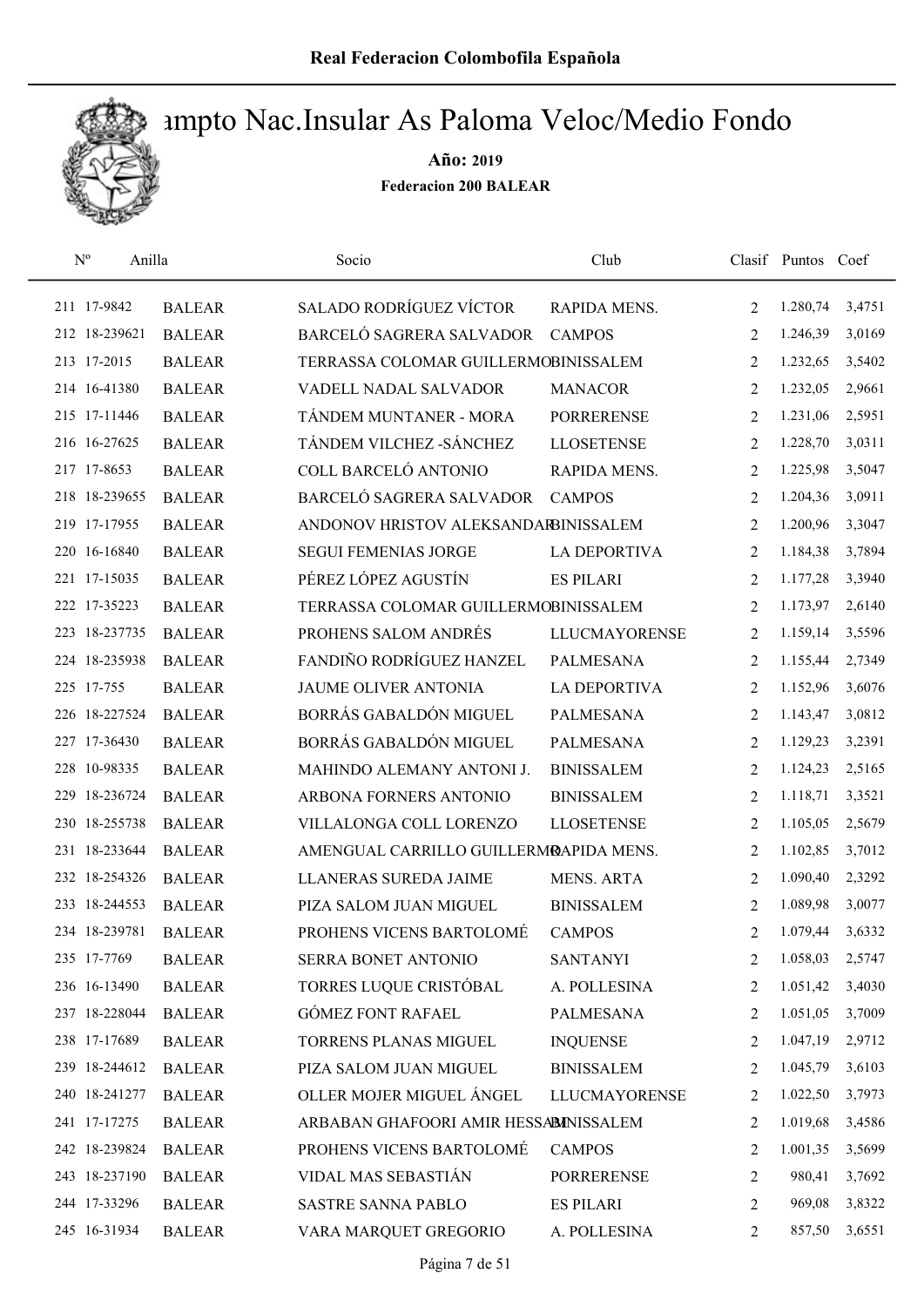

| $\mathrm{N}^{\rm o}$<br>Anilla |               | Socio                             | Club                 |              | Clasif Puntos | Coef   |
|--------------------------------|---------------|-----------------------------------|----------------------|--------------|---------------|--------|
| 246 17-31709                   | <b>BALEAR</b> | VARA MARQUET GREGORIO             | A. POLLESINA         | 2            | 846,69        | 3,6306 |
| 247 15-60678                   | <b>BALEAR</b> | <b>GAYA BAUZA JOAN LLUIS</b>      | <b>LLOSETENSE</b>    | 2            | 820,16        | 3,7663 |
| 248 18-255335                  | <b>BALEAR</b> | <b>GAYA BAUZA JOAN LLUIS</b>      | <b>LLOSETENSE</b>    | 2            | 813,86        | 3,9628 |
| 249 17-8716                    | <b>BALEAR</b> | COLL BARCELÓ ANTONIO              | RAPIDA MENS.         | 2            | 805,83        | 4,0537 |
| 250 17-31772                   | <b>BALEAR</b> | VARA MARQUET GREGORIO             | A. POLLESINA         | 2            | 729,79        | 3,8009 |
| 251 18-239867                  | <b>BALEAR</b> | PROHENS VICENS BARTOLOMÉ          | <b>CAMPOS</b>        | 2            | 701,49        | 3,7682 |
| 252 18-232584                  | <b>BALEAR</b> | <b>BLANCH ALCINA ANTONI</b>       | <b>SANTANYI</b>      | 2            | 616,30        | 4,0642 |
| 253 17-31922                   | <b>BALEAR</b> | LUCESCU VALENTIN                  | A. POLLESINA         | 2            | 602,91        | 3,6640 |
| 254 16-27915                   | <b>BALEAR</b> | PROHENS MAS BARTOLOMÉ             | <b>CAMPOS</b>        | 2            | 590,89        | 4,1089 |
| 255 16-29071                   | <b>BALEAR</b> | NADAL PERELLÓ GABRIEL             | <b>PORRERENSE</b>    | 1            | 1.000,00      | 0,0036 |
| 256 17-12770                   | <b>BALEAR</b> | PROHENS MAS BARTOLOMÉ             | <b>CAMPOS</b>        | 1            | 1.000,00      | 0,0045 |
| 257 17-15257                   | <b>BALEAR</b> | BONET ESCALAS BERNARDO            | <b>LLUCMAYORENSE</b> | 1            | 1.000,00      | 0,0090 |
| 258 16-41441                   | <b>BALEAR</b> | VADELL NADAL SALVADOR             | <b>MANACOR</b>       | 1            | 1.000,00      | 0,0120 |
| 259 18-233524                  | <b>BALEAR</b> | <b>SALVA FERRA PABLO</b>          | RAPIDA MENS.         | $\mathbf{1}$ | 1.000,00      | 0,0484 |
| 260 16-28694                   | <b>BALEAR</b> | <b>LLABRES DEYA LUCAS</b>         | <b>BINISSALEM</b>    | 1            | 1.000,00      | 0,1046 |
| 261 18-259359                  | <b>BALEAR</b> | MÁRQUEZ NÚÑEZ MIGUEL              | <b>PALMESANA</b>     | $\mathbf{1}$ | 1.000,00      | 0,1981 |
| 262 18-260958                  | <b>BALEAR</b> | <b>JAUME OLIVER ANTONIA</b>       | <b>LA DEPORTIVA</b>  | 1            | 999,65        | 0,0565 |
| 263 17-20078                   | <b>BALEAR</b> | TÁNDEM JORDI - TOLO               | <b>MANACOR</b>       | $\mathbf{1}$ | 998,18        | 0,0071 |
| 264 18-239651                  | <b>BALEAR</b> | BARCELÓ SAGRERA SALVADOR          | <b>CAMPOS</b>        | $\mathbf{1}$ | 997,88        | 0,0088 |
| 265 16-34424                   | <b>BALEAR</b> | MARTÍN VIDAL ANTONIO              | <b>ES PILARI</b>     | $\mathbf{1}$ | 996,33        | 0,2076 |
| 266 18-235027                  | <b>BALEAR</b> | VERGER PIZA JUAN                  | <b>BINISSALEM</b>    | 1            | 995,62        | 0,0157 |
| 267 15-25989                   | <b>BALEAR</b> | ABRINES COLL LLORENÇ              | <b>LLOSETENSE</b>    | 1            | 995,55        | 0,1251 |
| 268 18-237732                  | <b>BALEAR</b> | <b>SALVA FERRA PABLO</b>          | RAPIDA MENS.         | $\mathbf{1}$ | 994,95        | 0,0565 |
| 269 18-234967                  | <b>BALEAR</b> | <b>SALVA FERRA PABLO</b>          | RAPIDA MENS.         | 1            | 994,58        | 0,0605 |
| 270 18-239147                  | <b>BALEAR</b> | LLADÓ MAS BÁRBARA MAGDALEN AMPOS  |                      | 1            | 993,94        | 0,0193 |
| 271 18-226252                  | <b>BALEAR</b> | QUETGLAS GAMUNDI PEDRO            | <b>INQUENSE</b>      | 1            | 990,38        | 0,1587 |
| 272 16-35404                   | <b>BALEAR</b> | FIDALGO BESTARD MIGUEL            | RAPIDA MENS.         | 1            | 989,80        | 0,0927 |
| 273 18-226314                  | <b>BALEAR</b> | QUETGLAS GAMUNDI PEDRO            | <b>INQUENSE</b>      | 1            | 989,55        | 0,1631 |
| 274 18-247194                  | <b>BALEAR</b> | BLANQUER DOMENGE GUILLERMOMANACOR |                      | 1            | 989,18        | 0,0253 |
| 275 18-248250                  | <b>BALEAR</b> | SUREDA CABRER DOMINGO             | <b>MANACOR</b>       | 1            | 988,96        | 0,0293 |
| 276 18-259805                  | <b>BALEAR</b> | MARTÍN VIDAL ANTONIO              | <b>ES PILARI</b>     | 1            | 987,27        | 0,1001 |
| 277 17-28561                   | <b>BALEAR</b> | ABRINES COLL LLORENÇ              | <b>LLOSETENSE</b>    | 1            | 986,77        | 0,0219 |
| 278 17-10352                   | <b>BALEAR</b> | <b>SALVA FERRA PABLO</b>          | RAPIDA MENS.         | 1            | 985,50        | 0,2463 |
| 279 17-17829                   | <b>BALEAR</b> | ORDINAS SALVA JOAN                | <b>BINISSALEM</b>    | 1            | 985,03        | 0,2511 |
| 280 16-41582                   | <b>BALEAR</b> | TÁNDEM VIDAL - VIDAL              | <b>MANACOR</b>       | 1            | 984,64        | 0,0171 |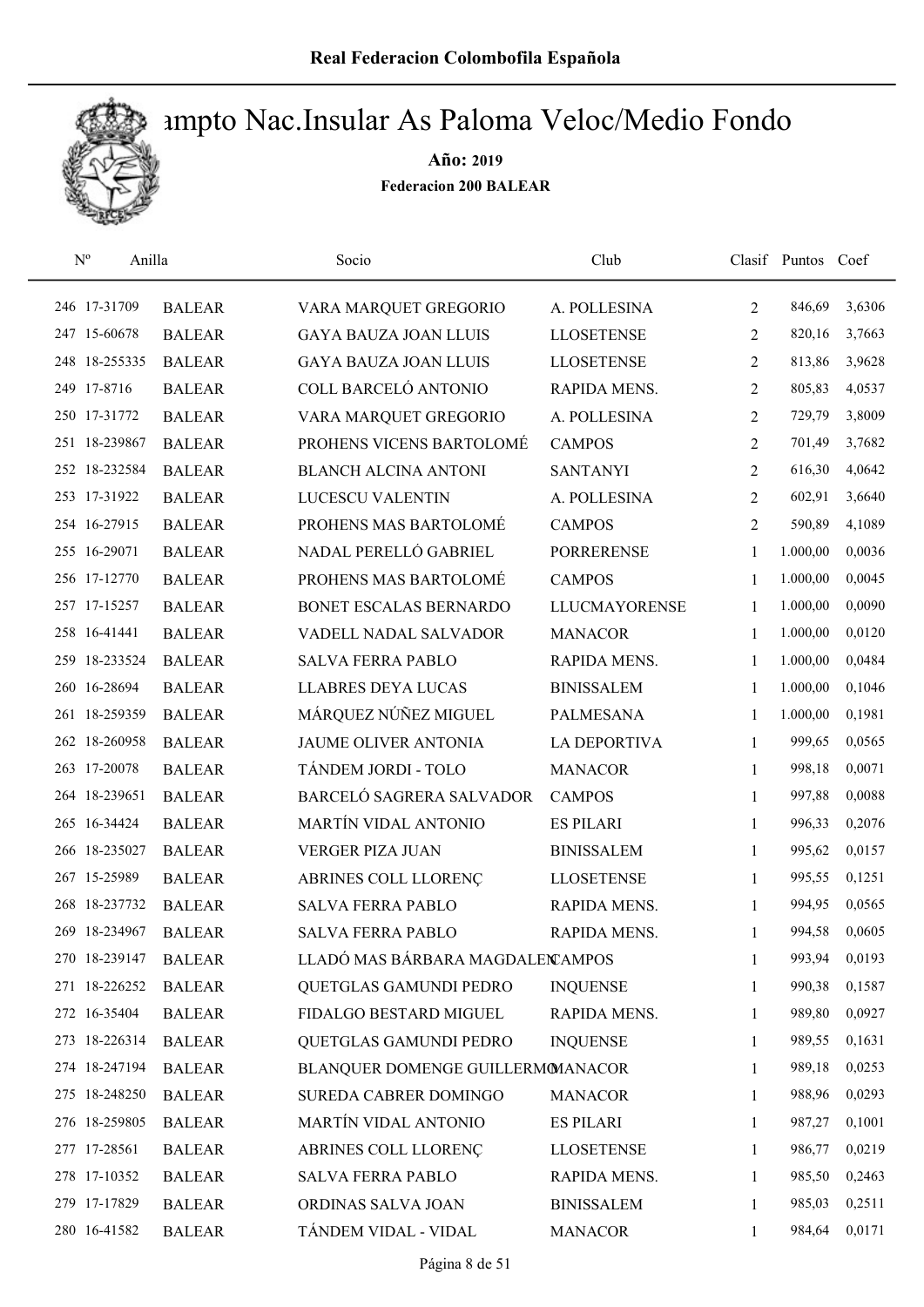

| $\mathrm{N}^{\rm o}$ | Anilla        | Socio                               | Club                |              | Clasif Puntos Coef |        |
|----------------------|---------------|-------------------------------------|---------------------|--------------|--------------------|--------|
| 281 17-19625         | <b>BALEAR</b> | TÁNDEM VIDAL - VIDAL                | <b>MANACOR</b>      | 1            | 984,56             | 0,0214 |
| 282 15-48869         | <b>BALEAR</b> | PONS VIDAL DAMIÁN                   | <b>SANTANYI</b>     | 1            | 984,01             | 0,0414 |
| 283 18-260725        | <b>BALEAR</b> | PIZA GELABERT JOSÉ                  | <b>LA DEPORTIVA</b> | $\mathbf{1}$ | 983,97             | 0,1415 |
| 284 18-259771        | <b>BALEAR</b> | MARTÍN VIDAL ANTONIO                | <b>ES PILARI</b>    | 1            | 983,71             | 0,1434 |
| 285 18-253451        | <b>BALEAR</b> | <b>CUTILLAS BERGAS JAIME</b>        | <b>MENS. ARTA</b>   | $\mathbf{1}$ | 981,63             | 0,0320 |
| 286 18-253514        | <b>BALEAR</b> | <b>CUTILLAS BERGAS JAIME</b>        | <b>MENS. ARTA</b>   | 1            | 981,63             | 0,0360 |
| 287 18-234522        | <b>BALEAR</b> | <b>BLANCO FERRANDO PEDRO</b>        | RAPIDA MENS.        | $\mathbf{1}$ | 980,15             | 0,1375 |
| 288 17-7285          | <b>BALEAR</b> | PONS VIDAL DAMIÁN                   | <b>SANTANYI</b>     | 1            | 979,19             | 0,0087 |
| 289 16-41440         | <b>BALEAR</b> | VADELL NADAL SALVADOR               | <b>MANACOR</b>      | 1            | 978,67             | 0,0518 |
| 290 17-2288          | <b>BALEAR</b> | ADROVER LÓPEZ JUAN CARLOS           | <b>BINISSALEM</b>   | 1            | 978,53             | 0,0352 |
| 291 18-234540        | <b>BALEAR</b> | <b>BLANCO FERRANDO PEDRO</b>        | RAPIDA MENS.        | 1            | 978,21             | 0,1579 |
| 292 17-27471         | <b>BALEAR</b> | ROSELLÓ BRUNET JAIME                | <b>MENS. ARTA</b>   | 1            | 977,68             | 0,0627 |
| 293 18-228430        | <b>BALEAR</b> | <b>GONZÁLEZ FERRER SALVADOR</b>     | <b>PALMESANA</b>    | 1            | 976,64             | 0,1626 |
| 294 17-19508         | <b>BALEAR</b> | JUAN JORDÁ JUAN FCO.                | <b>MENS. ARTA</b>   | 1            | 976,33             | 0,0528 |
| 295 18-259254        | <b>BALEAR</b> | PÉREZ LÓPEZ AGUSTÍN                 | <b>ES PILARI</b>    | 1            | 976,26             | 0,2561 |
| 296 17-2302          | <b>BALEAR</b> | <b>LLABRES DEYA LUCAS</b>           | <b>BINISSALEM</b>   | 1            | 976,17             | 0,1200 |
| 297 16-16104         | <b>BALEAR</b> | LLADÓ BONET JOSÉ                    | <b>LA DEPORTIVA</b> | 1            | 975,69             | 0,3183 |
| 298 18-246047        | <b>BALEAR</b> | RIERA MASSANET ANTONIO              | <b>MANACOR</b>      | 1            | 974,24             | 0,0749 |
| 299 17-9788          | <b>BALEAR</b> | <b>VERGER PIZA JUAN</b>             | <b>BINISSALEM</b>   | 1            | 974,04             | 0,0674 |
| 300 17-32712         | <b>BALEAR</b> | ROTGER CIRER GABRIEL                | RAPIDA MENS.        | $\mathbf{1}$ | 973,84             | 0,1596 |
| 301 17-20869         | <b>BALEAR</b> | VADELL FUSTER BUENAVENTURAMANACOR   |                     | $\mathbf{1}$ | 973,46             | 0,0323 |
| 302 18-246975        | <b>BALEAR</b> | TÁNDEM JORDI - TOLO                 | <b>MANACOR</b>      | 1            | 973,38             | 0,0694 |
| 303 17-21295         | <b>BALEAR</b> | TRUYOLS SANSÓ SEBASTIÁN             | <b>MANACOR</b>      | 1            | 972,48             | 0,0789 |
| 304 17-26481         | <b>BALEAR</b> | TERRASA ROSELLÓ JUAN                | <b>MENS. ARTA</b>   | 1            | 971,83             | 0,0859 |
| 305 17-34217         | <b>BALEAR</b> | POU MESQUIDA JAIME                  | <b>MANACOR</b>      | 1            | 971,67             | 0,0890 |
| 306 16-39386         | <b>BALEAR</b> | QUETGLAS GAMUNDI SEBASTIÁN INQUENSE |                     | 1            | 970,97             | 0,2602 |
| 307 16-24894         | <b>BALEAR</b> | MARTÍ VALLES GUILLERMO              | <b>BINISSALEM</b>   | 1            | 970,77             | 0,0618 |
| 308 18-226835        | <b>BALEAR</b> | NICOLAU GAMUNDI SEBASTIA            | <b>INQUENSE</b>     | 1            | 970,63             | 0,2038 |
| 309 16-40564         | <b>BALEAR</b> | TÁNDEM JORDI - TOLO                 | <b>MANACOR</b>      | 1            | 969,87             | 0,0912 |
| 310 16-41912         | <b>BALEAR</b> | POU MESQUIDA JAIME                  | <b>MANACOR</b>      | 1            | 969,37             | 0,0914 |
| 311 16-24234         | <b>BALEAR</b> | NICOLAU GAMUNDI SEBASTIA            | <b>INQUENSE</b>     | 1            | 969,02             | 0,1392 |
| 312 17-35374         | <b>BALEAR</b> | VERGER ROCA SEBASTIÁN               | PALMESANA           | 1            | 968,93             | 0,2265 |
| 313 17-18296         | <b>BALEAR</b> | MARTÍ VALLES GUILLERMO              | <b>BINISSALEM</b>   | 1            | 968,61             | 0,1461 |
| 314 17-18505         | <b>BALEAR</b> | TORRENS PLANAS MIGUEL               | <b>INQUENSE</b>     | 1            | 968,61             | 0,2908 |
| 315 16-45687         | <b>BALEAR</b> | CASTOR SASTRE BERNARDO              | <b>LLOSETENSE</b>   | 1            | 967,64             | 0,0367 |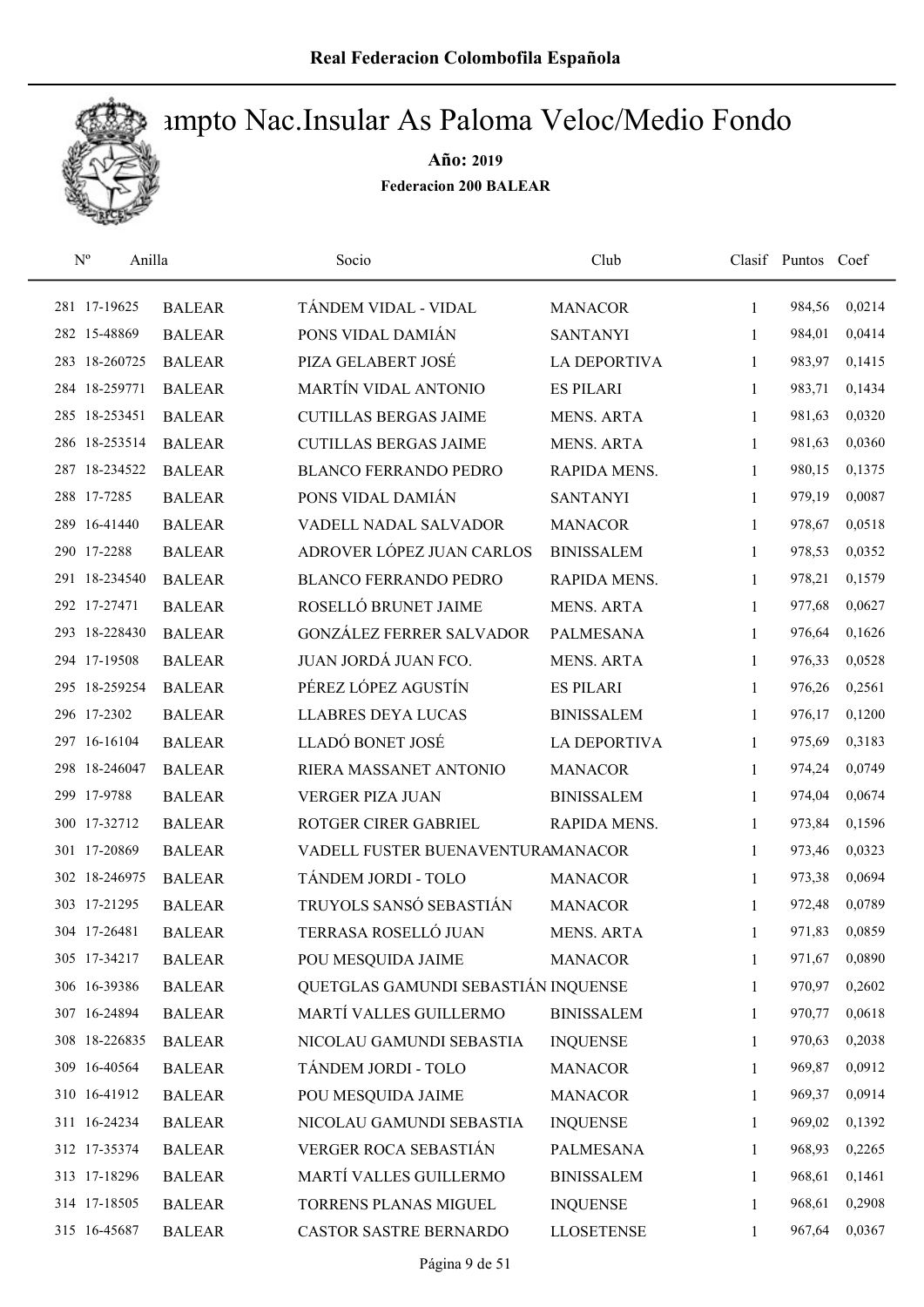

| $\mathbf{N}^{\text{o}}$<br>Anilla |               | Socio                                | Club                 |              | Clasif Puntos Coef |        |
|-----------------------------------|---------------|--------------------------------------|----------------------|--------------|--------------------|--------|
| 316 17-32799                      | <b>BALEAR</b> | FIDALGO BESTARD MIGUEL               | RAPIDA MENS.         | $\mathbf{1}$ | 967,17             | 0,1974 |
| 317 15-34242                      | <b>BALEAR</b> | TÁNDEM MUNTANER - MORA               | <b>PORRERENSE</b>    | 1            | 965,38             | 0,3292 |
| 318 18-244802                     | <b>BALEAR</b> | AMENGUAL BENNASAR LLORENÇ BINISSALEM |                      | 1            | 965,32             | 0,1694 |
| 319 17-26136                      | <b>BALEAR</b> | VARA MARQUET GREGORIO                | A. POLLESINA         | 1            | 965,03             | 0,0863 |
| 320 15-26375                      | <b>BALEAR</b> | PERELLÓ PUJADAS CRISTOBAL            | <b>LLOSETENSE</b>    | $\mathbf{1}$ | 964,87             | 0,1705 |
| 321 17-14056                      | <b>BALEAR</b> | <b>GIL PALACIO H. MARINA</b>         | PALMESANA            | $\mathbf{1}$ | 964,34             | 0,3854 |
| 322 17-28612                      | <b>BALEAR</b> | ABRINES COLL LLORENÇ                 | <b>LLOSETENSE</b>    | 1            | 964,32             | 0,3442 |
| 323 17-10966                      | <b>BALEAR</b> | NADAL PERELLÓ GABRIEL                | <b>PORRERENSE</b>    | 1            | 964,28             | 0,0418 |
| 324 17-33678                      | <b>BALEAR</b> | SORELL SALVA GABRIEL                 | <b>ES PILARI</b>     | 1            | 964,19             | 0,2324 |
| 325 18-229024                     | <b>BALEAR</b> | ADROVER LÓPEZ JUAN CARLOS            | <b>BINISSALEM</b>    | 1            | 964,14             | 0,2697 |
| 326 16-20630                      | <b>BALEAR</b> | <b>JAUME SATRE JUAN</b>              | <b>LLUCMAYORENSE</b> | 1            | 963,25             | 0,1304 |
| 327 17-17594                      | <b>BALEAR</b> | TERRASSA COSTA MATEO                 | <b>BINISSALEM</b>    | 1            | 963,10             | 0,2861 |
| 328 17-196213                     | <b>BALEAR</b> | JUAN JORDÁ JUAN FCO.                 | <b>MENS. ARTA</b>    | 1            | 963,01             | 0,1217 |
| 329 18-260512                     | <b>BALEAR</b> | LLADÓ BONET JOSÉ                     | <b>LA DEPORTIVA</b>  | $\mathbf{1}$ | 962,97             | 0,2735 |
| 330 17-6351                       | <b>BALEAR</b> | PERELLÓ VIDAL ANTONIO                | <b>SANTANYI</b>      | 1            | 962,50             | 0,0262 |
| 331 18-245608                     | <b>BALEAR</b> | FERRAGUT SEGUÍ ANTONIO               | <b>BINISSALEM</b>    | 1            | 962,34             | 0,3645 |
| 332 18-226867                     | <b>BALEAR</b> | NICOLAU GAMUNDI SEBASTIA             | <b>INQUENSE</b>      | 1            | 962,33             | 0,1769 |
| 333 18-243409                     | <b>BALEAR</b> | <b>SAURINA MORAGUES MIGUEL</b>       | <b>BINISSALEM</b>    | $\mathbf{1}$ | 961,84             | 0,1814 |
| 334 18-240667                     | <b>BALEAR</b> | PROHENS VICENS ANDRÉS                | <b>CAMPOS</b>        | $\mathbf{1}$ | 961,77             | 0,0311 |
| 335 17-10947                      | <b>BALEAR</b> | PARETS SEGUI JOAN                    | <b>BINISSALEM</b>    | $\mathbf{1}$ | 961,01             | 0,3762 |
| 336 17-20854                      | <b>BALEAR</b> | VADELL FUSTER BUENAVENTURAMANACOR    |                      | 1            | 960,99             | 0,0566 |
| 337 18-227966                     | <b>BALEAR</b> | FERNANDEZ FERNANDEZ DAVID BINISSALEM |                      | 1            | 960,84             | 0,2884 |
| 338 18-227077                     | <b>BALEAR</b> | REYNES SOCIAS PEDRO                  | <b>BINISSALEM</b>    | 1            | 960,60             | 0,3676 |
| 339 16-34752                      | <b>BALEAR</b> | FIDALGO BESTARD MIGUEL               | RAPIDA MENS.         | 1            | 960,43             | 0,2377 |
| 340 18-260836                     | <b>BALEAR</b> | <b>JURADO MATAS FÉLIX</b>            | <b>LA DEPORTIVA</b>  | 1            | 960,40             | 0,2986 |
| 341 17-33086                      | <b>BALEAR</b> | FIDALGO BESTARD MIGUEL               | RAPIDA MENS.         | 1            | 960,26             | 0,2417 |
| 342 18-258558                     | <b>BALEAR</b> | TORRES CERDA SEBASTIÁN               | A. POLLESINA         | 1            | 960,19             | 0,1109 |
| 343 17-14589                      | <b>BALEAR</b> | PROHENS SALOM ANDRÉS                 | <b>LLUCMAYORENSE</b> | 1            | 959,99             | 0,0444 |
| 344 17-35464                      | <b>BALEAR</b> | SORELL SALVA GABRIEL                 | <b>ES PILARI</b>     | 1            | 959,57             | 0,2703 |
| 345 18-260549                     | <b>BALEAR</b> | MONTSERRAT PUJOL JUAN                | LA DEPORTIVA         | $\mathbf{1}$ | 959,41             | 0,4123 |
| 346 16-16168                      | <b>BALEAR</b> | MONTSERRAT PUJOL JUAN                | LA DEPORTIVA         | $\mathbf{1}$ | 958,10             | 0,3120 |
| 347 17-12769                      | <b>BALEAR</b> | MONSERRAT RAFAL JULIÁN               | <b>LLUCMAYORENSE</b> | 1            | 957,61             | 0,1417 |
| 348 17-31959                      | <b>BALEAR</b> | NÚÑEZ TORRES JUAN DE DIOS            | A. POLLESINA         | 1            | 957,44             | 0,1314 |
| 349 18-243851                     | <b>BALEAR</b> | ANDONOV HRISTOV ALEKSANDARBINISSALEM |                      | 1            | 957,26             | 0,3882 |
| 350 15-47030                      | <b>BALEAR</b> | MOREY BARCELÓ SEBASTIÁN              | RAPIDA MENS.         | 1            | 957,16             | 0,2831 |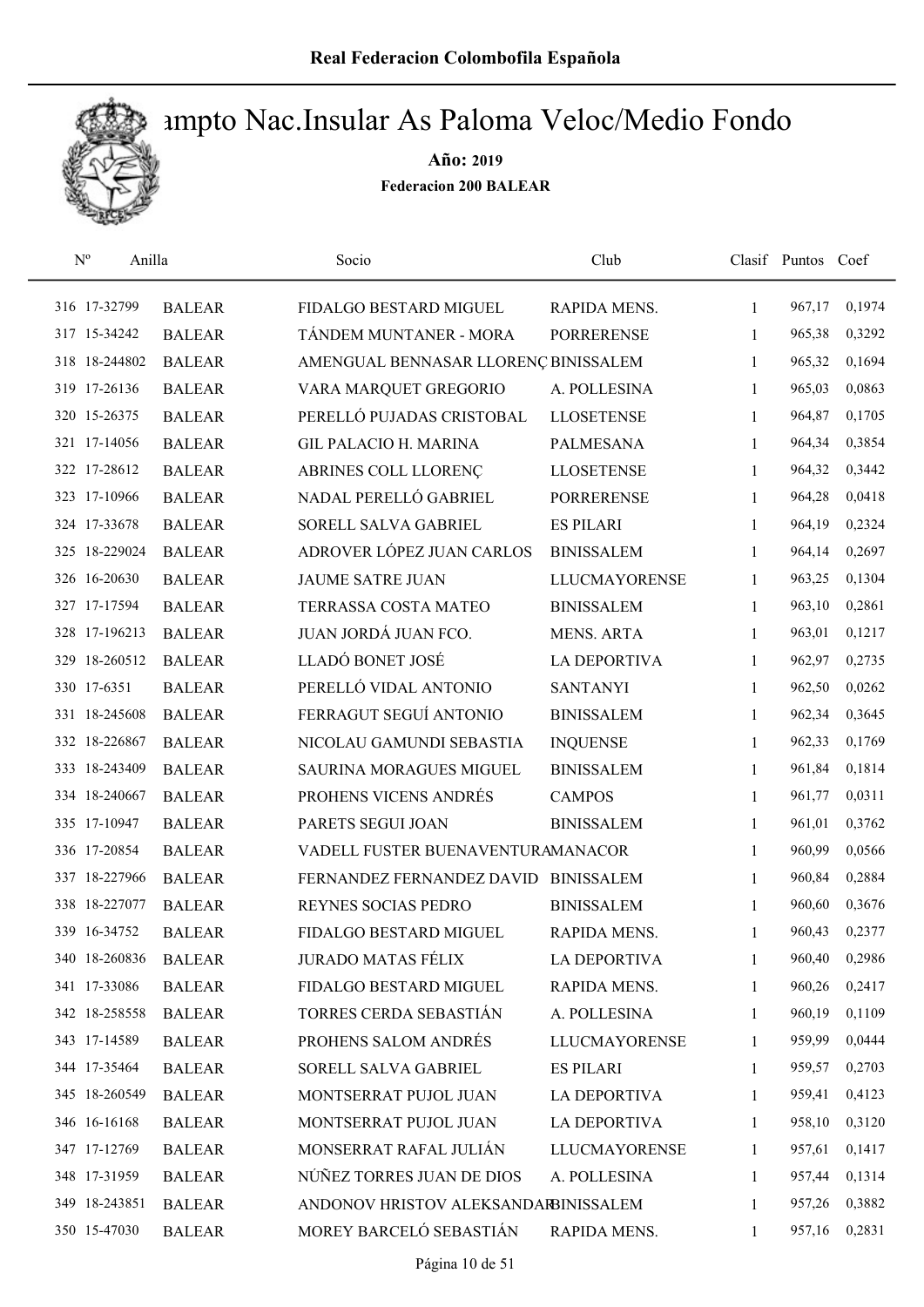

| $\mathrm{N}^{\rm o}$ | Anilla        | Socio                                     | Club                |              | Clasif Puntos Coef |        |
|----------------------|---------------|-------------------------------------------|---------------------|--------------|--------------------|--------|
| 351 17-19582         | <b>BALEAR</b> | JUAN JORDÁ JUAN FCO.                      | MENS. ARTA          | $\mathbf{1}$ | 956,97             | 0,0739 |
| 352 18-239713        | <b>BALEAR</b> | BARCELÓ SAGRERA SALVADOR                  | <b>CAMPOS</b>       | 1            | 956,03             | 0,0525 |
| 353 18-259921        | <b>BALEAR</b> | VILCHES VILCHES TORCUATO                  | <b>ES PILARI</b>    | $\mathbf{1}$ | 955,55             | 0,2765 |
| 354 18-255474        | <b>BALEAR</b> | SÁNCHEZ PERELLÓ JOSÉ G.                   | <b>LLOSETENSE</b>   | $\mathbf{1}$ | 955,31             | 0,1443 |
| 355 18-260285        | <b>BALEAR</b> | FAHANDEZH-SAADI FAHANDEZH RDERBY MALLORCA |                     | $\mathbf{1}$ | 955,08             | 0,3145 |
| 356 18-260233        | <b>BALEAR</b> | FAHANDEZH-SAADI FAHANDEZH RDERBY MALLORCA |                     | $\mathbf{1}$ | 954,93             | 0,3188 |
| 357 16-18884         | <b>BALEAR</b> | PIZA FERRER ANTONIO LUIS                  | RAPIDA MENS.        | $\mathbf{1}$ | 954,53             | 0,3091 |
| 358 17-7278          | <b>BALEAR</b> | PONS VIDAL DAMIÁN                         | <b>SANTANYI</b>     | 1            | 953,87             | 0,0651 |
| 359 17-6747          | <b>BALEAR</b> | NICOLAU NOGUERA PEDRO                     | <b>SANTANYI</b>     | $\mathbf{1}$ | 953,76             | 0,0589 |
| 360 18-227229        | <b>BALEAR</b> | MUÑOZ GUTIÉRREZ MANUEL                    | <b>PALMESANA</b>    | 1            | 953,63             | 0,3091 |
| 361 16-35066         | <b>BALEAR</b> | FIDALGO BESTARD MIGUEL                    | RAPIDA MENS.        | $\mathbf{1}$ | 953,16             | 0,3142 |
| 362 16-11695         | <b>BALEAR</b> | LUCESCU VALENTIN                          | A. POLLESINA        | 1            | 952,94             | 0,1432 |
| 363 17-36508         | <b>BALEAR</b> | GARCÍAS MEZQUIDA ANTONIO                  | <b>CAMPOS</b>       | $\mathbf{1}$ | 952,22             | 0,1697 |
| 364 17-19626         | <b>BALEAR</b> | TÁNDEM VIDAL - VIDAL                      | <b>MANACOR</b>      | 1            | 952,09             | 0,0965 |
| 365 17-10541         | <b>BALEAR</b> | MARTORELL FULLANA JAIME                   | <b>BINISSALEM</b>   | 1            | 952,08             | 0,0667 |
| 366 17-28572         | <b>BALEAR</b> | ABRINES COLL LLORENÇ                      | <b>LLOSETENSE</b>   | 1            | 952,04             | 0,3383 |
| 367 16-16169         | <b>BALEAR</b> | MONTSERRAT PUJOL JUAN                     | <b>LA DEPORTIVA</b> | $\mathbf{1}$ | 951,79             | 0,3772 |
| 368 18-237615        | <b>BALEAR</b> | FERRER RAMIS GUILLÉN                      | <b>BINISSALEM</b>   | $\mathbf{1}$ | 951,66             | 0,2436 |
| 369 13-18784         | <b>BALEAR</b> | PUJOL CALAFELL ANTONIO                    | <b>PORRERENSE</b>   | $\mathbf{1}$ | 951,53             | 0,4732 |
| 370 18-260953        | <b>BALEAR</b> | JAUME OLIVER ANTONIA                      | <b>LA DEPORTIVA</b> | $\mathbf{1}$ | 951,14             | 0,3236 |
| 371 17-19628         | <b>BALEAR</b> | TÁNDEM VIDAL - VIDAL                      | <b>MANACOR</b>      | 1            | 950,63             | 0,1002 |
| 372 16-39423         | <b>BALEAR</b> | PAYERAS OLIVER PEDRO A.                   | <b>INQUENSE</b>     | 1            | 950,29             | 0,2467 |
| 373 17-780           | <b>BALEAR</b> | JAUME OLIVER ANTONIA                      | <b>LA DEPORTIVA</b> | 1            | 950,27             | 0,4650 |
| 374 18-260104        | <b>BALEAR</b> | MONTILLA MORENO FRANCISCO ÆS PILARI       |                     | 1            | 950,01             | 0,3608 |
| 375 18-246068        | <b>BALEAR</b> | RIERA MASSANET ANTONIO                    | <b>MANACOR</b>      | 1            | 949,91             | 0,0726 |
| 376 18-235272        | <b>BALEAR</b> | VICH SALOM BARTOLOMÉ                      | RAPIDA MENS.        | 1            | 949,89             | 0,2629 |
| 377 18-245164        | <b>BALEAR</b> | ADROVER LÓPEZ JUAN CARLOS                 | <b>BINISSALEM</b>   | 1            | 949,85             | 0,3493 |
| 378 18-226575        | <b>BALEAR</b> | BUÑOLA QUETGLAS PEDRO A.                  | <b>INQUENSE</b>     | 1            | 949,45             | 0,2615 |
| 379 18-236405        | <b>BALEAR</b> | VENY MESTRE MIGUEL A.                     | <b>PORRERENSE</b>   | 1            | 949,41             | 0,1890 |
| 380 18-233714        | <b>BALEAR</b> | COLL BARCELÓ ANTONIO                      | RAPIDA MENS.        | 1            | 948,66             | 0,2885 |
| 381 18-237206        | <b>BALEAR</b> | VIDAL MAS SEBASTIÁN                       | <b>PORRERENSE</b>   | 1            | 948,42             | 0,0882 |
| 382 18-227769        | <b>BALEAR</b> | MIR PASTOR MIGUEL                         | PALMESANA           | 1            | 948,05             | 0,3807 |
| 383 18-232855        | <b>BALEAR</b> | BURGUERA VIDAL ANTONIO                    | <b>SANTANYI</b>     | 1            | 947,93             | 0,1043 |
| 384 17-28201         | <b>BALEAR</b> | CASTOR SASTRE BERNARDO                    | <b>LLOSETENSE</b>   | 1            | 947,86             | 0,2154 |
| 385 18-239082        | <b>BALEAR</b> | LLADÓ MAS BÁRBARA MAGDALEN AMPOS          |                     | 1            | 947,69             | 0,2058 |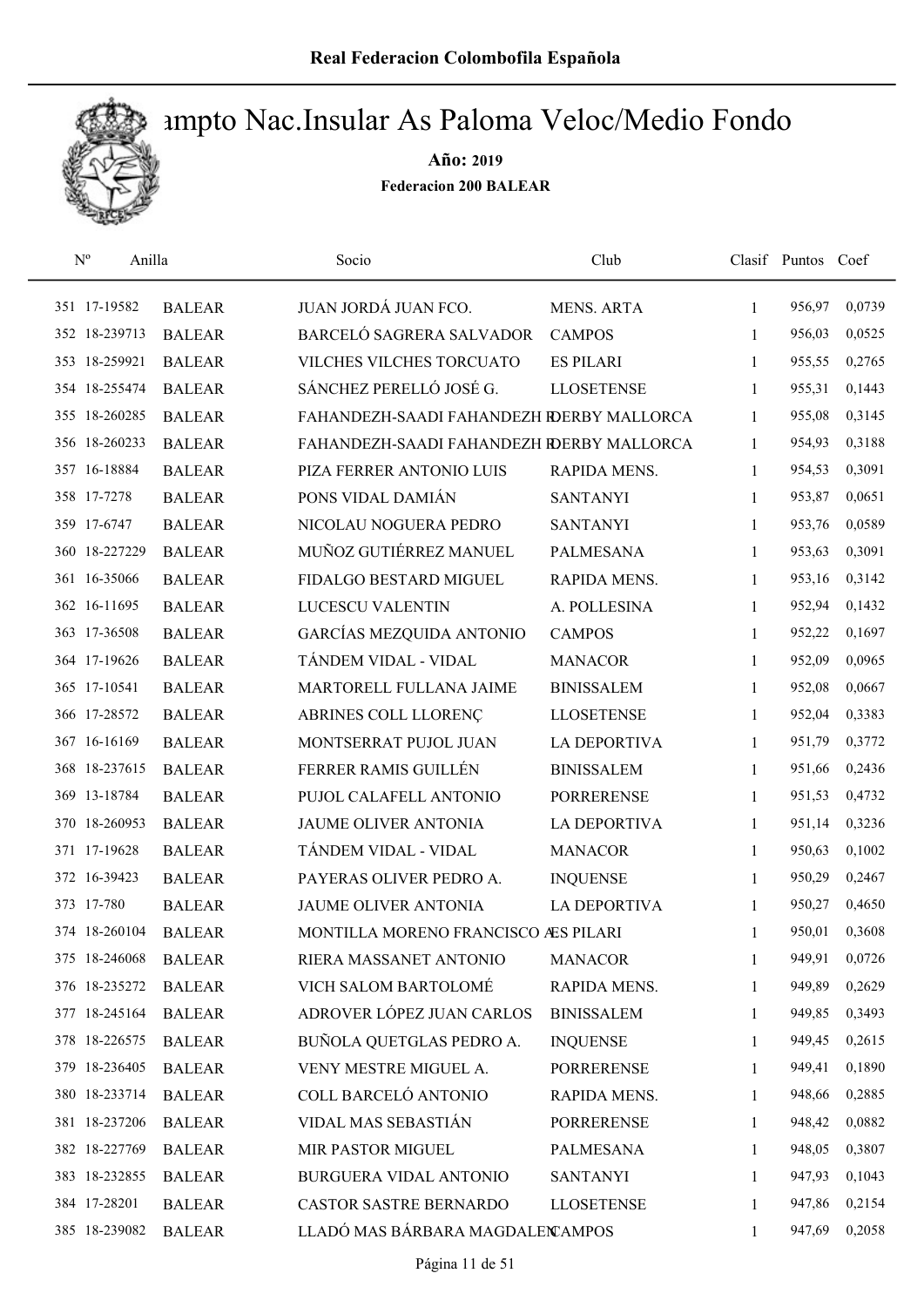

| $\mathbf{N}^{\text{o}}$ | Anilla        | Socio                                  | Club                 |              | Clasif Puntos | Coef   |
|-------------------------|---------------|----------------------------------------|----------------------|--------------|---------------|--------|
| 386 17-32696            | <b>BALEAR</b> | ROTGER SÁNCHEZ MARCOS                  | RAPIDA MENS.         | 1            | 947,14        | 0,3969 |
| 387 17-28647            | <b>BALEAR</b> | ABRINES COLL LLORENÇ                   | <b>LLOSETENSE</b>    | 1            | 947,00        | 0,5363 |
| 388 18-241282           | <b>BALEAR</b> | OLLER MOJER MIGUEL ÁNGEL               | <b>LLUCMAYORENSE</b> | $\mathbf{1}$ | 946,70        | 0,0734 |
| 389 18-228368           | <b>BALEAR</b> | VERGER ROCA SEBASTIÁN                  | <b>PALMESANA</b>     | $\mathbf{1}$ | 946,56        | 0,4068 |
| 390 18-226784           | <b>BALEAR</b> | NICOLAU GAMUNDI SEBASTIA               | <b>INQUENSE</b>      | $\mathbf{1}$ | 946,51        | 0,1848 |
| 391 15-48918            | <b>BALEAR</b> | PONS VIDAL DAMIÁN                      | <b>SANTANYI</b>      | 1            | 945,77        | 0,1085 |
| 392 16-20692            | <b>BALEAR</b> | TOMÁS SASTRE LORENZO                   | <b>LLUCMAYORENSE</b> | $\mathbf{1}$ | 945,27        | 0,2021 |
| 393 18-226917           | <b>BALEAR</b> | NICOLAU GAMUNDI SEBASTIA               | <b>INQUENSE</b>      | $\mathbf{1}$ | 945,12        | 0,1934 |
| 394 17-28570            | <b>BALEAR</b> | ABRINES COLL LLORENÇ                   | <b>LLOSETENSE</b>    | 1            | 945,11        | 0,2010 |
| 395 18-227985           | <b>BALEAR</b> | FERNANDEZ FERNANDEZ DAVID              | <b>BINISSALEM</b>    | 1            | 944,76        | 0,3578 |
| 396 18-245868           | <b>BALEAR</b> | VADELL FUSTER BUENAVENTURAMANACOR      |                      | 1            | 944,56        | 0,2332 |
| 397 16-19924            | <b>BALEAR</b> | LLULL AXARTELL JAIME                   | <b>LLUCMAYORENSE</b> | 1            | 944,54        | 0,0862 |
| 398 18-255328           | <b>BALEAR</b> | <b>GAYA BAUZA JOAN LLUIS</b>           | <b>LLOSETENSE</b>    | 1            | 944,39        | 0,2554 |
| 399 18-231566           | <b>BALEAR</b> | <b>BURGUERA VICENS JULIÁN</b>          | <b>SANTANYI</b>      | $\mathbf{1}$ | 944,12        | 0,2119 |
| 400 16-39766            | <b>BALEAR</b> | REYNES SOCIAS PEDRO                    | <b>BINISSALEM</b>    | 1            | 943,65        | 0,3190 |
| 401 10-102793           | <b>BALEAR</b> | RODRÍGUEZ MARTÍN JOSÉ                  | RAPIDA MENS.         | 1            | 943,58        | 0,4276 |
| 402 18-258522           | <b>BALEAR</b> | TORRES CERDA SEBASTIÁN                 | A. POLLESINA         | 1            | 943,28        | 0,1971 |
| 403 18-253305           | <b>BALEAR</b> | <b>CUTILLAS BERGAS JAIME</b>           | <b>MENS. ARTA</b>    | $\mathbf{1}$ | 943,25        | 0,1838 |
| 404 18-233051           | <b>BALEAR</b> | ADROVER VIDAL BARTOLOMÉ                | <b>SANTANYI</b>      | $\mathbf{1}$ | 943,20        | 0,1179 |
| 405 15-36991            | <b>BALEAR</b> | PROHENS SALOM ANDRÉS                   | <b>LLUCMAYORENSE</b> | 1            | 942,82        | 0,1242 |
| 406 16-18595            | <b>BALEAR</b> | COLL BARCELÓ ANTONIO                   | RAPIDA MENS.         | 1            | 942,20        | 0,6020 |
| 407 18-259237           | <b>BALEAR</b> | PÉREZ LÓPEZ AGUSTÍN                    | <b>ES PILARI</b>     | 1            | 942,01        | 0,6261 |
| 408 18-259207           | <b>BALEAR</b> | PÉREZ LÓPEZ AGUSTÍN                    | <b>ES PILARI</b>     | 1            | 941,74        | 0,6309 |
| 409 16-39361            | <b>BALEAR</b> | QUETGLAS GAMUNDI SEBASTIÁN INQUENSE    |                      | $\mathbf{1}$ | 941,67        | 0,2163 |
| 410 18-227574           | <b>BALEAR</b> | REYES AGUILERA YUNIESKI                | <b>PALMESANA</b>     | 1            | 941,66        | 0,4111 |
| 411 18-226286           | <b>BALEAR</b> | QUETGLAS GAMUNDI PEDRO                 | <b>INQUENSE</b>      | 1            | 941,59        | 0,2241 |
| 412 16-20644            | <b>BALEAR</b> | <b>JAUME SATRE JUAN</b>                | <b>LLUCMAYORENSE</b> | 1            | 941,52        | 0,0965 |
| 413 17-6341             | <b>BALEAR</b> | PERELLÓ VIDAL ANTONIO                  | <b>SANTANYI</b>      | 1            | 941,42        | 0,1399 |
| 414 18-235347           | <b>BALEAR</b> | RODRÍGUEZ MARTÍN JOSÉ                  | RAPIDA MENS.         | 1            | 940,85        | 0,4652 |
| 415 18-232683           | <b>BALEAR</b> | MONSERRAT CLAR JUAN                    | <b>SANTANYI</b>      | 1            | 940,66        | 0,2368 |
| 416 18-241523           | <b>BALEAR</b> | BONET ESCALAS BERNARDO                 | <b>LLUCMAYORENSE</b> | 1            | 940,48        | 0,2474 |
| 417 18-253464           | <b>BALEAR</b> | <b>CUTILLAS BERGAS JAIME</b>           | MENS. ARTA           | 1            | 940,24        | 0,1387 |
| 418 17-11575            | <b>BALEAR</b> | GONZÁLEZ SITJAR JOSÉ MANUEL PORRERENSE |                      | 1            | 940,09        | 0,1266 |
| 419 17-763              | <b>BALEAR</b> | JAUME OLIVER ANTONIA                   | <b>LA DEPORTIVA</b>  | 1            | 939,34        | 0,4395 |
| 420 18-244238           | <b>BALEAR</b> | ORDINAS SALVA JOAN                     | <b>BINISSALEM</b>    | 1            | 939,21        | 0,4584 |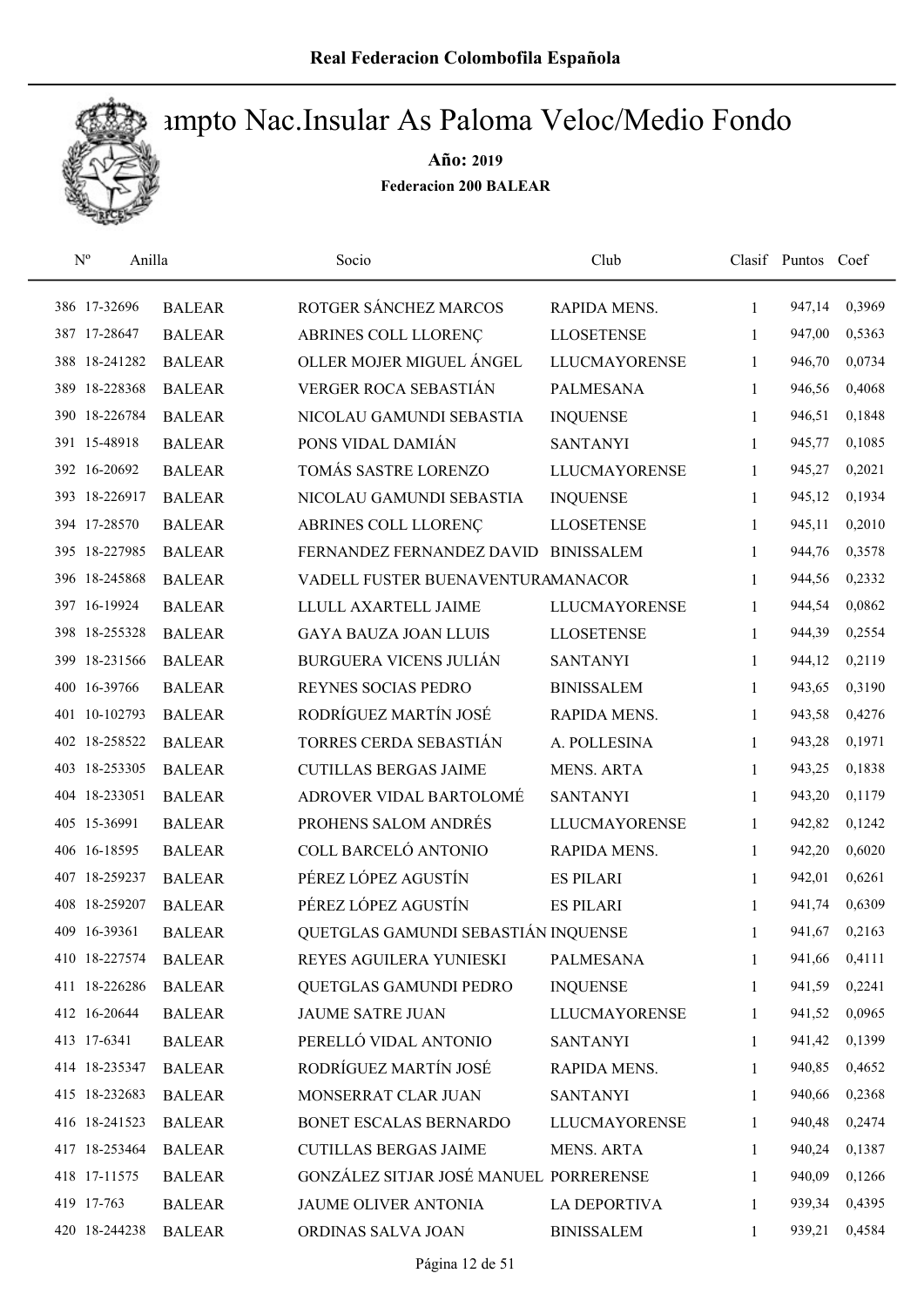

| $\mathrm{N}^{\rm o}$<br>Anilla |               | Socio                          | Club                 |              | Clasif Puntos | Coef   |
|--------------------------------|---------------|--------------------------------|----------------------|--------------|---------------|--------|
| 421 17-34494                   | <b>BALEAR</b> | <b>SALADO RODRÍGUEZ VÍCTOR</b> | RAPIDA MENS.         | $\mathbf{1}$ | 938,64        | 0,4783 |
| 422 17-10510                   | <b>BALEAR</b> | MARTORELL FULLANA JAIME        | <b>BINISSALEM</b>    | 1            | 938,60        | 0,1641 |
| 423 18-236114                  | <b>BALEAR</b> | <b>SOLER MESTRE PEDRO</b>      | <b>PORRERENSE</b>    | $\mathbf{1}$ | 938,20        | 0,2057 |
| 424 17-19516                   | <b>BALEAR</b> | JUAN JORDÁ JUAN FCO.           | <b>MENS. ARTA</b>    | 1            | 937,71        | 0,2029 |
| 425 17-20606                   | <b>BALEAR</b> | <b>GERTZ HANS WILHELM</b>      | <b>MANACOR</b>       | 1            | 937,29        | 0,1610 |
| 426 18-234816                  | <b>BALEAR</b> | PIZA FERRER ANTONIO LUIS       | RAPIDA MENS.         | $\mathbf{1}$ | 936,83        | 0,4975 |
| 427 18-253609                  | <b>BALEAR</b> | LEBRÓN LINARES JOSÉ            | <b>MANACOR</b>       | $\mathbf{1}$ | 936,80        | 0,2140 |
| 428 17-21476                   | <b>BALEAR</b> | LEBRÓN LINARES JOSÉ            | <b>MANACOR</b>       | $\mathbf{1}$ | 936,59        | 0,2182 |
| 429 17-27728                   | <b>BALEAR</b> | PERELLÓ PUJADAS CRISTOBAL      | <b>LLOSETENSE</b>    | 1            | 936,57        | 0,6693 |
| 430 18-239600                  | <b>BALEAR</b> | GARCÍAS MEZQUIDA ANTONIO       | <b>CAMPOS</b>        | 1            | 936,55        | 0,2761 |
| 431 17-27427                   | <b>BALEAR</b> | ROSELLÓ BRUNET JAIME           | <b>MENS. ARTA</b>    | 1            | 936,41        | 0,1402 |
| 432 17-7910                    | <b>BALEAR</b> | <b>BURGUERA FERRER JULIÁN</b>  | <b>SANTANYI</b>      | 1            | 936,16        | 0,1566 |
| 433 17-9599                    | <b>BALEAR</b> | <b>BLANCO FERRANDO PEDRO</b>   | RAPIDA MENS.         | 1            | 936,04        | 0,5217 |
| 434 18-237182                  | <b>BALEAR</b> | VIDAL MAS SEBASTIÁN            | <b>PORRERENSE</b>    | 1            | 935,99        | 0,3407 |
| 435 18-227086                  | <b>BALEAR</b> | REYNES SOCIAS PEDRO            | <b>BINISSALEM</b>    | 1            | 935,98        | 0,2580 |
| 436 18-236148                  | <b>BALEAR</b> | <b>SOLER MESTRE PEDRO</b>      | <b>PORRERENSE</b>    | 1            | 935,95        | 0,2442 |
| 437 17-14806                   | <b>BALEAR</b> | MONSERRAT RAFAL JULIÁN         | <b>LLUCMAYORENSE</b> | 1            | 935,82        | 0,1245 |
| 438 17-35273                   | <b>BALEAR</b> | <b>LLABRES DEYA LUCAS</b>      | <b>BINISSALEM</b>    | $\mathbf{1}$ | 935,78        | 0,4150 |
| 439 17-35487                   | <b>BALEAR</b> | SORELL SALVA GABRIEL           | <b>ES PILARI</b>     | $\mathbf{1}$ | 935,31        | 0,5008 |
| 440 18-259212                  | <b>BALEAR</b> | PÉREZ LÓPEZ AGUSTÍN            | <b>ES PILARI</b>     | $\mathbf{1}$ | 935,29        | 0,2922 |
| 441 17-14260                   | <b>BALEAR</b> | LLULL AXARTELL JAIME           | <b>LLUCMAYORENSE</b> | 1            | 935,22        | 0,3150 |
| 442 18-227867                  | <b>BALEAR</b> | MARTÍNEZ POZO JANSEL M.        | <b>PALMESANA</b>     | 1            | 935,07        | 0,4958 |
| 443 17-6361                    | <b>BALEAR</b> | PERELLÓ VIDAL ANTONIO          | <b>SANTANYI</b>      | 1            | 934,85        | 0,3123 |
| 444 17-1794                    | <b>BALEAR</b> | FERNANDEZ FERNANDEZ DAVID      | <b>BINISSALEM</b>    | 1            | 934,80        | 0,5116 |
| 445 17-17683                   | <b>BALEAR</b> | TORRENS PLANAS MIGUEL          | <b>INQUENSE</b>      | 1            | 934,25        | 0,6830 |
| 446 16-29422                   | <b>BALEAR</b> | ARBONA FORNERS ANTONIO         | <b>BINISSALEM</b>    | 1            | 934,17        | 0,3456 |
| 447 17-33469                   | <b>BALEAR</b> | TÁNDEM VILCHEZ - SÁNCHEZ       | <b>LLOSETENSE</b>    | 1            | 934,10        | 0,5406 |
| 448 17-19014                   | <b>BALEAR</b> | VADELL NADAL SALVADOR          | <b>MANACOR</b>       | 1            | 934,04        | 0,2462 |
| 449 17-30958                   | <b>BALEAR</b> | MUNTANER ORELL JOSÉ            | A. POLLESINA         | 1            | 933,95        | 0,3915 |
| 450 17-7917                    | <b>BALEAR</b> | <b>BURGUERA FERRER JULIÁN</b>  | <b>SANTANYI</b>      | 1            | 933,62        | 0,1654 |
| 451 16-20629                   | <b>BALEAR</b> | <b>SERVER RIGO JAIME</b>       | <b>LLUCMAYORENSE</b> | 1            | 933,61        | 0,3409 |
| 452 18-232786                  | <b>BALEAR</b> | <b>BURGUERA FERRER JULIÁN</b>  | <b>SANTANYI</b>      | 1            | 933,54        | 0,1697 |
| 453 16-27711                   | <b>BALEAR</b> | VILCHES VILCHES TORCUATO       | <b>ES PILARI</b>     | 1            | 933,44        | 0,5580 |
| 454 18-241142                  | <b>BALEAR</b> | MONSERRAT RAFAL JULIÁN         | <b>LLUCMAYORENSE</b> | 1            | 933,17        | 0,1814 |
| 455 17-19520                   | <b>BALEAR</b> | JUAN JORDÁ JUAN FCO.           | <b>MENS. ARTA</b>    | 1            | 933,05        | 0,2557 |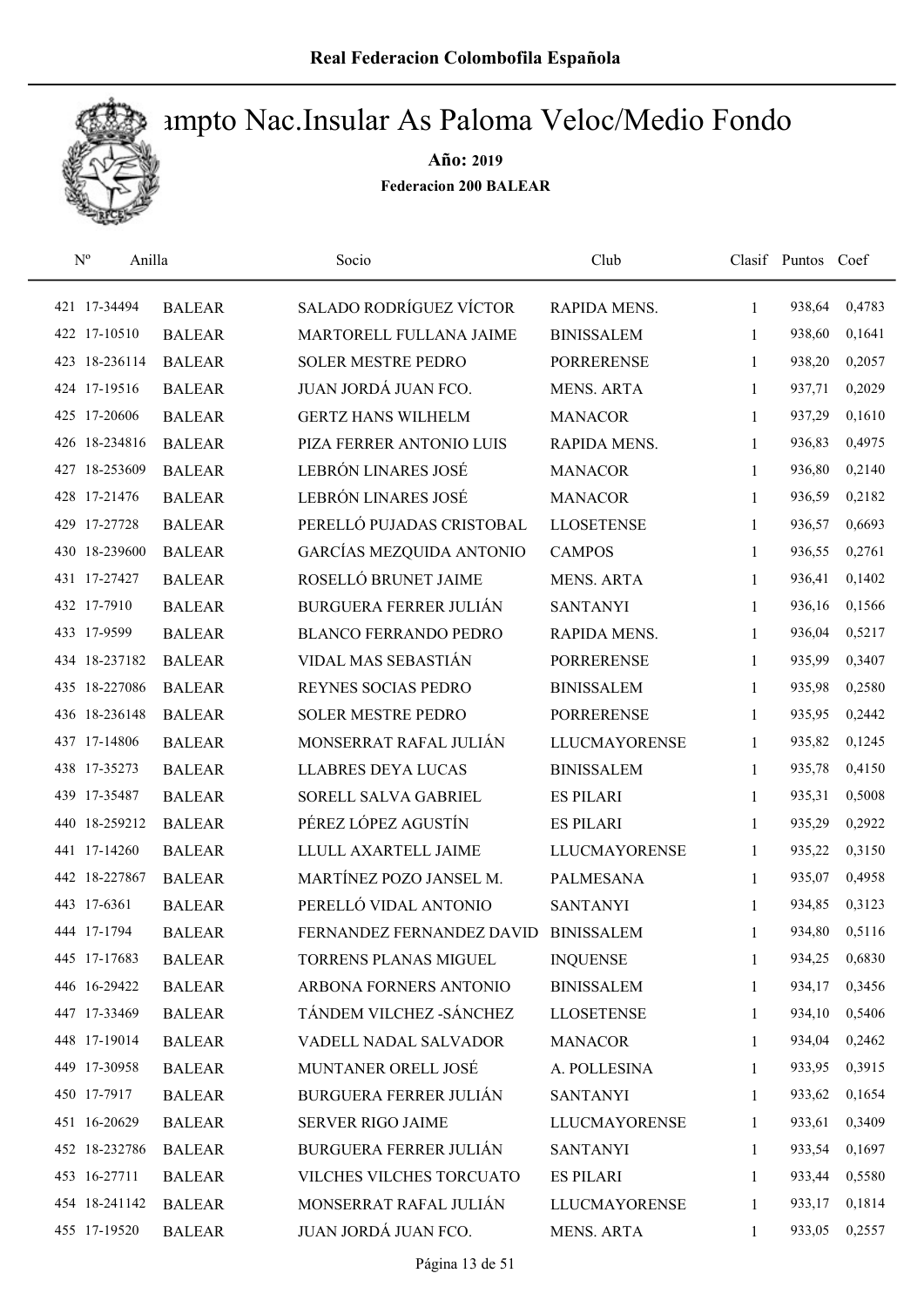

| $\mathrm{N}^{\rm o}$ | Anilla        | Socio                                     | Club                |              | Clasif Puntos | Coef   |
|----------------------|---------------|-------------------------------------------|---------------------|--------------|---------------|--------|
| 456 17-6746          | <b>BALEAR</b> | NICOLAU NOGUERA PEDRO                     | <b>SANTANYI</b>     | $\mathbf{1}$ | 933,00        | 0,1642 |
| 457 18-260591        | <b>BALEAR</b> | MONTSERRAT PUJOL JUAN                     | <b>LA DEPORTIVA</b> | 1            | 932,77        | 0,5225 |
| 458 18-245472        | <b>BALEAR</b> | FERNANDEZ FERNANDEZ DAVID                 | <b>BINISSALEM</b>   | $\mathbf{1}$ | 932,57        | 0,5349 |
| 459 18-254404        | <b>BALEAR</b> | ROSELLÓ BRUNET JAIME                      | MENS. ARTA          | 1            | 932,34        | 0,1602 |
| 460 17-30970         | <b>BALEAR</b> | MUNTANER ORELL JOSÉ                       | A. POLLESINA        | $\mathbf{1}$ | 931,44        | 0,4303 |
| 461 17-19195         | <b>BALEAR</b> | VADELL NADAL SALVADOR                     | <b>MANACOR</b>      | $\mathbf{1}$ | 931,15        | 0,2668 |
| 462 18-260872        | <b>BALEAR</b> | <b>JAUME OLIVER ANTONIA</b>               | <b>LA DEPORTIVA</b> | $\mathbf{1}$ | 931,09        | 0,5889 |
| 463 18-245563        | <b>BALEAR</b> | FERRAGUT SEGUÍ ANTONIO                    | <b>BINISSALEM</b>   | $\mathbf{1}$ | 931,06        | 0,3168 |
| 464 16-26482         | <b>BALEAR</b> | ADROVER VIDAL BARTOLOMÉ                   | <b>SANTANYI</b>     | 1            | 930,97        | 0,3221 |
| 465 17-34208         | <b>BALEAR</b> | POU MESQUIDA JAIME                        | <b>MANACOR</b>      | 1            | 930,96        | 0,1910 |
| 466 17-28636         | <b>BALEAR</b> | ABRINES COLL LLORENC                      | <b>LLOSETENSE</b>   | 1            | 930,79        | 0,4422 |
| 467 18-260264        | <b>BALEAR</b> | FAHANDEZH-SAADI FAHANDEZH RDERBY MALLORCA |                     | 1            | 930,77        | 0,4434 |
| 468 18-253394        | <b>BALEAR</b> | <b>CUTILLAS BERGAS JAIME</b>              | <b>MENS. ARTA</b>   | 1            | 930,59        | 0,1907 |
| 469 16-31742         | <b>BALEAR</b> | TORRES CERDA SEBASTIÁN                    | A. POLLESINA        | 1            | 930,43        | 0,4372 |
| 470 18-260518        | <b>BALEAR</b> | LLADÓ BONET JOSÉ                          | <b>LA DEPORTIVA</b> | 1            | 929,99        | 0,5484 |
| 471 18-227062        | <b>BALEAR</b> | REYNES SOCIAS PEDRO                       | <b>BINISSALEM</b>   | 1            | 929,92        | 0,4489 |
| 472 18-255473        | <b>BALEAR</b> | SÁNCHEZ PERELLÓ JOSÉ G.                   | <b>LLOSETENSE</b>   | 1            | 929,83        | 0,7649 |
| 473 17-19678         | <b>BALEAR</b> | TÁNDEM VIDAL - VIDAL                      | <b>MANACOR</b>      | $\mathbf{1}$ | 929,82        | 0,2115 |
| 474 16-263773        | <b>BALEAR</b> | <b>GERTZ HANS WILHELM</b>                 | <b>MANACOR</b>      | $\mathbf{1}$ | 929,70        | 0,3322 |
| 475 17-31146         | <b>BALEAR</b> | SERVERA BORDOY JOSÉ                       | A. POLLESINA        | $\mathbf{1}$ | 929,50        | 0,3159 |
| 476 18-237914        | <b>BALEAR</b> | PARETS SEGUI JOAN                         | <b>BINISSALEM</b>   | 1            | 929,47        | 0,7704 |
| 477 17-11358         | <b>BALEAR</b> | FERRER RAMIS GUILLÉN                      | <b>BINISSALEM</b>   | 1            | 929,43        | 0,3340 |
| 478 16-27929         | <b>BALEAR</b> | PROHENS MAS BARTOLOMÉ                     | <b>CAMPOS</b>       | 1            | 928,73        | 0,1956 |
| 479 16-265328        | <b>BALEAR</b> | MAYOL ROSSELLÓ PERE                       | <b>CAMPOS</b>       | 1            | 928,60        | 0,3536 |
| 480 18-247412        | <b>BALEAR</b> | POU MESQUIDA JAIME                        | <b>MANACOR</b>      | 1            | 928,46        | 0,3642 |
| 481 17-32299         | <b>BALEAR</b> | ROTGER SÁNCHEZ MARCOS                     | RAPIDA MENS.        | 1            | 928,31        | 0,5631 |
| 482 18-240115        | <b>BALEAR</b> | LLULL AXARTELL JAIME                      | LLUCMAYORENSE       | 1            | 927,99        | 0,3385 |
| 483 18-238242        | <b>BALEAR</b> | <b>SASTRE BARBERO LAUREANO</b>            | <b>CAMPOS</b>       | $\mathbf{1}$ | 927,92        | 0,3387 |
| 484 16-26699         | <b>BALEAR</b> | RODRÍGUEZ MARTÍN JOSÉ                     | RAPIDA MENS.        | 1            | 927,88        | 0,5596 |
| 485 18-226245        | <b>BALEAR</b> | QUETGLAS GAMUNDI PEDRO                    | <b>INQUENSE</b>     | 1            | 927,64        | 0,7845 |
| 486 18-247160        | <b>BALEAR</b> | BLANQUER DOMENGE GUILLERMOMANACOR         |                     | 1            | 927,02        | 0,1855 |
| 487 18-233536        | <b>BALEAR</b> | <b>SALVA FERRA PABLO</b>                  | RAPIDA MENS.        | $\mathbf{1}$ | 926,37        | 0,6553 |
| 488 16-40863         | <b>BALEAR</b> | TÁNDEM JORDI - TOLO                       | <b>MANACOR</b>      | 1            | 926,35        | 0,1825 |
| 489 18-238221        | <b>BALEAR</b> | SASTRE BARBERO LAUREANO                   | <b>CAMPOS</b>       | 1            | 926,25        | 0,3464 |
| 490 17-7515          | <b>BALEAR</b> | <b>BLANCH ALCINA ANTONI</b>               | <b>SANTANYI</b>     | 1            | 926,14        | 0,3032 |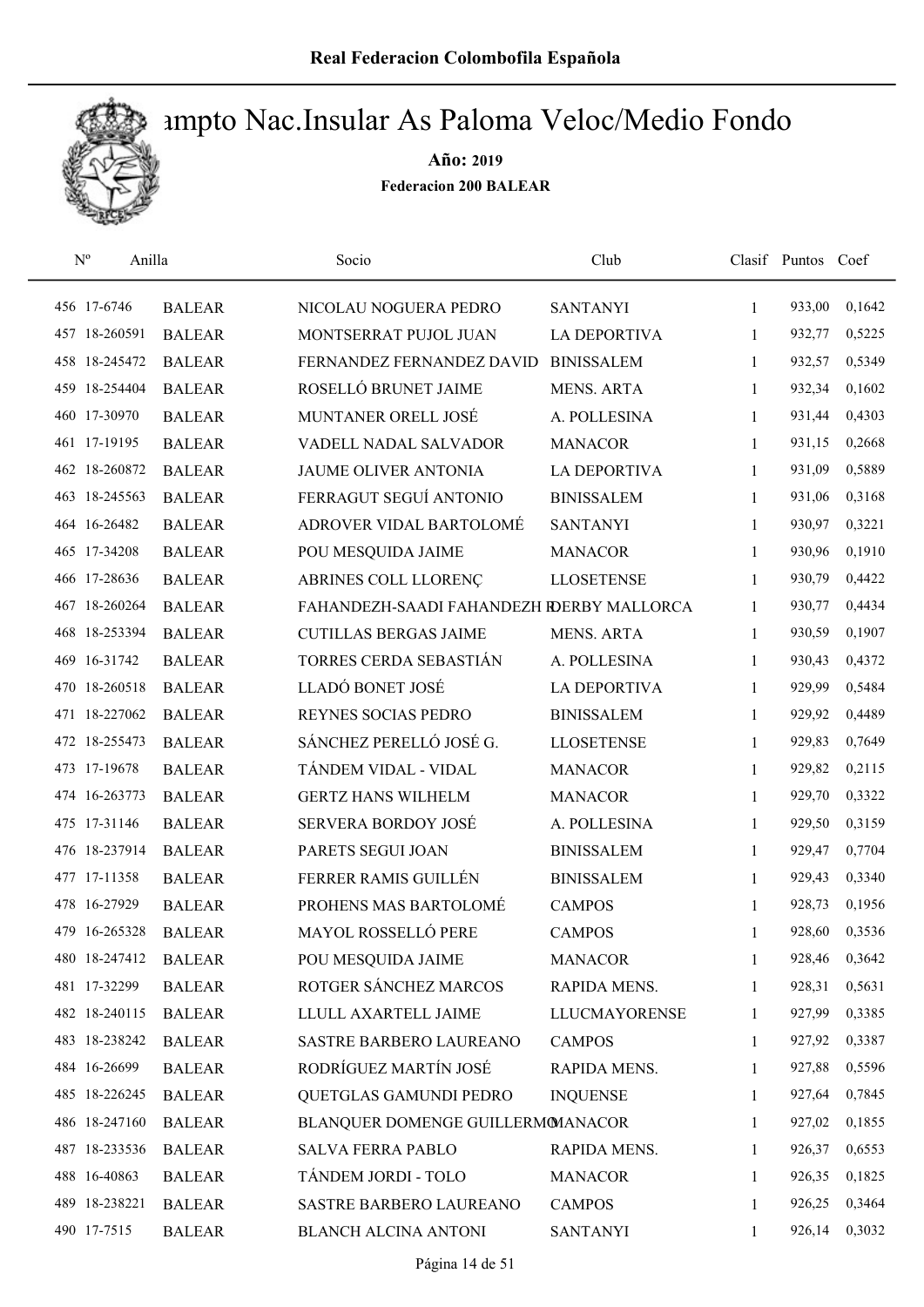

| $\mathrm{N}^{\mathrm{o}}$<br>Anilla |               | Socio                                  | Club                |              | Clasif Puntos Coef |        |
|-------------------------------------|---------------|----------------------------------------|---------------------|--------------|--------------------|--------|
| 491 16-41002                        | <b>BALEAR</b> | TRUYOLS SANSÓ SEBASTIÁN                | <b>MANACOR</b>      | 1            | 925,75             | 0,3722 |
| 492 18-235237                       | <b>BALEAR</b> | <b>VICH SALOM BARTOLOMÉ</b>            | RAPIDA MENS.        | 1            | 925,49             | 0,8198 |
| 493 18-233698                       | <b>BALEAR</b> | AMENGUAL CARRILLO GUILLERMRAPIDA MENS. |                     | $\mathbf{1}$ | 925,20             | 0,6661 |
| 494 16-31085                        | <b>BALEAR</b> | <b>SERVERA BORDOY JOSÉ</b>             | A. POLLESINA        | 1            | 924,91             | 0,4577 |
| 495 16-34207                        | <b>BALEAR</b> | ROTGER SÁNCHEZ MARCOS                  | <b>RAPIDA MENS.</b> | $\mathbf{1}$ | 924,87             | 0,5769 |
| 496 16-48870                        | <b>BALEAR</b> | TERRASA ROSELLÓ JUAN                   | <b>MENS. ARTA</b>   | 1            | 924,36             | 0,2034 |
| 497 17-3361                         | <b>BALEAR</b> | <b>JURADO MATAS FÉLIX</b>              | <b>LA DEPORTIVA</b> | 1            | 924,31             | 0,6967 |
| 498 18-257578                       | <b>BALEAR</b> | <b>VERGER PIZA JUAN</b>                | <b>BINISSALEM</b>   | 1            | 924,11             | 0,3797 |
| 499 17-6347                         | <b>BALEAR</b> | PERELLÓ VIDAL ANTONIO                  | <b>SANTANYI</b>     | 1            | 923,89             | 0,3718 |
| 500 18-254712                       | <b>BALEAR</b> | <b>GINARD NICOLAU PEDRO</b>            | <b>MENS. ARTA</b>   | 1            | 923,61             | 0,3041 |
| 501 16-45187                        | <b>BALEAR</b> | LEBRÓN LINARES JOSÉ                    | <b>MANACOR</b>      | 1            | 923,57             | 0,3975 |
| 502 17-28128                        | <b>BALEAR</b> | VILCHES VILCHES TORCUATO               | <b>ES PILARI</b>    | 1            | 922,71             | 0,5872 |
| 503 16-263702                       | <b>BALEAR</b> | JUAN JORDÁ JUAN FCO.                   | <b>MENS. ARTA</b>   | 1            | 922,56             | 0,2091 |
| 504 17-10625                        | <b>BALEAR</b> | FERRER RAMIS GUILLÉN                   | <b>BINISSALEM</b>   | 1            | 922,53             | 0,5097 |
| 505 16-23476                        | <b>BALEAR</b> | TORRES LUQUE CRISTÓBAL                 | A. POLLESINA        | 1            | 922,38             | 0,4634 |
| 506 18-258531                       | <b>BALEAR</b> | TORRES CERDA SEBASTIÁN                 | A. POLLESINA        | 1            | 922,37             | 0,7896 |
| 507 17-10017                        | <b>BALEAR</b> | <b>SALVA FERRA PABLO</b>               | RAPIDA MENS.        | 1            | 922,14             | 0,7270 |
| 508 16-264471                       | <b>BALEAR</b> | JUAN JORDÁ JUAN FCO.                   | <b>MENS. ARTA</b>   | 1            | 921,69             | 0,3971 |
| 18-235007<br>509                    | <b>BALEAR</b> | <b>VERGER PIZA JUAN</b>                | <b>BINISSALEM</b>   | 1            | 921,41             | 0,4221 |
| 510 16-31746                        | <b>BALEAR</b> | TORRES CERDA SEBASTIÁN                 | A. POLLESINA        | $\mathbf{1}$ | 921,29             | 0,4747 |
| 511 17-35525                        | <b>BALEAR</b> | VILCHES VILCHES TORCUATO               | <b>ES PILARI</b>    | 1            | 921,29             | 0,6280 |
| 512 18-246073                       | <b>BALEAR</b> | RIERA MASSANET ANTONIO                 | <b>MANACOR</b>      | 1            | 920,90             | 0,4099 |
| 513 17-7304                         | <b>BALEAR</b> | PONS VIDAL DAMIÁN                      | <b>SANTANYI</b>     | 1            | 920,64             | 0,2080 |
| 514 17-10525                        | <b>BALEAR</b> | MARTORELL FULLANA JAIME                | <b>BINISSALEM</b>   | 1            | 920,52             | 0,2492 |
| 515 18-246014                       | <b>BALEAR</b> | RIERA MASSANET ANTONIO                 | <b>MANACOR</b>      | 1            | 920,36             | 0,4178 |
| 516 17-33588                        | <b>BALEAR</b> | SORELL SALVA GABRIEL                   | <b>ES PILARI</b>    | 1            | 920,04             | 0,6353 |
| 517 18-258608                       | <b>BALEAR</b> | NÚÑEZ TORRES JUAN DE DIOS              | A. POLLESINA        | 1            | 919,92             | 0,5311 |
| 518 17-10612                        | <b>BALEAR</b> | FERRER RAMIS GUILLÉN                   | <b>BINISSALEM</b>   | 1            | 919,84             | 0,5547 |
| 519 16-25750                        | <b>BALEAR</b> | PONS VIDAL DAMIÁN                      | <b>SANTANYI</b>     | 1            | 919,41             | 0,4254 |
| 520 17-11761                        | <b>BALEAR</b> | MARTORELL FULLANA JAIME                | <b>BINISSALEM</b>   | 1            | 918,93             | 0,3130 |
| 521 18-228052                       | <b>BALEAR</b> | <b>GÓMEZ FONT RAFAEL</b>               | PALMESANA           | 1            | 918,78             | 0,6432 |
| 522 17-12963                        | <b>BALEAR</b> | <b>GINARD LLADÓ JAIME</b>              | <b>CAMPOS</b>       | 1            | 918,36             | 0,4352 |
| 523 18-265366                       | <b>BALEAR</b> | SALADO RODRÍGUEZ VÍCTOR                | RAPIDA MENS.        | 1            | 918,33             | 0,7721 |
| 524 18-235217                       | <b>BALEAR</b> | VICH SALOM BARTOLOMÉ                   | RAPIDA MENS.        | 1            | 918,29             | 0,5837 |
| 525 17-7892                         | <b>BALEAR</b> | <b>BURGUERA FERRER JULIÁN</b>          | <b>SANTANYI</b>     | 1            | 918,18             | 0,4455 |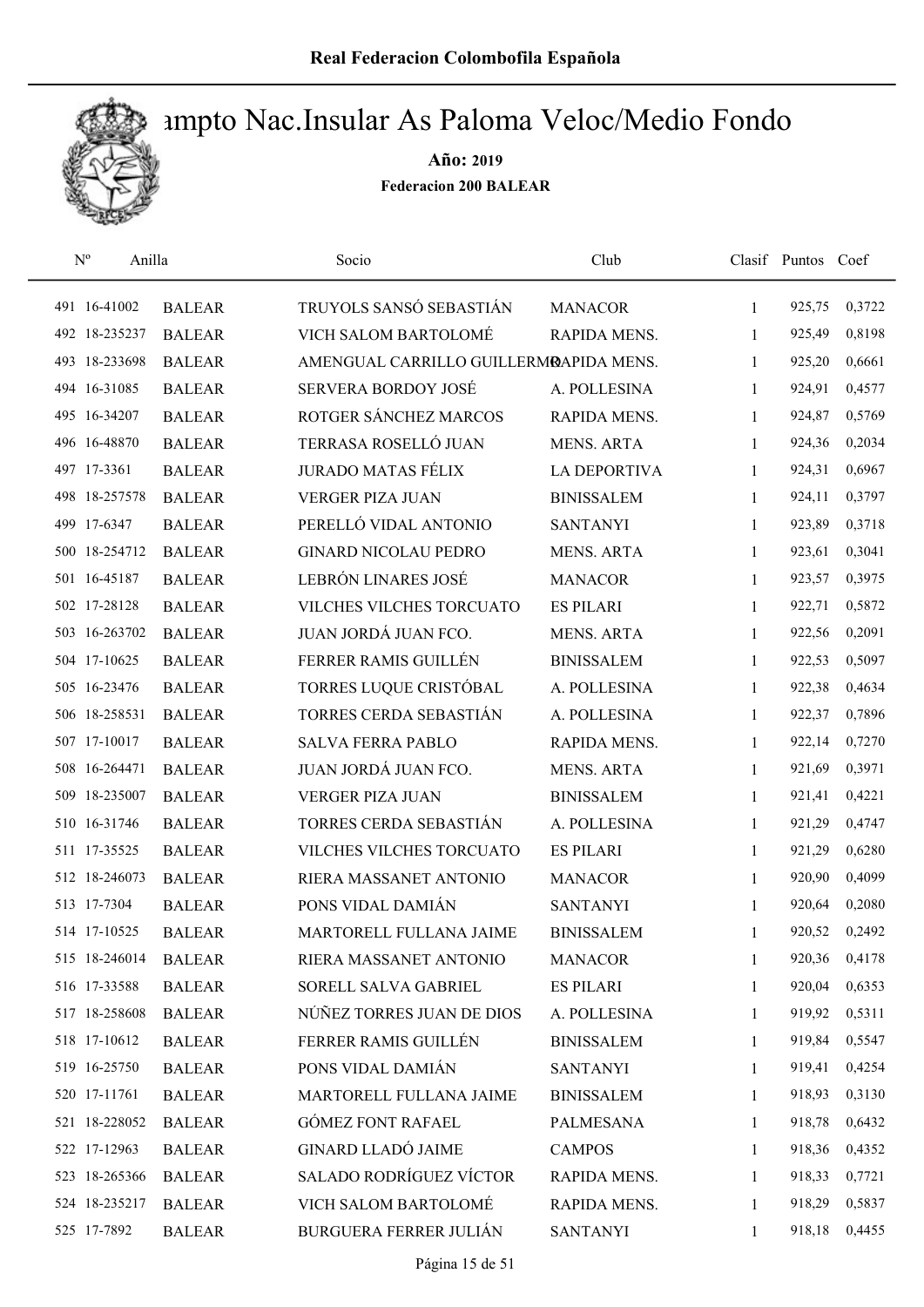

| $\mathbf{N}^{\text{o}}$ | Anilla        | Socio                               | Club                 |              | Clasif Puntos Coef |        |
|-------------------------|---------------|-------------------------------------|----------------------|--------------|--------------------|--------|
| 526 17-8136             | <b>BALEAR</b> | PERELLÓ VIDAL ANTONIO               | <b>SANTANYI</b>      | 1            | 918,08             | 0,4515 |
| 527 18-227947           | <b>BALEAR</b> | FERNANDEZ FERNANDEZ DAVID           | <b>BINISSALEM</b>    | 1            | 918,02             | 0,6352 |
| 528 17-13872            | <b>BALEAR</b> | <b>GINARD LLADÓ JAIME</b>           | <b>CAMPOS</b>        | $\mathbf{1}$ | 917,87             | 0,2137 |
| 529 17-14357            | <b>BALEAR</b> | LLULL AXARTELL JAIME                | <b>LLUCMAYORENSE</b> | 1            | 917,50             | 0,4569 |
| 530 16-29493            | <b>BALEAR</b> | ARBONA FORNERS ANTONIO              | <b>BINISSALEM</b>    | 1            | 917,27             | 0,4796 |
| 531 15-48740            | <b>BALEAR</b> | FONTIRROIG PERELLÓ DOMINGO          | <b>SANTANYI</b>      | 1            | 917,26             | 0,4577 |
| 532 18-246985           | <b>BALEAR</b> | RIERA MASSANET ANTONIO              | <b>MANACOR</b>       | $\mathbf{1}$ | 916,93             | 0,2459 |
| 533 18-253323           | <b>BALEAR</b> | <b>CUTILLAS BERGAS JAIME</b>        | <b>MENS. ARTA</b>    | 1            | 916,55             | 0,4338 |
| 534 17-7822             | <b>BALEAR</b> | <b>BURGUERA VICENS JULIÁN</b>       | <b>SANTANYI</b>      | 1            | 915,98             | 0,2442 |
| 535 17-26124            | <b>BALEAR</b> | CONESA MUÑOZ XAVIER                 | <b>MENS. ARTA</b>    | 1            | 915,79             | 0,4434 |
| 536 17-14813            | <b>BALEAR</b> | MONSERRAT RAFAL JULIÁN              | <b>LLUCMAYORENSE</b> | 1            | 915,76             | 0,4998 |
| 537 18-247886           | <b>BALEAR</b> | TÁNDEM VIDAL - VIDAL                | <b>MANACOR</b>       | 1            | 915,23             | 0,2781 |
| 538 18-234559           | <b>BALEAR</b> | <b>BLANCO FERRANDO PEDRO</b>        | <b>RAPIDA MENS.</b>  | 1            | 914,80             | 0,8376 |
| 539 17-35497            | <b>BALEAR</b> | SORELL SALVA GABRIEL                | <b>ES PILARI</b>     | 1            | 914,72             | 0,8347 |
| 540 17-6316             | <b>BALEAR</b> | PERELLÓ VIDAL ANTONIO               | <b>SANTANYI</b>      | 1            | 914,56             | 0,2580 |
| 541 17-28247            | <b>BALEAR</b> | CASTOR SASTRE BERNARDO              | <b>LLOSETENSE</b>    | 1            | 914,54             | 0,4628 |
| 542 17-33439            | <b>BALEAR</b> | TÁNDEM VILCHEZ - SÁNCHEZ            | <b>LLOSETENSE</b>    | 1            | 913,89             | 0,6804 |
| 543 15-44589            | <b>BALEAR</b> | VILCHES VILCHES TORCUATO            | <b>ES PILARI</b>     | 1            | 913,53             | 0,6890 |
| 544 18-236465           | <b>BALEAR</b> | <b>CIRER FERRIOL TONI</b>           | <b>BINISSALEM</b>    | 1            | 913,52             | 0,8908 |
| 545 17-8062             | <b>BALEAR</b> | <b>BURGUERA VICENS JULIÁN</b>       | <b>SANTANYI</b>      | $\mathbf{1}$ | 913,32             | 0,2704 |
| 546 18-233534           | <b>BALEAR</b> | <b>SALVA FERRA PABLO</b>            | RAPIDA MENS.         | $\mathbf{1}$ | 913,13             | 0,8562 |
| 547 18-259900           | <b>BALEAR</b> | MONTILLA MORENO FRANCISCO ÆS PILARI |                      | 1            | 913,04             | 0,6757 |
| 548 17-11185            | <b>BALEAR</b> | <b>SOLER MESTRE PEDRO</b>           | <b>PORRERENSE</b>    | 1            | 912,93             | 0,3685 |
| 549 18-253313           | <b>BALEAR</b> | <b>CUTILLAS BERGAS JAIME</b>        | <b>MENS. ARTA</b>    | 1            | 912,71             | 0,3155 |
| 550 18-258505           | <b>BALEAR</b> | TORRES CERDA SEBASTIÁN              | A. POLLESINA         | 1            | 912,42             | 0,4394 |
| 551 17-20163            | <b>BALEAR</b> | TÁNDEM JORDI - TOLO                 | <b>MANACOR</b>       | 1            | 912,03             | 0,3259 |
| 552 18-254366           | <b>BALEAR</b> | <b>LLANERAS SUREDA JAIME</b>        | MENS. ARTA           | 1            | 911,67             | 0,3248 |
| 553 18-245209           | <b>BALEAR</b> | ADROVER LÓPEZ JUAN CARLOS           | <b>BINISSALEM</b>    | 1            | 911,51             | 0,5438 |
| 554 17-33640            | <b>BALEAR</b> | SORELL SALVA GABRIEL                | <b>ES PILARI</b>     | 1            | 911,39             | 0,8631 |
| 555 17-32340            | <b>BALEAR</b> | ROTGER SÁNCHEZ MARCOS               | RAPIDA MENS.         | $\mathbf{1}$ | 911,37             | 0,7108 |
| 556 17-12463            | <b>BALEAR</b> | NICOLAU SALOM JUAN                  | <b>MANACOR</b>       | 1            | 911,14             | 0,3066 |
| 557 17-19710            | <b>BALEAR</b> | TÁNDEM VIDAL - VIDAL                | <b>MANACOR</b>       | $\mathbf{1}$ | 911,02             | 0,3849 |
| 558 17-21528            | <b>BALEAR</b> | TRUYOLS SANSÓ SEBASTIÁN             | <b>MANACOR</b>       | 1            | 910,98             | 0,3778 |
| 559 16-263713           | <b>BALEAR</b> | JUAN JORDÁ JUAN FCO.                | MENS. ARTA           | 1            | 910,67             | 0,4836 |
| 560 16-12190            | <b>BALEAR</b> | MAHINDO ALEMANY ANTONI J.           | <b>BINISSALEM</b>    | 1            | 910,49             | 0,5601 |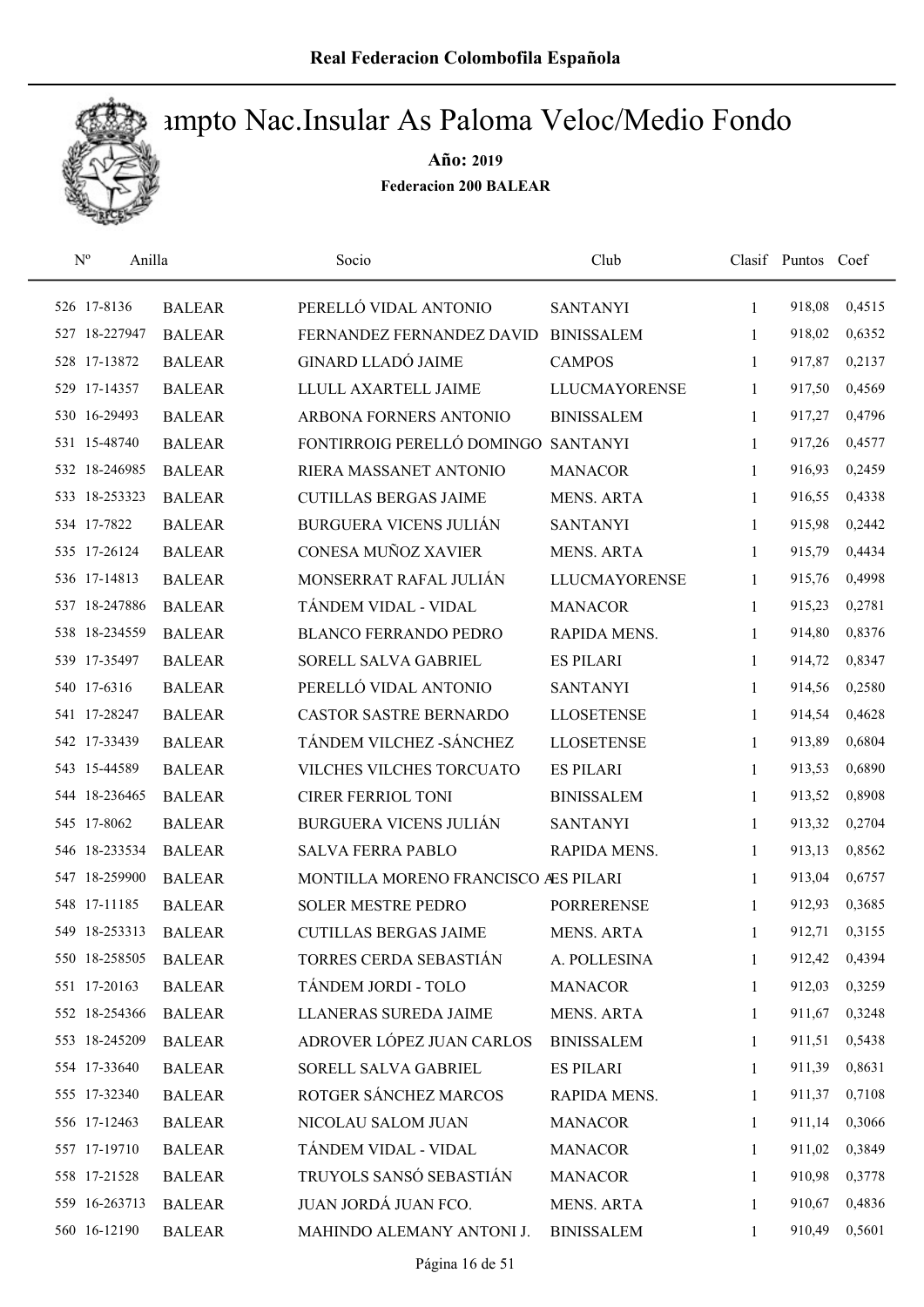

| $N^{\rm o}$<br>Anilla |               | Socio                           | Club                 |              | Clasif Puntos Coef |        |
|-----------------------|---------------|---------------------------------|----------------------|--------------|--------------------|--------|
| 561 17-13150          | <b>BALEAR</b> | PROHENS MAS BARTOLOMÉ           | <b>CAMPOS</b>        | $\mathbf{1}$ | 910,41             | 0,3001 |
| 562 18-254719         | <b>BALEAR</b> | <b>GINARD NICOLAU PEDRO</b>     | <b>MENS. ARTA</b>    | 1            | 910,13             | 0,3507 |
| 563 17-7881           | <b>BALEAR</b> | <b>BURGUERA FERRER JULIÁN</b>   | <b>SANTANYI</b>      | $\mathbf{1}$ | 910,06             | 0,2953 |
| 564 18-260556         | <b>BALEAR</b> | MONTSERRAT PUJOL JUAN           | <b>LA DEPORTIVA</b>  | 1            | 910,05             | 0,6953 |
| 565 17-7806           | <b>BALEAR</b> | <b>BURGUERA VICENS JULIÁN</b>   | <b>SANTANYI</b>      | 1            | 909,68             | 0,2922 |
| 566 18-260838         | <b>BALEAR</b> | <b>JURADO MATAS FÉLIX</b>       | <b>LA DEPORTIVA</b>  | $\mathbf{1}$ | 909,32             | 0,7044 |
| 567 18-243454         | <b>BALEAR</b> | SAURINA MORAGUES MIGUEL         | <b>BINISSALEM</b>    | 1            | 909,27             | 0,5619 |
| 568 17-15244          | <b>BALEAR</b> | BONET ESCALAS BERNARDO          | <b>LLUCMAYORENSE</b> | $\mathbf{1}$ | 909,22             | 0,5460 |
| 569 17-19567          | <b>BALEAR</b> | JUAN JORDÁ JUAN FCO.            | <b>MENS. ARTA</b>    | 1            | 909,14             | 0,3662 |
| 570 17-35812          | <b>BALEAR</b> | <b>GONZÁLEZ FERRER SALVADOR</b> | <b>PALMESANA</b>     | 1            | 909,05             | 0,7175 |
| 571 16-45698          | <b>BALEAR</b> | <b>CASTOR SASTRE BERNARDO</b>   | <b>LLOSETENSE</b>    | 1            | 909,04             | 0,3745 |
| 572 17-21051          | <b>BALEAR</b> | <b>MAYOL ROSSELLÓ PERE</b>      | <b>CAMPOS</b>        | 1            | 908,86             | 0,3007 |
| 573 17-12604          | <b>BALEAR</b> | BARCELÓ SAGRERA SALVADOR        | <b>CAMPOS</b>        | 1            | 908,86             | 0,5313 |
| 574 15-48578          | <b>BALEAR</b> | <b>BURGUERA FERRER JULIÁN</b>   | <b>SANTANYI</b>      | $\mathbf{1}$ | 908,51             | 0,5361 |
| 575 16-26201          | <b>BALEAR</b> | NICOLAU NOGUERA PEDRO           | <b>SANTANYI</b>      | 1            | 908,45             | 0,5105 |
| 576 15-44845          | <b>BALEAR</b> | JAUME OLIVER ANTONIA            | <b>LA DEPORTIVA</b>  | 1            | 908,37             | 0,8905 |
| 577 17-32301          | <b>BALEAR</b> | ROTGER SÁNCHEZ MARCOS           | RAPIDA MENS.         | $\mathbf{1}$ | 908,34             | 0,7243 |
| 578 17-7441           | <b>BALEAR</b> | LLADÓ SERVERA LUCAS             | <b>SANTANYI</b>      | $\mathbf{1}$ | 908,11             | 0,5506 |
| 579 17-10252          | <b>BALEAR</b> | ROTGER CIRER GABRIEL            | RAPIDA MENS.         | 1            | 908,00             | 0,7531 |
| 580 18-227726         | <b>BALEAR</b> | MIR PASTOR MIGUEL               | <b>PALMESANA</b>     | 1            | 907,93             | 0,7434 |
| 581 15-53968          | <b>BALEAR</b> | ROTGER SÁNCHEZ MARCOS           | RAPIDA MENS.         | $\mathbf{1}$ | 907,87             | 0,7444 |
| 582 17-10868          | <b>BALEAR</b> | GORNALS FERRER MIGUEL A.        | <b>PORRERENSE</b>    | 1            | 907,80             | 0,4135 |
| 583 18-255746         | <b>BALEAR</b> | VILLALONGA COLL LORENZO         | <b>LLOSETENSE</b>    | 1            | 907,65             | 0,9301 |
| 584 17-342            | <b>BALEAR</b> | MONTSERRAT PUJOL JUAN           | <b>LA DEPORTIVA</b>  | 1            | 907,59             | 0,7319 |
| 585 10-110074         | <b>BALEAR</b> | VENY MESTRE MIGUEL A.           | <b>PORRERENSE</b>    | 1            | 907,14             | 0,4232 |
| 586 17-254702         | <b>BALEAR</b> | PIZA SALOM JUAN MIGUEL          | <b>BINISSALEM</b>    | 1            | 907,12             | 0,9545 |
| 587 17-12484          | <b>BALEAR</b> | NICOLAU SALOM JUAN              | <b>MANACOR</b>       | 1            | 907,00             | 0,4041 |
| 588 16-42531          | <b>BALEAR</b> | MAYOL ROSSELLÓ PERE             | <b>CAMPOS</b>        | 1            | 906,60             | 0,3268 |
| 589 17-36519          | <b>BALEAR</b> | <b>GARCÍAS MEZQUIDA ANTONIO</b> | <b>CAMPOS</b>        | 1            | 906,25             | 0,5753 |
| 590 18-246098         | <b>BALEAR</b> | RIERA MASSANET ANTONIO          | <b>MANACOR</b>       | 1            | 906,18             | 0,3547 |
| 591 16-40205          | <b>BALEAR</b> | LEBRÓN LINARES JOSÉ             | <b>MANACOR</b>       | 1            | 905,93             | 0,5164 |
| 592 17-19402          | <b>BALEAR</b> | SUREDA CABRER DOMINGO           | <b>MANACOR</b>       | 1            | 905,83             | 0,3939 |
| 593 17-21262          | <b>BALEAR</b> | TRUYOLS SANSÓ SEBASTIÁN         | <b>MANACOR</b>       | 1            | 905,17             | 0,3944 |
| 594 18-234554         | <b>BALEAR</b> | <b>BLANCO FERRANDO PEDRO</b>    | RAPIDA MENS.         | 1            | 904,88             | 0,7504 |
| 595 17-20518          | <b>BALEAR</b> | <b>GERTZ HANS WILHELM</b>       | <b>MANACOR</b>       | 1            | 904,74             | 0,4199 |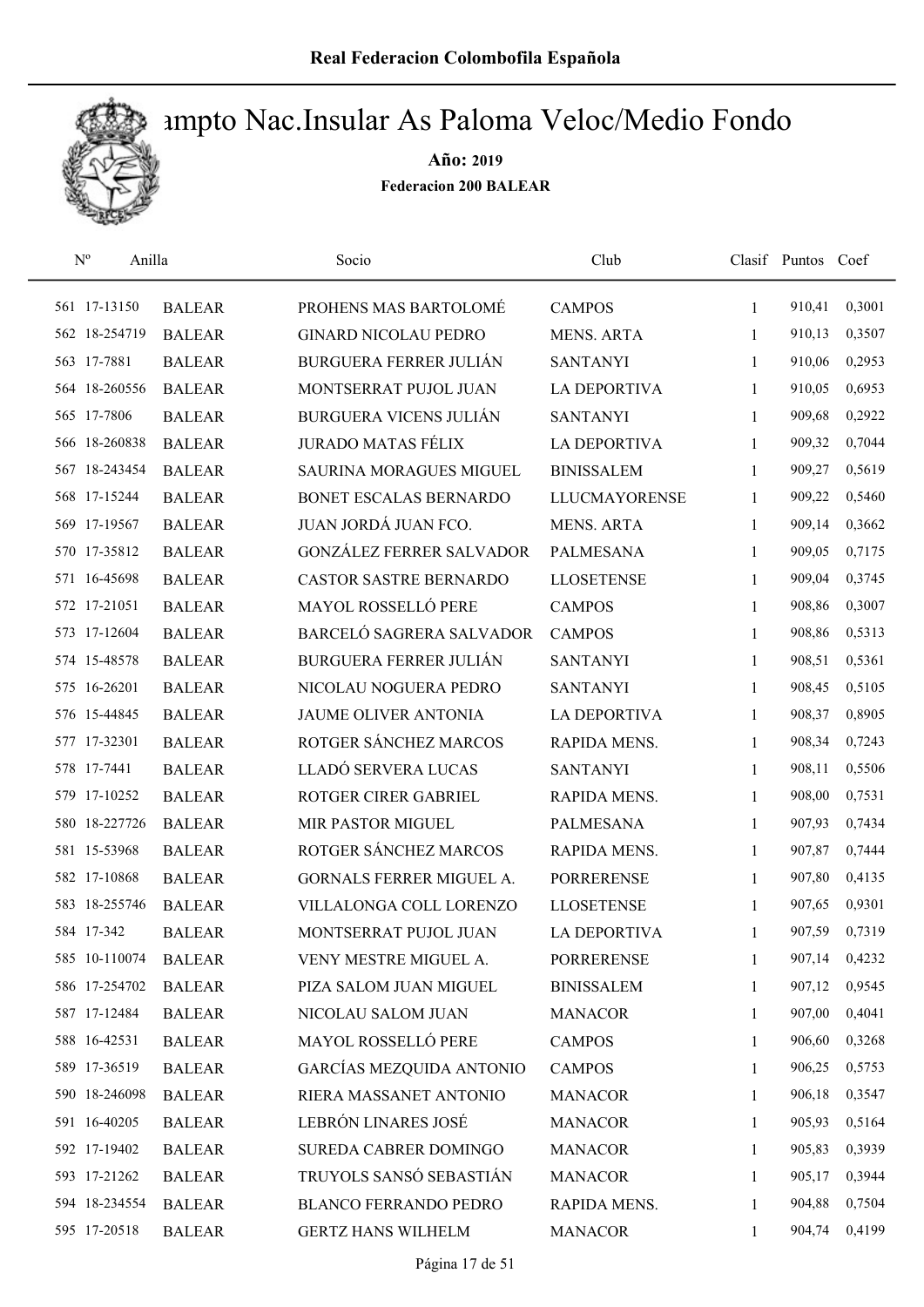

| $\mathbf{N}^{\text{o}}$<br>Anilla |               | Socio                                  | Club                |              | Clasif Puntos Coef |        |
|-----------------------------------|---------------|----------------------------------------|---------------------|--------------|--------------------|--------|
| 596 18-239856                     | <b>BALEAR</b> | PROHENS VICENS BARTOLOMÉ               | <b>CAMPOS</b>       | $\mathbf{1}$ | 904,69             | 0,5933 |
| 597 17-9576                       | <b>BALEAR</b> | <b>BLANCO FERRANDO PEDRO</b>           | RAPIDA MENS.        | 1            | 904,67             | 0,7597 |
| 598 15-47531                      | <b>BALEAR</b> | MIR PASTOR MIGUEL                      | <b>PALMESANA</b>    | $\mathbf{1}$ | 904,63             | 0,7595 |
| 599 18-236486                     | <b>BALEAR</b> | <b>CIRER FERRIOL TONI</b>              | <b>BINISSALEM</b>   | 1            | 904,55             | 0,5306 |
| 600 18-255719                     | <b>BALEAR</b> | CASTOR SASTRE BERNARDO                 | <b>LLOSETENSE</b>   | $\mathbf{1}$ | 904,28             | 0,3987 |
| 601 17-17733                      | <b>BALEAR</b> | AMENGUAL BENNASAR LLORENÇ BINISSALEM   |                     | $\mathbf{1}$ | 904,21             | 0,5900 |
| 602 18-248296                     | <b>BALEAR</b> | SUREDA CABRER DOMINGO                  | <b>MANACOR</b>      | $\mathbf{1}$ | 904,12             | 0,3806 |
| 603 17-21056                      | <b>BALEAR</b> | MAYOL ROSSELLÓ PERE                    | <b>CAMPOS</b>       | 1            | 904,11             | 0,3617 |
| 604 12-66421                      | <b>BALEAR</b> | TÁNDEM VILCHEZ - SÁNCHEZ               | <b>LLOSETENSE</b>   | 1            | 904,07             | 0,9246 |
| 605 18-239711                     | <b>BALEAR</b> | BARCELÓ SAGRERA SALVADOR               | <b>CAMPOS</b>       | 1            | 903,96             | 0,3280 |
| 606 17-11583                      | <b>BALEAR</b> | GONZÁLEZ SITJAR JOSÉ MANUEL PORRERENSE |                     | $\mathbf{1}$ | 903,74             | 0,5634 |
| 607 18-260034                     | <b>BALEAR</b> | PÉREZ LÓPEZ AGUSTÍN                    | <b>ES PILARI</b>    | 1            | 903,63             | 0,7071 |
| 608 17-10518                      | <b>BALEAR</b> | MARTORELL FULLANA JAIME                | <b>BINISSALEM</b>   | 1            | 903,33             | 0,4138 |
| 609 18-254358                     | <b>BALEAR</b> | <b>LLANERAS SUREDA JAIME</b>           | <b>MENS. ARTA</b>   | $\mathbf{1}$ | 903,26             | 0,4284 |
| 610 18-245233                     | <b>BALEAR</b> | ADROVER LÓPEZ JUAN CARLOS              | <b>BINISSALEM</b>   | $\mathbf{1}$ | 903,01             | 0,6057 |
| 611 18-244620                     | <b>BALEAR</b> | PIZA SALOM JUAN MIGUEL                 | <b>BINISSALEM</b>   | 1            | 902,76             | 0,7012 |
| 612 17-34197                      | <b>BALEAR</b> | POU MESQUIDA JAIME                     | <b>MANACOR</b>      | $\mathbf{1}$ | 902,70             | 0,4540 |
| 613 17-654                        | <b>BALEAR</b> | MONTSERRAT PUJOL JUAN                  | <b>LA DEPORTIVA</b> | $\mathbf{1}$ | 902,50             | 0,7869 |
| 614 17-19004                      | <b>BALEAR</b> | VADELL NADAL SALVADOR                  | <b>MANACOR</b>      | 1            | 902,46             | 0,4558 |
| 615 17-20931                      | <b>BALEAR</b> | VADELL FUSTER BUENAVENTURAMANACOR      |                     | $\mathbf{1}$ | 901,97             | 0,4564 |
| 616 17-8615                       | <b>BALEAR</b> | COLL BARCELÓ ANTONIO                   | RAPIDA MENS.        | $\mathbf{1}$ | 901,04             | 0,7408 |
| 617 16-40210                      | <b>BALEAR</b> | LEBRÓN LINARES JOSÉ                    | <b>MANACOR</b>      | 1            | 900,93             | 0,5696 |
| 618 16-265330                     | <b>BALEAR</b> | MAYOL ROSSELLÓ PERE                    | <b>CAMPOS</b>       | 1            | 900,78             | 0,5539 |
| 619 18-255760                     | <b>BALEAR</b> | VILLALONGA COLL LORENZO                | <b>LLOSETENSE</b>   | 1            | 900,76             | 0,9838 |
| 620 17-19595                      | <b>BALEAR</b> | JUAN JORDÁ JUAN FCO.                   | <b>MENS. ARTA</b>   | 1            | 900,75             | 0,4613 |
| 621 15-26102                      | <b>BALEAR</b> | TORRES LUQUE CRISTÓBAL                 | A. POLLESINA        | 1            | 900,69             | 0,9205 |
| 622 18-249559                     | <b>BALEAR</b> | CONESA MUÑOZ XAVIER                    | <b>MENS. ARTA</b>   | 1            | 900,68             | 0,5445 |
| 623 18-232819                     | <b>BALEAR</b> | BURGUERA VIDAL ANTONIO                 | <b>SANTANYI</b>     | 1            | 900,55             | 0,3390 |
| 624 17-7679                       | <b>BALEAR</b> | BURGUERA VIDAL ANTONIO                 | <b>SANTANYI</b>     | 1            | 900,48             | 0,3477 |
| 625 18-228253                     | <b>BALEAR</b> | <b>GIL PALACIO H. MARINA</b>           | PALMESANA           | 1            | 900,19             | 0,8421 |
| 626 17-2156                       | <b>BALEAR</b> | TERRASSA COLOMAR GUILLERMOBINISSALEM   |                     | 1            | 900,05             | 0,7491 |
| 627 18-233699                     | <b>BALEAR</b> | AMENGUAL CARRILLO GUILLERMRAPIDA MENS. |                     | 1            | 899,90             | 0,9288 |
| 628 17-12830                      | <b>BALEAR</b> | PROHENS VICENS BARTOLOMÉ               | <b>CAMPOS</b>       | 1            | 899,87             | 0,3984 |
| 629 18-228408                     | <b>BALEAR</b> | VERGER ROCA SEBASTIÁN                  | PALMESANA           | 1            | 899,38             | 0,8090 |
| 630 18-259518                     | <b>BALEAR</b> | SORELL SALVA GABRIEL                   | <b>ES PILARI</b>    | $\mathbf{1}$ | 899,33             | 0,8478 |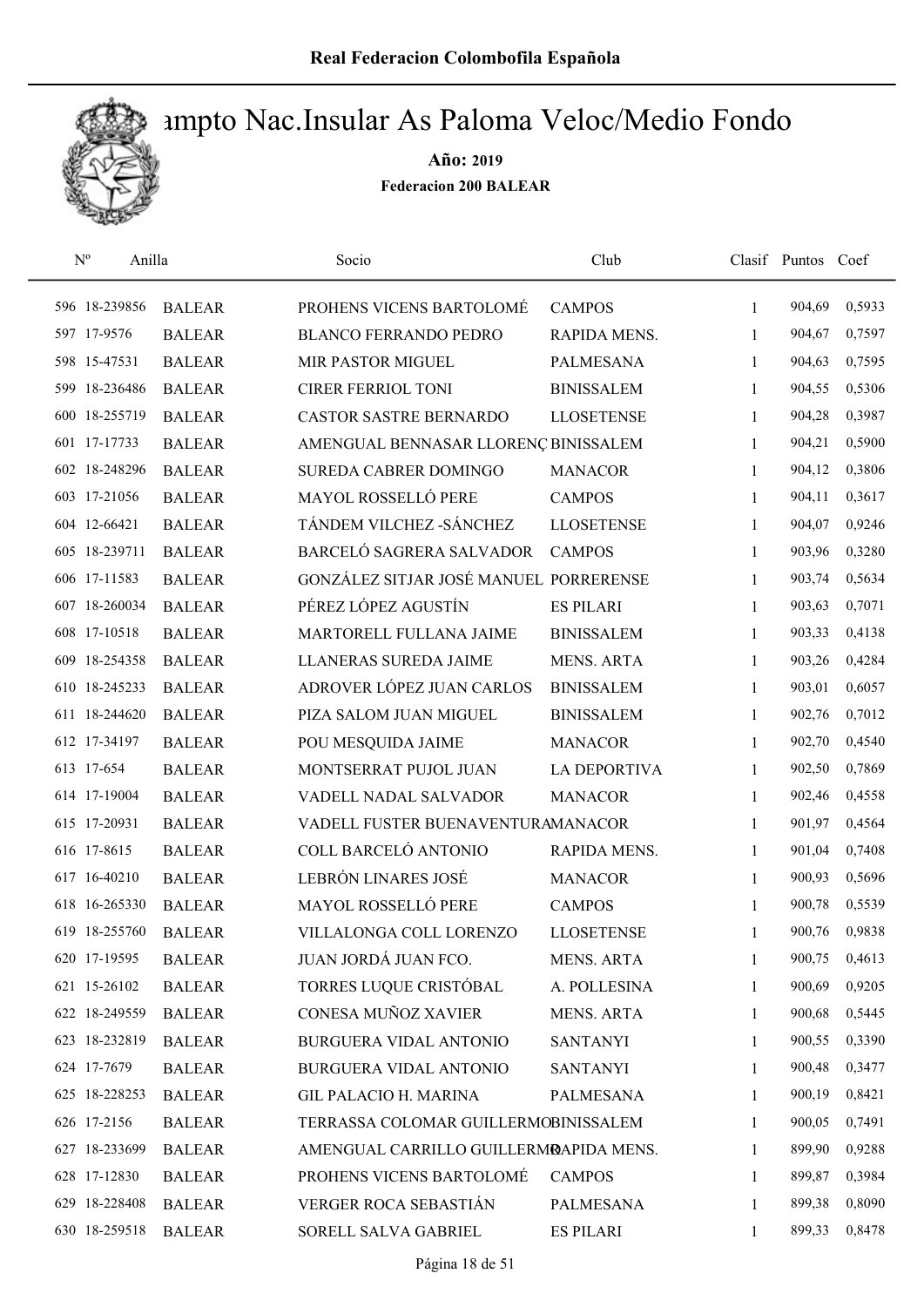

| $\mathbf{N}^{\text{o}}$ | Anilla        | Socio                               | Club                 |              | Clasif Puntos Coef |        |
|-------------------------|---------------|-------------------------------------|----------------------|--------------|--------------------|--------|
| 631 16-39417            | <b>BALEAR</b> | PAYERAS OLIVER PEDRO A.             | <b>INQUENSE</b>      | 1            | 899,13             | 0,9476 |
| 632 18-239514           | <b>BALEAR</b> | GARCÍAS MEZQUIDA ANTONIO            | <b>CAMPOS</b>        | 1            | 899,08             | 0,4095 |
| 633 17-1212             | <b>BALEAR</b> | QUETGLAS GAMUNDI SEBASTIÁN INQUENSE |                      | 1            | 898,86             | 0,6105 |
| 634 18-227235           | <b>BALEAR</b> | MUÑOZ GUTIÉRREZ MANUEL              | <b>PALMESANA</b>     | 1            | 898,79             | 0,9654 |
| 635 18-259482           | <b>BALEAR</b> | <b>BOSCH MIR JUAN</b>               | <b>ES PILARI</b>     | $\mathbf{1}$ | 898,50             | 0,7860 |
| 636 18-259446           | <b>BALEAR</b> | <b>BOSCH MIR JUAN</b>               | <b>ES PILARI</b>     | 1            | 898,09             | 0,8179 |
| 637 17-6322             | <b>BALEAR</b> | PERELLÓ VIDAL ANTONIO               | <b>SANTANYI</b>      | $\mathbf{1}$ | 897,72             | 0,3542 |
| 638 17-28575            | <b>BALEAR</b> | ABRINES COLL LLORENÇ                | <b>LLOSETENSE</b>    | $\mathbf{1}$ | 897,62             | 0,7585 |
| 639 18-245831           | <b>BALEAR</b> | VADELL FUSTER BUENAVENTURAMANACOR   |                      | 1            | 897,54             | 0,4444 |
| 640 18-226841           | <b>BALEAR</b> | NICOLAU GAMUNDI SEBASTIA            | <b>INQUENSE</b>      | 1            | 897,44             | 0,5545 |
| 641 18-245379           | <b>BALEAR</b> | ADRÓVER FORNES CARLOS               | <b>BINISSALEM</b>    | 1            | 897,13             | 0,9658 |
| 642 17-21200            | <b>BALEAR</b> | CRUELLAS ROSELLÓ JULIÁN             | <b>MANACOR</b>       | $\mathbf{1}$ | 897,09             | 0,6131 |
| 643 18-232682           | <b>BALEAR</b> | MONSERRAT CLAR JUAN                 | <b>SANTANYI</b>      | $\mathbf{1}$ | 897,09             | 0,6264 |
| 644 17-17762            | <b>BALEAR</b> | SALAS AMENGUAL ARNALDO              | <b>BINISSALEM</b>    | 1            | 897,07             | 0,7741 |
| 645 17-19480            | <b>BALEAR</b> | SUREDA CABRER DOMINGO               | <b>MANACOR</b>       | $\mathbf{1}$ | 896,54             | 0,6052 |
| 646 18-259430           | <b>BALEAR</b> | <b>BOSCH MIR JUAN</b>               | <b>ES PILARI</b>     | 1            | 896,53             | 0,7952 |
| 647 18-259302           | <b>BALEAR</b> | <b>SASTRE SANNA PABLO</b>           | <b>ES PILARI</b>     | 1            | 896,48             | 0,8077 |
| 648 16-45637            | <b>BALEAR</b> | CASTOR SASTRE BERNARDO              | <b>LLOSETENSE</b>    | $\mathbf{1}$ | 896,36             | 0,4570 |
| 649 18-226283           | <b>BALEAR</b> | QUETGLAS GAMUNDI PEDRO              | <b>INQUENSE</b>      | 1            | 896,34             | 0,5731 |
| 650 17-15161            | <b>BALEAR</b> | <b>SERVER RIGO JAIME</b>            | <b>LLUCMAYORENSE</b> | 1            | 896,21             | 0,6507 |
| 651 17-17757            | <b>BALEAR</b> | SALAS AMENGUAL ARNALDO              | <b>BINISSALEM</b>    | $\mathbf{1}$ | 896,03             | 0,5971 |
| 652 18-243960           | <b>BALEAR</b> | JANER BENNASAR MIGUEL               | <b>BINISSALEM</b>    | 1            | 895,87             | 0,5871 |
| 653 16-19614            | <b>BALEAR</b> | BALLESTER SERVERA SEBASTIÁ          | <b>LLUCMAYORENSE</b> | 1            | 895,79             | 0,6327 |
| 654 17-11187            | <b>BALEAR</b> | <b>SOLER MESTRE PEDRO</b>           | <b>PORRERENSE</b>    | 1            | 895,78             | 0,6296 |
| 655 18-240202           | <b>BALEAR</b> | LLULL AXARTELL JAIME                | LLUCMAYORENSE        | 1            | 895,67             | 0,3767 |
| 656 18-247393           | <b>BALEAR</b> | CRUELLAS ROSELLÓ JULIÁN             | <b>MANACOR</b>       | 1            | 895,36             | 0,4939 |
| 657 18-232525           | <b>BALEAR</b> | <b>BLANCH ALCINA ANTONI</b>         | <b>SANTANYI</b>      | 1            | 895,18             | 0,5028 |
| 658 18-260077           | <b>BALEAR</b> | <b>SALVA FERRA PABLO</b>            | RAPIDA MENS.         | 1            | 895,10             | 0,8274 |
| 659 18-246089           | <b>BALEAR</b> | RIERA MASSANET ANTONIO              | <b>MANACOR</b>       | 1            | 895,03             | 0,5082 |
| 660 18-226754           | <b>BALEAR</b> | FRONTERA MOREY JAIME                | <b>INQUENSE</b>      | 1            | 894,78             | 0,5719 |
| 661 17-26279            | <b>BALEAR</b> | TERRASA ROSELLÓ JUAN                | <b>MENS. ARTA</b>    | 1            | 894,61             | 0,6086 |
| 662 17-2376             | <b>BALEAR</b> | <b>LLABRES DEYA LUCAS</b>           | <b>BINISSALEM</b>    | 1            | 894,34             | 0,6782 |
| 663 18-227079           | <b>BALEAR</b> | REYNES SOCIAS PEDRO                 | <b>BINISSALEM</b>    | 1            | 894,20             | 0,6584 |
| 664 17-35475            | <b>BALEAR</b> | SORELL SALVA GABRIEL                | <b>ES PILARI</b>     | 1            | 894,17             | 0,8760 |
| 665 15-47422            | <b>BALEAR</b> | VERGER PIZA JUAN                    | <b>BINISSALEM</b>    | $\mathbf{1}$ | 894,01             | 0,3835 |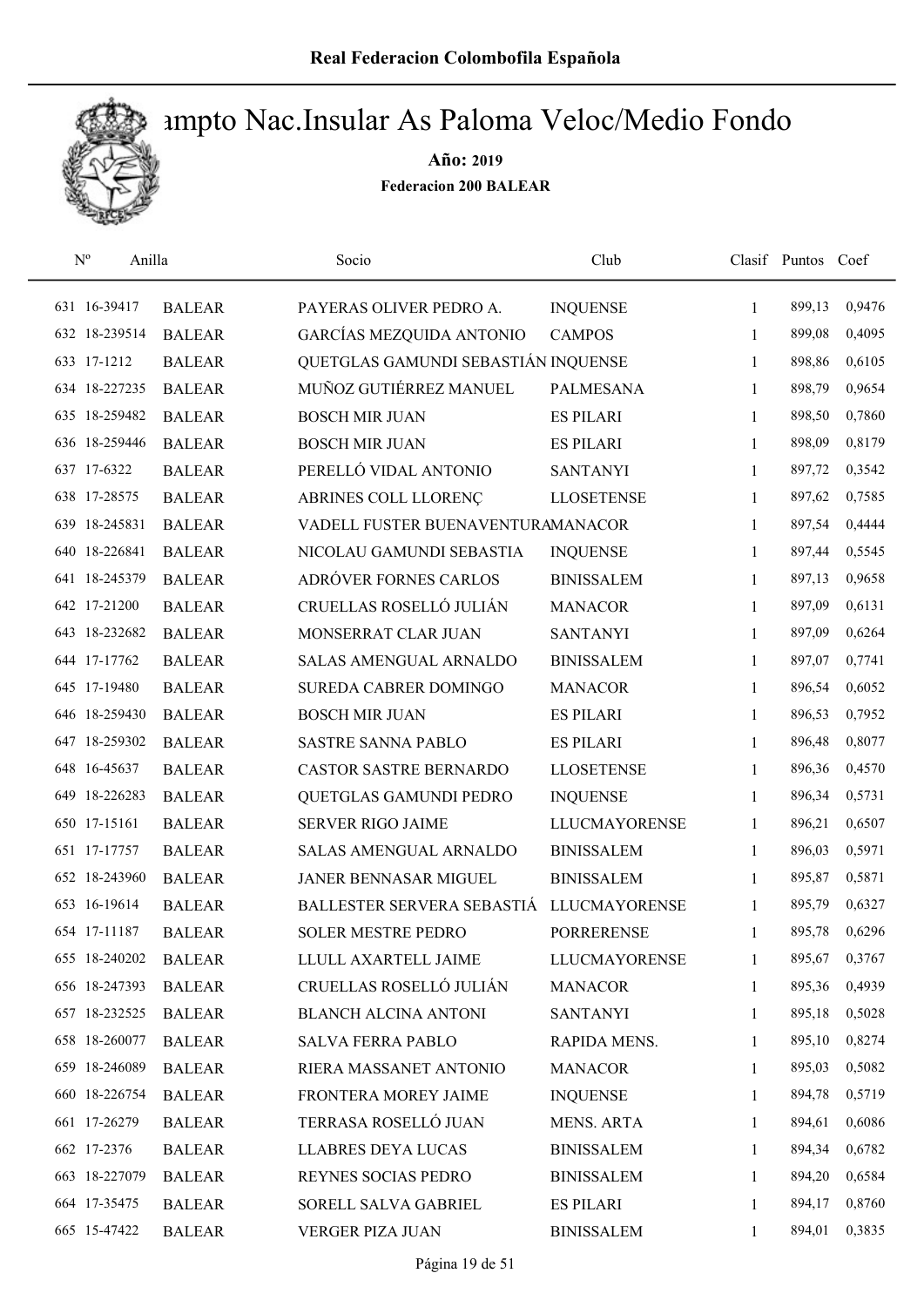

| $\mathrm{N}^{\rm o}$<br>Anilla |               | Socio                                  | Club                |              | Clasif Puntos | Coef   |
|--------------------------------|---------------|----------------------------------------|---------------------|--------------|---------------|--------|
| 666 17-19560                   | <b>BALEAR</b> | JUAN JORDÁ JUAN FCO.                   | <b>MENS. ARTA</b>   | $\mathbf{1}$ | 893,82        | 0,4946 |
| 667 17-12976                   | <b>BALEAR</b> | JUAN JORDÁ JUAN FCO.                   | <b>MENS. ARTA</b>   | 1            | 893,81        | 0,6172 |
| 668 17-31088                   | <b>BALEAR</b> | <b>SERVERA BORDOY JOSÉ</b>             | A. POLLESINA        | $\mathbf{1}$ | 893,30        | 0,6449 |
| 669 17-33507                   | <b>BALEAR</b> | TÁNDEM VILCHEZ -SÁNCHEZ                | <b>LLOSETENSE</b>   | 1            | 893,25        | 0,8286 |
| 670 18-238364                  | <b>BALEAR</b> | SASTRE GONZÁLEZ ÁNGEL                  | <b>CAMPOS</b>       | 1            | 893,13        | 0,4774 |
| 671 16-41969                   | <b>BALEAR</b> | POU MESQUIDA JAIME                     | <b>MANACOR</b>      | $\mathbf{1}$ | 893,04        | 0,4692 |
| 672 18-227546                  | <b>BALEAR</b> | REYES AGUILERA YUNIESKI                | <b>PALMESANA</b>    | $\mathbf{1}$ | 892,79        | 0,8988 |
| 673 18-243870                  | <b>BALEAR</b> | ANDONOV HRISTOV ALEKSANDARBINISSALEM   |                     | $\mathbf{1}$ | 892,64        | 0,6719 |
| 674 16-25335                   | <b>BALEAR</b> | <b>BURGUERA VICENS JULIÁN</b>          | <b>SANTANYI</b>     | $\mathbf{1}$ | 892,44        | 0,3794 |
| 675 17-7891                    | <b>BALEAR</b> | <b>BURGUERA FERRER JULIÁN</b>          | <b>SANTANYI</b>     | 1            | 892,26        | 0,6412 |
| 676 16-45612                   | <b>BALEAR</b> | <b>CASTOR SASTRE BERNARDO</b>          | <b>LLOSETENSE</b>   | 1            | 891,95        | 0,5141 |
| 677 18-259878                  | <b>BALEAR</b> | MONTILLA MORENO FRANCISCO ÆS PILARI    |                     | $\mathbf{1}$ | 891,89        | 0,9090 |
| 678 18-247376                  | <b>BALEAR</b> | CRUELLAS ROSELLÓ JULIÁN                | <b>MANACOR</b>      | 1            | 891,71        | 0,5454 |
| 679 16-25342                   | <b>BALEAR</b> | <b>BURGUERA VICENS JULIÁN</b>          | <b>SANTANYI</b>     | $\mathbf{1}$ | 891,49        | 0,4012 |
| 680 16-24636                   | <b>BALEAR</b> | TERRASSA COSTA MATEO                   | <b>BINISSALEM</b>   | $\mathbf{1}$ | 891,43        | 1,0965 |
| 681 17-437                     | <b>BALEAR</b> | LLADÓ BONET JOSÉ                       | <b>LA DEPORTIVA</b> | 1            | 891,10        | 0,8473 |
| 682 17-18595                   | <b>BALEAR</b> | <b>BIBILONI JAUME ANTONIO</b>          | <b>BINISSALEM</b>   | 1            | 890,92        | 0,8332 |
| 683 16-26154                   | <b>BALEAR</b> | PONS VIDAL DAMIÁN                      | <b>SANTANYI</b>     | $\mathbf{1}$ | 890,78        | 0,5069 |
| 684 18-226391                  | <b>BALEAR</b> | TORRENS PLANAS MIGUEL                  | <b>INQUENSE</b>     | $\mathbf{1}$ | 890,55        | 0,6161 |
| 685 17-12171                   | <b>BALEAR</b> | <b>BARCELÓ GARCÍAS JAIME</b>           | <b>CAMPOS</b>       | $\mathbf{1}$ | 890,54        | 0,6818 |
| 686 18-237253                  | <b>BALEAR</b> | <b>CIRER FERRIOL TONI</b>              | <b>BINISSALEM</b>   | 1            | 890,30        | 0,6367 |
| 687 17-18102                   | <b>BALEAR</b> | BIBILONI JAUME ANTONIO                 | <b>BINISSALEM</b>   | 1            | 889,94        | 0,6425 |
| 688 15-56305                   | <b>BALEAR</b> | LEBRÓN LINARES JOSÉ                    | <b>MANACOR</b>      | 1            | 889,93        | 0,5680 |
| 689 18-233079                  | <b>BALEAR</b> | FONTIRROIG PERELLÓ DOMINGO SANTANYI    |                     | 1            | 889,92        | 0,5394 |
| 690 18-233631                  | <b>BALEAR</b> | AMENGUAL CARRILLO GUILLERMRAPIDA MENS. |                     | $\mathbf{1}$ | 889,80        | 1,0038 |
| 691 17-13716                   | <b>BALEAR</b> | <b>GINARD GINARD JULIÁN</b>            | <b>CAMPOS</b>       | 1            | 889,79        | 0,5454 |
| 692 17-9579                    | <b>BALEAR</b> | <b>BLANCO FERRANDO PEDRO</b>           | RAPIDA MENS.        | 1            | 889,75        | 0,8529 |
| 693 17-12989                   | <b>BALEAR</b> | <b>GINARD LLADÓ JAIME</b>              | <b>CAMPOS</b>       | 1            | 889,72        | 0,7115 |
| 694 17-30780                   | <b>BALEAR</b> | SÁEZ GOMILA JUAN                       | A. POLLESINA        | $\mathbf{1}$ | 889,70        | 0,5924 |
| 695 17-12914                   | <b>BALEAR</b> | <b>GINARD LLADÓ JAIME</b>              | <b>CAMPOS</b>       | $\mathbf{1}$ | 889,49        | 0,7153 |
| 696 13-27957                   | <b>BALEAR</b> | SASTRE GONZÁLEZ ÁNGEL                  | <b>CAMPOS</b>       | 1            | 889,44        | 0,5481 |
| 697 16-30174                   | <b>BALEAR</b> | <b>GIL PALACIO H. MARINA</b>           | <b>PALMESANA</b>    | $\mathbf{1}$ | 889,31        | 0,8544 |
| 698 18-248308                  | <b>BALEAR</b> | SUREDA CABRER DOMINGO                  | <b>MANACOR</b>      | 1            | 889,25        | 0,6584 |
| 699 14-2192618 BALEAR          |               | ROTGER SÁNCHEZ MARCOS                  | RAPIDA MENS.        | 1            | 888,87        | 1,0148 |
| 700 16-27953                   | <b>BALEAR</b> | PROHENS MAS BARTOLOMÉ                  | <b>CAMPOS</b>       | 1            | 888,85        | 0,7367 |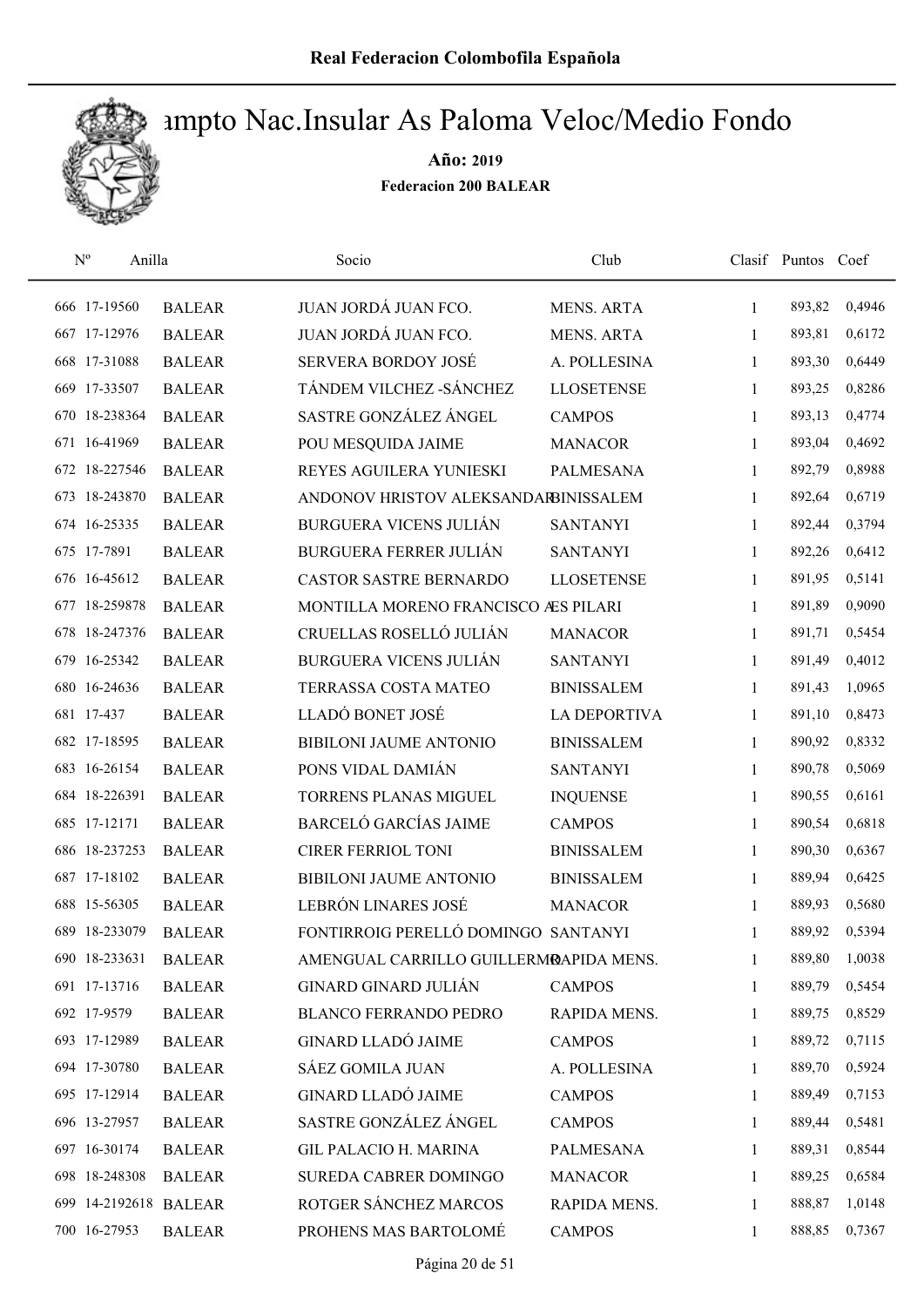

| $\mathbf{N}^{\text{o}}$ | Anilla        | Socio                             | Club                 |              | Clasif Puntos | Coef   |
|-------------------------|---------------|-----------------------------------|----------------------|--------------|---------------|--------|
| 701 16-13298            | <b>BALEAR</b> | TÁNDEM VILCHEZ - SÁNCHEZ          | <b>LLOSETENSE</b>    | $\mathbf{1}$ | 888,76        | 1,0242 |
| 702 14-36139            | <b>BALEAR</b> | SALAS LLADÓ MIGUEL                | A. POLLESINA         | 1            | 888,57        | 0,6606 |
| 703 17-14592            | <b>BALEAR</b> | PROHENS VICENS ANDRÉS             | <b>CAMPOS</b>        | $\mathbf{1}$ | 888,53        | 0,7391 |
| 704 16-41009            | <b>BALEAR</b> | TRUYOLS SANSÓ SEBASTIÁN           | <b>MANACOR</b>       | 1            | 888,39        | 0,5627 |
| 705 17-32446            | <b>BALEAR</b> | SORELL SALVA GABRIEL              | <b>ES PILARI</b>     | 1            | 888,30        | 0,9367 |
| 706 18-226457           | <b>BALEAR</b> | <b>TORRENS PLANAS MIGUEL</b>      | <b>INQUENSE</b>      | $\mathbf{1}$ | 888,01        | 0,6549 |
| 707 18-260011           | <b>BALEAR</b> | PÉREZ LÓPEZ AGUSTÍN               | <b>ES PILARI</b>     | $\mathbf{1}$ | 887,50        | 0,7501 |
| 708 14-21445            | <b>BALEAR</b> | TORRENS PLANAS MIGUEL             | <b>INQUENSE</b>      | $\mathbf{1}$ | 887,49        | 1,0796 |
| 709 14-28727            | <b>BALEAR</b> | TÁNDEM JORDI - TOLO               | <b>MANACOR</b>       | 1            | 887,42        | 0,5678 |
| 710 17-20131            | <b>BALEAR</b> | TÁNDEM JORDI - TOLO               | <b>MANACOR</b>       | 1            | 887,32        | 0,5718 |
| 711 17-6201             | <b>BALEAR</b> | PERELLÓ VIDAL ANTONIO             | <b>SANTANYI</b>      | 1            | 887,11        | 0,7399 |
| 712 18-247370           | <b>BALEAR</b> | CRUELLAS ROSELLÓ JULIÁN           | <b>MANACOR</b>       | 1            | 886,92        | 0,5920 |
| 713 17-1071             | <b>BALEAR</b> | REYNES SOCIAS PEDRO               | <b>BINISSALEM</b>    | 1            | 886,88        | 0,6555 |
| 714 18-260956           | <b>BALEAR</b> | JAUME OLIVER ANTONIA              | <b>LA DEPORTIVA</b>  | 1            | 886,79        | 0,9536 |
| 715 18-235400           | <b>BALEAR</b> | RODRÍGUEZ MARTÍN JOSÉ             | RAPIDA MENS.         | 1            | 886,77        | 0,8879 |
| 716 16-41348            | <b>BALEAR</b> | VADELL NADAL SALVADOR             | <b>MANACOR</b>       | 1            | 886,62        | 0,5733 |
| 717 16-25058            | <b>BALEAR</b> | PERELLÓ VIDAL ANTONIO             | <b>SANTANYI</b>      | 1            | 886,44        | 0,5687 |
| 718 15-47673            | <b>BALEAR</b> | SALADO RODRÍGUEZ VÍCTOR           | RAPIDA MENS.         | $\mathbf{1}$ | 885,97        | 0,8910 |
| 719 18-227570           | <b>BALEAR</b> | REYES AGUILERA YUNIESKI           | <b>PALMESANA</b>     | 1            | 885,77        | 0,9875 |
| 720 17-3464             | <b>BALEAR</b> | <b>GONZÁLEZ FERRER SALVADOR</b>   | <b>PALMESANA</b>     | 1            | 885,59        | 1,0663 |
| 721 17-14693            | <b>BALEAR</b> | <b>SERVER RIGO JAIME</b>          | <b>LLUCMAYORENSE</b> | $\mathbf{1}$ | 885,14        | 0,7840 |
| 722 15-53971            | <b>BALEAR</b> | ROTGER SÁNCHEZ MARCOS             | RAPIDA MENS.         | 1            | 885,00        | 0,8901 |
| 723 17-7723             | <b>BALEAR</b> | SERRA BONET ANTONIO               | <b>SANTANYI</b>      | 1            | 884,87        | 0,4280 |
| 724 15-37073            | <b>BALEAR</b> | PROHENS MAS BARTOLOMÉ             | <b>CAMPOS</b>        | 1            | 884,78        | 0,7183 |
| 725 18-247220           | <b>BALEAR</b> | BLANQUER DOMENGE GUILLERMOMANACOR |                      | 1            | 884,56        | 0,7047 |
| 726 18-248076           | <b>BALEAR</b> | TRUYOLS SANSÓ SEBASTIÁN           | <b>MANACOR</b>       | 1            | 884,48        | 0,5871 |
| 727 18-238848           | <b>BALEAR</b> | <b>GINARD LLADÓ JAIME</b>         | <b>CAMPOS</b>        | 1            | 884,45        | 0,4318 |
| 728 18-233226           | <b>BALEAR</b> | <b>BURGUERA VICENS JULIÁN</b>     | <b>SANTANYI</b>      | 1            | 884,23        | 0,7030 |
| 729 17-3634             | <b>BALEAR</b> | <b>GONZÁLEZ FERRER SALVADOR</b>   | PALMESANA            | 1            | 884,08        | 1,0902 |
| 730 17-7267             | <b>BALEAR</b> | PONS VIDAL DAMIÁN                 | <b>SANTANYI</b>      | $\mathbf{1}$ | 883,88        | 0,5979 |
| 731 16-12453            | <b>BALEAR</b> | TRUYOLS SANSÓ SEBASTIÁN           | <b>MANACOR</b>       | 1            | 883,77        | 0,6999 |
| 732 17-7861             | <b>BALEAR</b> | <b>BURGUERA FERRER JULIÁN</b>     | <b>SANTANYI</b>      | 1            | 883,59        | 0,7049 |
| 733 15-29391            | <b>BALEAR</b> | TERRASA ROSELLÓ JUAN              | <b>MENS. ARTA</b>    | 1            | 883,55        | 0,6921 |
| 734 18-261136           | <b>BALEAR</b> | BISBAL MORA JOAN JESÚS            | <b>LA DEPORTIVA</b>  | 1            | 883,36        | 1,1036 |
| 735 18-240160           | <b>BALEAR</b> | LLULL AXARTELL JAIME              | <b>LLUCMAYORENSE</b> | 1            | 883,21        | 0,8015 |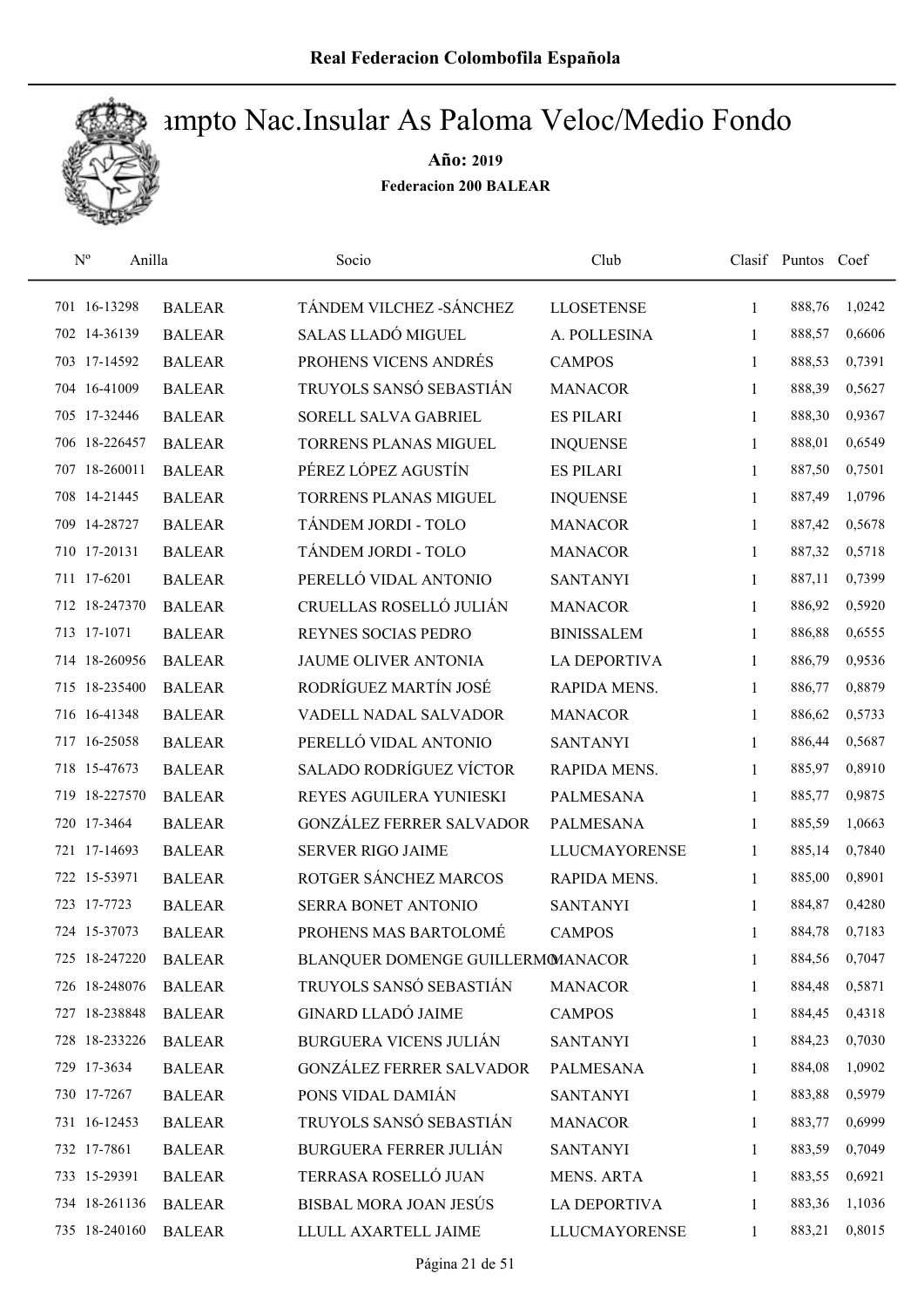

| $\mathbf{N}^{\text{o}}$ | Anilla        | Socio                                | Club                 |              | Clasif Puntos Coef |        |
|-------------------------|---------------|--------------------------------------|----------------------|--------------|--------------------|--------|
| 736 18-244254           | <b>BALEAR</b> | ORDINAS SALVA JOAN                   | <b>BINISSALEM</b>    | $\mathbf{1}$ | 883,19             | 0,8948 |
| 737 18-241245           | <b>BALEAR</b> | OLLER MOJER MIGUEL ÁNGEL             | <b>LLUCMAYORENSE</b> | 1            | 883,14             | 0,8106 |
| 738 17-28320            | <b>BALEAR</b> | <b>GAYA BAUZA JOAN LLUIS</b>         | <b>LLOSETENSE</b>    | $\mathbf{1}$ | 883,11             | 0,6261 |
| 739 17-34195            | <b>BALEAR</b> | POU MESQUIDA JAIME                   | <b>MANACOR</b>       | 1            | 882,94             | 0,5149 |
| 740 17-17950            | <b>BALEAR</b> | ANDONOV HRISTOV ALEKSANDARBINISSALEM |                      | 1            | 882,90             | 0,8837 |
| 741 17-20288            | <b>BALEAR</b> | TÁNDEM JORDI - TOLO                  | <b>MANACOR</b>       | $\mathbf{1}$ | 882,84             | 0,5103 |
| 742 18-260510           | <b>BALEAR</b> | LLADÓ BONET JOSÉ                     | <b>LA DEPORTIVA</b>  | 1            | 882,67             | 1,1188 |
| 743 17-6202             | <b>BALEAR</b> | PERELLÓ VIDAL ANTONIO                | <b>SANTANYI</b>      | 1            | 882,41             | 0,7968 |
| 744 16-37820            | <b>BALEAR</b> | <b>LLABRES DEYA LUCAS</b>            | <b>BINISSALEM</b>    | 1            | 882,14             | 1,1602 |
| 745 17-2384             | <b>BALEAR</b> | <b>LLABRES DEYA LUCAS</b>            | <b>BINISSALEM</b>    | 1            | 881,92             | 0,7207 |
| 746 17-11106            | <b>BALEAR</b> | <b>SOLER MESTRE PEDRO</b>            | <b>PORRERENSE</b>    | $\mathbf{1}$ | 881,90             | 0,7387 |
| 747 18-245524           | <b>BALEAR</b> | FERRAGUT SEGUÍ ANTONIO               | <b>BINISSALEM</b>    | 1            | 881,72             | 0,7172 |
| 748 17-31909            | <b>BALEAR</b> | <b>LUCESCU VALENTIN</b>              | A. POLLESINA         | $\mathbf{1}$ | 881,53             | 0,7058 |
| 749 16-41743            | <b>BALEAR</b> | CRUELLAS ROSELLÓ JULIÁN              | <b>MANACOR</b>       | $\mathbf{1}$ | 881,44             | 0,5492 |
| 750 18-255649           | <b>BALEAR</b> | SÁNCHEZ PERELLÓ JOSÉ G.              | <b>LLOSETENSE</b>    | $\mathbf{1}$ | 881,29             | 1,1450 |
| 751 13-29413            | <b>BALEAR</b> | <b>GERTZ HANS WILHELM</b>            | <b>MANACOR</b>       | 1            | 881,17             | 0,6997 |
| 752 17-14551            | <b>BALEAR</b> | PROHENS SALOM ANDRÉS                 | <b>LLUCMAYORENSE</b> | $\mathbf{1}$ | 880,90             | 0,8161 |
| 753 18-243811           | <b>BALEAR</b> | ANDONOV HRISTOV ALEKSANDARBINISSALEM |                      | $\mathbf{1}$ | 880,20             | 0,7360 |
| 754 16-11690            | <b>BALEAR</b> | LUCESCU VALENTIN                     | A. POLLESINA         | $\mathbf{1}$ | 880,04             | 0,8862 |
| 755 17-31121            | <b>BALEAR</b> | <b>SERVERA BORDOY JOSÉ</b>           | A. POLLESINA         | $\mathbf{1}$ | 879,92             | 0,8918 |
| 756 18-227072           | <b>BALEAR</b> | REYNES SOCIAS PEDRO                  | <b>BINISSALEM</b>    | $\mathbf{1}$ | 879,80             | 0,7062 |
| 757 17-20864            | <b>BALEAR</b> | VADELL FUSTER BUENAVENTURAMANACOR    |                      | 1            | 879,78             | 0,7274 |
| 758 17-27614            | <b>BALEAR</b> | JUAN JORDÁ JUAN FCO.                 | <b>MENS. ARTA</b>    | 1            | 879,62             | 0,6634 |
| 759 17-33466            | <b>BALEAR</b> | TÁNDEM VILCHEZ - SÁNCHEZ             | <b>LLOSETENSE</b>    | 1            | 879,47             | 1,0402 |
| 760 17-15091            | <b>BALEAR</b> | BONET ESCALAS BERNARDO               | <b>LLUCMAYORENSE</b> | 1            | 879,29             | 0,4844 |
| 761 17-11831            | <b>BALEAR</b> | PUJOL CALAFELL ANTONIO               | <b>PORRERENSE</b>    | 1            | 878,80             | 0,8082 |
| 762 17-33473            | <b>BALEAR</b> | TÁNDEM VILCHEZ - SÁNCHEZ             | <b>LLOSETENSE</b>    | 1            | 878,50             | 1,0483 |
| 763 17-155325           | <b>BALEAR</b> | <b>SALADO RODRÍGUEZ VÍCTOR</b>       | RAPIDA MENS.         | 1            | 878,46             | 1,0605 |
| 764 17-10608            | <b>BALEAR</b> | FERRER RAMIS GUILLÉN                 | <b>BINISSALEM</b>    | 1            | 877,95             | 0,7280 |
| 765 17-20819            | <b>BALEAR</b> | VADELL FUSTER BUENAVENTURAMANACOR    |                      | 1            | 877,85             | 0,6995 |
| 766 16-45659            | <b>BALEAR</b> | CASTOR SASTRE BERNARDO               | <b>LLOSETENSE</b>    | 1            | 877,59             | 0,6527 |
| 767 17-34206            | <b>BALEAR</b> | POU MESQUIDA JAIME                   | <b>MANACOR</b>       | 1            | 877,04             | 0,6738 |
| 768 18-245159           | <b>BALEAR</b> | ADROVER LÓPEZ JUAN CARLOS            | <b>BINISSALEM</b>    | 1            | 877,04             | 0,7561 |
| 769 18-239527           | <b>BALEAR</b> | GARCÍAS MEZQUIDA ANTONIO             | <b>CAMPOS</b>        | 1            | 876,62             | 0,7878 |
| 770 18-239201           | <b>BALEAR</b> | GOMIS TOMÁS PEDRO A.                 | <b>CAMPOS</b>        | 1            | 876,60             | 0,7966 |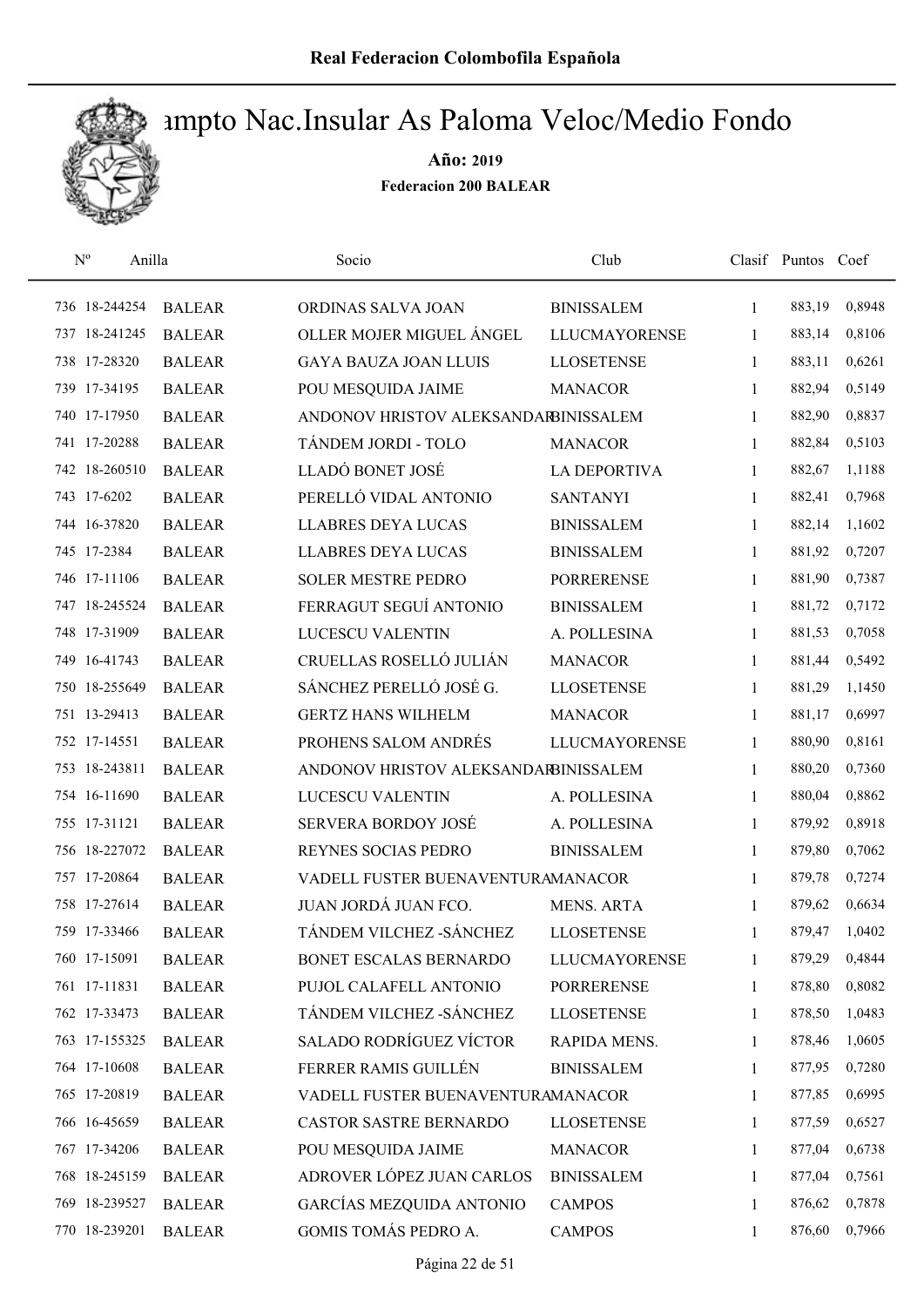

| $\mathbf{N}^{\text{o}}$ | Anilla        | Socio                               | Club                 |              | Clasif Puntos Coef |        |
|-------------------------|---------------|-------------------------------------|----------------------|--------------|--------------------|--------|
| 771 17-36511            | <b>BALEAR</b> | <b>GARCÍAS MEZQUIDA ANTONIO</b>     | <b>CAMPOS</b>        | $\mathbf{1}$ | 876,44             | 0,7965 |
| 772 18-236737           | <b>BALEAR</b> | ARBONA FORNERS ANTONIO              | <b>BINISSALEM</b>    | 1            | 876,42             | 0,7821 |
| 773 18-259413           | <b>BALEAR</b> | <b>BOSCH MIR JUAN</b>               | <b>ES PILARI</b>     | $\mathbf{1}$ | 876,37             | 1,1466 |
| 774 16-27090            | <b>BALEAR</b> | BONET ESCALAS BERNARDO              | <b>LLUCMAYORENSE</b> | 1            | 876,28             | 0,7358 |
| 775 16-18313            | <b>BALEAR</b> | <b>SALADO RODRÍGUEZ VÍCTOR</b>      | RAPIDA MENS.         | 1            | 876,28             | 0,9750 |
| 776 18-240662           | <b>BALEAR</b> | PROHENS SALOM ANDRÉS                | <b>LLUCMAYORENSE</b> | $\mathbf{1}$ | 876,13             | 0,8083 |
| 777 15-53972            | <b>BALEAR</b> | ROTGER SÁNCHEZ MARCOS               | RAPIDA MENS.         | $\mathbf{1}$ | 876,11             | 1,0765 |
| 778 18-239675           | <b>BALEAR</b> | BARCELÓ SAGRERA SALVADOR            | <b>CAMPOS</b>        | $\mathbf{1}$ | 875,72             | 0,7118 |
| 779 16-19254            | <b>BALEAR</b> | MONSERRAT RAFAL JULIÁN              | <b>LLUCMAYORENSE</b> | 1            | 875,71             | 0,7515 |
| 780 15-30233            | <b>BALEAR</b> | <b>SERVER RIGO JAIME</b>            | <b>LLUCMAYORENSE</b> | 1            | 875,69             | 0,8387 |
| 781 17-6579             | <b>BALEAR</b> | PERELLÓ VIDAL LORENZO               | <b>SANTANYI</b>      | 1            | 875,68             | 0,8500 |
| 782 17-6693             | <b>BALEAR</b> | PERELLÓ VIDAL LORENZO               | <b>SANTANYI</b>      | 1            | 874,83             | 0,8171 |
| 783 15-56377            | <b>BALEAR</b> | LEBRÓN LINARES JOSÉ                 | <b>MANACOR</b>       | $\mathbf{1}$ | 874,68             | 0,7544 |
| 784 16-39292            | <b>BALEAR</b> | QUETGLAS GAMUNDI SEBASTIÁN INQUENSE |                      | $\mathbf{1}$ | 874,62             | 0,9588 |
| 785 17-12591            | <b>BALEAR</b> | BARCELÓ SAGRERA SALVADOR            | <b>CAMPOS</b>        | $\mathbf{1}$ | 874,46             | 0,7382 |
| 786 17-11724            | <b>BALEAR</b> | ARBONA FORNERS ANTONIO              | <b>BINISSALEM</b>    | 1            | 874,38             | 0,8511 |
| 787 17-19593            | <b>BALEAR</b> | JUAN JORDÁ JUAN FCO.                | <b>MENS. ARTA</b>    | 1            | 874,36             | 0,7784 |
| 788 18-228355           | <b>BALEAR</b> | VERGER ROCA SEBASTIÁN               | <b>PALMESANA</b>     | $\mathbf{1}$ | 874,01             | 1,1630 |
| 789 16-39216            | <b>BALEAR</b> | QUETGLAS GAMUNDI SEBASTIÁN INQUENSE |                      | $\mathbf{1}$ | 873,99             | 0,9699 |
| 790 17-12919            | <b>BALEAR</b> | <b>GINARD LLADÓ JAIME</b>           | <b>CAMPOS</b>        | $\mathbf{1}$ | 873,93             | 0,8141 |
| 791 18-239574           | <b>BALEAR</b> | <b>GARCÍAS MEZQUIDA ANTONIO</b>     | <b>CAMPOS</b>        | $\mathbf{1}$ | 873,61             | 0,8783 |
| 792 16-32340            | <b>BALEAR</b> | PROHENS VICENS ANDRÉS               | <b>CAMPOS</b>        | 1            | 873,45             | 0,7775 |
| 793 17-17726            | <b>BALEAR</b> | SALAS AMENGUAL ARNALDO              | <b>BINISSALEM</b>    | 1            | 873,25             | 0,8078 |
| 794 17-7124             | <b>BALEAR</b> | ADROVER VIDAL BARTOLOMÉ             | <b>SANTANYI</b>      | 1            | 872,77             | 0,8285 |
| 795 18-238395           | <b>BALEAR</b> | SASTRE GONZÁLEZ ÁNGEL               | <b>CAMPOS</b>        | 1            | 872,76             | 0,5059 |
| 796 16-13307            | <b>BALEAR</b> | TORRES LUQUE CRISTÓBAL              | A. POLLESINA         | 1            | 872,15             | 0,7575 |
| 797 17-31790            | <b>BALEAR</b> | <b>CORRO CIFRE JUAN JOSÉ</b>        | A. POLLESINA         | 1            | 871,74             | 0,7641 |
| 798 16-29419            | <b>BALEAR</b> | ARBONA FORNERS ANTONIO              | <b>BINISSALEM</b>    | 1            | 871,74             | 0,7666 |
| 799 18-235158           | <b>BALEAR</b> | <b>BALLESTER AMER ANTONIO</b>       | RAPIDA MENS.         | 1            | 871,72             | 0,9928 |
| 800 18-240374           | <b>BALEAR</b> | LLULL AXARTELL JAIME                | <b>LLUCMAYORENSE</b> | 1            | 871,64             | 0,9065 |
| 801 16-41939            | <b>BALEAR</b> | POU MESQUIDA JAIME                  | <b>MANACOR</b>       | 1            | 871,43             | 0,7740 |
| 802 15-49717            | <b>BALEAR</b> | PONS VIDAL DAMIÁN                   | <b>SANTANYI</b>      | 1            | 871,24             | 0,8847 |
| 803 18-231557           | <b>BALEAR</b> | <b>BURGUERA VICENS JULIÁN</b>       | <b>SANTANYI</b>      | 1            | 871,20             | 0,8930 |
| 804 17-18357            | <b>BALEAR</b> | MARTÍ VALLES GUILLERMO              | <b>BINISSALEM</b>    | 1            | 871,16             | 0,8300 |
| 805 17-17769            | <b>BALEAR</b> | SALAS AMENGUAL ARNALDO              | <b>BINISSALEM</b>    | $\mathbf{1}$ | 870,98             | 0,8403 |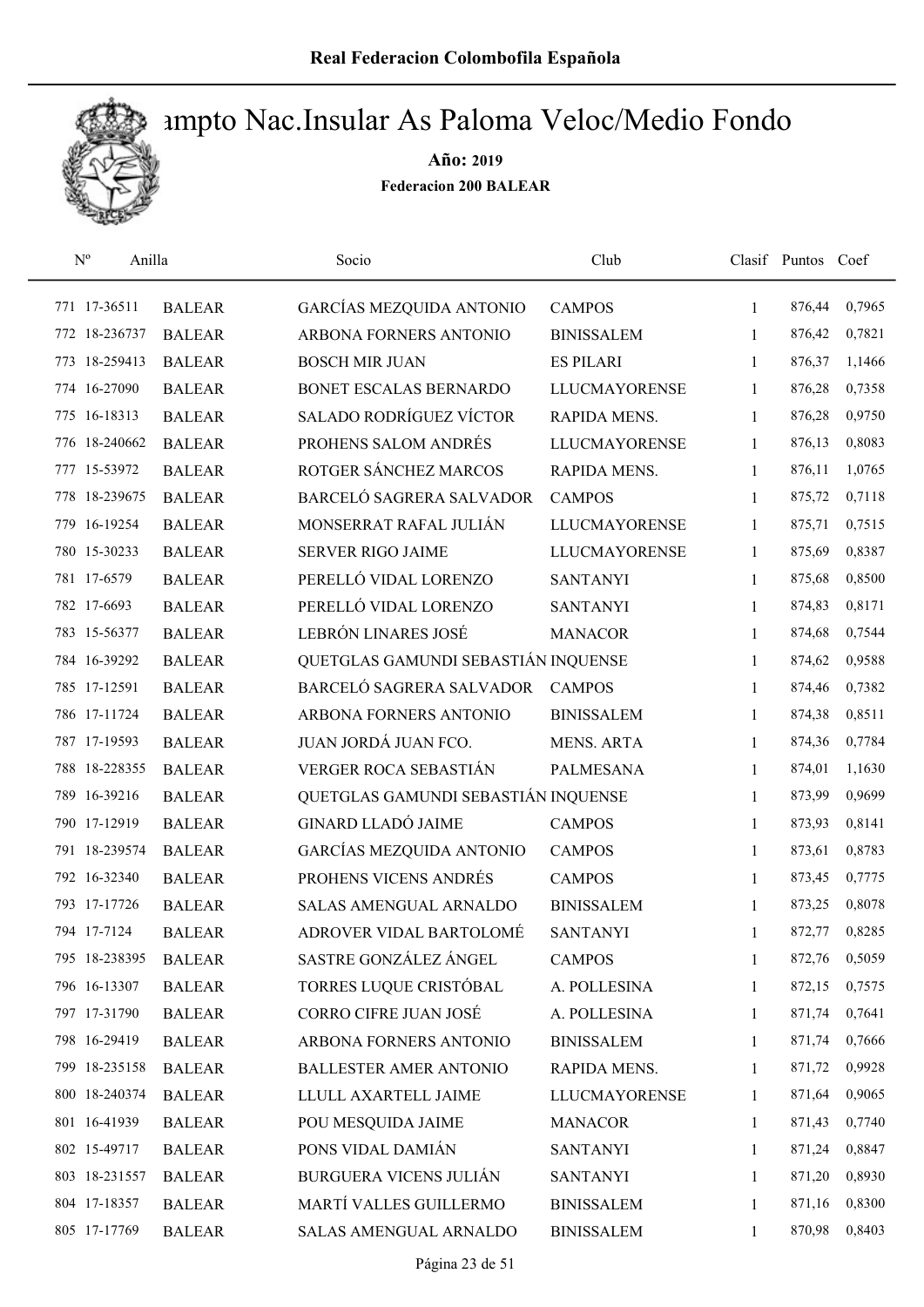

| $\mathrm{N}^{\mathrm{o}}$ | Anilla        | Socio                             | Club                 |              | Clasif Puntos Coef |        |
|---------------------------|---------------|-----------------------------------|----------------------|--------------|--------------------|--------|
| 806 17-20932              | <b>BALEAR</b> | VADELL FUSTER BUENAVENTURAMANACOR |                      | 1            | 870,95             | 0,7182 |
| 807 18-254700             | <b>BALEAR</b> | <b>GINARD NICOLAU PEDRO</b>       | <b>MENS. ARTA</b>    | 1            | 870,92             | 0,7083 |
| 808 18-243463             | <b>BALEAR</b> | <b>SAURINA MORAGUES MIGUEL</b>    | <b>BINISSALEM</b>    | 1            | 870,80             | 0,8189 |
| 809 18-236083             | <b>BALEAR</b> | <b>BALLESTER AMER ANTONIO</b>     | RAPIDA MENS.         | $\mathbf{1}$ | 870,44             | 0,9974 |
| 810 15-56422              | <b>BALEAR</b> | LEBRÓN LINARES JOSÉ               | <b>MANACOR</b>       | 1            | 870,04             | 0,7574 |
| 811 16-19239              | <b>BALEAR</b> | <b>CREUS GARAU BARTOLOMÉ</b>      | <b>LLUCMAYORENSE</b> | 1            | 869,83             | 0,9464 |
| 812 18-253601             | <b>BALEAR</b> | LEBRÓN LINARES JOSÉ               | <b>MANACOR</b>       | $\mathbf{1}$ | 869,49             | 0,6085 |
| 813 18-227918             | <b>BALEAR</b> | REYES AGUILERA YUNIESKI           | <b>PALMESANA</b>     | 1            | 869,48             | 1,1246 |
| 814 16-13238              | <b>BALEAR</b> | TÁNDEM VILCHEZ - SÁNCHEZ          | <b>LLOSETENSE</b>    | 1            | 869,41             | 1,2044 |
| 815 17-13713              | <b>BALEAR</b> | <b>GINARD GINARD JULIÁN</b>       | <b>CAMPOS</b>        | 1            | 869,13             | 0,9317 |
| 816 17-13436              | <b>BALEAR</b> | PROHENS SALOM ANDRÉS              | <b>LLUCMAYORENSE</b> | 1            | 869,10             | 0,5191 |
| 817 18-248495             | <b>BALEAR</b> | MAYOL ROSSELLÓ PERE               | <b>CAMPOS</b>        | 1            | 868,73             | 0,8018 |
| 818 17-123                | <b>BALEAR</b> | <b>BISBAL MORA JOAN JESÚS</b>     | <b>LA DEPORTIVA</b>  | 1            | 868,06             | 1,0124 |
| 819 18-235200             | <b>BALEAR</b> | <b>BALLESTER AMER ANTONIO</b>     | <b>RAPIDA MENS.</b>  | $\mathbf{1}$ | 867,59             | 1,2119 |
| 820 14-229693             | <b>BALEAR</b> | PUJOL CALAFELL ANTONIO            | <b>PORRERENSE</b>    | 1            | 867,55             | 0,8858 |
| 821 18-235348             | <b>BALEAR</b> | RODRÍGUEZ MARTÍN JOSÉ             | RAPIDA MENS.         | 1            | 867,50             | 1,0714 |
| 822 16-20350              | <b>BALEAR</b> | BONET ESCALAS BERNARDO            | <b>LLUCMAYORENSE</b> | 1            | 867,38             | 0,8553 |
| 823 16-33760              | <b>BALEAR</b> | <b>GINARD GINARD JULIÁN</b>       | <b>CAMPOS</b>        | $\mathbf{1}$ | 867,20             | 0,9586 |
| 824 18-240085             | <b>BALEAR</b> | BONET ESCALAS BERNARDO            | <b>LLUCMAYORENSE</b> | $\mathbf{1}$ | 867,12             | 0,5477 |
| 825 18-247920             | <b>BALEAR</b> | TÁNDEM VIDAL - VIDAL              | <b>MANACOR</b>       | $\mathbf{1}$ | 867,10             | 0,7904 |
| 826 17-12174              | <b>BALEAR</b> | <b>BARCELÓ GARCÍAS JAIME</b>      | <b>CAMPOS</b>        | 1            | 867,07             | 0,9003 |
| 827 18-260519             | <b>BALEAR</b> | LLADÓ BONET JOSÉ                  | <b>LA DEPORTIVA</b>  | 1            | 866,86             | 1,1496 |
| 828 17-35198              | <b>BALEAR</b> | MUÑOZ GUTIÉRREZ MANUEL            | <b>PALMESANA</b>     | 1            | 866,83             | 1,0855 |
| 829 16-17211              | <b>BALEAR</b> | <b>BALLESTER AMER ANTONIO</b>     | RAPIDA MENS.         | 1            | 866,67             | 1,2213 |
| 830 17-7122               | <b>BALEAR</b> | ADROVER VIDAL BARTOLOMÉ           | <b>SANTANYI</b>      | 1            | 866,51             | 0,9474 |
| 831 17-28195              | <b>BALEAR</b> | CASTOR SASTRE BERNARDO            | <b>LLOSETENSE</b>    | 1            | 866,48             | 0,7633 |
| 832 18-239183             | <b>BALEAR</b> | LLUCH DUBÓN SANTIAGO              | <b>CAMPOS</b>        | 1            | 866,21             | 0,8510 |
| 833 18-241293             | <b>BALEAR</b> | OLLER MOJER MIGUEL ÁNGEL          | <b>LLUCMAYORENSE</b> | 1            | 866,07             | 0,9829 |
| 834 18-260532             | <b>BALEAR</b> | LLADÓ BONET JOSÉ                  | <b>LA DEPORTIVA</b>  | 1            | 865,89             | 1,2635 |
| 835 18-256093             | <b>BALEAR</b> | SÁNCHEZ PERELLÓ JOSÉ G.           | <b>LLOSETENSE</b>    | 1            | 865,37             | 1,0565 |
| 836 16-25640              | <b>BALEAR</b> | PONS VIDAL DAMIÁN                 | <b>SANTANYI</b>      | 1            | 865,29             | 0,8896 |
| 837 17-12881              | <b>BALEAR</b> | PROHENS VICENS BARTOLOMÉ          | <b>CAMPOS</b>        | 1            | 864,74             | 0,9278 |
| 838 17-10255              | <b>BALEAR</b> | ROTGER SÁNCHEZ MARCOS             | RAPIDA MENS.         | 1            | 864,62             | 1,1445 |
| 839 18-241512             | <b>BALEAR</b> | OLLER MOJER MIGUEL ÁNGEL          | <b>LLUCMAYORENSE</b> | 1            | 864,46             | 0,9556 |
| 840 15-60450              | <b>BALEAR</b> | GINARD GINARD JULIÁN              | <b>CAMPOS</b>        | 1            | 864,46             | 0,9856 |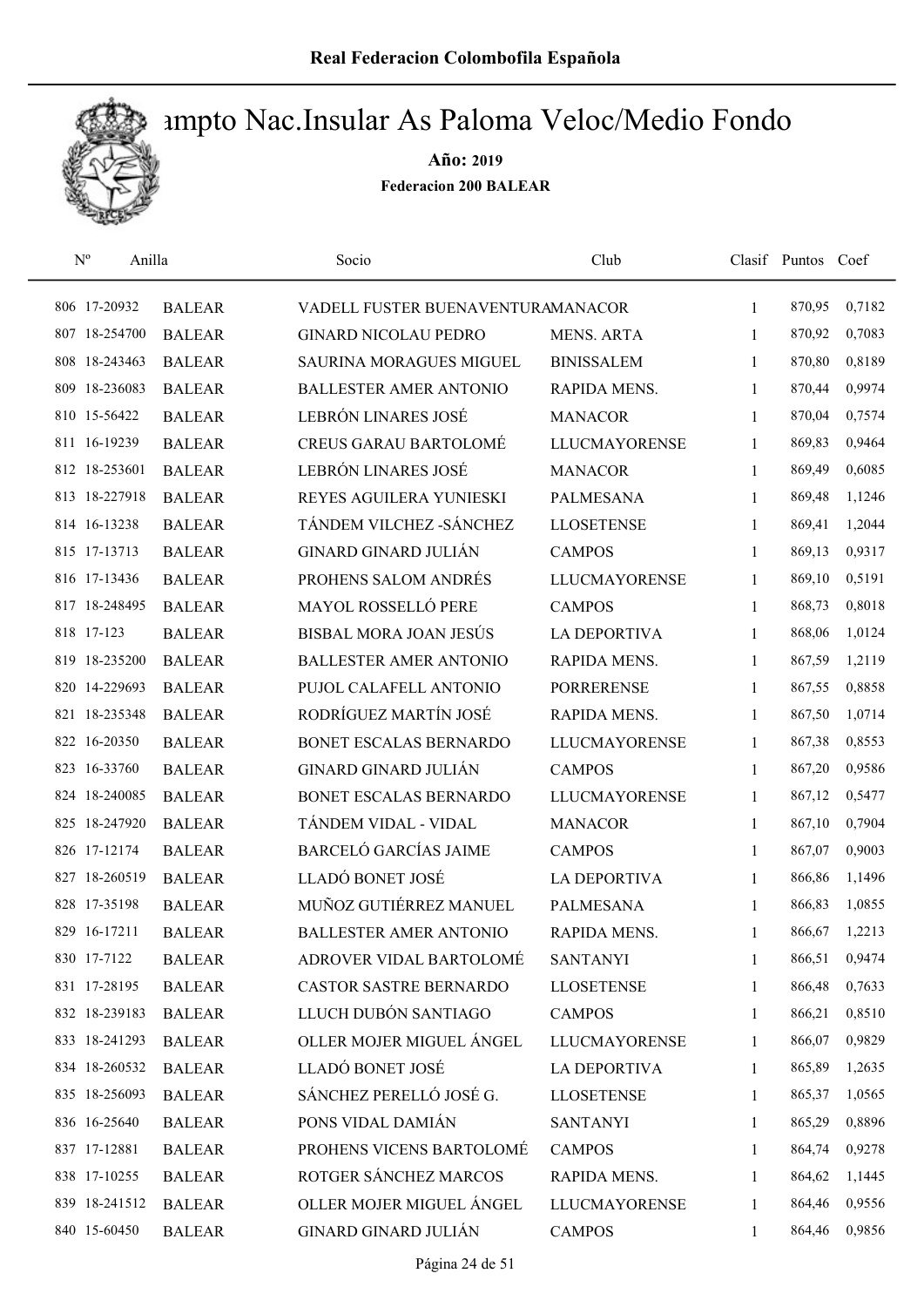

| $\mathbf{N}^{\text{o}}$<br>Anilla |               | Socio                                     | Club                 |              | Clasif Puntos | Coef   |
|-----------------------------------|---------------|-------------------------------------------|----------------------|--------------|---------------|--------|
| 841 17-28015                      | <b>BALEAR</b> | VILLALONGA COLL LORENZO                   | <b>LLOSETENSE</b>    | $\mathbf{1}$ | 864,44        | 0,8790 |
| 842 18-226249                     | <b>BALEAR</b> | QUETGLAS GAMUNDI PEDRO                    | <b>INQUENSE</b>      | 1            | 864,05        | 1,2075 |
| 843 17-15240                      | <b>BALEAR</b> | BONET ESCALAS BERNARDO                    | <b>LLUCMAYORENSE</b> | $\mathbf{1}$ | 863,91        | 0,5704 |
| 844 17-10908                      | <b>BALEAR</b> | PARETS SEGUI JOAN                         | <b>BINISSALEM</b>    | 1            | 863,91        | 0,8978 |
| 845 16-18327                      | <b>BALEAR</b> | <b>SALADO RODRÍGUEZ VÍCTOR</b>            | RAPIDA MENS.         | $\mathbf{1}$ | 863,63        | 1,1658 |
| 846 17-7992                       | <b>BALEAR</b> | FONTIRROIG PERELLÓ DOMINGO                | <b>SANTANYI</b>      | $\mathbf{1}$ | 863,49        | 0,9328 |
| 847 18-259849                     | <b>BALEAR</b> | MÁRQUEZ NÚÑEZ MIGUEL                      | <b>PALMESANA</b>     | 1            | 863,36        | 1,2908 |
| 848 17-15225                      | <b>BALEAR</b> | BONET ESCALAS BERNARDO                    | <b>LLUCMAYORENSE</b> | $\mathbf{1}$ | 863,26        | 0,9712 |
| 849 15-43718                      | <b>BALEAR</b> | TÁNDEM MARCOS - PEDRO                     | <b>LA DEPORTIVA</b>  | 1            | 863,11        | 0,9260 |
| 850 17-19101                      | <b>BALEAR</b> | VADELL NADAL SALVADOR                     | <b>MANACOR</b>       | 1            | 863,07        | 0,7870 |
| 851 18-254329                     | <b>BALEAR</b> | LLANERAS SUREDA JAIME                     | <b>MENS. ARTA</b>    | 1            | 862,57        | 0,7739 |
| 852 18-260270                     | <b>BALEAR</b> | FAHANDEZH-SAADI FAHANDEZH RDERBY MALLORCA |                      | 1            | 862,27        | 0,8866 |
| 853 17-17274                      | <b>BALEAR</b> | ARBABAN GHAFOORI AMIR HESSABINISSALEM     |                      | 1            | 862,16        | 0,9270 |
| 854 18-247002                     | <b>BALEAR</b> | <b>ACEDO ORTEGA ENRIQUE</b>               | <b>MANACOR</b>       | $\mathbf{1}$ | 861,99        | 0,8040 |
| 855 17-28058                      | <b>BALEAR</b> | VILLALONGA COLL LORENZO                   | <b>LLOSETENSE</b>    | $\mathbf{1}$ | 861,81        | 0,9009 |
| 856 16-26797                      | <b>BALEAR</b> | LLADÓ SERVERA LUCAS                       | <b>SANTANYI</b>      | 1            | 861,80        | 0,5690 |
| 857 18-248326                     | <b>BALEAR</b> | NICOLAU SALOM JUAN                        | <b>MANACOR</b>       | $\mathbf{1}$ | 861,78        | 0,8329 |
| 858 18-265467                     | <b>BALEAR</b> | LLUCH DUBÓN SANTIAGO                      | <b>CAMPOS</b>        | $\mathbf{1}$ | 861,67        | 0,9504 |
| 859 18-244811                     | <b>BALEAR</b> | AMENGUAL BENNASAR LLORENÇ BINISSALEM      |                      | $\mathbf{1}$ | 861,53        | 1,0932 |
| 860 17-28649                      | <b>BALEAR</b> | ABRINES COLL LLORENÇ                      | <b>LLOSETENSE</b>    | $\mathbf{1}$ | 861,25        | 0,9050 |
| 861 15-48577                      | <b>BALEAR</b> | <b>BURGUERA FERRER JULIÁN</b>             | <b>SANTANYI</b>      | 1            | 860,56        | 0,9930 |
| 862 18-260501                     | <b>BALEAR</b> | LLADÓ BONET JOSÉ                          | <b>LA DEPORTIVA</b>  | 1            | 860,46        | 1,1942 |
| 863 17-17049                      | <b>BALEAR</b> | ARBABAN GHAFOORI AMIR HESSABINISSALEM     |                      | 1            | 859,65        | 0,9536 |
| 864 18-232186                     | <b>BALEAR</b> | NICOLAU NOGUERA PEDRO                     | <b>SANTANYI</b>      | 1            | 859,62        | 0,8975 |
| 865 17-14979                      | <b>BALEAR</b> | <b>SERVER RIGO JAIME</b>                  | <b>LLUCMAYORENSE</b> | $\mathbf{1}$ | 859,45        | 1,0506 |
| 866 18-245154                     | <b>BALEAR</b> | ADROVER LÓPEZ JUAN CARLOS                 | <b>BINISSALEM</b>    | 1            | 859,35        | 1,0933 |
| 867 15-55883                      | <b>BALEAR</b> | VADELL FUSTER BUENAVENTURAMANACOR         |                      | 1            | 859,21        | 0,8208 |
| 868 18-244304                     | <b>BALEAR</b> | TERRASSA COSTA MATEO                      | <b>BINISSALEM</b>    | $\mathbf{1}$ | 859,00        | 1,1133 |
| 869 17-11442                      | <b>BALEAR</b> | TÁNDEM MUNTANER - MORA                    | <b>PORRERENSE</b>    | 1            | 858,98        | 1,2401 |
| 870 17-28092                      | <b>BALEAR</b> | VILCHES VILCHES TORCUATO                  | <b>ES PILARI</b>     | $\mathbf{1}$ | 858,77        | 1,2627 |
| 871 18-232692                     | <b>BALEAR</b> | MONSERRAT CLAR JUAN                       | <b>SANTANYI</b>      | 1            | 858,75        | 1,0313 |
| 872 18-232641                     | <b>BALEAR</b> | MONSERRAT CLAR JUAN                       | <b>SANTANYI</b>      | 1            | 858,66        | 1,0351 |
| 873 17-11803                      | <b>BALEAR</b> | NADAL PERELLÓ GABRIEL                     | <b>PORRERENSE</b>    | 1            | 858,40        | 0,8600 |
| 874 16-18571                      | <b>BALEAR</b> | COLL BARCELÓ ANTONIO                      | RAPIDA MENS.         | 1            | 857,86        | 0,9481 |
| 875 17-15295                      | <b>BALEAR</b> | BONET ESCALAS BERNARDO                    | <b>LLUCMAYORENSE</b> | 1            | 857,80        | 0,9151 |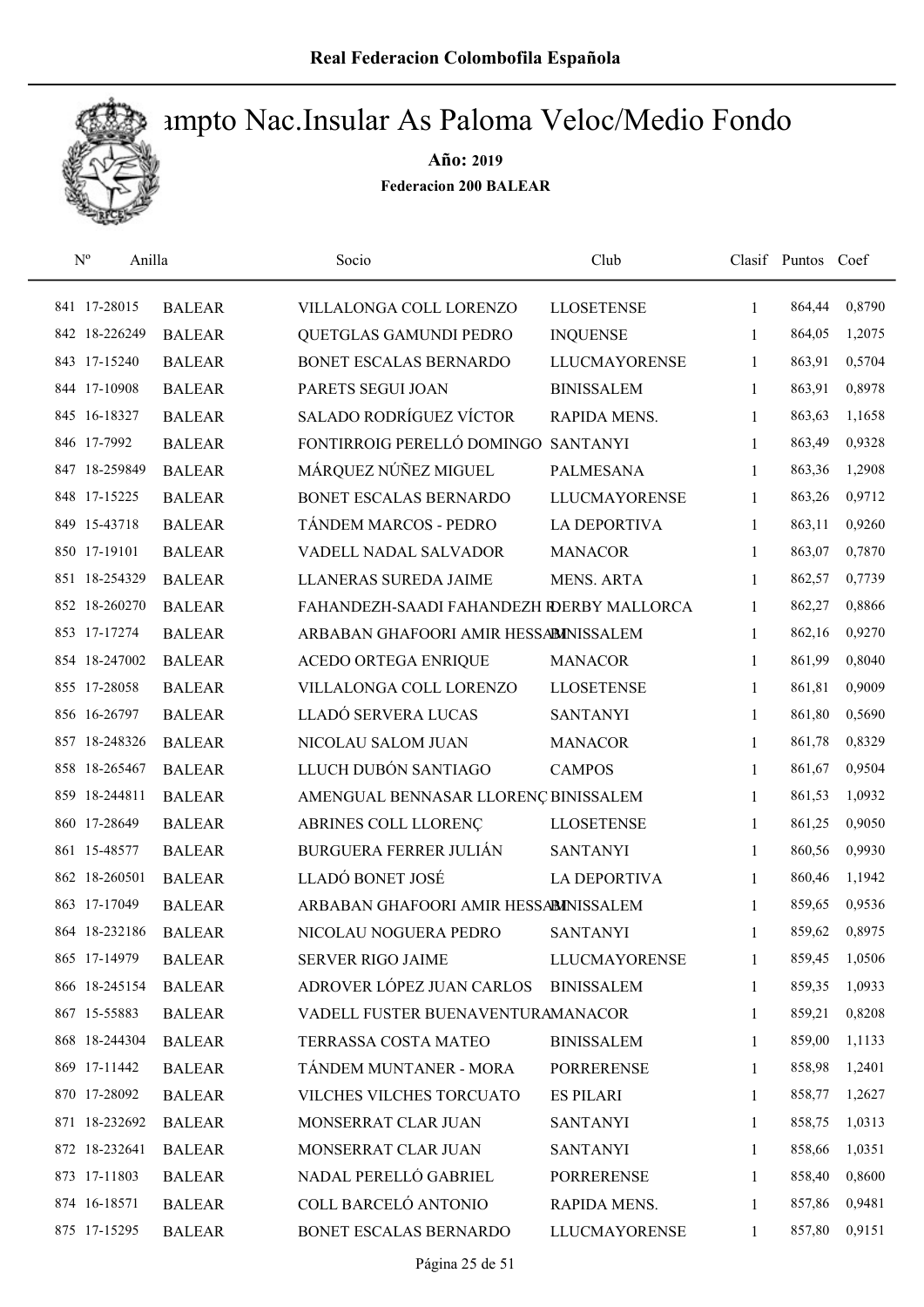

| $\mathbf{N}^{\text{o}}$<br>Anilla |               | Socio                                | Club                 |              | Clasif Puntos Coef |        |
|-----------------------------------|---------------|--------------------------------------|----------------------|--------------|--------------------|--------|
| 876 16-27940                      | <b>BALEAR</b> | PROHENS MAS BARTOLOMÉ                | <b>CAMPOS</b>        | $\mathbf{1}$ | 857,17             | 0,5957 |
| 877 18-235926                     | <b>BALEAR</b> | FANDIÑO RODRÍGUEZ HANZEL             | <b>PALMESANA</b>     | 1            | 856,58             | 1,2814 |
| 878 16-38381                      | <b>BALEAR</b> | <b>GIL PALACIO H. MARINA</b>         | <b>PALMESANA</b>     | $\mathbf{1}$ | 856,57             | 1,0588 |
| 879 17-17999                      | <b>BALEAR</b> | ANDONOV HRISTOV ALEKSANDARBINISSALEM |                      | 1            | 856,16             | 1,0805 |
| 880 17-30961                      | <b>BALEAR</b> | MUNTANER ORELL JOSÉ                  | A. POLLESINA         | 1            | 855,73             | 0,8940 |
| 881 18-237264                     | <b>BALEAR</b> | <b>CIRER FERRIOL TONI</b>            | <b>BINISSALEM</b>    | $\mathbf{1}$ | 855,39             | 1,1257 |
| 882 18-227096                     | <b>BALEAR</b> | REYNES SOCIAS PEDRO                  | <b>BINISSALEM</b>    | $\mathbf{1}$ | 855,30             | 1,2023 |
| 883 18-232255                     | <b>BALEAR</b> | PONS VIDAL DAMIÁN                    | <b>SANTANYI</b>      | 1            | 855,24             | 0,9277 |
| 884 18-259111                     | <b>BALEAR</b> | TORRES LUQUE CRISTÓBAL               | A. POLLESINA         | 1            | 855,12             | 0,8896 |
| 885 18-226516                     | <b>BALEAR</b> | PAYERAS OLIVER PEDRO A.              | <b>INQUENSE</b>      | 1            | 854,21             | 1,0937 |
| 886 17-13055                      | <b>BALEAR</b> | PROHENS MAS BARTOLOMÉ                | <b>CAMPOS</b>        | 1            | 854,14             | 0,9635 |
| 887 15-49786                      | <b>BALEAR</b> | PERELLÓ VIDAL ANTONIO                | <b>SANTANYI</b>      | 1            | 853,78             | 0,9454 |
| 888 17-35394                      | <b>BALEAR</b> | <b>GINARD GINARD JULIÁN</b>          | <b>CAMPOS</b>        | 1            | 853,69             | 0,9703 |
| 889 18-239603                     | <b>BALEAR</b> | BARCELÓ SAGRERA SALVADOR             | <b>CAMPOS</b>        | $\mathbf{1}$ | 853,43             | 0,6123 |
| 890 14-37763                      | <b>BALEAR</b> | PUJOL CALAFELL ANTONIO               | <b>PORRERENSE</b>    | $\mathbf{1}$ | 853,38             | 1,1886 |
| 891 16-29168                      | <b>BALEAR</b> | PUJOL CALAFELL ANTONIO               | <b>PORRERENSE</b>    | 1            | 853,29             | 1,1925 |
| 892 18-240607                     | <b>BALEAR</b> | PROHENS SALOM ANDRÉS                 | <b>LLUCMAYORENSE</b> | 1            | 853,16             | 0,9250 |
| 893 17-18969                      | <b>BALEAR</b> | POU MESQUIDA JAIME                   | <b>MANACOR</b>       | $\mathbf{1}$ | 853,01             | 0,9080 |
| 894 17-10521                      | <b>BALEAR</b> | MARTORELL FULLANA JAIME              | <b>BINISSALEM</b>    | 1            | 852,89             | 0,9658 |
| 895 18-227061                     | <b>BALEAR</b> | REYNES SOCIAS PEDRO                  | <b>BINISSALEM</b>    | 1            | 852,83             | 1,2067 |
| 896 18-240053                     | <b>BALEAR</b> | BONET ESCALAS BERNARDO               | <b>LLUCMAYORENSE</b> | 1            | 852,80             | 0,6383 |
| 897 18-259277                     | <b>BALEAR</b> | <b>SASTRE SANNA PABLO</b>            | <b>ES PILARI</b>     | 1            | 852,58             | 1,0769 |
| 898 18-239647                     | <b>BALEAR</b> | BARCELÓ SAGRERA SALVADOR             | <b>CAMPOS</b>        | 1            | 852,49             | 1,0626 |
| 899 16-26571                      | <b>BALEAR</b> | ADROVER VIDAL BARTOLOMÉ              | <b>SANTANYI</b>      | 1            | 852,46             | 0,9566 |
| 900 16-40780                      | <b>BALEAR</b> | TÁNDEM JORDI - TOLO                  | <b>MANACOR</b>       | 1            | 852,36             | 0,8997 |
| 901 18-231528                     | <b>BALEAR</b> | <b>BURGUERA VICENS JULIÁN</b>        | <b>SANTANYI</b>      | 1            | 852,33             | 0,9238 |
| 902 18-228058                     | <b>BALEAR</b> | <b>GÓMEZ FONT RAFAEL</b>             | PALMESANA            | 1            | 852,14             | 1,3216 |
| 903 18-231894                     | <b>BALEAR</b> | PERELLÓ VIDAL LORENZO                | <b>SANTANYI</b>      | 1            | 851,96             | 0,6310 |
| 904 15-47423                      | <b>BALEAR</b> | VERGER PIZA JUAN                     | <b>BINISSALEM</b>    | 1            | 851,96             | 0,6497 |
| 905 18-259828                     | <b>BALEAR</b> | MÁRQUEZ NÚÑEZ MIGUEL                 | <b>PALMESANA</b>     | 1            | 851,87             | 1,3298 |
| 906 15-54124                      | <b>BALEAR</b> | <b>MARTÍN VIDAL ANTONIO</b>          | <b>ES PILARI</b>     | 1            | 851,06             | 1,0796 |
| 907 16-29588                      | <b>BALEAR</b> | MARTORELL FULLANA JAIME              | <b>BINISSALEM</b>    | 1            | 850,99             | 0,9964 |
| 908 17-26513                      | <b>BALEAR</b> | <b>GINARD NICOLAU PEDRO</b>          | MENS. ARTA           | 1            | 850,98             | 0,8688 |
| 909 17-26203                      | <b>BALEAR</b> | CONESA MUÑOZ XAVIER                  | <b>MENS. ARTA</b>    | 1            | 850,57             | 0,8985 |
| 910 18-238350                     | <b>BALEAR</b> | SASTRE GONZÁLEZ ÁNGEL                | <b>CAMPOS</b>        | $\mathbf{1}$ | 849,81             | 0,6511 |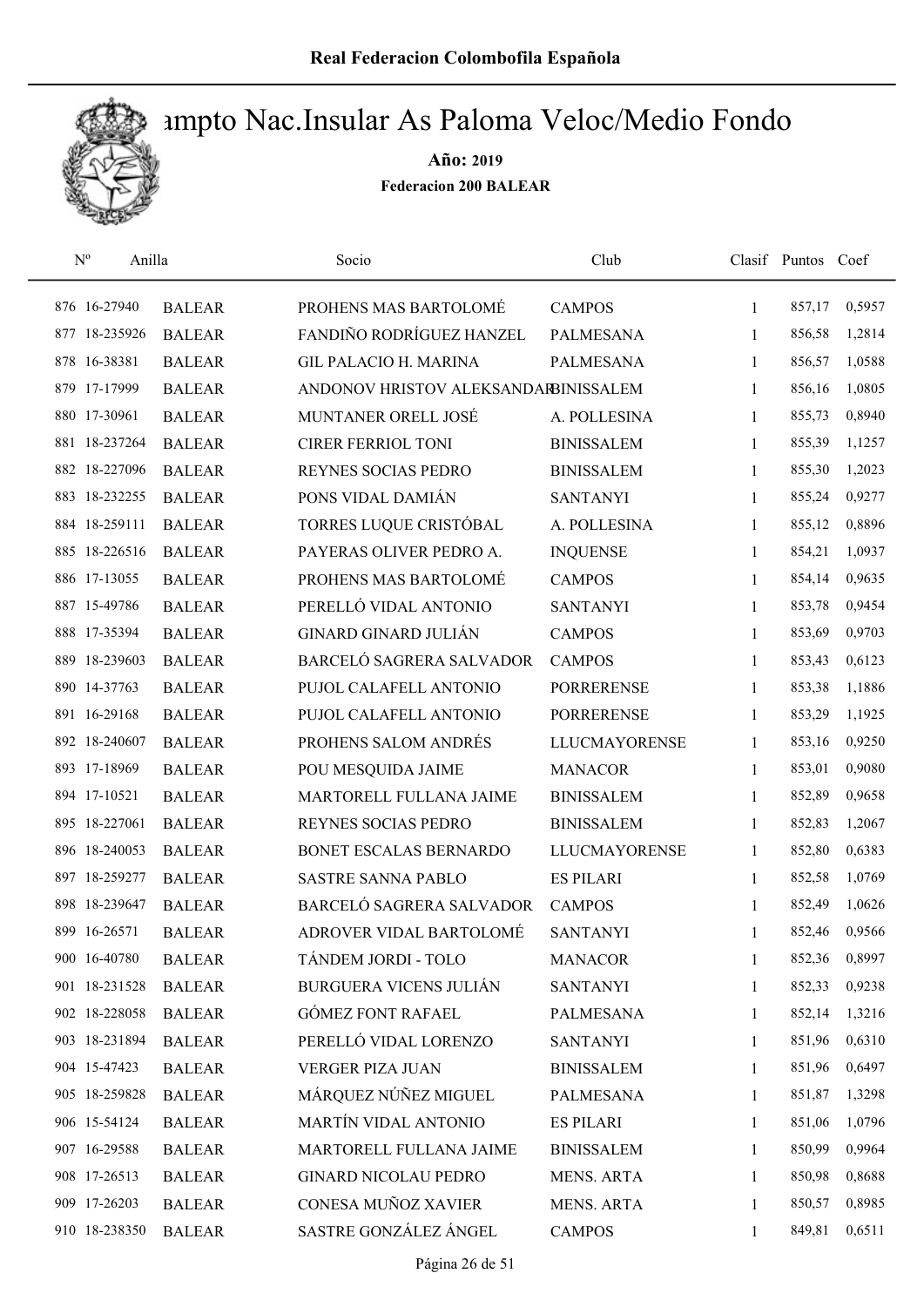

| $N^{\rm o}$   | Anilla        | Socio                                  | Club                 |              | Clasif Puntos Coef |        |
|---------------|---------------|----------------------------------------|----------------------|--------------|--------------------|--------|
| 911 17-6785   | <b>BALEAR</b> | NICOLAU NOGUERA PEDRO                  | <b>SANTANYI</b>      | $\mathbf{1}$ | 849,69             | 0,9633 |
| 912 16-16079  | <b>BALEAR</b> | BISBAL MORA JOAN JESÚS                 | <b>LA DEPORTIVA</b>  | 1            | 849,54             | 1,1100 |
| 913 17-36506  | <b>BALEAR</b> | GARCÍAS MEZQUIDA ANTONIO               | <b>CAMPOS</b>        | $\mathbf{1}$ | 848,65             | 0,9880 |
| 914 18-237035 | <b>BALEAR</b> | NADAL PERELLÓ GABRIEL                  | <b>PORRERENSE</b>    | 1            | 848,06             | 0,9440 |
| 915 18-255849 | <b>BALEAR</b> | PERELLÓ PUJADAS CRISTOBAL              | <b>LLOSETENSE</b>    | 1            | 847,95             | 0,9650 |
| 916 17-30927  | <b>BALEAR</b> | MUNTANER ORELL JOSÉ                    | A. POLLESINA         | $\mathbf{1}$ | 847,91             | 0,9274 |
| 917 18-254583 | <b>BALEAR</b> | <b>GINARD NICOLAU PEDRO</b>            | <b>MENS. ARTA</b>    | $\mathbf{1}$ | 847,84             | 0,9005 |
| 918 18-231829 | <b>BALEAR</b> | PERELLÓ VIDAL LORENZO                  | <b>SANTANYI</b>      | 1            | 847,81             | 0,6751 |
| 919 18-238236 | <b>BALEAR</b> | <b>BURGUERA VICENS JULIÁN</b>          | <b>SANTANYI</b>      | $\mathbf{1}$ | 847,74             | 0,9456 |
| 920 18-246051 | <b>BALEAR</b> | RIERA MASSANET ANTONIO                 | <b>MANACOR</b>       | 1            | 847,55             | 0,9353 |
| 921 18-246050 | <b>BALEAR</b> | RIERA MASSANET ANTONIO                 | <b>MANACOR</b>       | 1            | 847,50             | 0,9388 |
| 922 17-6232   | <b>BALEAR</b> | PERELLÓ VIDAL ANTONIO                  | <b>SANTANYI</b>      | 1            | 847,06             | 0,9537 |
| 923 17-11216  | <b>BALEAR</b> | <b>SOLER MESTRE PEDRO</b>              | <b>PORRERENSE</b>    | $\mathbf{1}$ | 847,00             | 0,9863 |
| 924 18-255822 | <b>BALEAR</b> | PERELLÓ PUJADAS CRISTOBAL              | <b>LLOSETENSE</b>    | $\mathbf{1}$ | 846,95             | 0,9795 |
| 925 17-30965  | <b>BALEAR</b> | MUNTANER ORELL JOSÉ                    | A. POLLESINA         | $\mathbf{1}$ | 846,91             | 1,1019 |
| 926 17-31895  | <b>BALEAR</b> | LUCESCU VALENTIN                       | A. POLLESINA         | 1            | 846,86             | 1,1927 |
| 927 18-235863 | <b>BALEAR</b> | PIZA FERRER ANTONIO LUIS               | RAPIDA MENS.         | $\mathbf{1}$ | 846,61             | 1,2808 |
| 928 16-263716 | <b>BALEAR</b> | JUAN JORDÁ JUAN FCO.                   | <b>MENS. ARTA</b>    | $\mathbf{1}$ | 846,01             | 0,9577 |
| 929 18-259547 | <b>BALEAR</b> | SORELL SALVA GABRIEL                   | <b>ES PILARI</b>     | $\mathbf{1}$ | 845,95             | 1,2697 |
| 930 18-235549 | <b>BALEAR</b> | MOREY BARCELÓ SEBASTIÁN                | RAPIDA MENS.         | $\mathbf{1}$ | 845,76             | 1,1424 |
| 931 16-26628  | <b>BALEAR</b> | FONTIRROIG PERELLÓ DOMINGO             | <b>SANTANYI</b>      | 1            | 845,40             | 1,1134 |
| 932 18-255726 | <b>BALEAR</b> | VILLALONGA COLL LORENZO                | <b>LLOSETENSE</b>    | 1            | 845,34             | 1,1669 |
| 933 18-256094 | <b>BALEAR</b> | SÁNCHEZ PERELLÓ JOSÉ G.                | <b>LLOSETENSE</b>    | 1            | 844,61             | 1,1747 |
| 934 17-18971  | <b>BALEAR</b> | POU MESQUIDA JAIME                     | <b>MANACOR</b>       | 1            | 844,20             | 0,7724 |
| 935 17-34213  | <b>BALEAR</b> | POU MESQUIDA JAIME                     | <b>MANACOR</b>       | 1            | 844,12             | 0,9768 |
| 936 18-246096 | <b>BALEAR</b> | RIERA MASSANET ANTONIO                 | <b>MANACOR</b>       | 1            | 844,07             | 0,7606 |
| 937 16-45231  | <b>BALEAR</b> | LEBRÓN LINARES JOSÉ                    | <b>MANACOR</b>       | 1            | 844,02             | 0,9977 |
| 938 16-12316  | <b>BALEAR</b> | PONS VIDAL DAMIÁN                      | <b>SANTANYI</b>      | 1            | 843,73             | 1,1031 |
| 939 18-240301 | <b>BALEAR</b> | LLULL AXARTELL JAIME                   | <b>LLUCMAYORENSE</b> | 1            | 843,71             | 0,7130 |
| 940 17-122    | <b>BALEAR</b> | BISBAL MORA JOAN JESÚS                 | <b>LA DEPORTIVA</b>  | 1            | 843,51             | 1,1425 |
| 941 16-12641  | <b>BALEAR</b> | SÁNCHEZ PERELLÓ JOSÉ G.                | <b>LLOSETENSE</b>    | 1            | 843,00             | 1,1861 |
| 942 18-237798 | <b>BALEAR</b> | BARCELÓ TABERNER BARTOLOMÉLUCMAYORENSE |                      | 1            | 842,96             | 1,1736 |
| 943 16-24925  | <b>BALEAR</b> | ARBABAN GHAFOORI AMIR HESSABINISSALEM  |                      | 1            | 842,69             | 1,2042 |
| 944 18-258684 | <b>BALEAR</b> | NÚÑEZ TORRES JUAN DE DIOS              | A. POLLESINA         | 1            | 842,31             | 1,1309 |
| 945 17-35968  | <b>BALEAR</b> | BARCELÓ TABERNER BARTOLOMÉLUCMAYORENSE |                      | $\mathbf{1}$ | 842,26             | 1,0770 |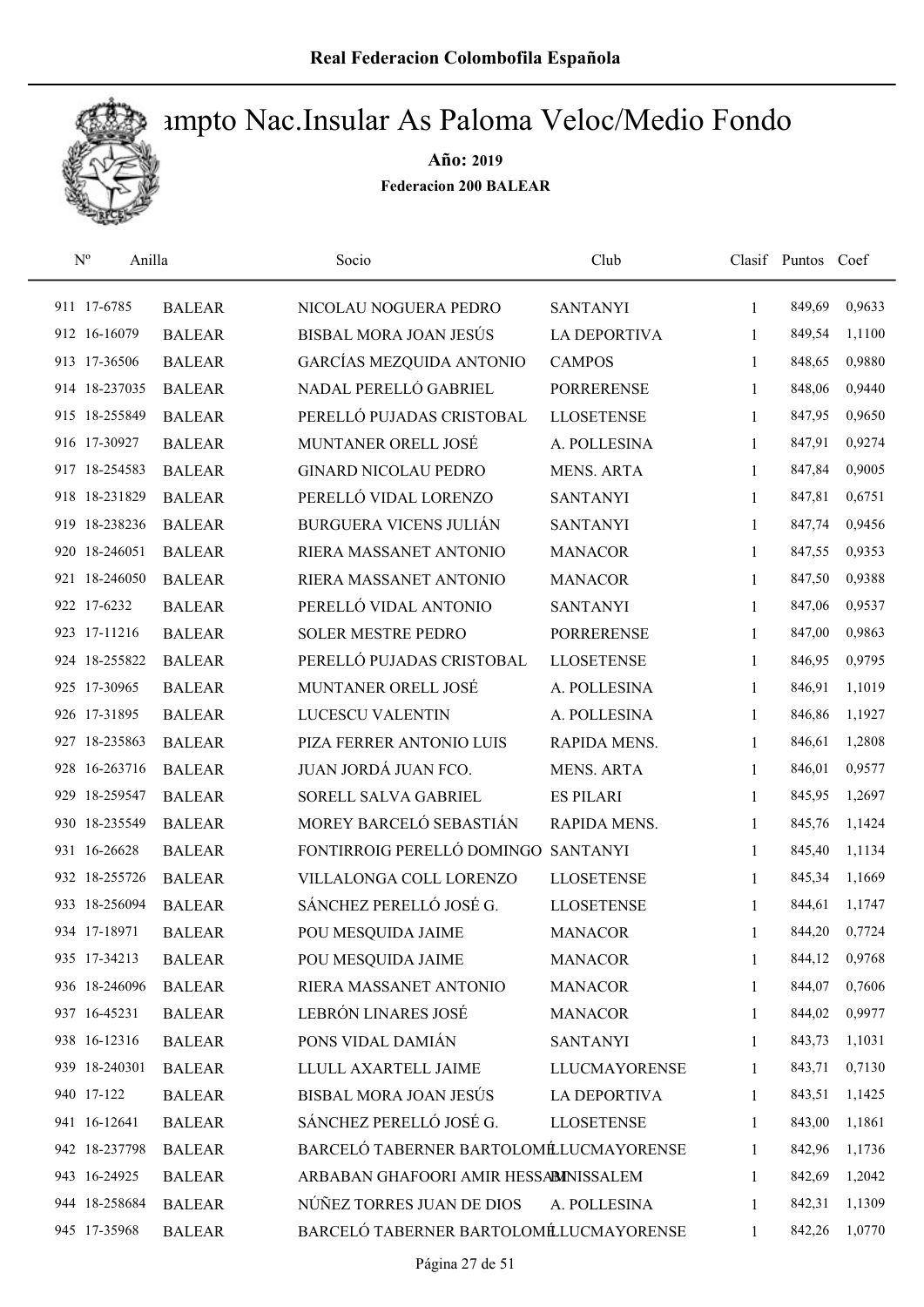

| $\mathrm{N}^{\mathrm{o}}$<br>Anilla |               | Socio                                     | Club                 |              | Clasif Puntos | Coef   |
|-------------------------------------|---------------|-------------------------------------------|----------------------|--------------|---------------|--------|
| 946 17-15214                        | <b>BALEAR</b> | BONET ESCALAS BERNARDO                    | <b>LLUCMAYORENSE</b> | 1            | 841,95        | 1,1705 |
| 947 16-20804                        | <b>BALEAR</b> | BONET ESCALAS BERNARDO                    | <b>LLUCMAYORENSE</b> | 1            | 841,91        | 1,1744 |
| 948 17-21265                        | <b>BALEAR</b> | TRUYOLS SANSÓ SEBASTIÁN                   | <b>MANACOR</b>       | 1            | 841,71        | 0,9942 |
| 949 18-228359                       | <b>BALEAR</b> | <b>VERGER ROCA SEBASTIÁN</b>              | <b>PALMESANA</b>     | 1            | 841,25        | 1,3002 |
| 950 17-7754                         | <b>BALEAR</b> | SERRA BONET ANTONIO                       | <b>SANTANYI</b>      | $\mathbf{1}$ | 841,13        | 1,0166 |
| 951 18-248248                       | <b>BALEAR</b> | SUREDA CABRER DOMINGO                     | <b>MANACOR</b>       | 1            | 840,94        | 1,0163 |
| 952 18-245129                       | <b>BALEAR</b> | <b>BIBILONI JAUME ANTONIO</b>             | <b>BINISSALEM</b>    | $\mathbf{1}$ | 840,93        | 1,0092 |
| 953 17-35433                        | <b>BALEAR</b> | GONZÁLEZ SITJAR JOSÉ MANUEL PORRERENSE    |                      | 1            | 840,89        | 1,0328 |
| 954 15-48938                        | <b>BALEAR</b> | PONS VIDAL DAMIÁN                         | <b>SANTANYI</b>      | 1            | 840,81        | 1,0138 |
| 955 16-12309                        | <b>BALEAR</b> | PONS VIDAL DAMIÁN                         | <b>SANTANYI</b>      | 1            | 840,66        | 0,7159 |
| 956 17-10238                        | <b>BALEAR</b> | ROTGER CIRER GABRIEL                      | RAPIDA MENS.         | 1            | 840,59        | 1,3343 |
| 957 18-228282                       | <b>BALEAR</b> | <b>VERGER ROCA SEBASTIÁN</b>              | <b>PALMESANA</b>     | 1            | 840,46        | 1,3122 |
| 958 18-233080                       | <b>BALEAR</b> | FONTIRROIG PERELLÓ DOMINGO SANTANYI       |                      | 1            | 840,45        | 1,0476 |
| 959 18-254295                       | <b>BALEAR</b> | <b>LLANERAS SUREDA JAIME</b>              | <b>MENS. ARTA</b>    | 1            | 840,31        | 0,9374 |
| 960 17-18210                        | <b>BALEAR</b> | MARTÍ VALLES GUILLERMO                    | <b>BINISSALEM</b>    | 1            | 839,97        | 1,0149 |
| 961 17-3157                         | <b>BALEAR</b> | MIR PASTOR MIGUEL                         | <b>PALMESANA</b>     | $\mathbf{1}$ | 839,82        | 1,1438 |
| 962 18-226699                       | <b>BALEAR</b> | FRONTERA MOREY JAIME                      | <b>INQUENSE</b>      | 1            | 839,73        | 0,9780 |
| 963 18-243775                       | <b>BALEAR</b> | FERNANDEZ FERNANDEZ DAVID                 | <b>BINISSALEM</b>    | $\mathbf{1}$ | 839,09        | 1,1490 |
| 964 14-44901                        | <b>BALEAR</b> | PONS VIDAL DAMIÁN                         | <b>SANTANYI</b>      | 1            | 838,89        | 1,0125 |
| 965 17-36570                        | <b>BALEAR</b> | <b>GIL PALACIO H. MARINA</b>              | PALMESANA            | $\mathbf{1}$ | 838,30        | 1,3498 |
| 966 18-261120                       | <b>BALEAR</b> | BISBAL MORA JOAN JESÚS                    | <b>LA DEPORTIVA</b>  | 1            | 838,13        | 1,2286 |
| 967 17-14164                        | <b>BALEAR</b> | <b>CREUS GARAU BARTOLOMÉ</b>              | <b>LLUCMAYORENSE</b> | 1            | 838,06        | 1,1095 |
| 968 17-11800                        | <b>BALEAR</b> | ARBONA FORNERS ANTONIO                    | <b>BINISSALEM</b>    | 1            | 837,91        | 0,8704 |
| 969 17-28135                        | <b>BALEAR</b> | VILCHES VILCHES TORCUATO                  | <b>ES PILARI</b>     | 1            | 837,81        | 1,1498 |
| 970 16-41016                        | <b>BALEAR</b> | TRUYOLS SANSÓ SEBASTIÁN                   | <b>MANACOR</b>       | 1            | 837,21        | 0,8344 |
| 971 18-198911                       | <b>BALEAR</b> | NÚÑEZ TORRES JUAN DE DIOS                 | A. POLLESINA         | 1            | 836,83        | 0,9619 |
| 972 17-2363                         | <b>BALEAR</b> | <b>LLABRES DEYA LUCAS</b>                 | <b>BINISSALEM</b>    | 1            | 836,74        | 1,2505 |
| 973 17-14986                        | <b>BALEAR</b> | <b>SERVER RIGO JAIME</b>                  | <b>LLUCMAYORENSE</b> | $\mathbf{1}$ | 836,72        | 0,7635 |
| 974 18-240014                       | <b>BALEAR</b> | BONET ESCALAS BERNARDO                    | <b>LLUCMAYORENSE</b> | 1            | 836,22        | 1,1901 |
| 975 17-17810                        | <b>BALEAR</b> | ORDINAS SALVA JOAN                        | <b>BINISSALEM</b>    | 1            | 835,93        | 1,2211 |
| 976 17-13990                        | <b>BALEAR</b> | MUNTANER ORELL JOSÉ                       | A. POLLESINA         | 1            | 835,86        | 0,9811 |
| 977 13-451501                       | <b>BALEAR</b> | FAHANDEZH-SAADI FAHANDEZH RDERBY MALLORCA |                      | 1            | 834,78        | 1,0263 |
| 978 18-244592                       | <b>BALEAR</b> | PIZA SALOM JUAN MIGUEL                    | <b>BINISSALEM</b>    | 1            | 834,72        | 1,0479 |
| 979 18-236098                       | <b>BALEAR</b> | <b>BALLESTER AMER ANTONIO</b>             | RAPIDA MENS.         | 1            | 834,34        | 1,1537 |
| 980 16-19853                        | <b>BALEAR</b> | ADROVER VIDAL BARTOLOMÉ                   | <b>SANTANYI</b>      | 1            | 834,16        | 1,1558 |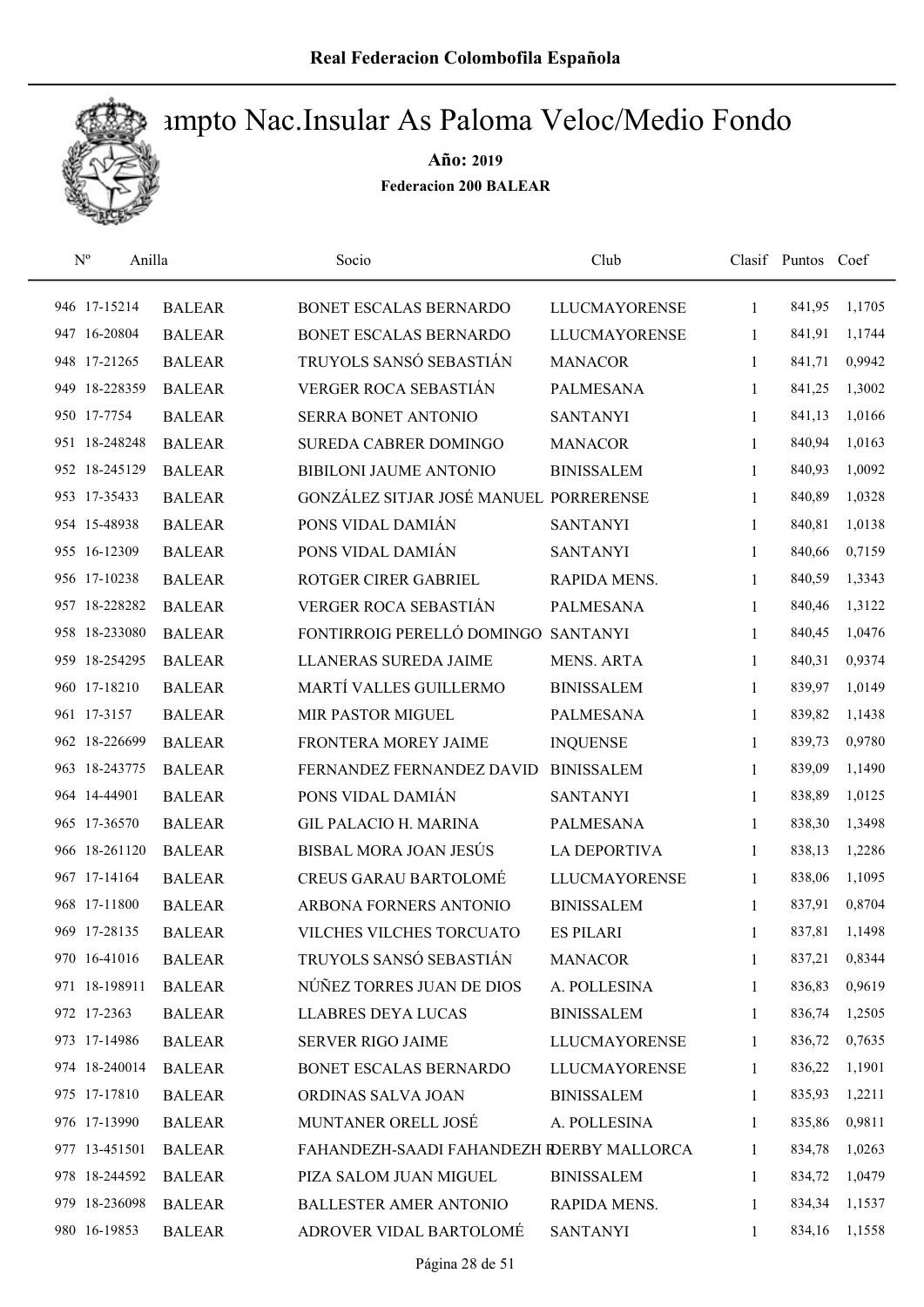

|     | $N^{o}$<br>Anilla |               | Socio                           | Club                 |              | Clasif Puntos Coef |        |
|-----|-------------------|---------------|---------------------------------|----------------------|--------------|--------------------|--------|
|     | 981 16-40885      | <b>BALEAR</b> | TÁNDEM JORDI - TOLO             | <b>MANACOR</b>       | 1            | 834,12             | 1,0180 |
|     | 982 18-260515     | <b>BALEAR</b> | LLADÓ BONET JOSÉ                | <b>LA DEPORTIVA</b>  | 1            | 834,02             | 1,2684 |
|     | 983 18-227091     | <b>BALEAR</b> | REYNES SOCIAS PEDRO             | <b>BINISSALEM</b>    | 1            | 833,86             | 1,0133 |
|     | 984 17-18295      | <b>BALEAR</b> | MARTÍ VALLES GUILLERMO          | <b>BINISSALEM</b>    | 1            | 833,65             | 1,0548 |
|     | 985 18-241288     | <b>BALEAR</b> | OLLER MOJER MIGUEL ÁNGEL        | <b>LLUCMAYORENSE</b> | 1            | 833,43             | 0,7898 |
|     | 986 17-30913      | <b>BALEAR</b> | MUNTANER ORELL JOSÉ             | A. POLLESINA         | 1            | 833,32             | 1,2034 |
|     | 987 18-241271     | <b>BALEAR</b> | OLLER MOJER MIGUEL ÁNGEL        | <b>LLUCMAYORENSE</b> | $\mathbf{1}$ | 833,31             | 0,7943 |
|     | 988 16-20989      | <b>BALEAR</b> | OLLER MOJER MIGUEL ÁNGEL        | <b>LLUCMAYORENSE</b> | 1            | 833,19             | 1,2100 |
|     | 989 16-26511      | <b>BALEAR</b> | SERRA BONET ANTONIO             | <b>SANTANYI</b>      | 1            | 832,93             | 1,0452 |
|     | 990 18-260760     | <b>BALEAR</b> | LLADÓ BONET JOSÉ                | <b>LA DEPORTIVA</b>  | 1            | 832,92             | 1,2826 |
|     | 991 17-6522       | <b>BALEAR</b> | PERELLÓ VIDAL LORENZO           | <b>SANTANYI</b>      | 1            | 832,76             | 1,1869 |
|     | 992 17-18256      | <b>BALEAR</b> | MARTÍ VALLES GUILLERMO          | <b>BINISSALEM</b>    | 1            | 832,18             | 1,2806 |
|     | 993 18-228004     | <b>BALEAR</b> | <b>GÓMEZ FONT RAFAEL</b>        | <b>PALMESANA</b>     | $\mathbf{1}$ | 831,84             | 1,3929 |
|     | 994 18-247342     | <b>BALEAR</b> | CRUELLAS ROSELLÓ JULIÁN         | <b>MANACOR</b>       | 1            | 831,58             | 1,0540 |
|     | 995 17-10787      | <b>BALEAR</b> | PUJOL CALAFELL ANTONIO          | <b>PORRERENSE</b>    | 1            | 831,54             | 1,1141 |
|     | 996 17-2342       | <b>BALEAR</b> | <b>LLABRES DEYA LUCAS</b>       | <b>BINISSALEM</b>    | 1            | 831,48             | 1,3009 |
|     | 997 18-237204     | <b>BALEAR</b> | VIDAL MAS SEBASTIÁN             | <b>PORRERENSE</b>    | 1            | 831,17             | 1,1206 |
|     | 998 16-265332     | <b>BALEAR</b> | MAYOL ROSSELLÓ PERE             | <b>CAMPOS</b>        | 1            | 830,47             | 1,0524 |
| 999 | 10-102789         | <b>BALEAR</b> | OLLER MOJER MIGUEL ÁNGEL        | <b>LLUCMAYORENSE</b> | $\mathbf{1}$ | 830,35             | 1,1471 |
|     | 1.000 18-265130   | <b>BALEAR</b> | TORRES CERDA SEBASTIÁN          | A. POLLESINA         | 1            | 830,12             | 1,2212 |
|     | 1.001 15-29332    | <b>BALEAR</b> | TERRASA ROSELLÓ JUAN            | <b>MENS. ARTA</b>    | 1            | 829,89             | 1,0699 |
|     | 1.002 15-34808    | <b>BALEAR</b> | <b>GORNALS FERRER MIGUEL A.</b> | <b>PORRERENSE</b>    | 1            | 829,10             | 0,9312 |
|     | 1.003 15-36334    | <b>BALEAR</b> | <b>GINARD GINARD JULIÁN</b>     | <b>CAMPOS</b>        | 1            | 828,72             | 1,0884 |
|     | 1.004 17-28118    | <b>BALEAR</b> | VILCHES VILCHES TORCUATO        | <b>ES PILARI</b>     | 1            | 828,68             | 1,2762 |
|     | 1.005 18-235040   | <b>BALEAR</b> | VERGER PIZA JUAN                | <b>BINISSALEM</b>    | 1            | 828,33             | 1,2410 |
|     | 1.006 17-9799     | <b>BALEAR</b> | VERGER PIZA JUAN                | <b>BINISSALEM</b>    | 1            | 828,25             | 1,2449 |
|     | 1.007 18-237922   | <b>BALEAR</b> | PARETS SEGUI JOAN               | <b>BINISSALEM</b>    | 1            | 828,13             | 1,0774 |
|     | 1.008 18-238215   | <b>BALEAR</b> | SASTRE BARBERO LAUREANO         | <b>CAMPOS</b>        | 1            | 826,86             | 1,1055 |
|     | 1.009 18-228094   | <b>BALEAR</b> | REBASSA SASTRE MATIES           | <b>PALMESANA</b>     | 1            | 826,55             | 1,3947 |
|     | 1.010 18-239502   | <b>BALEAR</b> | <b>GARCÍAS MEZQUIDA ANTONIO</b> | <b>CAMPOS</b>        | 1            | 826,52             | 1,1617 |
|     | 1.011 16-25898    | <b>BALEAR</b> | PERELLÓ VIDAL LORENZO           | <b>SANTANYI</b>      | 1            | 825,67             | 1,1673 |
|     | 1.012 17-14955    | <b>BALEAR</b> | SERVER RIGO JAIME               | <b>LLUCMAYORENSE</b> | 1            | 825,47             | 0,8539 |
|     | 1.013 18-241284   | <b>BALEAR</b> | OLLER MOJER MIGUEL ÁNGEL        | <b>LLUCMAYORENSE</b> | 1            | 825,05             | 1,1486 |
|     | 1.014 17-14214    | <b>BALEAR</b> | LLULL AXARTELL JAIME            | <b>LLUCMAYORENSE</b> | 1            | 824,95             | 1,1401 |
|     | 1.015 16-33337    | <b>BALEAR</b> | GINARD GINARD JULIÁN            | <b>CAMPOS</b>        | 1            | 824,08             | 1,2589 |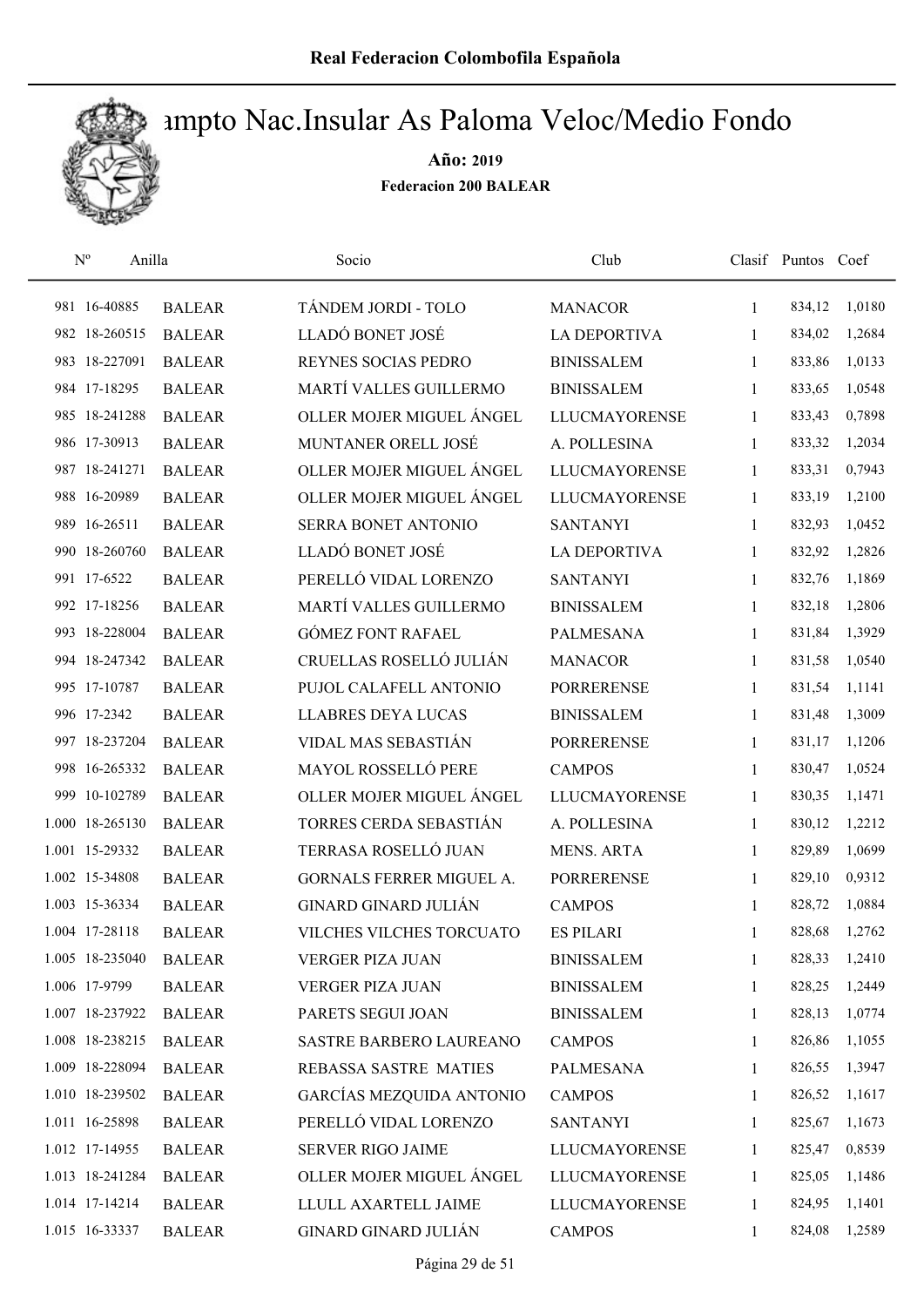

| $\rm N^o$ | Anilla          |               | Socio                                   | Club                 |              | Clasif Puntos Coef |        |
|-----------|-----------------|---------------|-----------------------------------------|----------------------|--------------|--------------------|--------|
|           | 1.016 18-244711 | <b>BALEAR</b> | <b>SALAS AMENGUAL ARNALDO</b>           | <b>BINISSALEM</b>    | 1            | 823,90             | 1,3171 |
|           | 1.017 17-30898  | <b>BALEAR</b> | MUNTANER ORELL JOSÉ                     | A. POLLESINA         | 1            | 823,83             | 1,0388 |
|           | 1.018 13-27980  | <b>BALEAR</b> | <b>SASTRE BARBERO LAUREANO</b>          | <b>CAMPOS</b>        | $\mathbf{1}$ | 823,38             | 0,8517 |
|           | 1.019 18-265493 | <b>BALEAR</b> | LLUCH DUBÓN SANTIAGO                    | <b>CAMPOS</b>        | 1            | 823,34             | 1,2690 |
|           | 1.020 18-241264 | <b>BALEAR</b> | OLLER MOJER MIGUEL ÁNGEL                | <b>LLUCMAYORENSE</b> | $\mathbf{1}$ | 823,07             | 1,1575 |
|           | 1.021 18-243934 | <b>BALEAR</b> | <b>JANER BENNASAR MIGUEL</b>            | <b>BINISSALEM</b>    | $\mathbf{1}$ | 822,67             | 1,0966 |
|           | 1.022 17-9915   | <b>BALEAR</b> | <b>BALLESTER AMER ANTONIO</b>           | RAPIDA MENS.         | 1            | 822,65             | 1,3187 |
|           | 1.023 17-17670  | <b>BALEAR</b> | JANER BENNASAR MIGUEL                   | <b>BINISSALEM</b>    | 1            | 822,08             | 1,1009 |
|           | 1.024 14-42061  | <b>BALEAR</b> | PROHENS MAS BARTOLOMÉ                   | <b>CAMPOS</b>        | 1            | 821,90             | 1,1431 |
|           | 1.025 16-24831  | <b>BALEAR</b> | MARTÍ VALLES GUILLERMO                  | <b>BINISSALEM</b>    | 1            | 821,87             | 1,3229 |
|           | 1.026 18-248006 | <b>BALEAR</b> | TRUYOLS SANSÓ SEBASTIÁN                 | <b>MANACOR</b>       | 1            | 821,69             | 1,0681 |
|           | 1.027 17-14637  | <b>BALEAR</b> | HERNÁNDEZ CABRERA ANTONIO LLUCMAYORENSE |                      | 1            | 821,67             | 0,8886 |
|           | 1.028 17-12031  | <b>BALEAR</b> | <b>BARCELÓ GARCÍAS JAIME</b>            | <b>CAMPOS</b>        | 1            | 821,62             | 1,1450 |
|           | 1.029 17-11032  | <b>BALEAR</b> | NADAL PERELLÓ GABRIEL                   | <b>PORRERENSE</b>    | 1            | 820,88             | 0,9326 |
|           | 1.030 15-49285  | <b>BALEAR</b> | PERELLÓ VIDAL LORENZO                   | <b>SANTANYI</b>      | 1            | 820,54             | 1,2788 |
|           | 1.031 18-232958 | <b>BALEAR</b> | ADROVER VIDAL BARTOLOMÉ                 | <b>SANTANYI</b>      | 1            | 820,50             | 0,8604 |
|           | 1.032 17-28180  | <b>BALEAR</b> | CASTOR SASTRE BERNARDO                  | <b>LLOSETENSE</b>    | 1            | 820,49             | 1,0613 |
|           | 1.033 16-17175  | <b>BALEAR</b> | RODRÍGUEZ MARTÍN JOSÉ                   | RAPIDA MENS.         | $\mathbf{1}$ | 820,46             | 1,2478 |
|           | 1.034 18-260598 | <b>BALEAR</b> | MONTSERRAT PUJOL JUAN                   | <b>LA DEPORTIVA</b>  | 1            | 820,18             | 1,2461 |
|           | 1.035 18-235554 | <b>BALEAR</b> | MOREY BARCELÓ SEBASTIÁN                 | RAPIDA MENS.         | $\mathbf{1}$ | 820,15             | 1,2590 |
|           | 1.036 18-233243 | <b>BALEAR</b> | BURGUERA VIDAL ANTONIO                  | <b>SANTANYI</b>      | $\mathbf{1}$ | 820,09             | 0,8605 |
|           | 1.037 18-226521 | <b>BALEAR</b> | PAYERAS OLIVER PEDRO A.                 | <b>INQUENSE</b>      | 1            | 819,29             | 1,0809 |
|           | 1.038 17-34389  | <b>BALEAR</b> | PAYERAS OLIVER PEDRO A.                 | <b>INQUENSE</b>      | 1            | 819,18             | 1,0851 |
|           | 1.039 18-235276 | <b>BALEAR</b> | VICH SALOM BARTOLOMÉ                    | RAPIDA MENS.         | 1            | 819,09             | 1,3587 |
|           | 1.040 18-232833 | <b>BALEAR</b> | <b>BURGUERA VIDAL ANTONIO</b>           | <b>SANTANYI</b>      | 1            | 819,06             | 1,2708 |
|           | 1.041 16-27707  | <b>BALEAR</b> | VILCHES VILCHES TORCUATO                | <b>ES PILARI</b>     | 1            | 818,74             | 1,3456 |
|           | 1.042 18-246587 | <b>BALEAR</b> | CASELLAS GELABERT JULIÁN                | <b>MANACOR</b>       | 1            | 818,10             | 1,0501 |
|           | 1.043 18-244257 | <b>BALEAR</b> | ORDINAS SALVA JOAN                      | <b>BINISSALEM</b>    | 1            | 817,61             | 1,3705 |
|           | 1.044 17-28112  | <b>BALEAR</b> | VILCHES VILCHES TORCUATO                | <b>ES PILARI</b>     | 1            | 817,58             | 1,2560 |
|           | 1.045 17-11730  | <b>BALEAR</b> | ARBONA FORNERS ANTONIO                  | <b>BINISSALEM</b>    | 1            | 815,81             | 1,2220 |
|           | 1.046 16-31140  | <b>BALEAR</b> | SERVERA BORDOY JOSÉ                     | A. POLLESINA         | 1            | 815,13             | 1,0652 |
|           | 1.047 18-265490 | <b>BALEAR</b> | LLUCH DUBÓN SANTIAGO                    | <b>CAMPOS</b>        | 1            | 815,12             | 0,9246 |
|           | 1.048 18-239908 | <b>BALEAR</b> | BARCELÓ TABERNER BARTOLOMÉLUCMAYORENSE  |                      | 1            | 814,25             | 0,9596 |
|           | 1.049 17-36062  | <b>BALEAR</b> | TERRASSA COLOMAR GUILLERMOBINISSALEM    |                      | 1            | 814,22             | 1,1541 |
|           | 1.050 18-237360 | <b>BALEAR</b> | CIRER FERRIOL TONI                      | <b>BINISSALEM</b>    | 1            | 813,66             | 1,3570 |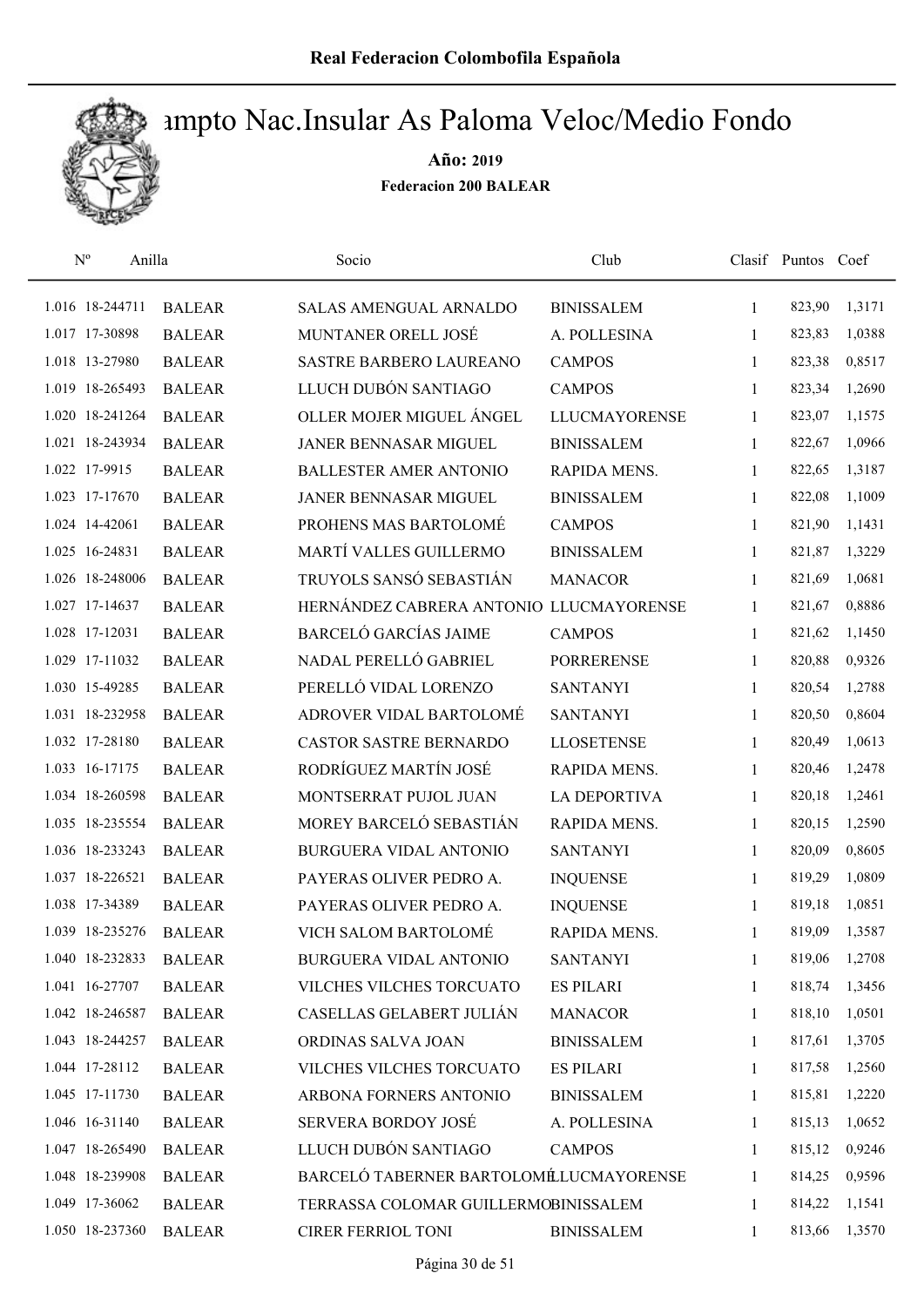

| $\mathrm{N}^{\rm o}$<br>Anilla |               | Socio                                  | Club                 |              | Clasif Puntos | Coef   |
|--------------------------------|---------------|----------------------------------------|----------------------|--------------|---------------|--------|
| 1.051 18-237530                | <b>BALEAR</b> | MARTORELL FULLANA JAIME                | <b>BINISSALEM</b>    | $\mathbf{1}$ | 813,39        | 1,0119 |
| 1.052 18-236705                | <b>BALEAR</b> | ARBONA FORNERS ANTONIO                 | <b>BINISSALEM</b>    | 1            | 813,39        | 1,2296 |
| 1.053 17-28591                 | <b>BALEAR</b> | ABRINES COLL LLORENÇ                   | <b>LLOSETENSE</b>    | $\mathbf{1}$ | 813,38        | 1,3455 |
| 1.054 18-265475                | <b>BALEAR</b> | LLUCH DUBÓN SANTIAGO                   | <b>CAMPOS</b>        | $\mathbf{1}$ | 812,91        | 0,9424 |
| 1.055 18-243419                | <b>BALEAR</b> | <b>SAURINA MORAGUES MIGUEL</b>         | <b>BINISSALEM</b>    | $\mathbf{1}$ | 812,73        | 1,1282 |
| 1.056 18-239029                | <b>BALEAR</b> | LLADÓ MAS BÁRBARA MAGDALEN AMPOS       |                      | $\mathbf{1}$ | 812,68        | 1,2044 |
| 1.057 18-243439                | <b>BALEAR</b> | SAURINA MORAGUES MIGUEL                | <b>BINISSALEM</b>    | $\mathbf{1}$ | 812,63        | 1,1325 |
| 1.058 18-231199                | <b>BALEAR</b> | ADROVER LÓPEZ JUAN CARLOS              | <b>BINISSALEM</b>    | $\mathbf{1}$ | 812,30        | 1,1539 |
| 1.059 16-40715                 | <b>BALEAR</b> | TÁNDEM JORDI - TOLO                    | <b>MANACOR</b>       | 1            | 811,32        | 1,1690 |
| 1.060 15-56358                 | <b>BALEAR</b> | LEBRÓN LINARES JOSÉ                    | <b>MANACOR</b>       | 1            | 811,17        | 1,1393 |
| 1.061 17-18329                 | <b>BALEAR</b> | MARTÍ VALLES GUILLERMO                 | <b>BINISSALEM</b>    | 1            | 810,81        | 1,2052 |
| 1.062 18-240632                | <b>BALEAR</b> | PROHENS VICENS ANDRÉS                  | <b>CAMPOS</b>        | $\mathbf{1}$ | 810,74        | 1,3281 |
| 1.063 15-56507                 | <b>BALEAR</b> | TÁNDEM VIDAL - VIDAL                   | <b>MANACOR</b>       | 1            | 810,34        | 1,1672 |
| 1.064 18-260625                | <b>BALEAR</b> | BISBAL MORA JOAN JESÚS                 | <b>LA DEPORTIVA</b>  | 1            | 810,03        | 1,4547 |
| 1.065 18-228377                | <b>BALEAR</b> | <b>VERGER ROCA SEBASTIÁN</b>           | <b>PALMESANA</b>     | $\mathbf{1}$ | 809,88        | 1,2863 |
| 1.066 16-31519                 | <b>BALEAR</b> | <b>GÓMEZ FONT RAFAEL</b>               | <b>PALMESANA</b>     | $\mathbf{1}$ | 809,39        | 1,4210 |
| 1.067 18-233212                | <b>BALEAR</b> | <b>BURGUERA VICENS JULIÁN</b>          | <b>SANTANYI</b>      | $\mathbf{1}$ | 809,24        | 1,1803 |
| 1.068 16-44438                 | <b>BALEAR</b> | DOMÍNGUEZ MOLL ANTONIO                 | <b>MENS. ARTA</b>    | $\mathbf{1}$ | 808,45        | 1,1465 |
| 1.069 18-243684                | <b>BALEAR</b> | BIBILONI JAUME ANTONIO                 | <b>BINISSALEM</b>    | 1            | 807,49        | 1,3733 |
| 1.070 18-260834                | <b>BALEAR</b> | <b>JURADO MATAS FÉLIX</b>              | <b>LA DEPORTIVA</b>  | $\mathbf{1}$ | 806,89        | 1,3129 |
| 1.071 18-241144                | <b>BALEAR</b> | MONSERRAT RAFAL JULIÁN                 | <b>LLUCMAYORENSE</b> | $\mathbf{1}$ | 806,39        | 0,9932 |
| 1.072 16-24667                 | <b>BALEAR</b> | TERRASSA COSTA MATEO                   | <b>BINISSALEM</b>    | 1            | 806,36        | 1,1803 |
| 1.073 18-258553                | <b>BALEAR</b> | TORRES CERDA SEBASTIÁN                 | A. POLLESINA         | 1            | 806,25        | 1,2971 |
| 1.074 16-33255                 | <b>BALEAR</b> | <b>BARCELÓ GARCÍAS JAIME</b>           | <b>CAMPOS</b>        | 1            | 806,24        | 1,2336 |
| 1.075 18-247333                | <b>BALEAR</b> | CRUELLAS ROSELLÓ JULIÁN                | <b>MANACOR</b>       | 1            | 806,11        | 1,0384 |
| 1.076 18-259266                | <b>BALEAR</b> | <b>SASTRE SANNA PABLO</b>              | <b>ES PILARI</b>     | 1            | 805,84        | 1,3995 |
| 1.077 17-12111                 | <b>BALEAR</b> | <b>BARCELÓ GARCÍAS JAIME</b>           | <b>CAMPOS</b>        | 1            | 805,06        | 1,3355 |
| 1.078 18-237870                | <b>BALEAR</b> | GORNALS FERRER MIGUEL A.               | <b>PORRERENSE</b>    | 1            | 804,83        | 1,2446 |
| 1.079 18-243862                | <b>BALEAR</b> | ANDONOV HRISTOV ALEKSANDARBINISSALEM   |                      | 1            | 804,60        | 1,1469 |
| 1.080 18-241043                | <b>BALEAR</b> | TOMÁS SASTRE LORENZO                   | LLUCMAYORENSE        | $\mathbf{1}$ | 804,55        | 1,2899 |
| 1.081 17-13035                 | <b>BALEAR</b> | PROHENS MAS BARTOLOMÉ                  | <b>CAMPOS</b>        | 1            | 804,54        | 1,2482 |
| 1.082 18-248643                | <b>BALEAR</b> | SERVERA SERVERA JUAN                   | <b>MANACOR</b>       | $\mathbf{1}$ | 804,50        | 1,1435 |
| 1.083 17-21194                 | <b>BALEAR</b> | CRUELLAS ROSELLÓ JULIÁN                | <b>MANACOR</b>       | 1            | 804,24        | 1,2068 |
| 1.084 17-11644                 | <b>BALEAR</b> | GONZÁLEZ SITJAR JOSÉ MANUEL PORRERENSE |                      | 1            | 803,93        | 1,2377 |
| 1.085 16-13232                 | <b>BALEAR</b> | TÁNDEM VILCHEZ - SÁNCHEZ               | <b>LLOSETENSE</b>    | 1            | 803,66        | 1,3146 |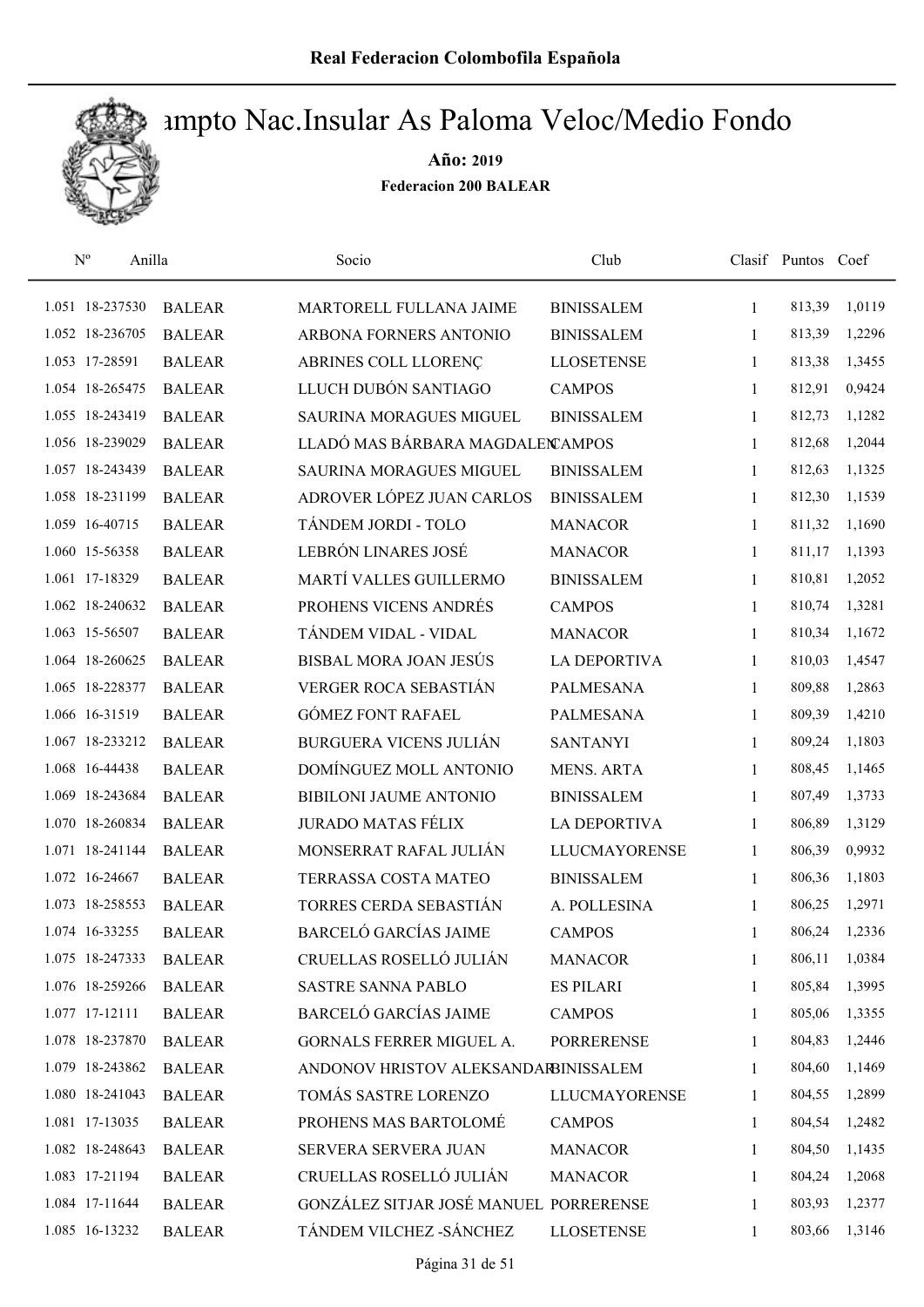

| $\mathbf{N}^{\mathrm{o}}$<br>Anilla |               | Socio                                     | Club                 |              | Clasif Puntos | Coef   |
|-------------------------------------|---------------|-------------------------------------------|----------------------|--------------|---------------|--------|
| 1.086 18-226724                     | <b>BALEAR</b> | FRONTERA MOREY JAIME                      | <b>INQUENSE</b>      | 1            | 803,43        | 1,1603 |
| 1.087 17-18243                      | <b>BALEAR</b> | MARTÍ VALLES GUILLERMO                    | <b>BINISSALEM</b>    | 1            | 803,37        | 1,2011 |
| 1.088 18-231574                     | <b>BALEAR</b> | BURGUERA VICENS JULIÁN                    | <b>SANTANYI</b>      | $\mathbf{1}$ | 803,02        | 1,3281 |
| 1.089 18-238898                     | <b>BALEAR</b> | <b>GINARD LLADÓ JAIME</b>                 | <b>CAMPOS</b>        | $\mathbf{1}$ | 802,92        | 1,2275 |
| 1.090 18-245023                     | <b>BALEAR</b> | <b>BIBILONI JAUME ANTONIO</b>             | <b>BINISSALEM</b>    | 1            | 802,46        | 1,2495 |
| 1.091 17-18059                      | <b>BALEAR</b> | <b>BIBILONI JAUME ANTONIO</b>             | <b>BINISSALEM</b>    | 1            | 802,05        | 1,2539 |
| 1.092 18-234507                     | <b>BALEAR</b> | <b>BLANCO FERRANDO PEDRO</b>              | RAPIDA MENS.         | 1            | 801,33        | 1,4842 |
| 1.093 15-48234                      | <b>BALEAR</b> | ADROVER VIDAL BARTOLOMÉ                   | <b>SANTANYI</b>      | 1            | 801,04        | 0,9783 |
| 1.094 18-259410                     | <b>BALEAR</b> | <b>BOSCH MIR JUAN</b>                     | <b>ES PILARI</b>     | 1            | 800,09        | 1,3100 |
| 1.095 17-28634                      | <b>BALEAR</b> | ABRINES COLL LLORENÇ                      | <b>LLOSETENSE</b>    | 1            | 799,93        | 1,2542 |
| 1.096 18-260522                     | <b>BALEAR</b> | LLADÓ BONET JOSÉ                          | <b>LA DEPORTIVA</b>  | 1            | 799,47        | 1,3389 |
| 1.097 17-17579                      | <b>BALEAR</b> | TERRASSA COLOMAR GUILLERMOBINISSALEM      |                      | 1            | 799,39        | 1,4128 |
| 1.098 18-226606                     | <b>BALEAR</b> | BUÑOLA QUETGLAS PEDRO A.                  | <b>INQUENSE</b>      | 1            | 798,79        | 1,3441 |
| 1.099 17-6538                       | <b>BALEAR</b> | PERELLÓ VIDAL LORENZO                     | <b>SANTANYI</b>      | 1            | 796,53        | 1,2710 |
| 1.100 18-239111                     | <b>BALEAR</b> | LLADÓ MAS BÁRBARA MAGDALEN AMPOS          |                      | $\mathbf{1}$ | 796,53        | 1,2721 |
| 1.101 17-1206                       | <b>BALEAR</b> | QUETGLAS GAMUNDI SEBASTIÁN INQUENSE       |                      | 1            | 795,17        | 1,1909 |
| 1.102 18-235177                     | <b>BALEAR</b> | <b>BALLESTER AMER ANTONIO</b>             | RAPIDA MENS.         | $\mathbf{1}$ | 795,15        | 1,4155 |
| 1.103 15-34250                      | <b>BALEAR</b> | TÁNDEM MUNTANER - MORA                    | <b>PORRERENSE</b>    | $\mathbf{1}$ | 794,79        | 1,2875 |
| 1.104 18-248243                     | <b>BALEAR</b> | SUREDA CABRER DOMINGO                     | <b>MANACOR</b>       | 1            | 794,72        | 1,2145 |
| 1.105 17-27558                      | <b>BALEAR</b> | <b>CUTILLAS BERGAS JAIME</b>              | <b>MENS. ARTA</b>    | 1            | 794,36        | 1,1407 |
| 1.106 18-260202                     | <b>BALEAR</b> | FAHANDEZH-SAADI FAHANDEZH RDERBY MALLORCA |                      | 1            | 793,44        | 1,3983 |
| 1.107 18-226597                     | <b>BALEAR</b> | BUÑOLA QUETGLAS PEDRO A.                  | <b>INQUENSE</b>      | 1            | 793,36        | 1,3625 |
| 1.108 15-34407                      | <b>BALEAR</b> | NADAL PERELLÓ GABRIEL                     | <b>PORRERENSE</b>    | 1            | 793,08        | 1,2627 |
| 1.109 18-253429                     | <b>BALEAR</b> | <b>CUTILLAS BERGAS JAIME</b>              | <b>MENS. ARTA</b>    | 1            | 793,07        | 1,2099 |
| 1.110 17-8908                       | <b>BALEAR</b> | VICH SALOM BARTOLOMÉ                      | RAPIDA MENS.         | 1            | 792,78        | 1,2475 |
| 1.111 16-10963                      | <b>BALEAR</b> | PIZA SALOM JUAN MIGUEL                    | <b>BINISSALEM</b>    | 1            | 792,28        | 1,4333 |
| 1.112 18-233139                     | <b>BALEAR</b> | FONTIRROIG PERELLÓ DOMINGO SANTANYI       |                      | 1            | 791,32        | 1,2794 |
| 1.113 17-9490                       | <b>BALEAR</b> | MOREY BARCELÓ SEBASTIÁN                   | RAPIDA MENS.         | 1            | 790,51        | 1,5294 |
| 1.114 18-232832                     | <b>BALEAR</b> | BURGUERA VIDAL ANTONIO                    | <b>SANTANYI</b>      | 1            | 789,53        | 1,0430 |
| 1.115 17-20394                      | <b>BALEAR</b> | TÁNDEM JORDI - TOLO                       | <b>MANACOR</b>       | 1            | 788,90        | 1,1761 |
| 1.116 18-241468                     | <b>BALEAR</b> | <b>CREUS GARAU BARTOLOMÉ</b>              | <b>LLUCMAYORENSE</b> | 1            | 788,52        | 1,1089 |
| 1.117 17-1533                       | <b>BALEAR</b> | ADRÓVER FORNES CARLOS                     | <b>BINISSALEM</b>    | 1            | 788,50        | 1,3642 |
| 1.118 17-6484                       | <b>BALEAR</b> | MONSERRAT CLAR JUAN                       | <b>SANTANYI</b>      | 1            | 787,92        | 1,2936 |
| 1.119 17-7050                       | <b>BALEAR</b> | BONET ESCALAS BERNARDO                    | LLUCMAYORENSE        | 1            | 787,58        | 1,3624 |
| 1.120 17-7013                       | <b>BALEAR</b> | ADROVER VIDAL BARTOLOMÉ                   | <b>SANTANYI</b>      | 1            | 787,03        | 1,2982 |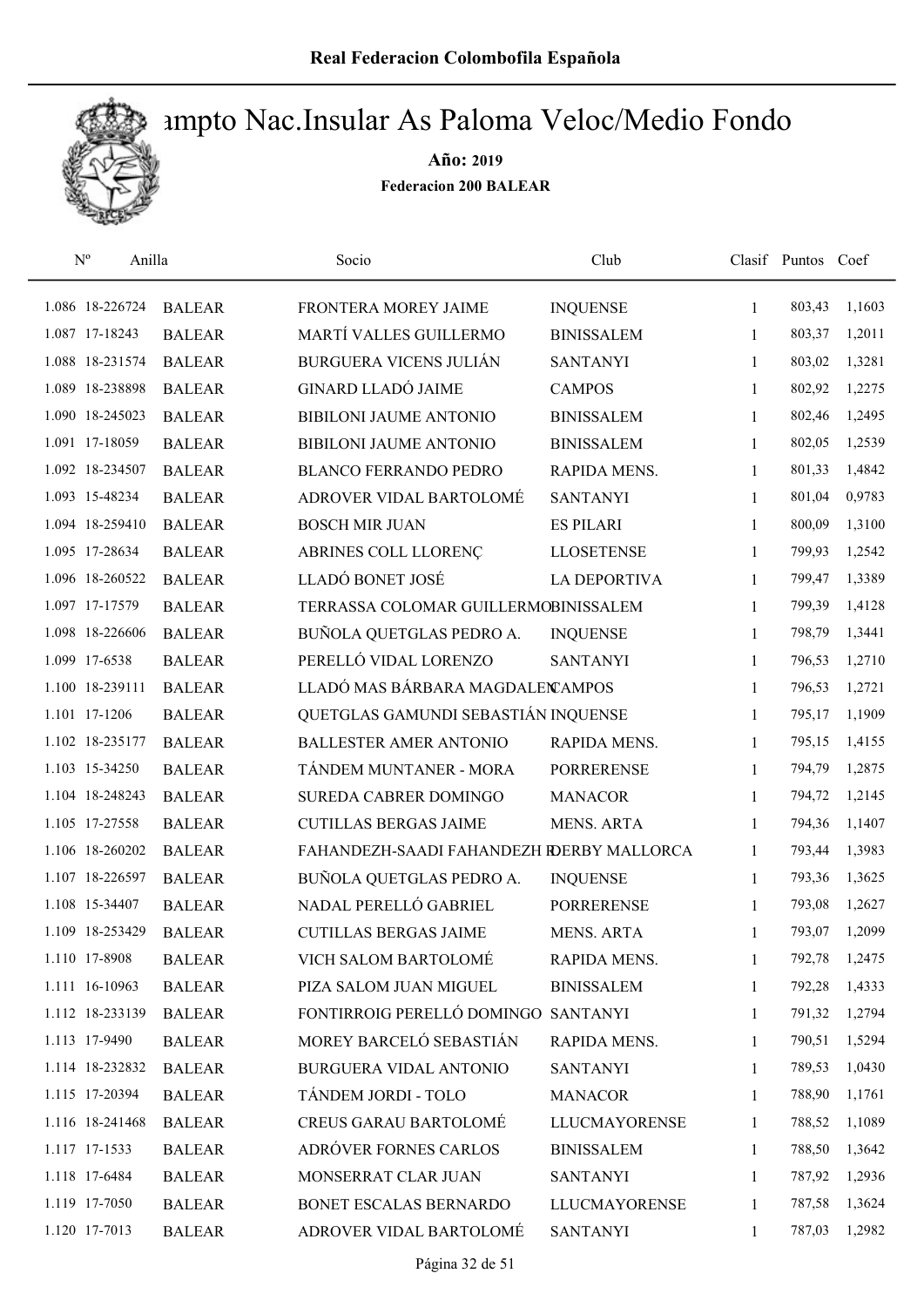

| $\mathbf{N}^{\mathrm{o}}$ | Anilla        | Socio                                     | Club                 |              | Clasif Puntos Coef |        |
|---------------------------|---------------|-------------------------------------------|----------------------|--------------|--------------------|--------|
| 1.121 17-9570             | <b>BALEAR</b> | <b>BLANCO FERRANDO PEDRO</b>              | RAPIDA MENS.         | 1            | 785,86             | 1,4882 |
| 1.122 14-47085            | <b>BALEAR</b> | <b>BLANCO FERRANDO PEDRO</b>              | RAPIDA MENS.         | 1            | 785,61             | 1,3843 |
| 1.123 18-235930           | <b>BALEAR</b> | FANDIÑO RODRÍGUEZ HANZEL                  | <b>PALMESANA</b>     | $\mathbf{1}$ | 785,53             | 1,5477 |
| 1.124 17-8179             | <b>BALEAR</b> | <b>BLANCH ALCINA ANTONI</b>               | <b>SANTANYI</b>      | 1            | 785,21             | 1,1347 |
| 1.125 17-17525            | <b>BALEAR</b> | TERRASSA COSTA MATEO                      | <b>BINISSALEM</b>    | $\mathbf{1}$ | 785,08             | 1,3357 |
| 1.126 18-123320           | <b>BALEAR</b> | SALADO RODRÍGUEZ VÍCTOR                   | RAPIDA MENS.         | $\mathbf{1}$ | 784,74             | 1,3902 |
| 1.127 16-34477            | <b>BALEAR</b> | <b>MARTÍN VIDAL ANTONIO</b>               | <b>ES PILARI</b>     | $\mathbf{1}$ | 784,31             | 1,4623 |
| 1.128 16-13106            | <b>BALEAR</b> | ABRINES COLL LLORENÇ                      | <b>LLOSETENSE</b>    | $\mathbf{1}$ | 783,63             | 1,4447 |
| 1.129 16-13166            | <b>BALEAR</b> | ABRINES COLL LLORENÇ                      | <b>LLOSETENSE</b>    | 1            | 782,73             | 1,2652 |
| 1.130 18-232856           | <b>BALEAR</b> | BURGUERA VIDAL ANTONIO                    | <b>SANTANYI</b>      | 1            | 782,30             | 1,3990 |
| 1.131 15-28777            | <b>BALEAR</b> | TERRASA ROSELLÓ JUAN                      | <b>MENS. ARTA</b>    | 1            | 781,90             | 1,2082 |
| 1.132 18-260470           | <b>BALEAR</b> | BERNAT FIOL JOSÉ L.                       | <b>LA DEPORTIVA</b>  | $\mathbf{1}$ | 781,55             | 1,4123 |
| 1.133 18-244701           | <b>BALEAR</b> | <b>SALAS AMENGUAL ARNALDO</b>             | <b>BINISSALEM</b>    | 1            | 781,51             | 1,2871 |
| 1.134 18-260224           | <b>BALEAR</b> | FAHANDEZH-SAADI FAHANDEZH RDERBY MALLORCA |                      | $\mathbf{1}$ | 781,49             | 1,2709 |
| 1.135 17-12934            | <b>BALEAR</b> | <b>GINARD LLADÓ JAIME</b>                 | <b>CAMPOS</b>        | 1            | 781,13             | 1,4117 |
| 1.136 17-12969            | <b>BALEAR</b> | <b>GINARD LLADÓ JAIME</b>                 | <b>CAMPOS</b>        | 1            | 780,99             | 1,3000 |
| 1.137 18-228468           | <b>BALEAR</b> | <b>GONZÁLEZ FERRER SALVADOR</b>           | PALMESANA            | 1            | 779,31             | 1,5719 |
| 1.138 18-227128           | <b>BALEAR</b> | VICARIO DORRADO MIGUEL                    | <b>PALMESANA</b>     | $\mathbf{1}$ | 778,99             | 1,5606 |
| 1.139 16-41872            | <b>BALEAR</b> | VADELL FUSTER BUENAVENTURAMANACOR         |                      | 1            | 778,43             | 1,2089 |
| 1.140 18-255721           | <b>BALEAR</b> | VILLALONGA COLL LORENZO                   | <b>LLOSETENSE</b>    | $\mathbf{1}$ | 777,90             | 1,4719 |
| 1.141 18-235178           | <b>BALEAR</b> | <b>BALLESTER AMER ANTONIO</b>             | RAPIDA MENS.         | $\mathbf{1}$ | 776,83             | 1,5674 |
| 1.142 18-237617           | <b>BALEAR</b> | FERRER RAMIS GUILLÉN                      | <b>BINISSALEM</b>    | 1            | 776,30             | 1,3103 |
| 1.143 18-240411           | <b>BALEAR</b> | <b>JAUME SATRE JUAN</b>                   | <b>LLUCMAYORENSE</b> | 1            | 776,18             | 1,1315 |
| 1.144 18-245605           | <b>BALEAR</b> | FERRAGUT SEGUÍ ANTONIO                    | <b>BINISSALEM</b>    | 1            | 775,88             | 1,2948 |
| 1.145 18-231861           | <b>BALEAR</b> | PERELLÓ VIDAL LORENZO                     | <b>SANTANYI</b>      | 1            | 775,59             | 1,1120 |
| 1.146 13-19016            | <b>BALEAR</b> | GONZÁLEZ SITJAR JOSÉ MANUEL PORRERENSE    |                      | 1            | 775,15             | 1,1883 |
| 1.147 17-7033             | <b>BALEAR</b> | ADROVER VIDAL BARTOLOMÉ                   | <b>SANTANYI</b>      | 1            | 774,60             | 1,1093 |
| 1.148 17-7054             | <b>BALEAR</b> | ADROVER VIDAL BARTOLOMÉ                   | <b>SANTANYI</b>      | 1            | 774,50             | 1,1137 |
| 1.149 15-56545            | <b>BALEAR</b> | TÁNDEM VIDAL - VIDAL                      | <b>MANACOR</b>       | 1            | 774,39             | 1,3094 |
| 1.150 18-258804           | <b>BALEAR</b> | <b>CORRO CIFRE JUAN JOSÉ</b>              | A. POLLESINA         | 1            | 774,39             | 1,3301 |
| 1.151 18-237247           | <b>BALEAR</b> | <b>CIRER FERRIOL TONI</b>                 | <b>BINISSALEM</b>    | 1            | 774,37             | 1,4515 |
| 1.152 18-248038           | <b>BALEAR</b> | TRUYOLS SANSÓ SEBASTIÁN                   | <b>MANACOR</b>       | 1            | 774,31             | 1,3184 |
| 1.153 17-20923            | <b>BALEAR</b> | VADELL FUSTER BUENAVENTURAMANACOR         |                      | 1            | 774,25             | 1,2453 |
| 1.154 17-829              | <b>BALEAR</b> | TÁNDEM MARCOS - PEDRO                     | <b>LA DEPORTIVA</b>  | 1            | 773,87             | 1,3712 |
| 1.155 18-260265           | <b>BALEAR</b> | FAHANDEZH-SAADI FAHANDEZH IDERBY MALLORCA |                      | 1            | 773,64             | 1,4855 |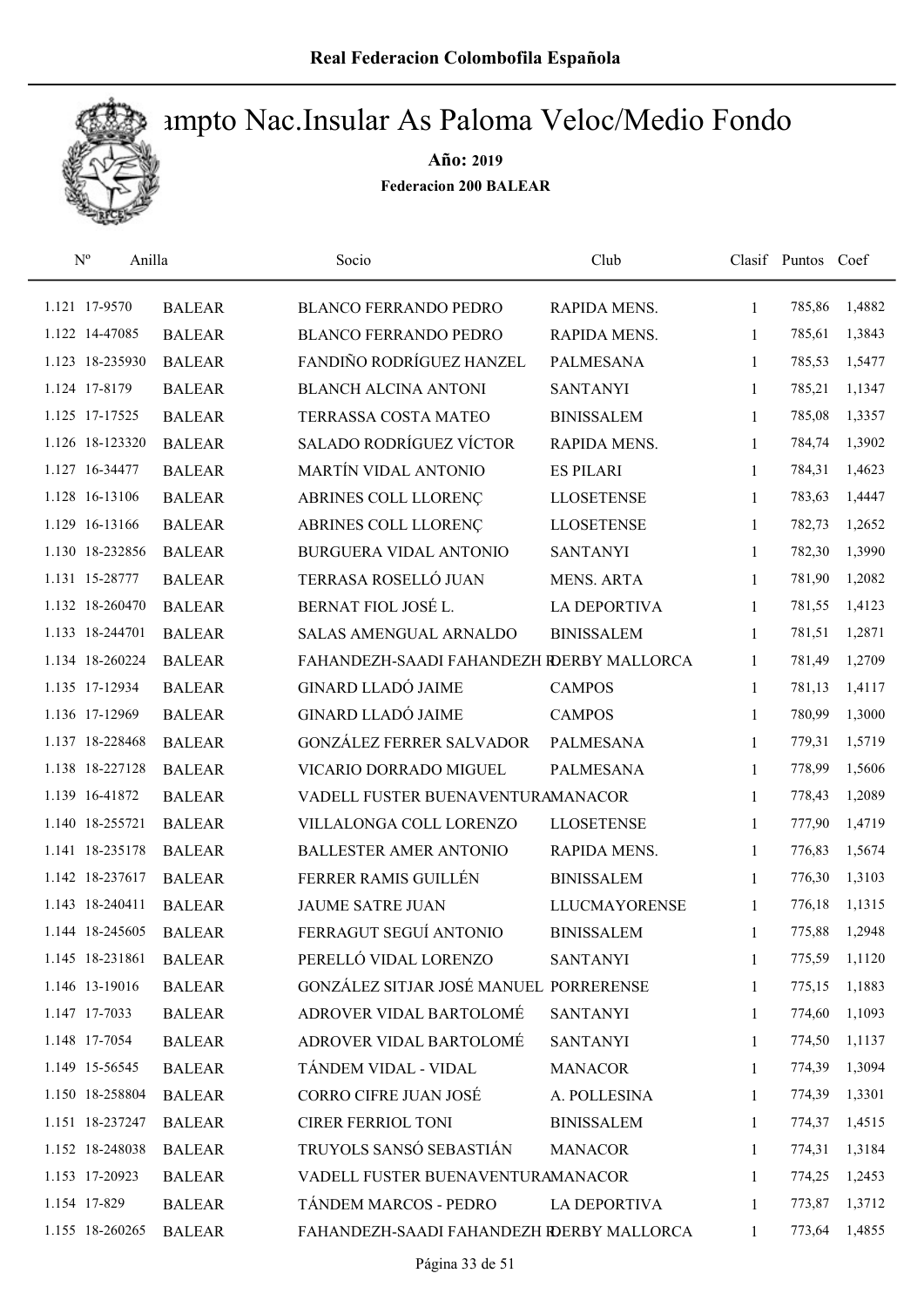

| $\mathrm{N}^{\mathrm{o}}$ | Anilla        | Socio                             | Club                 |              | Clasif Puntos Coef |        |
|---------------------------|---------------|-----------------------------------|----------------------|--------------|--------------------|--------|
| 1.156 18-247364           | <b>BALEAR</b> | CRUELLAS ROSELLÓ JULIÁN           | <b>MANACOR</b>       | $\mathbf{1}$ | 772,91             | 1,1843 |
| 1.157 18-235198           | <b>BALEAR</b> | <b>BALLESTER AMER ANTONIO</b>     | RAPIDA MENS.         | $\mathbf{1}$ | 772,24             | 1,3927 |
| 1.158 18-238216           | <b>BALEAR</b> | SASTRE GONZÁLEZ ÁNGEL             | <b>CAMPOS</b>        | 1            | 771,56             | 1,3484 |
| 1.159 16-19264            | <b>BALEAR</b> | <b>CREUS GARAU BARTOLOMÉ</b>      | <b>LLUCMAYORENSE</b> | 1            | 770,55             | 1,5126 |
| 1.160 17-18294            | <b>BALEAR</b> | MARTÍ VALLES GUILLERMO            | <b>BINISSALEM</b>    | 1            | 770,52             | 1,4629 |
| 1.161 16-14419            | <b>BALEAR</b> | ADRÓVER FORNES CARLOS             | <b>BINISSALEM</b>    | 1            | 769,16             | 1,5890 |
| 1.162 18-234065           | <b>BALEAR</b> | <b>CABOT BRUNET JUAN</b>          | RAPIDA MENS.         | 1            | 768,64             | 1,5597 |
| 1.163 15-55231            | <b>BALEAR</b> | VADELL NADAL SALVADOR             | <b>MANACOR</b>       | $\mathbf{1}$ | 768,54             | 1,2271 |
| 1.164 18-237876           | <b>BALEAR</b> | <b>GORNALS FERRER MIGUEL A.</b>   | <b>PORRERENSE</b>    | 1            | 767,63             | 1,4225 |
| 1.165 18-245584           | <b>BALEAR</b> | FERRAGUT SEGUÍ ANTONIO            | <b>BINISSALEM</b>    | 1            | 766,01             | 1,3213 |
| 1.166 17-802              | <b>BALEAR</b> | TÁNDEM MARCOS - PEDRO             | <b>LA DEPORTIVA</b>  | 1            | 764,52             | 1,3416 |
| 1.167 18-265488           | <b>BALEAR</b> | LLUCH DUBÓN SANTIAGO              | <b>CAMPOS</b>        | $\mathbf{1}$ | 764,31             | 1,5005 |
| 1.168 17-8624             | <b>BALEAR</b> | COLL BARCELÓ ANTONIO              | <b>RAPIDA MENS.</b>  | 1            | 764,24             | 1,3525 |
| 1.169 18-259009           | <b>BALEAR</b> | <b>SÁEZ GOMILA JUAN</b>           | A. POLLESINA         | $\mathbf{1}$ | 763,20             | 1,2895 |
| 1.170 17-10366            | <b>BALEAR</b> | <b>SALVA FERRA PABLO</b>          | <b>RAPIDA MENS.</b>  | 1            | 763,12             | 1,4363 |
| 1.171 18-233224           | <b>BALEAR</b> | <b>BURGUERA VICENS JULIÁN</b>     | <b>SANTANYI</b>      | 1            | 762,21             | 1,3805 |
| 1.172 17-10329            | <b>BALEAR</b> | COLL BARCELÓ ANTONIO              | RAPIDA MENS.         | 1            | 762,13             | 1,4423 |
| 1.173 15-34014            | <b>BALEAR</b> | SERVERA BORDOY JOSÉ               | A. POLLESINA         | 1            | 760,78             | 1,3250 |
| 1.174 16-41249            | <b>BALEAR</b> | SERVERA SERVERA JUAN              | <b>MANACOR</b>       | 1            | 760,55             | 1,3569 |
| 1.175 17-2308             | <b>BALEAR</b> | <b>LLABRES DEYA LUCAS</b>         | <b>BINISSALEM</b>    | $\mathbf{1}$ | 760,42             | 1,3475 |
| 1.176 18-231870           | <b>BALEAR</b> | PERELLÓ VIDAL LORENZO             | <b>SANTANYI</b>      | 1            | 760,06             | 1,2047 |
| 1.177 16-25718            | <b>BALEAR</b> | PONS VIDAL DAMIÁN                 | <b>SANTANYI</b>      | 1            | 759,86             | 1,3810 |
| 1.178 07-88672            | <b>BALEAR</b> | <b>JAUME OLIVER ANTONIA</b>       | <b>LA DEPORTIVA</b>  | 1            | 758,84             | 1,5432 |
| 1.179 18-233141           | <b>BALEAR</b> | LLADÓ SERVERA LUCAS               | <b>SANTANYI</b>      | 1            | 756,85             | 1,4001 |
| 1.180 18-227924           | <b>BALEAR</b> | FERNANDEZ FERNANDEZ DAVID         | <b>BINISSALEM</b>    | 1            | 756,76             | 1,5674 |
| 1.181 18-254588           | <b>BALEAR</b> | <b>GINARD NICOLAU PEDRO</b>       | MENS. ARTA           | 1            | 756,53             | 1,2020 |
| 1.182 18-227750           | <b>BALEAR</b> | MIR PASTOR MIGUEL                 | <b>PALMESANA</b>     | 1            | 756,10             | 1,6354 |
| 1.183 17-3302             | <b>BALEAR</b> | VERGER ROCA SEBASTIÁN             | PALMESANA            | 1            | 755,78             | 1,4523 |
| 1.184 13-28598            | <b>BALEAR</b> | VADELL NADAL SALVADOR             | <b>MANACOR</b>       | 1            | 755,74             | 1,2394 |
| 1.185 14-35115            | <b>BALEAR</b> | <b>BARCELÓ GARCÍAS JAIME</b>      | <b>CAMPOS</b>        | 1            | 755,53             | 1,3498 |
| 1.186 18-245829           | <b>BALEAR</b> | VADELL FUSTER BUENAVENTURAMANACOR |                      | $\mathbf{1}$ | 755,18             | 1,2331 |
| 1.187 16-32543            | <b>BALEAR</b> | ABRAHAM VILA SEBASTIÁN            | <b>CAMPOS</b>        | 1            | 753,96             | 1,4345 |
| 1.188 15-187147           | <b>BALEAR</b> | <b>SERVER RIGO JAIME</b>          | <b>LLUCMAYORENSE</b> | 1            | 753,68             | 1,2559 |
| 1.189 16-25892            | <b>BALEAR</b> | PERELLÓ VIDAL LORENZO             | <b>SANTANYI</b>      | 1            | 752,60             | 1,4223 |
| 1.190 18-235905           | <b>BALEAR</b> | FANDIÑO RODRÍGUEZ HANZEL          | PALMESANA            | $\mathbf{1}$ | 752,47             | 1,6566 |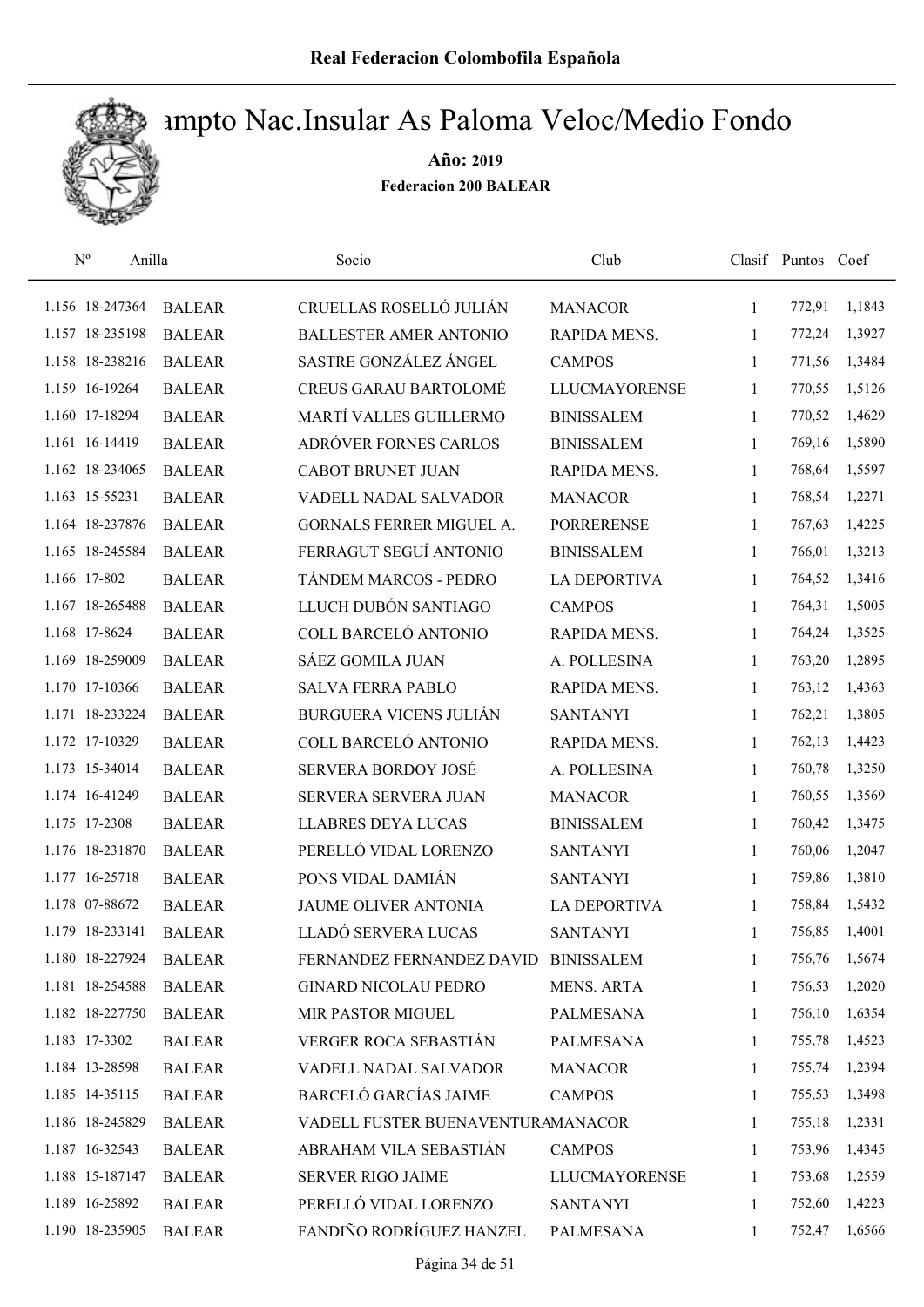

| $\mathbf{N}^{\text{o}}$<br>Anilla |               | Socio                                  | Club                 |              | Clasif Puntos Coef |        |
|-----------------------------------|---------------|----------------------------------------|----------------------|--------------|--------------------|--------|
| 1.191 15-28699                    | <b>BALEAR</b> | <b>GINARD NICOLAU PEDRO</b>            | <b>MENS. ARTA</b>    | 1            | 752,41             | 1,2219 |
| 1.192 17-7895                     | <b>BALEAR</b> | <b>BURGUERA FERRER JULIÁN</b>          | <b>SANTANYI</b>      | 1            | 752,13             | 1,4014 |
| 1.193 18-240881                   | <b>BALEAR</b> | <b>CREUS GARAU BARTOLOMÉ</b>           | <b>LLUCMAYORENSE</b> | $\mathbf{1}$ | 752,05             | 1,5025 |
| 1.194 18-227787                   | <b>BALEAR</b> | MIR PASTOR MIGUEL                      | <b>PALMESANA</b>     | 1            | 751,60             | 1,6555 |
| 1.195 18-238820                   | <b>BALEAR</b> | <b>GINARD LLADÓ JAIME</b>              | <b>CAMPOS</b>        | $\mathbf{1}$ | 750,62             | 1,2300 |
| 1.196 18-259568                   | <b>BALEAR</b> | SORELL SALVA GABRIEL                   | <b>ES PILARI</b>     | $\mathbf{1}$ | 750,21             | 1,4819 |
| 1.197 18-231282                   | <b>BALEAR</b> | FANDIÑO RODRÍGUEZ HANZEL               | <b>PALMESANA</b>     | $\mathbf{1}$ | 749,95             | 1,4911 |
| 1.198 18-254356                   | <b>BALEAR</b> | LLANERAS SUREDA JAIME                  | <b>MENS. ARTA</b>    | $\mathbf{1}$ | 749,56             | 1,2846 |
| 1.199 16-41489                    | <b>BALEAR</b> | VADELL NADAL SALVADOR                  | <b>MANACOR</b>       | 1            | 749,42             | 1,3314 |
| 1.200 18-232849                   | <b>BALEAR</b> | <b>BURGUERA VIDAL ANTONIO</b>          | <b>SANTANYI</b>      | 1            | 749,33             | 1,5083 |
| 1.201 18-233626                   | <b>BALEAR</b> | AMENGUAL CARRILLO GUILLERMRAPIDA MENS. |                      | 1            | 749,13             | 1,4760 |
| 1.202 18-234474                   | <b>BALEAR</b> | <b>SALADO RODRÍGUEZ VÍCTOR</b>         | <b>RAPIDA MENS.</b>  | $\mathbf{1}$ | 748,96             | 1,5068 |
| 1.203 17-17534                    | <b>BALEAR</b> | TERRASSA COSTA MATEO                   | <b>BINISSALEM</b>    | 1            | 748,87             | 1,5077 |
| 1.204 17-356                      | <b>BALEAR</b> | MONTSERRAT PUJOL JUAN                  | <b>LA DEPORTIVA</b>  | $\mathbf{1}$ | 745,88             | 1,5924 |
| 1.205 18-239794                   | <b>BALEAR</b> | PROHENS VICENS BARTOLOMÉ               | <b>CAMPOS</b>        | $\mathbf{1}$ | 745,63             | 1,3876 |
| 1.206 18-227252                   | <b>BALEAR</b> | MUÑOZ GUTIÉRREZ MANUEL                 | <b>PALMESANA</b>     | $\mathbf{1}$ | 743,86             | 1,6188 |
| 1.207 18-239106                   | <b>BALEAR</b> | LLADÓ MAS BÁRBARA MAGDALEN AMPOS       |                      | $\mathbf{1}$ | 743,39             | 1,3930 |
| 1.208 17-17048                    | <b>BALEAR</b> | ARBABAN GHAFOORI AMIR HESSABINISSALEM  |                      | $\mathbf{1}$ | 742,81             | 1,5287 |
| 1.209 17-872                      | <b>BALEAR</b> | TÁNDEM MARCOS - PEDRO                  | <b>LA DEPORTIVA</b>  | 1            | 742,28             | 1,3998 |
| 1.210 15-34770                    | <b>BALEAR</b> | PUJOL CALAFELL ANTONIO                 | <b>PORRERENSE</b>    | $\mathbf{1}$ | 741,49             | 1,4337 |
| 1.211 18-240238                   | <b>BALEAR</b> | LLULL AXARTELL JAIME                   | <b>LLUCMAYORENSE</b> | $\mathbf{1}$ | 741,15             | 1,2959 |
| 1.212 17-6301                     | <b>BALEAR</b> | PERELLÓ VIDAL ANTONIO                  | <b>SANTANYI</b>      | 1            | 741,08             | 1,5480 |
| 1.213 16-265326                   | <b>BALEAR</b> | <b>MAYOL ROSSELLÓ PERE</b>             | <b>CAMPOS</b>        | 1            | 741,05             | 1,4315 |
| 1.214 18-255755                   | <b>BALEAR</b> | VILLALONGA COLL LORENZO                | <b>LLOSETENSE</b>    | 1            | 739,64             | 1,3931 |
| 1.215 18-244609                   | <b>BALEAR</b> | PIZA SALOM JUAN MIGUEL                 | <b>BINISSALEM</b>    | 1            | 739,51             | 1,4120 |
| 1.216 12-41822                    | <b>BALEAR</b> | BORRÁS GABALDÓN MIGUEL                 | PALMESANA            | 1            | 738,25             | 1,6212 |
| 1.217 18-246099                   | <b>BALEAR</b> | RIERA MASSANET ANTONIO                 | <b>MANACOR</b>       | 1            | 738,10             | 1,4153 |
| 1.218 18-234095                   | <b>BALEAR</b> | <b>CABOT BRUNET JUAN</b>               | RAPIDA MENS.         | 1            | 737,84             | 1,6866 |
| 1.219 17-13879                    | <b>BALEAR</b> | <b>GINARD LLADÓ JAIME</b>              | <b>CAMPOS</b>        | 1            | 737,82             | 1,5517 |
| 1.220 18-234072                   | <b>BALEAR</b> | <b>CABOT BRUNET JUAN</b>               | RAPIDA MENS.         | $\mathbf{1}$ | 737,60             | 1,6906 |
| 1.221 17-10328                    | <b>BALEAR</b> | COLL BARCELÓ ANTONIO                   | RAPIDA MENS.         | 1            | 737,56             | 1,6219 |
| 1.222 18-261473                   | <b>BALEAR</b> | MONTSERRAT PUJOL JUAN                  | LA DEPORTIVA         | 1            | 737,19             | 1,6841 |
| 1.223 17-21140                    | <b>BALEAR</b> | CRUELLAS ROSELLÓ JULIÁN                | <b>MANACOR</b>       | 1            | 737,16             | 1,4277 |
| 1.224 17-11819                    | <b>BALEAR</b> | NADAL PERELLÓ GABRIEL                  | <b>PORRERENSE</b>    | 1            | 736,00             | 1,3157 |
| 1.225 18-235940                   | <b>BALEAR</b> | FANDIÑO RODRÍGUEZ HANZEL               | <b>PALMESANA</b>     | 1            | 734,98             | 1,5376 |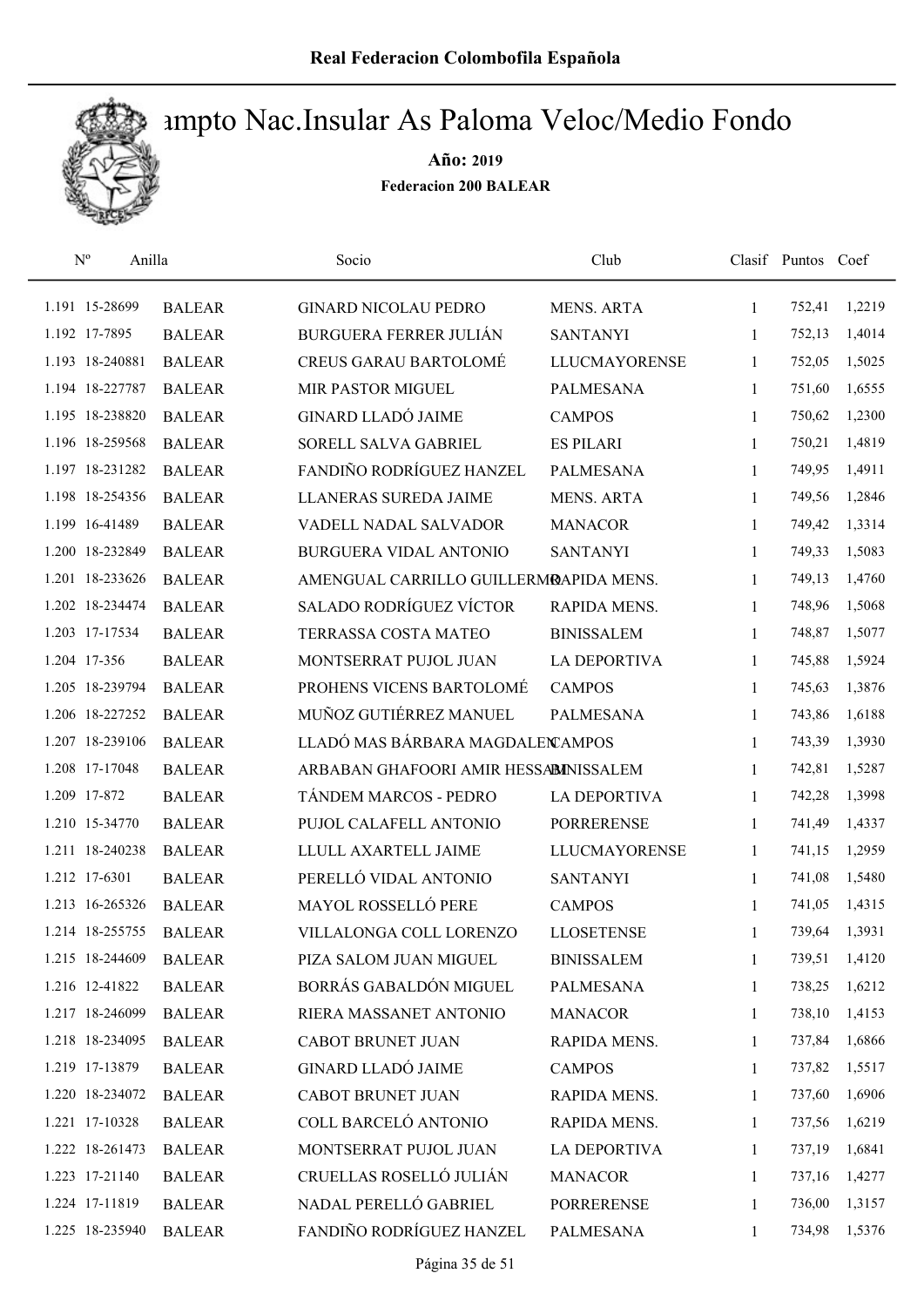

| $\mathbf{N}^{\mathrm{o}}$ | Anilla        | Socio                                   | Club                 |              | Clasif Puntos Coef |        |
|---------------------------|---------------|-----------------------------------------|----------------------|--------------|--------------------|--------|
| 1.226 18-260562           | <b>BALEAR</b> | MONTSERRAT PUJOL JUAN                   | <b>LA DEPORTIVA</b>  | $\mathbf{1}$ | 734,68             | 1,6297 |
| 1.227 16-28889            | <b>BALEAR</b> | GORNALS FERRER MIGUEL A.                | <b>PORRERENSE</b>    | 1            | 734,60             | 1,3918 |
| 1.228 17-12126            | <b>BALEAR</b> | <b>BARCELÓ GARCÍAS JAIME</b>            | <b>CAMPOS</b>        | $\mathbf{1}$ | 734,22             | 1,5895 |
| 1.229 18-243764           | <b>BALEAR</b> | FERNANDEZ FERNANDEZ DAVID               | <b>BINISSALEM</b>    | $\mathbf{1}$ | 734,19             | 1,6924 |
| 1.230 17-10839            | <b>BALEAR</b> | GORNALS FERRER MIGUEL A.                | <b>PORRERENSE</b>    | $\mathbf{1}$ | 734,08             | 1,3962 |
| 1.231 16-20788            | <b>BALEAR</b> | HERNÁNDEZ CABRERA ANTONIO LLUCMAYORENSE |                      | $\mathbf{1}$ | 733,93             | 1,3398 |
| 1.232 17-2341             | <b>BALEAR</b> | <b>LLABRES DEYA LUCAS</b>               | <b>BINISSALEM</b>    | $\mathbf{1}$ | 733,90             | 1,4501 |
| 1.233 17-1568             | <b>BALEAR</b> | ADRÓVER FORNES CARLOS                   | <b>BINISSALEM</b>    | $\mathbf{1}$ | 732,76             | 1,6933 |
| 1.234 15-28934            | <b>BALEAR</b> | TERRASA ROSELLÓ JUAN                    | <b>MENS. ARTA</b>    | 1            | 732,44             | 1,4371 |
| 1.235 17-3371             | <b>BALEAR</b> | <b>JURADO MATAS FÉLIX</b>               | <b>LA DEPORTIVA</b>  | 1            | 732,07             | 1,6034 |
| 1.236 18-259453           | <b>BALEAR</b> | <b>BOSCH MIR JUAN</b>                   | <b>ES PILARI</b>     | 1            | 732,05             | 1,5306 |
| 1.237 18-235015           | <b>BALEAR</b> | <b>VERGER PIZA JUAN</b>                 | <b>BINISSALEM</b>    | $\mathbf{1}$ | 731,92             | 1,3354 |
| 1.238 16-28322            | <b>BALEAR</b> | TÁNDEM MUNTANER - MORA                  | <b>PORRERENSE</b>    | 1            | 730,88             | 1,5035 |
| 1.239 16-25732            | <b>BALEAR</b> | PONS VIDAL DAMIÁN                       | <b>SANTANYI</b>      | $\mathbf{1}$ | 730,13             | 1,3777 |
| 1.240 18-260509           | <b>BALEAR</b> | LLADÓ BONET JOSÉ                        | <b>LA DEPORTIVA</b>  | 1            | 729,99             | 1,6300 |
| 1.241 17-6811             | <b>BALEAR</b> | NICOLAU NOGUERA PEDRO                   | <b>SANTANYI</b>      | 1            | 729,21             | 1,3557 |
| 1.242 18-260694           | <b>BALEAR</b> | <b>SEGUI FEMENIAS JORGE</b>             | <b>LA DEPORTIVA</b>  | 1            | 729,21             | 1,5614 |
| 1.243 18-259819           | <b>BALEAR</b> | MARTÍN VIDAL ANTONIO                    | <b>ES PILARI</b>     | $\mathbf{1}$ | 726,58             | 1,6974 |
| 1.244 18-234835           | <b>BALEAR</b> | PIZA FERRER ANTONIO LUIS                | RAPIDA MENS.         | $\mathbf{1}$ | 726,00             | 1,7281 |
| 1.245 18-25831            | <b>BALEAR</b> | MÁRQUEZ NÚÑEZ MIGUEL                    | <b>PALMESANA</b>     | $\mathbf{1}$ | 725,94             | 1,5895 |
| 1.246 16-44499            | <b>BALEAR</b> | DOMÍNGUEZ MOLL ANTONIO                  | <b>MENS. ARTA</b>    | $\mathbf{1}$ | 725,12             | 1,2717 |
| 1.247 17-14971            | <b>BALEAR</b> | <b>SERVER RIGO JAIME</b>                | <b>LLUCMAYORENSE</b> | 1            | 724,96             | 1,4816 |
| 1.248 16-17377            | <b>BALEAR</b> | VICH SALOM BARTOLOMÉ                    | RAPIDA MENS.         | 1            | 724,68             | 1,4658 |
| 1.249 18-226794           | <b>BALEAR</b> | NICOLAU GAMUNDI SEBASTIA                | <b>INQUENSE</b>      | 1            | 723,79             | 1,5918 |
| 1.250 17-9558             | <b>BALEAR</b> | <b>BLANCO FERRANDO PEDRO</b>            | RAPIDA MENS.         | 1            | 723,64             | 1,5847 |
| 1.251 18-228320           | <b>BALEAR</b> | VERGER ROCA SEBASTIÁN                   | PALMESANA            | 1            | 720,04             | 1,5860 |
| 1.252 16-25733            | <b>BALEAR</b> | PONS VIDAL DAMIÁN                       | <b>SANTANYI</b>      | 1            | 719,94             | 1,4742 |
| 1.253 18-245550           | <b>BALEAR</b> | FERRAGUT SEGUÍ ANTONIO                  | <b>BINISSALEM</b>    | 1            | 719,91             | 1,6373 |
| 1.254 18-227259           | <b>BALEAR</b> | MUÑOZ GUTIÉRREZ MANUEL                  | PALMESANA            | 1            | 719,84             | 1,7447 |
| 1.255 18-226271           | <b>BALEAR</b> | QUETGLAS GAMUNDI PEDRO                  | <b>INQUENSE</b>      | 1            | 716,86             | 1,5039 |
| 1.256 17-13231            | <b>BALEAR</b> | SASTRE BARBERO LAUREANO                 | <b>CAMPOS</b>        | $\mathbf{1}$ | 716,38             | 1,3484 |
| 1.257 16-43763            | <b>BALEAR</b> | HERNÁNDEZ CABRERA ANTONIO LLUCMAYORENSE |                      | 1            | 715,77             | 1,3899 |
| 1.258 17-7630             | <b>BALEAR</b> | BURGUERA VIDAL ANTONIO                  | <b>SANTANYI</b>      | 1            | 715,71             | 1,4273 |
| 1.259 18-245546           | <b>BALEAR</b> | FERRAGUT SEGUÍ ANTONIO                  | <b>BINISSALEM</b>    | 1            | 713,67             | 1,5525 |
| 1.260 17-32286            | <b>BALEAR</b> | ROTGER SÁNCHEZ MARCOS                   | RAPIDA MENS.         | $\mathbf{1}$ | 713,37             | 1,6004 |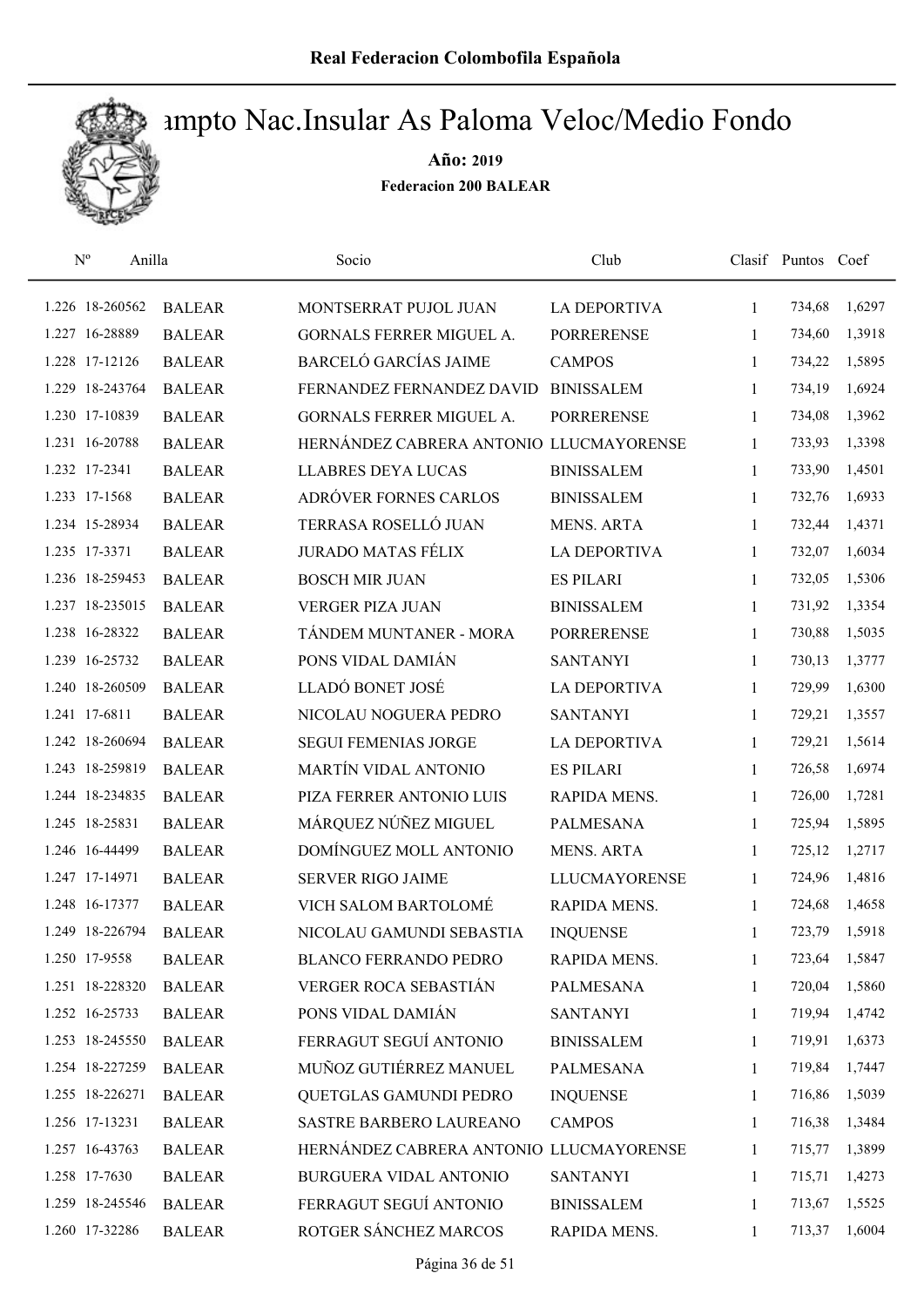

| $\mathbf{N}^{\mathrm{o}}$<br>Anilla |               | Socio                                   | Club                 |              | Clasif Puntos Coef |        |
|-------------------------------------|---------------|-----------------------------------------|----------------------|--------------|--------------------|--------|
| 1.261 17-14501                      | <b>BALEAR</b> | <b>JAUME SATRE JUAN</b>                 | <b>LLUCMAYORENSE</b> | 1            | 712,91             | 1,3895 |
| 1.262 17-28557                      | <b>BALEAR</b> | ABRINES COLL LLORENÇ                    | <b>LLOSETENSE</b>    | 1            | 712,59             | 1,5509 |
| 1.263 18-239884                     | <b>BALEAR</b> | PROHENS VICENS BARTOLOMÉ                | <b>CAMPOS</b>        | $\mathbf{1}$ | 712,23             | 1,3676 |
| 1.264 17-11157                      | <b>BALEAR</b> | <b>SOLER MESTRE PEDRO</b>               | <b>PORRERENSE</b>    | 1            | 711,85             | 1,5615 |
| 1.265 18-227436                     | <b>BALEAR</b> | BORRÁS GABALDÓN MIGUEL                  | <b>PALMESANA</b>     | $\mathbf{1}$ | 711,78             | 1,6642 |
| 1.266 18-239471                     | <b>BALEAR</b> | ADROVER CASTELLÁ ANDRÉS                 | <b>CAMPOS</b>        | $\mathbf{1}$ | 711,43             | 1,6450 |
| 1.267 17-11444                      | <b>BALEAR</b> | TÁNDEM MUNTANER - MORA                  | <b>PORRERENSE</b>    | $\mathbf{1}$ | 710,84             | 1,5520 |
| 1.268 18-226783                     | <b>BALEAR</b> | NICOLAU GAMUNDI SEBASTIA                | <b>INQUENSE</b>      | $\mathbf{1}$ | 710,82             | 1,6219 |
| 1.269 18-248018                     | <b>BALEAR</b> | TRUYOLS SANSÓ SEBASTIÁN                 | <b>MANACOR</b>       | 1            | 710,23             | 1,3613 |
| 1.270 17-36069                      | <b>BALEAR</b> | TERRASSA COLOMAR GUILLERMOBINISSALEM    |                      | 1            | 710,09             | 1,5164 |
| 1.271 17-28040                      | <b>BALEAR</b> | VILLALONGA COLL LORENZO                 | <b>LLOSETENSE</b>    | 1            | 709,07             | 1,5030 |
| 1.272 18-254603                     | <b>BALEAR</b> | <b>GINARD NICOLAU PEDRO</b>             | <b>MENS. ARTA</b>    | 1            | 708,97             | 1,3809 |
| 1.273 17-17514                      | <b>BALEAR</b> | TERRASSA COSTA MATEO                    | <b>BINISSALEM</b>    | 1            | 708,61             | 1,5335 |
| 1.274 18-240367                     | <b>BALEAR</b> | LLULL AXARTELL JAIME                    | <b>LLUCMAYORENSE</b> | 1            | 707,88             | 1,6652 |
| 1.275 17-28248                      | <b>BALEAR</b> | CASTOR SASTRE BERNARDO                  | <b>LLOSETENSE</b>    | 1            | 707,79             | 1,4244 |
| 1.276 16-19275                      | <b>BALEAR</b> | <b>CREUS GARAU BARTOLOMÉ</b>            | <b>LLUCMAYORENSE</b> | 1            | 707,31             | 1,4147 |
| 1.277 15-60460                      | <b>BALEAR</b> | <b>GINARD GINARD JULIÁN</b>             | <b>CAMPOS</b>        | $\mathbf{1}$ | 705,79             | 1,3843 |
| 1.278 18-260876                     | <b>BALEAR</b> | JAUME OLIVER ANTONIA                    | <b>LA DEPORTIVA</b>  | $\mathbf{1}$ | 705,53             | 1,7259 |
| 1.279 18-238579                     | <b>BALEAR</b> | ABRAHAM VILA SEBASTIÁN                  | <b>CAMPOS</b>        | $\mathbf{1}$ | 704,44             | 1,6575 |
| 1.280 17-28133                      | <b>BALEAR</b> | VILCHES VILCHES TORCUATO                | <b>ES PILARI</b>     | $\mathbf{1}$ | 703,99             | 1,7389 |
| 1.281 18-240547                     | <b>BALEAR</b> | HERNÁNDEZ CABRERA ANTONIO LLUCMAYORENSE |                      | $\mathbf{1}$ | 703,53             | 1,5336 |
| 1.282 16-26722                      | <b>BALEAR</b> | <b>BURGUERA FERRER JULIÁN</b>           | <b>SANTANYI</b>      | 1            | 703,30             | 1,4419 |
| 1.283 17-12673                      | <b>BALEAR</b> | BARCELÓ SAGRERA SALVADOR                | <b>CAMPOS</b>        | $\mathbf{1}$ | 703,25             | 1,4632 |
| 1.284 17-23046                      | <b>BALEAR</b> | PÉREZ LÓPEZ AGUSTÍN                     | <b>ES PILARI</b>     | 1            | 703,23             | 1,6020 |
| 1.285 17-35383                      | <b>BALEAR</b> | <b>GINARD GINARD JULIÁN</b>             | <b>CAMPOS</b>        | 1            | 701,93             | 1,4931 |
| 1.286 18-240454                     | <b>BALEAR</b> | <b>JAUME SATRE JUAN</b>                 | <b>LLUCMAYORENSE</b> | 1            | 701,22             | 1,4302 |
| 1.287 18-247030                     | <b>BALEAR</b> | ACEDO ORTEGA ENRIQUE                    | <b>MANACOR</b>       | 1            | 700,28             | 1,4473 |
| 1.288 18-234543                     | <b>BALEAR</b> | <b>BLANCO FERRANDO PEDRO</b>            | RAPIDA MENS.         | 1            | 700,27             | 1,7673 |
| 1.289 18-227568                     | <b>BALEAR</b> | <b>GONZÁLEZ FERRER SALVADOR</b>         | PALMESANA            | 1            | 699,08             | 1,7654 |
| 1.290 14-35035                      | <b>BALEAR</b> | PROHENS MAS BARTOLOMÉ                   | <b>CAMPOS</b>        | 1            | 697,94             | 1,4181 |
| 1.291 17-32834                      | <b>BALEAR</b> | GIL PALACIO H. MARINA                   | <b>PALMESANA</b>     | 1            | 697,47             | 1,6392 |
| 1.292 16-28760                      | <b>BALEAR</b> | PUJOL CALAFELL ANTONIO                  | <b>PORRERENSE</b>    | 1            | 696,54             | 1,6445 |
| 1.293 16-27115                      | <b>BALEAR</b> | HERNÁNDEZ CABRERA ANTONIO LLUCMAYORENSE |                      | 1            | 696,38             | 1,4765 |
| 1.294 17-35980                      | <b>BALEAR</b> | BARCELÓ TABERNER BARTOLOMÉLUCMAYORENSE  |                      | 1            | 696,10             | 1,6495 |
| 1.295 17-33800                      | <b>BALEAR</b> | PÉREZ LÓPEZ AGUSTÍN                     | <b>ES PILARI</b>     | 1            | 696,07             | 1,6697 |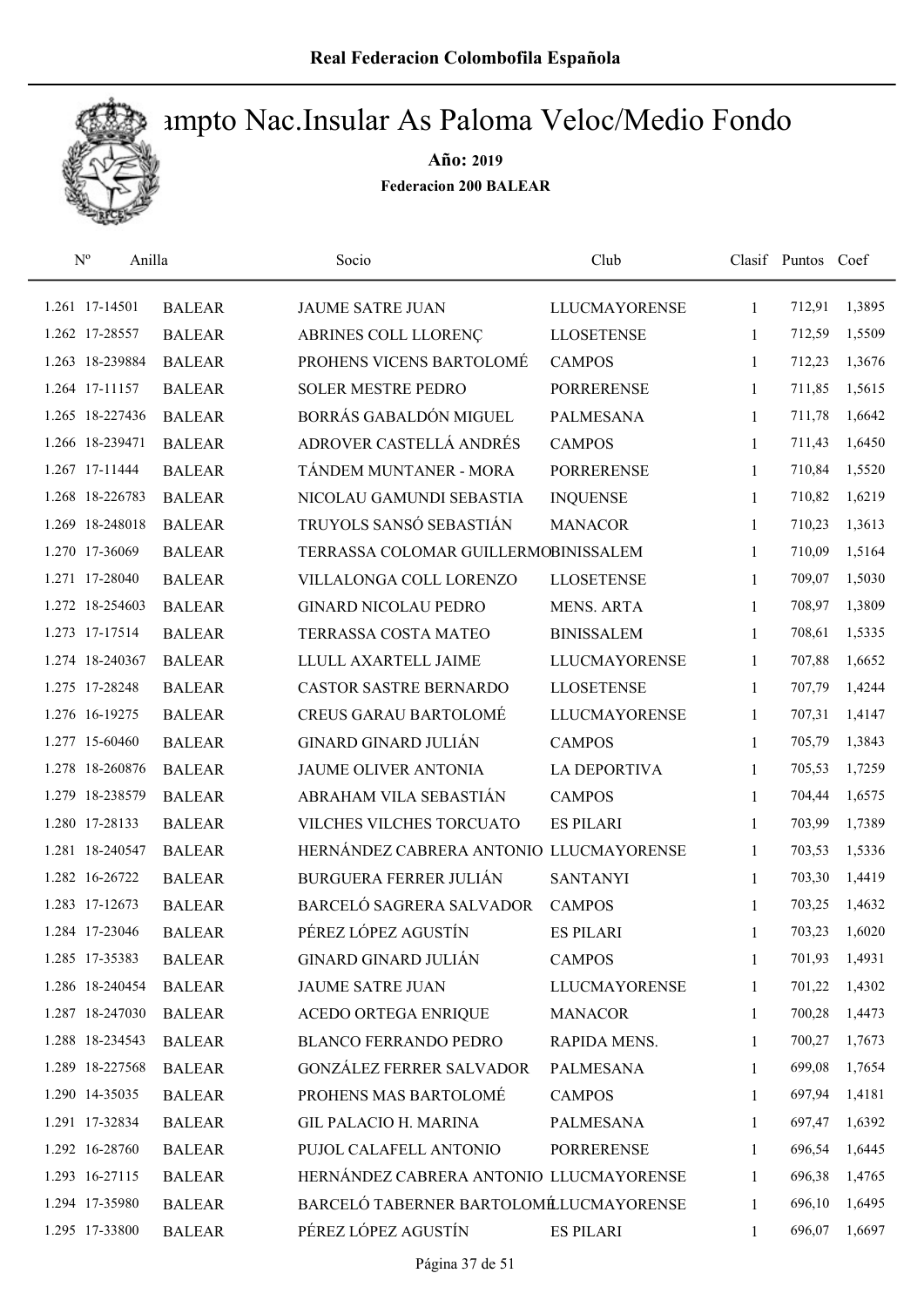

| $N^{o}$<br>Anilla |               | Socio                                    | Club                 |              | Clasif Puntos Coef |        |
|-------------------|---------------|------------------------------------------|----------------------|--------------|--------------------|--------|
| 1.296 15-36614    | <b>BALEAR</b> | <b>BARCELÓ SAGRERA SALVADOR</b>          | <b>CAMPOS</b>        | $\mathbf{1}$ | 695,57             | 1,5639 |
| 1.297 18-247186   | <b>BALEAR</b> | BLANQUER DOMENGE GUILLERMOMANACOR        |                      | 1            | 695,15             | 1,4330 |
| 1.298 17-2380     | <b>BALEAR</b> | <b>LLABRES DEYA LUCAS</b>                | <b>BINISSALEM</b>    | $\mathbf{1}$ | 694,81             | 1,6060 |
| 1.299 16-20620    | <b>BALEAR</b> | BARCELÓ TABERNER BARTOLOMÉLUCMAYORENSE   |                      | $\mathbf{1}$ | 693,52             | 1,4943 |
| 1.300 17-8660     | <b>BALEAR</b> | COLL BARCELÓ ANTONIO                     | RAPIDA MENS.         | 1            | 691,78             | 1,6359 |
| 1.301 18-227789   | <b>BALEAR</b> | MIR PASTOR MIGUEL                        | <b>PALMESANA</b>     | $\mathbf{1}$ | 691,65             | 1,7265 |
| 1.302 17-2327     | <b>BALEAR</b> | <b>LLABRES DEYA LUCAS</b>                | <b>BINISSALEM</b>    | 1            | 691,35             | 1,6238 |
| 1.303 18-239890   | <b>BALEAR</b> | PROHENS VICENS BARTOLOMÉ                 | <b>CAMPOS</b>        | $\mathbf{1}$ | 689,85             | 1,6759 |
| 1.304 18-240664   | <b>BALEAR</b> | PROHENS VICENS ANDRÉS                    | <b>CAMPOS</b>        | 1            | 689,58             | 1,5991 |
| 1.305 18-231565   | <b>BALEAR</b> | <b>BURGUERA VICENS JULIÁN</b>            | <b>SANTANYI</b>      | $\mathbf{1}$ | 685,69             | 1,4860 |
| 1.306 18-241261   | <b>BALEAR</b> | OLLER MOJER MIGUEL ÁNGEL                 | <b>LLUCMAYORENSE</b> | 1            | 684,04             | 1,4893 |
| 1.307 18-231517   | <b>BALEAR</b> | <b>BURGUERA VICENS JULIÁN</b>            | <b>SANTANYI</b>      | $\mathbf{1}$ | 682,60             | 1,5723 |
| 1.308 18-237785   | <b>BALEAR</b> | BARCELÓ TABERNER BARTOLOMÉLUCMAYORENSE   |                      | $\mathbf{1}$ | 680,14             | 1,5263 |
| 1.309 18-238601   | <b>BALEAR</b> | GARCÍAS MEZQUIDA ANTONIO                 | <b>CAMPOS</b>        | $\mathbf{1}$ | 678,96             | 1,6875 |
| 1.310 17-14964    | <b>BALEAR</b> | <b>SERVER RIGO JAIME</b>                 | <b>LLUCMAYORENSE</b> | $\mathbf{1}$ | 678,75             | 1,5135 |
| 1.311 16-201822   | <b>BALEAR</b> | SALADO RODRÍGUEZ VÍCTOR                  | RAPIDA MENS.         | 1            | 678,17             | 1,7679 |
| 1.312 18-235164   | <b>BALEAR</b> | <b>BALLESTER AMER ANTONIO</b>            | RAPIDA MENS.         | $\mathbf{1}$ | 676,55             | 1,7668 |
| 1.313 16-19385    | <b>BALEAR</b> | <b>CREUS GARAU BARTOLOMÉ</b>             | <b>LLUCMAYORENSE</b> | $\mathbf{1}$ | 676,22             | 1,7502 |
| 1.314 16-29115    | <b>BALEAR</b> | NADAL PERELLÓ GABRIEL                    | <b>PORRERENSE</b>    | $\mathbf{1}$ | 674,64             | 1,5234 |
| 1.315 18-239636   | <b>BALEAR</b> | BARCELÓ SAGRERA SALVADOR                 | <b>CAMPOS</b>        | 1            | 673,83             | 1,5028 |
| 1.316 16-20191    | <b>BALEAR</b> | MONSERRAT RAFAL JULIÁN                   | <b>LLUCMAYORENSE</b> | $\mathbf{1}$ | 673,31             | 1,5330 |
| 1.317 17-14796    | <b>BALEAR</b> | BALLESTER SERVERA SEBASTIÁ LLUCMAYORENSE |                      | 1            | 672,75             | 1,5314 |
| 1.318 18-235361   | <b>BALEAR</b> | RODRÍGUEZ MARTÍN JOSÉ                    | RAPIDA MENS.         | 1            | 671,34             | 1,7951 |
| 1.319 17-6276     | <b>BALEAR</b> | PERELLÓ VIDAL ANTONIO                    | <b>SANTANYI</b>      | 1            | 669,88             | 1,5137 |
| 1.320 17-10635    | <b>BALEAR</b> | FERRER RAMIS GUILLÉN                     | <b>BINISSALEM</b>    | 1            | 669,59             | 1,5929 |
| 1.321 17-36137    | <b>BALEAR</b> | MUÑOZ GUTIÉRREZ MANUEL                   | <b>PALMESANA</b>     | 1            | 668,82             | 1,8123 |
| 1.322 17-12175    | <b>BALEAR</b> | <b>BARCELÓ GARCÍAS JAIME</b>             | <b>CAMPOS</b>        | 1            | 668,52             | 1,5599 |
| 1.323 17-26917    | <b>BALEAR</b> | LLANERAS SUREDA JAIME                    | <b>MENS. ARTA</b>    | 1            | 668,40             | 1,5237 |
| 1.324 18-240217   | <b>BALEAR</b> | LLULL AXARTELL JAIME                     | <b>LLUCMAYORENSE</b> | 1            | 667,92             | 1,5470 |
| 1.325 18-259295   | <b>BALEAR</b> | <b>SASTRE SANNA PABLO</b>                | <b>ES PILARI</b>     | $\mathbf{1}$ | 667,60             | 1,6572 |
| 1.326 18-233158   | <b>BALEAR</b> | LLADÓ SERVERA LUCAS                      | <b>SANTANYI</b>      | 1            | 667,21             | 1,6013 |
| 1.327 17-14426    | <b>BALEAR</b> | BARCELÓ TABERNER BARTOLOMÉLUCMAYORENSE   |                      | $\mathbf{1}$ | 665,63             | 1,7086 |
| 1.328 17-28737    | <b>BALEAR</b> | <b>CASTOR SASTRE BERNARDO</b>            | <b>LLOSETENSE</b>    | 1            | 664,52             | 1,5081 |
| 1.329 18-235868   | <b>BALEAR</b> | PIZA FERRER ANTONIO LUIS                 | RAPIDA MENS.         | 1            | 664,44             | 1,8323 |
| 1.330 17-18125    | <b>BALEAR</b> | FERRAGUT SEGUÍ ANTONIO                   | <b>BINISSALEM</b>    | 1            | 662,42             | 1,7063 |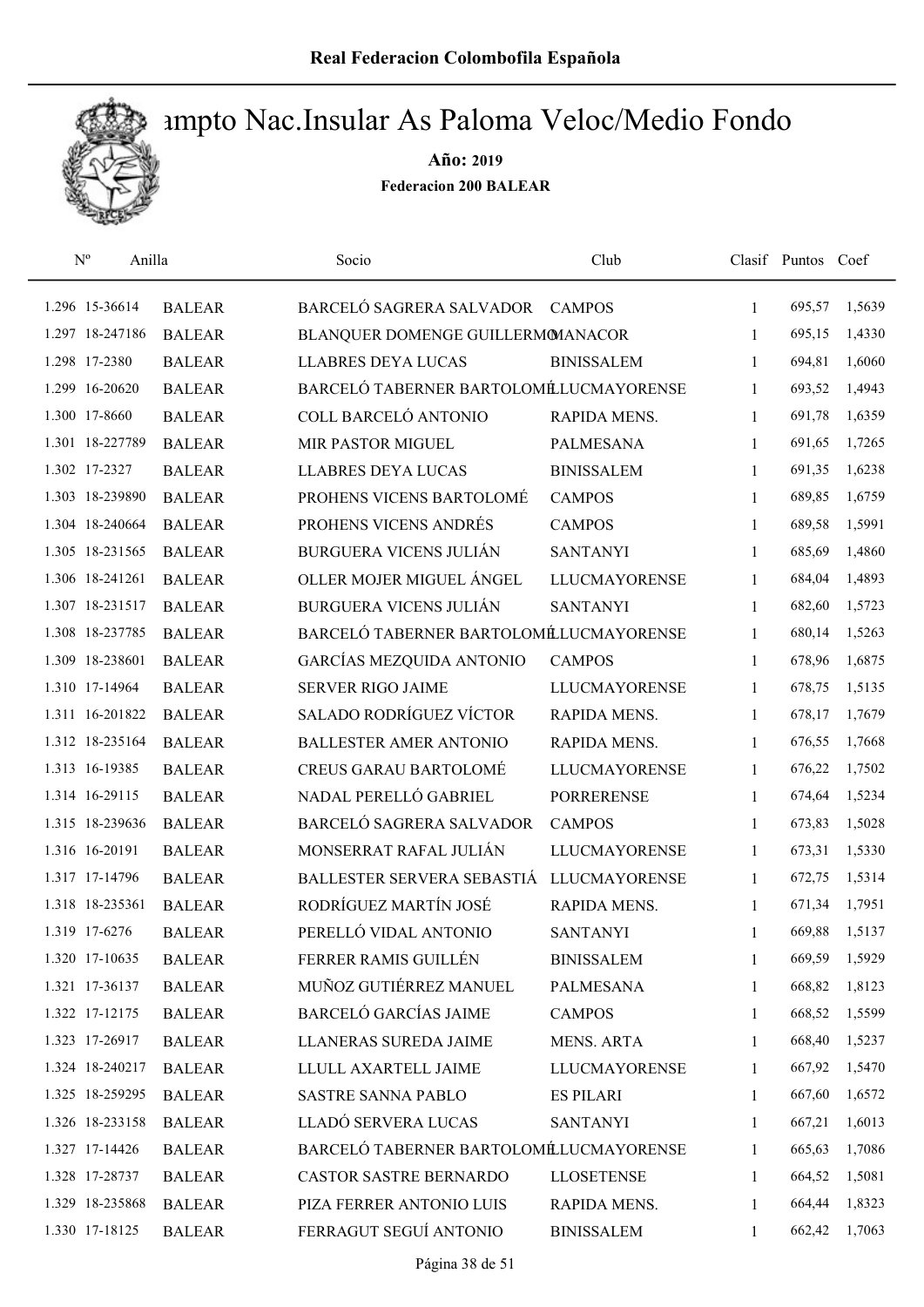

| $\mathbf{N}^{\text{o}}$<br>Anilla |               | Socio                                  | Club                 |              | Clasif Puntos Coef |        |
|-----------------------------------|---------------|----------------------------------------|----------------------|--------------|--------------------|--------|
| 1.331 18-233154                   | <b>BALEAR</b> | LLADÓ SERVERA LUCAS                    | <b>SANTANYI</b>      | $\mathbf{1}$ | 660,76             | 1,5274 |
| 1.332 18-232511                   | <b>BALEAR</b> | <b>BLANCH ALCINA ANTONI</b>            | <b>SANTANYI</b>      | 1            | 658,99             | 1,5169 |
| 1.333 16-33653                    | <b>BALEAR</b> | BARCELÓ SAGRERA SALVADOR               | <b>CAMPOS</b>        | $\mathbf{1}$ | 658,67             | 1,6283 |
| 1.334 18-241611                   | <b>BALEAR</b> | TOMÁS SASTRE LORENZO                   | <b>LLUCMAYORENSE</b> | 1            | 657,87             | 1,6033 |
| 1.335 17-19177                    | <b>BALEAR</b> | VADELL NADAL SALVADOR                  | <b>MANACOR</b>       | $\mathbf{1}$ | 657,81             | 1,4391 |
| 1.336 16-19679                    | <b>BALEAR</b> | BALLESTER SERVERA SEBASTIÁ             | <b>LLUCMAYORENSE</b> | $\mathbf{1}$ | 657,11             | 1,6931 |
| 1.337 17-12957                    | <b>BALEAR</b> | <b>GINARD LLADÓ JAIME</b>              | <b>CAMPOS</b>        | $\mathbf{1}$ | 654,81             | 1,5344 |
| 1.338 16-20901                    | <b>BALEAR</b> | PROHENS SALOM ANDRÉS                   | <b>LLUCMAYORENSE</b> | $\mathbf{1}$ | 653,19             | 1,6821 |
| 1.339 18-235483                   | <b>BALEAR</b> | TÁNDEM LORENTE CAÑELLAS                | RAPIDA MENS.         | 1            | 653,13             | 1,7057 |
| 1.340 18-233160                   | <b>BALEAR</b> | LLADÓ SERVERA LUCAS                    | <b>SANTANYI</b>      | 1            | 652,86             | 1,6527 |
| 1.341 16-40603                    | <b>BALEAR</b> | TÁNDEM JORDI - TOLO                    | <b>MANACOR</b>       | 1            | 651,54             | 1,5426 |
| 1.342 18-235942                   | <b>BALEAR</b> | FANDIÑO RODRÍGUEZ HANZEL               | PALMESANA            | 1            | 650,38             | 1,8514 |
| 1.343 17-15262                    | <b>BALEAR</b> | BONET ESCALAS BERNARDO                 | <b>LLUCMAYORENSE</b> | 1            | 650,26             | 1,5934 |
| 1.344 18-232590                   | <b>BALEAR</b> | <b>BLANCH ALCINA ANTONI</b>            | <b>SANTANYI</b>      | 1            | 648,11             | 1,5516 |
| 1.345 13-46074                    | <b>BALEAR</b> | PROHENS MAS BARTOLOMÉ                  | <b>CAMPOS</b>        | 1            | 647,36             | 1,5990 |
| 1.346 16-28662                    | <b>BALEAR</b> | FERRER RAMIS GUILLÉN                   | <b>BINISSALEM</b>    | 1            | 647,14             | 1,6791 |
| 1.347 17-6433                     | <b>BALEAR</b> | MONSERRAT CLAR JUAN                    | <b>SANTANYI</b>      | 1            | 645,61             | 1,6903 |
| 1.348 18-243923                   | <b>BALEAR</b> | JANER BENNASAR MIGUEL                  | <b>BINISSALEM</b>    | $\mathbf{1}$ | 644,46             | 1,6072 |
| 1.349 16-18982                    | <b>BALEAR</b> | TÁNDEM LORENTE CAÑELLAS                | RAPIDA MENS.         | 1            | 643,20             | 1,7369 |
| 1.350 17-11450                    | <b>BALEAR</b> | TÁNDEM MUNTANER - MORA                 | <b>PORRERENSE</b>    | $\mathbf{1}$ | 643,13             | 1,5993 |
| 1.351 16-28316                    | <b>BALEAR</b> | TÁNDEM MUNTANER - MORA                 | <b>PORRERENSE</b>    | 1            | 642,20             | 1,6082 |
| 1.352 17-19103                    | <b>BALEAR</b> | <b>VADELL NADAL SALVADOR</b>           | <b>MANACOR</b>       | 1            | 642,16             | 1,4610 |
| 1.353 17-17913                    | <b>BALEAR</b> | ANDONOV HRISTOV ALEKSANDARBINISSALEM   |                      | 1            | 638,93             | 1,6576 |
| 1.354 18-237046                   | <b>BALEAR</b> | NADAL PERELLÓ GABRIEL                  | <b>PORRERENSE</b>    | 1            | 637,74             | 1,6214 |
| 1.355 17-13023                    | <b>BALEAR</b> | LLADÓ MAS BÁRBARA MAGDALEN AMPOS       |                      | 1            | 637,72             | 1,7319 |
| 1.356 17-3650                     | <b>BALEAR</b> | FANDIÑO RODRÍGUEZ HANZEL               | PALMESANA            | 1            | 636,86             | 1,8339 |
| 1.357 16-33356                    | <b>BALEAR</b> | PROHENS MAS BARTOLOMÉ                  | <b>CAMPOS</b>        | 1            | 636,66             | 1,7299 |
| 1.358 18-247331                   | <b>BALEAR</b> | CRUELLAS ROSELLÓ JULIÁN                | <b>MANACOR</b>       | 1            | 636,33             | 1,6642 |
| 1.359 18-244840                   | <b>BALEAR</b> | AMENGUAL BENNASAR LLORENÇ BINISSALEM   |                      | 1            | 635,31             | 1,6149 |
| 1.360 17-14942                    | <b>BALEAR</b> | <b>SERVER RIGO JAIME</b>               | <b>LLUCMAYORENSE</b> | 1            | 634,86             | 1,7851 |
| 1.361 18-241422                   | <b>BALEAR</b> | BARCELÓ TABERNER BARTOLOMÉLUCMAYORENSE |                      | 1            | 634,76             | 1,6777 |
| 1.362 17-8763                     | <b>BALEAR</b> | SALADO RODRÍGUEZ VÍCTOR                | RAPIDA MENS.         | 1            | 633,98             | 1,9039 |
| 1.363 17-28644                    | <b>BALEAR</b> | ABRINES COLL LLORENÇ                   | <b>LLOSETENSE</b>    | 1            | 633,74             | 1,7305 |
| 1.364 18-235087                   | <b>BALEAR</b> | VERGER PIZA JUAN                       | <b>BINISSALEM</b>    | 1            | 632,72             | 1,6016 |
| 1.365 16-10969                    | <b>BALEAR</b> | PIZA SALOM JUAN MIGUEL                 | <b>BINISSALEM</b>    | 1            | 632,26             | 1,7569 |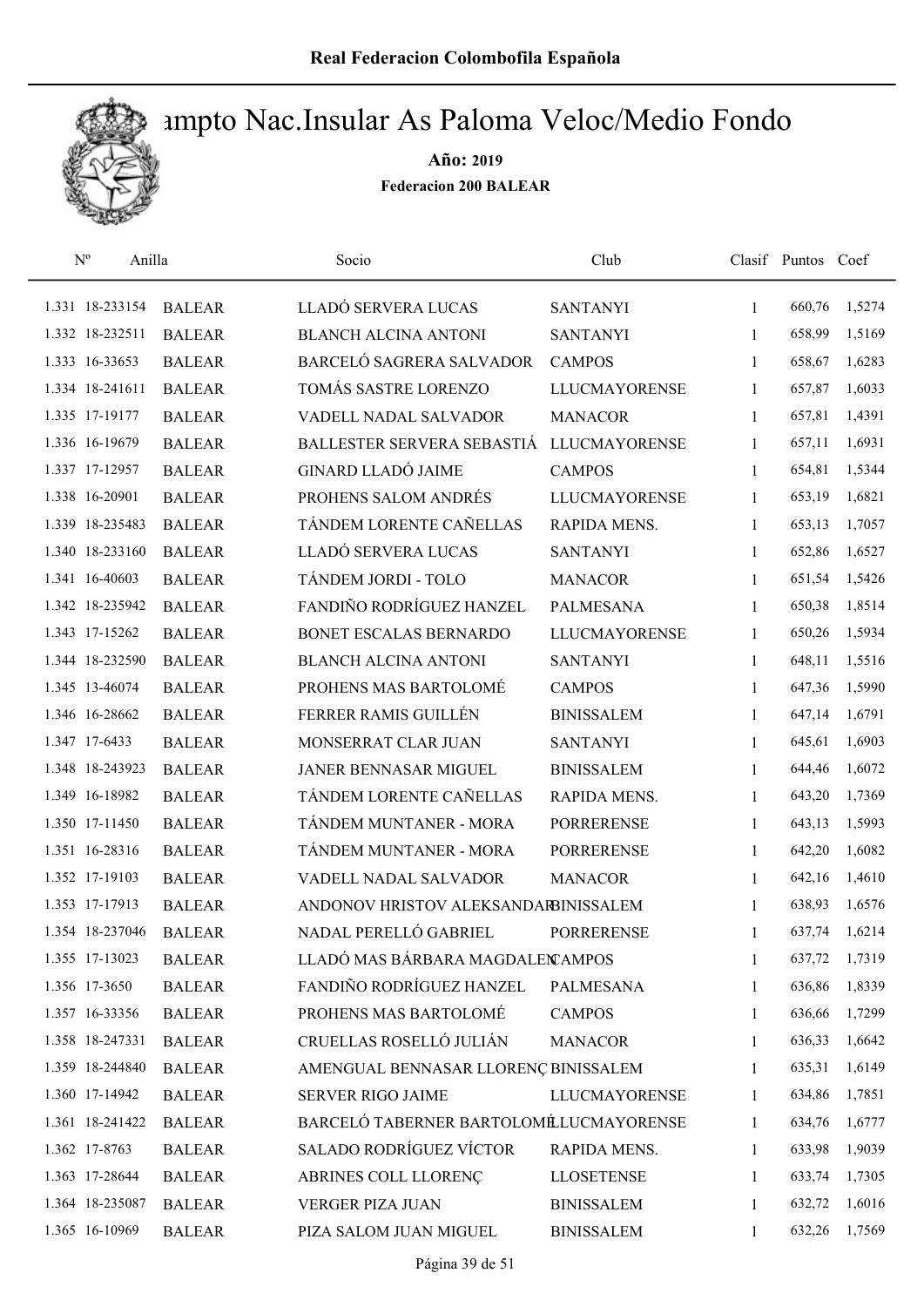

| $\mathbf{N}^{\text{o}}$<br>Anilla |               | Socio                                   | Club                 |              | Clasif Puntos Coef |        |
|-----------------------------------|---------------|-----------------------------------------|----------------------|--------------|--------------------|--------|
| 1.366 17-836                      | <b>BALEAR</b> | TÁNDEM MARCOS - PEDRO                   | LA DEPORTIVA         | 1            | 632,04             | 1,6801 |
| 1.367 16-20459                    | <b>BALEAR</b> | BALLESTER SERVERA SEBASTIÁ              | <b>LLUCMAYORENSE</b> | 1            | 629,98             | 1,7867 |
| 1.368 16-263762                   | <b>BALEAR</b> | <b>GERTZ HANS WILHELM</b>               | <b>MANACOR</b>       | $\mathbf{1}$ | 627,70             | 1,5752 |
| 1.369 12-45729                    | <b>BALEAR</b> | PUJOL CALAFELL ANTONIO                  | <b>PORRERENSE</b>    | 1            | 627,69             | 1,8323 |
| 1.370 16-40271                    | <b>BALEAR</b> | LEBRÓN LINARES JOSÉ                     | <b>MANACOR</b>       | $\mathbf{1}$ | 626,49             | 1,6386 |
| 1.371 18-237057                   | <b>BALEAR</b> | NADAL PERELLÓ GABRIEL                   | <b>PORRERENSE</b>    | $\mathbf{1}$ | 625,97             | 1,6500 |
| 1.372 18-243974                   | <b>BALEAR</b> | JANER BENNASAR MIGUEL                   | <b>BINISSALEM</b>    | $\mathbf{1}$ | 625,04             | 1,7290 |
| 1.373 15-29539                    | <b>BALEAR</b> | TERRASA ROSELLÓ JUAN                    | <b>MENS. ARTA</b>    | $\mathbf{1}$ | 624,93             | 1,4641 |
| 1.374 18-246503                   | <b>BALEAR</b> | CASELLAS GELABERT JULIÁN                | <b>MANACOR</b>       | 1            | 624,67             | 1,5684 |
| 1.375 17-8892                     | <b>BALEAR</b> | PIZA FERRER ANTONIO LUIS                | RAPIDA MENS.         | 1            | 622,78             | 1,9456 |
| 1.376 17-19185                    | <b>BALEAR</b> | <b>VADELL NADAL SALVADOR</b>            | <b>MANACOR</b>       | 1            | 622,31             | 1,4758 |
| 1.377 15-55405                    | <b>BALEAR</b> | <b>GERTZ HANS WILHELM</b>               | <b>MANACOR</b>       | 1            | 621,29             | 1,5909 |
| 1.378 18-226843                   | <b>BALEAR</b> | NICOLAU GAMUNDI SEBASTIA                | <b>INQUENSE</b>      | 1            | 619,65             | 1,7407 |
| 1.379 17-15175                    | <b>BALEAR</b> | <b>SERVER RIGO JAIME</b>                | <b>LLUCMAYORENSE</b> | 1            | 618,88             | 1,7915 |
| 1.380 18-253367                   | <b>BALEAR</b> | <b>CUTILLAS BERGAS JAIME</b>            | <b>MENS. ARTA</b>    | 1            | 618,75             | 1,5840 |
| 1.381 18-237294                   | <b>BALEAR</b> | <b>CIRER FERRIOL TONI</b>               | <b>BINISSALEM</b>    | $\mathbf{1}$ | 618,36             | 1,7849 |
| 1.382 17-8007                     | <b>BALEAR</b> | FONTIRROIG PERELLÓ DOMINGO SANTANYI     |                      | 1            | 617,68             | 1,7784 |
| 1.383 17-11967                    | <b>BALEAR</b> | ARBONA FORNERS ANTONIO                  | <b>BINISSALEM</b>    | $\mathbf{1}$ | 616,67             | 1,7191 |
| 1.384 18-240516                   | <b>BALEAR</b> | HERNÁNDEZ CABRERA ANTONIO LLUCMAYORENSE |                      | $\mathbf{1}$ | 615,53             | 1,8149 |
| 1.385 18-239025                   | <b>BALEAR</b> | LLADÓ MAS BÁRBARA MAGDALEN AMPOS        |                      | $\mathbf{1}$ | 614,86             | 1,7956 |
| 1.386 17-14502                    | <b>BALEAR</b> | PROHENS SALOM ANDRÉS                    | <b>LLUCMAYORENSE</b> | 1            | 614,81             | 1,7707 |
| 1.387 18-247016                   | <b>BALEAR</b> | ACEDO ORTEGA ENRIQUE                    | <b>MANACOR</b>       | 1            | 614,28             | 1,4842 |
| 1.388 18-233539                   | <b>BALEAR</b> | <b>SALVA FERRA PABLO</b>                | RAPIDA MENS.         | $\mathbf{1}$ | 613,94             | 1,9408 |
| 1.389 18-237926                   | <b>BALEAR</b> | PARETS SEGUI JOAN                       | <b>BINISSALEM</b>    | 1            | 613,85             | 1,6841 |
| 1.390 18-234509                   | <b>BALEAR</b> | <b>BLANCO FERRANDO PEDRO</b>            | RAPIDA MENS.         | 1            | 613,45             | 1,7757 |
| 1.391 18-232721                   | <b>BALEAR</b> | MONSERRAT CLAR JUAN                     | <b>SANTANYI</b>      | 1            | 611,83             | 1,7723 |
| 1.392 18-233138                   | <b>BALEAR</b> | FONTIRROIG PERELLÓ DOMINGO SANTANYI     |                      | 1            | 610,69             | 1,7799 |
| 1.393 18-226514                   | <b>BALEAR</b> | PAYERAS OLIVER PEDRO A.                 | <b>INQUENSE</b>      | 1            | 609,23             | 1,7124 |
| 1.394 16-24942                    | <b>BALEAR</b> | AMENGUAL BENNASAR LLORENÇ BINISSALEM    |                      | 1            | 609,22             | 1,7093 |
| 1.395 18-260828                   | <b>BALEAR</b> | <b>JURADO MATAS FÉLIX</b>               | LA DEPORTIVA         | 1            | 607,12             | 1,7118 |
| 1.396 17-28120                    | <b>BALEAR</b> | VILCHES VILCHES TORCUATO                | <b>ES PILARI</b>     | 1            | 606,71             | 1,8752 |
| 1.397 17-18940                    | <b>BALEAR</b> | SUREDA CABRER DOMINGO                   | <b>MANACOR</b>       | 1            | 605,58             | 1,5265 |
| 1.398 18-247253                   | <b>BALEAR</b> | BLANQUER DOMENGE GUILLERMOMANACOR       |                      | 1            | 605,15             | 1,7062 |
| 1.399 17-13747                    | <b>BALEAR</b> | <b>GINARD GINARD JULIÁN</b>             | <b>CAMPOS</b>        | 1            | 603,97             | 1,8052 |
| 1.400 17-9677                     | <b>BALEAR</b> | RODRÍGUEZ MARTÍN JOSÉ                   | RAPIDA MENS.         | 1            | 602,89             | 1,9018 |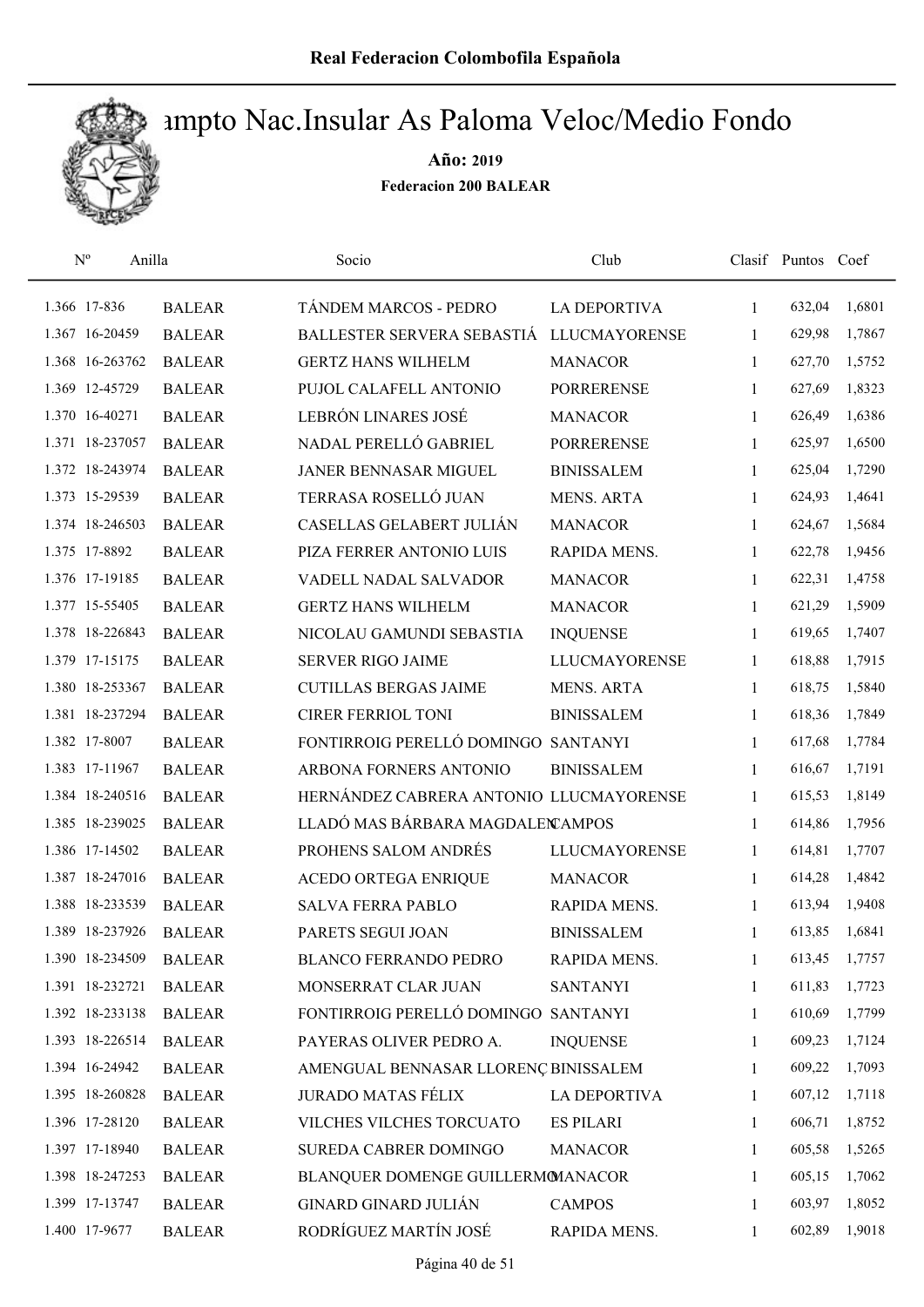

| $\mathbf{N}^{\mathrm{o}}$ | Anilla        | Socio                                     | Club                 |              | Clasif Puntos Coef |        |
|---------------------------|---------------|-------------------------------------------|----------------------|--------------|--------------------|--------|
| 1.401 18-240713           | <b>BALEAR</b> | <b>TWEEDIE HUGH PATRICK</b>               | <b>LLUCMAYORENSE</b> | 1            | 602,18             | 1,6617 |
| 1.402 17-20529            | <b>BALEAR</b> | <b>GERTZ HANS WILHELM</b>                 | <b>MANACOR</b>       | 1            | 602,12             | 1,6131 |
| 1.403 18-227068           | <b>BALEAR</b> | REYNES SOCIAS PEDRO                       | <b>BINISSALEM</b>    | $\mathbf{1}$ | 600,99             | 1,6565 |
| 1.404 17-14223            | <b>BALEAR</b> | LLULL AXARTELL JAIME                      | <b>LLUCMAYORENSE</b> | 1            | 600,30             | 1,6650 |
| 1.405 17-11347            | <b>BALEAR</b> | <b>CIRER FERRIOL TONI</b>                 | <b>BINISSALEM</b>    | $\mathbf{1}$ | 600,02             | 1,7409 |
| 1.406 15-45290            | <b>BALEAR</b> | SORELL SALVA GABRIEL                      | <b>ES PILARI</b>     | $\mathbf{1}$ | 599,47             | 1,9383 |
| 1.407 18-228084           | <b>BALEAR</b> | REBASSA SASTRE MATIES                     | <b>PALMESANA</b>     | $\mathbf{1}$ | 597,29             | 1,8985 |
| 1.408 18-248079           | <b>BALEAR</b> | TRUYOLS SANSÓ SEBASTIÁN                   | <b>MANACOR</b>       | $\mathbf{1}$ | 596,06             | 1,5310 |
| 1.409 18-255854           | <b>BALEAR</b> | PERELLÓ PUJADAS CRISTOBAL                 | <b>LLOSETENSE</b>    | 1            | 595,41             | 1,6156 |
| 1.410 17-11052            | <b>BALEAR</b> | NADAL PERELLÓ GABRIEL                     | <b>PORRERENSE</b>    | 1            | 594,99             | 1,5306 |
| 1.411 18-243599           | <b>BALEAR</b> | ARBABAN GHAFOORI AMIR HESSABINISSALEM     |                      | 1            | 593,64             | 1,6548 |
| 1.412 18-254709           | <b>BALEAR</b> | <b>GINARD NICOLAU PEDRO</b>               | <b>MENS. ARTA</b>    | 1            | 593,50             | 1,6137 |
| 1.413 18-227049           | <b>BALEAR</b> | REYNES SOCIAS PEDRO                       | <b>BINISSALEM</b>    | 1            | 593,44             | 1,6781 |
| 1.414 18-234046           | <b>BALEAR</b> | <b>CABOT BRUNET JUAN</b>                  | RAPIDA MENS.         | $\mathbf{1}$ | 591,24             | 1,9778 |
| 1.415 18-228326           | <b>BALEAR</b> | VERGER ROCA SEBASTIÁN                     | PALMESANA            | $\mathbf{1}$ | 590,10             | 1,7382 |
| 1.416 17-7968             | <b>BALEAR</b> | FONTIRROIG PERELLÓ DOMINGO                | <b>SANTANYI</b>      | 1            | 590,03             | 1,8107 |
| 1.417 18-247326           | <b>BALEAR</b> | CRUELLAS ROSELLÓ JULIÁN                   | <b>MANACOR</b>       | 1            | 588,72             | 1,7350 |
| 1.418 18-247061           | <b>BALEAR</b> | ACEDO ORTEGA ENRIQUE                      | <b>MANACOR</b>       | $\mathbf{1}$ | 584,28             | 1,5251 |
| 1.419 18-259244           | <b>BALEAR</b> | PÉREZ LÓPEZ AGUSTÍN                       | <b>ES PILARI</b>     | 1            | 583,77             | 1,8689 |
| 1.420 18-257865           | <b>BALEAR</b> | MUNTANER ORELL JOSÉ                       | A. POLLESINA         | $\mathbf{1}$ | 583,56             | 1,6653 |
| 1.421 18-255207           | <b>BALEAR</b> | <b>GAYA BAUZA JOAN LLUIS</b>              | <b>LLOSETENSE</b>    | $\mathbf{1}$ | 583,34             | 1,7881 |
| 1.422 16-16835            | <b>BALEAR</b> | <b>SEGUI FEMENIAS JORGE</b>               | <b>LA DEPORTIVA</b>  | 1            | 583,27             | 1,9153 |
| 1.423 18-260312           | <b>BALEAR</b> | FAHANDEZH-SAADI FAHANDEZH RDERBY MALLORCA |                      | 1            | 582,95             | 1,8153 |
| 1.424 16-34441            | <b>BALEAR</b> | MARTÍN VIDAL ANTONIO                      | <b>ES PILARI</b>     | 1            | 582,29             | 1,8550 |
| 1.425 16-26740            | <b>BALEAR</b> | <b>BURGUERA FERRER JULIÁN</b>             | <b>SANTANYI</b>      | 1            | 582,20             | 1,6156 |
| 1.426 17-31463            | <b>BALEAR</b> | CORRO CIFRE JUAN JOSÉ                     | A. POLLESINA         | 1            | 581,84             | 1,5489 |
| 1.427 14-26874            | <b>BALEAR</b> | TERRASA ROSELLÓ JUAN                      | <b>MENS. ARTA</b>    | 1            | 581,08             | 1,5255 |
| 1.428 16-29119            | <b>BALEAR</b> | NADAL PERELLÓ GABRIEL                     | <b>PORRERENSE</b>    | 1            | 578,34             | 1,5747 |
| 1.429 18-236709           | <b>BALEAR</b> | ARBONA FORNERS ANTONIO                    | <b>BINISSALEM</b>    | 1            | 576,99             | 1,6095 |
| 1.430 17-12509            | <b>BALEAR</b> | NICOLAU SALOM JUAN                        | <b>MANACOR</b>       | 1            | 576,98             | 1,7028 |
| 1.431 17-28687            | <b>BALEAR</b> | ABRINES COLL LLORENÇ                      | <b>LLOSETENSE</b>    | 1            | 573,92             | 1,6781 |
| 1.432 16-13372            | <b>BALEAR</b> | TORRES LUQUE CRISTÓBAL                    | A. POLLESINA         | 1            | 573,92             | 1,7197 |
| 1.433 18-235465           | <b>BALEAR</b> | <b>BLANCO FERRANDO PEDRO</b>              | RAPIDA MENS.         | 1            | 571,85             | 1,9936 |
| 1.434 18-233094           | <b>BALEAR</b> | FONTIRROIG PERELLÓ DOMINGO SANTANYI       |                      | 1            | 571,80             | 1,8339 |
| 1.435 18-240692           | <b>BALEAR</b> | PROHENS VICENS ANDRÉS                     | <b>CAMPOS</b>        | 1            | 571,35             | 1,6282 |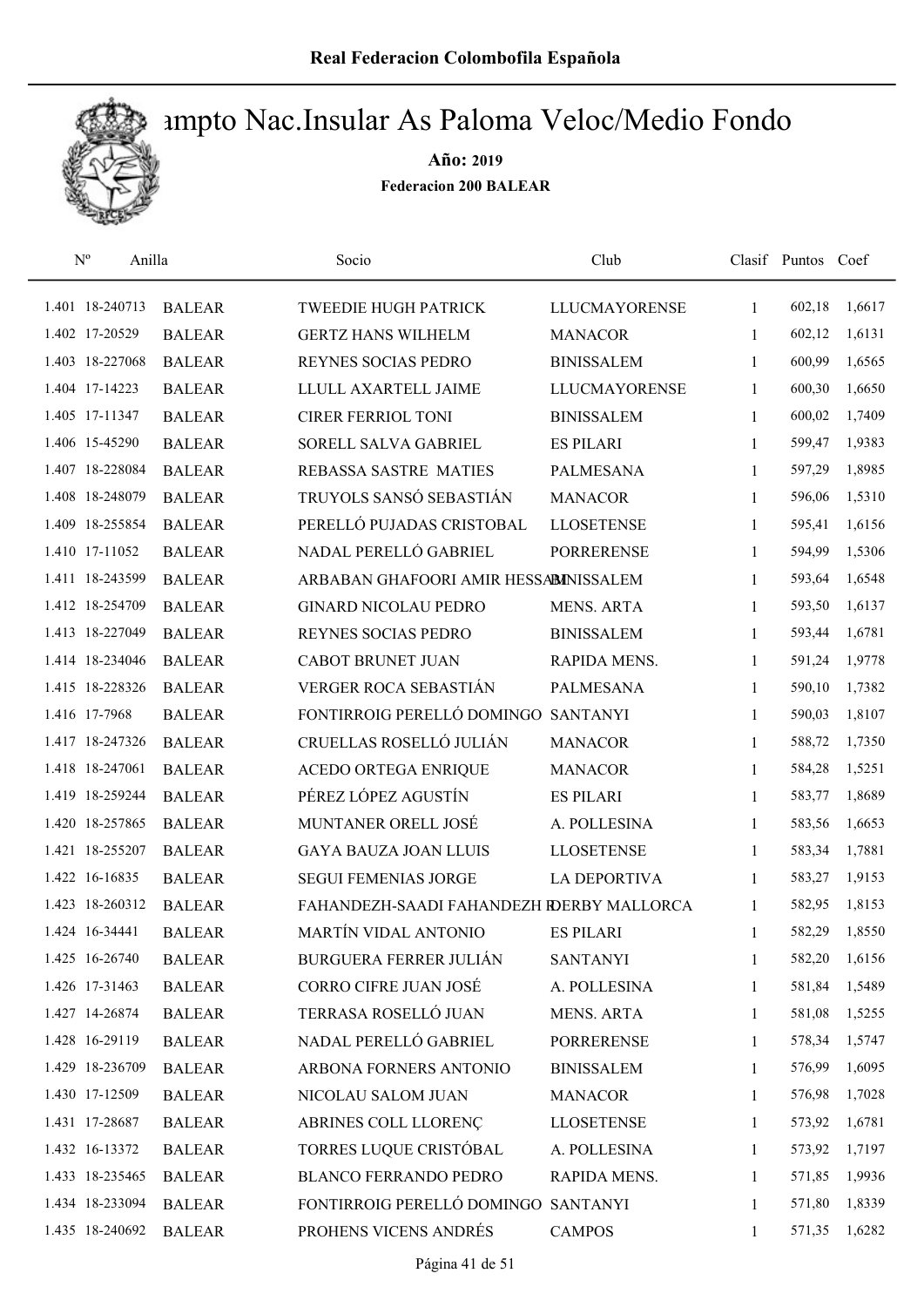

| $\mathbf{N}^{\mathrm{o}}$ | Anilla          |               | Socio                                   | Club                 |              | Clasif Puntos | Coef   |
|---------------------------|-----------------|---------------|-----------------------------------------|----------------------|--------------|---------------|--------|
|                           | 1.436 18-255310 | <b>BALEAR</b> | <b>GAYA BAUZA JOAN LLUIS</b>            | <b>LLOSETENSE</b>    | 1            | 571,28        | 1,6116 |
|                           | 1.437 17-35477  | <b>BALEAR</b> | <b>SORELL SALVA GABRIEL</b>             | <b>ES PILARI</b>     | 1            | 570,92        | 1,9800 |
|                           | 1.438 17-10701  | <b>BALEAR</b> | SORELL SALVA GABRIEL                    | <b>ES PILARI</b>     | 1            | 569,73        | 1,9448 |
|                           | 1.439 18-236728 | <b>BALEAR</b> | ARBONA FORNERS ANTONIO                  | <b>BINISSALEM</b>    | 1            | 569,20        | 1,6358 |
|                           | 1.440 18-235431 | <b>BALEAR</b> | TÁNDEM LORENTE CAÑELLAS                 | RAPIDA MENS.         | $\mathbf{1}$ | 569,09        | 1,8650 |
|                           | 1.441 17-6591   | <b>BALEAR</b> | PERELLÓ VIDAL LORENZO                   | <b>SANTANYI</b>      | 1            | 568,59        | 1,6757 |
|                           | 1.442 18-238253 | <b>BALEAR</b> | SASTRE BARBERO LAUREANO                 | <b>CAMPOS</b>        | $\mathbf{1}$ | 566,81        | 1,6982 |
|                           | 1.443 18-241042 | <b>BALEAR</b> | TOMÁS SASTRE LORENZO                    | <b>LLUCMAYORENSE</b> | 1            | 566,74        | 1,7698 |
|                           | 1.444 16-29505  | <b>BALEAR</b> | MARTORELL FULLANA JAIME                 | <b>BINISSALEM</b>    | 1            | 566,68        | 1,8405 |
|                           | 1.445 17-13084  | <b>BALEAR</b> | PROHENS MAS BARTOLOMÉ                   | <b>CAMPOS</b>        | 1            | 566,41        | 1,7110 |
|                           | 1.446 17-11738  | <b>BALEAR</b> | ARBONA FORNERS ANTONIO                  | <b>BINISSALEM</b>    | 1            | 565,97        | 1,7055 |
|                           | 1.447 17-13883  | <b>BALEAR</b> | <b>GINARD LLADÓ JAIME</b>               | <b>CAMPOS</b>        | 1            | 564,43        | 1,6739 |
|                           | 1.448 15-44758  | <b>BALEAR</b> | <b>JAUME OLIVER ANTONIA</b>             | <b>LA DEPORTIVA</b>  | 1            | 562,86        | 1,7727 |
|                           | 1.449 18-239077 | <b>BALEAR</b> | LLADÓ MAS BÁRBARA MAGDALEN AMPOS        |                      | 1            | 561,98        | 1,7334 |
|                           | 1.450 16-39427  | <b>BALEAR</b> | PAYERAS OLIVER PEDRO A.                 | <b>INQUENSE</b>      | 1            | 561,03        | 1,7696 |
|                           | 1.451 18-239461 | <b>BALEAR</b> | ADROVER CASTELLÁ ANDRÉS                 | <b>CAMPOS</b>        | 1            | 560,70        | 1,8651 |
|                           | 1.452 18-246178 | <b>BALEAR</b> | <b>CUTILLAS BERGAS JAIME</b>            | <b>MENS. ARTA</b>    | 1            | 560,48        | 1,5408 |
|                           | 1.453 17-20513  | <b>BALEAR</b> | <b>GERTZ HANS WILHELM</b>               | <b>MANACOR</b>       | 1            | 560,14        | 1,6726 |
|                           | 1.454 18-235053 | <b>BALEAR</b> | <b>VERGER PIZA JUAN</b>                 | <b>BINISSALEM</b>    | 1            | 557,23        | 1,7912 |
|                           | 1.455 17-3168   | <b>BALEAR</b> | IGLESIAS ENGUIS JOAQUÍN                 | <b>LLUCMAYORENSE</b> | 1            | 556,60        | 1,8250 |
|                           | 1.456 17-11175  | <b>BALEAR</b> | <b>SOLER MESTRE PEDRO</b>               | <b>PORRERENSE</b>    | 1            | 554,78        | 1,8006 |
|                           | 1.457 18-227236 | <b>BALEAR</b> | MUÑOZ GUTIÉRREZ MANUEL                  | <b>PALMESANA</b>     | 1            | 553,61        | 1,9805 |
|                           | 1.458 18-259384 | <b>BALEAR</b> | MÁRQUEZ NÚÑEZ MIGUEL                    | <b>PALMESANA</b>     | 1            | 552,94        | 2,0670 |
|                           | 1.459 17-21137  | <b>BALEAR</b> | CRUELLAS ROSELLÓ JULIÁN                 | <b>MANACOR</b>       | 1            | 551,42        | 1,8057 |
|                           | 1.460 17-27425  | <b>BALEAR</b> | ROSELLÓ BRUNET JAIME                    | <b>MENS. ARTA</b>    | 1            | 550,08        | 1,5862 |
|                           | 1.461 17-17533  | <b>BALEAR</b> | TERRASSA COSTA MATEO                    | <b>BINISSALEM</b>    | 1            | 549,92        | 1,8184 |
|                           | 1.462 15-35109  | <b>BALEAR</b> | NADAL PERELLÓ GABRIEL                   | <b>PORRERENSE</b>    | 1            | 549,68        | 1,7602 |
|                           | 1.463 17-14622  | <b>BALEAR</b> | HERNÁNDEZ CABRERA ANTONIO LLUCMAYORENSE |                      | 1            | 547,31        | 1,7226 |
|                           | 1.464 18-235054 | <b>BALEAR</b> | VERGER PIZA JUAN                        | <b>BINISSALEM</b>    | 1            | 547,12        | 1,7099 |
|                           | 1.465 16-41661  | <b>BALEAR</b> | <b>CREUS GARAU BARTOLOMÉ</b>            | <b>LLUCMAYORENSE</b> | 1            | 546,11        | 1,7341 |
|                           | 1.466 17-838    | <b>BALEAR</b> | TÁNDEM MARCOS - PEDRO                   | LA DEPORTIVA         | 1            | 542,88        | 1,9014 |
|                           | 1.467 18-234477 | <b>BALEAR</b> | <b>SALADO RODRÍGUEZ VÍCTOR</b>          | RAPIDA MENS.         | 1            | 541,15        | 1,9996 |
|                           | 1.468 13-32825  | <b>BALEAR</b> | BUÑOLA QUETGLAS PEDRO A.                | <b>INQUENSE</b>      | 1            | 540,91        | 1,7287 |
|                           | 1.469 18-259224 | <b>BALEAR</b> | PÉREZ LÓPEZ AGUSTÍN                     | <b>ES PILARI</b>     | 1            | 540,52        | 1,9765 |
|                           | 1.470 18-258605 | <b>BALEAR</b> | NÚÑEZ TORRES JUAN DE DIOS               | A. POLLESINA         | 1            | 539,80        | 1,7813 |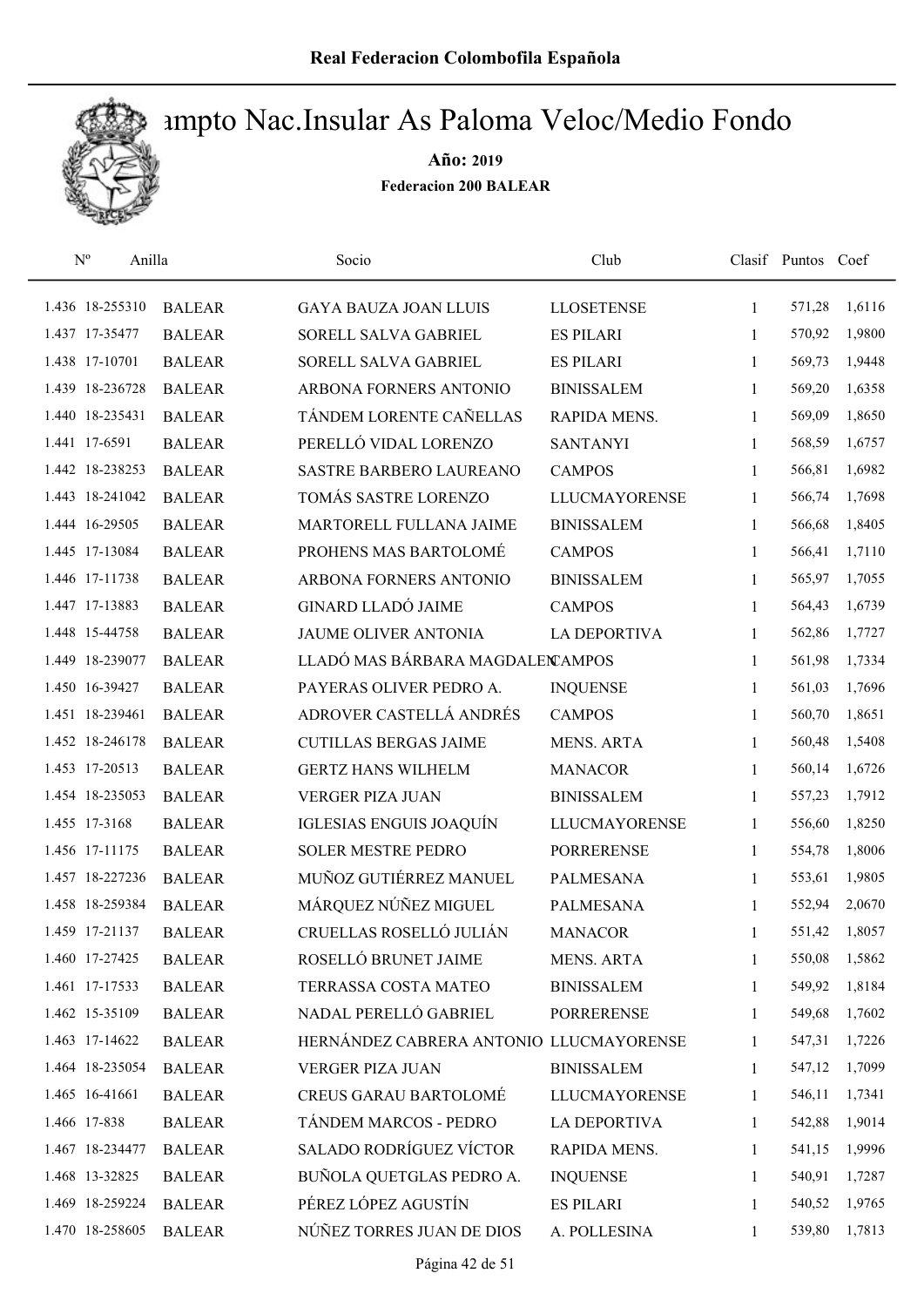

| $\mathbf{N}^{\text{o}}$ | Anilla |               | Socio                                     | Club                 |              | Clasif Puntos Coef |        |
|-------------------------|--------|---------------|-------------------------------------------|----------------------|--------------|--------------------|--------|
| 1.471 17-32319          |        | <b>BALEAR</b> | ROTGER SÁNCHEZ MARCOS                     | RAPIDA MENS.         | 1            | 538,08             | 1,7849 |
| 1.472 18-245581         |        | <b>BALEAR</b> | FERRAGUT SEGUÍ ANTONIO                    | <b>BINISSALEM</b>    | 1            | 536,90             | 1,9140 |
| 1.473 18-228087         |        | <b>BALEAR</b> | <b>REBASSA SASTRE MATIES</b>              | <b>PALMESANA</b>     | 1            | 534,80             | 1,9319 |
| 1.474 18-232520         |        | <b>BALEAR</b> | <b>BLANCH ALCINA ANTONI</b>               | <b>SANTANYI</b>      | 1            | 533,88             | 1,8338 |
| 1.475 17-12654          |        | <b>BALEAR</b> | BARCELÓ SAGRERA SALVADOR                  | <b>CAMPOS</b>        | $\mathbf{1}$ | 533,73             | 1,8633 |
| 1.476 17-19494          |        | <b>BALEAR</b> | <b>SUREDA CABRER DOMINGO</b>              | <b>MANACOR</b>       | $\mathbf{1}$ | 533,22             | 1,7870 |
| 1.477 17-14731          |        | <b>BALEAR</b> | BALLESTER SERVERA SEBASTIÁ LLUCMAYORENSE  |                      | $\mathbf{1}$ | 531,61             | 1,9426 |
| 1.478 17-11619          |        | <b>BALEAR</b> | GONZÁLEZ SITJAR JOSÉ MANUEL PORRERENSE    |                      | $\mathbf{1}$ | 531,21             | 1,8401 |
| 1.479 17-32769          |        | <b>BALEAR</b> | <b>GIL PALACIO H. MARINA</b>              | <b>PALMESANA</b>     | 1            | 527,57             | 1,8157 |
| 1.480 17-10262          |        | <b>BALEAR</b> | ROTGER CIRER GABRIEL                      | RAPIDA MENS.         | 1            | 527,52             | 2,1066 |
| 1.481 17-14435          |        | <b>BALEAR</b> | BARCELÓ TABERNER BARTOLOMÉLUCMAYORENSE    |                      | 1            | 527,23             | 1,7547 |
| 1.482 18-258801         |        | <b>BALEAR</b> | <b>CORRO CIFRE JUAN JOSÉ</b>              | A. POLLESINA         | 1            | 527,11             | 1,7083 |
| 1.483 17-6870           |        | <b>BALEAR</b> | NICOLAU NOGUERA PEDRO                     | <b>SANTANYI</b>      | 1            | 526,69             | 1,8031 |
| 1.484 11-62596          |        | <b>BALEAR</b> | <b>BLANCO FERRANDO PEDRO</b>              | RAPIDA MENS.         | $\mathbf{1}$ | 524,39             | 2,0059 |
| 1.485 18-241585         |        | <b>BALEAR</b> | MONSERRAT RAFAL JULIÁN                    | <b>LLUCMAYORENSE</b> | 1            | 522,50             | 1,7506 |
| 1.486 09-88923          |        | <b>BALEAR</b> | PIZA FERRER ANTONIO LUIS                  | RAPIDA MENS.         | 1            | 522,45             | 2,0968 |
| 1.487 18-227042         |        | <b>BALEAR</b> | REYNES SOCIAS PEDRO                       | <b>BINISSALEM</b>    | $\mathbf{1}$ | 522,21             | 1,6632 |
| 1.488 16-39798          |        | <b>BALEAR</b> | REYNES SOCIAS PEDRO                       | <b>BINISSALEM</b>    | $\mathbf{1}$ | 521,68             | 1,8364 |
| 1.489 18-234031         |        | <b>BALEAR</b> | <b>CABOT BRUNET JUAN</b>                  | RAPIDA MENS.         | $\mathbf{1}$ | 520,85             | 2,0142 |
| 1.490 18-245518         |        | <b>BALEAR</b> | FERRAGUT SEGUÍ ANTONIO                    | <b>BINISSALEM</b>    | $\mathbf{1}$ | 520,72             | 1,9057 |
| 1.491 15-383351         |        | <b>BALEAR</b> | FAHANDEZH-SAADI FAHANDEZH RDERBY MALLORCA |                      | $\mathbf{1}$ | 519,77             | 1,8344 |
| 1.492 18-227786         |        | <b>BALEAR</b> | <b>MIR PASTOR MIGUEL</b>                  | <b>PALMESANA</b>     | 1            | 518,76             | 2,0801 |
| 1.493 16-32339          |        | <b>BALEAR</b> | PROHENS SALOM ANDRÉS                      | <b>LLUCMAYORENSE</b> | $\mathbf{1}$ | 518,32             | 1,9268 |
| 1.494 18-227046         |        | <b>BALEAR</b> | REYNES SOCIAS PEDRO                       | <b>BINISSALEM</b>    | 1            | 517,79             | 1,8607 |
| 1.495 18-228098         |        | <b>BALEAR</b> | REBASSA SASTRE MATIES                     | <b>PALMESANA</b>     | 1            | 516,84             | 2,0947 |
| 1.496 18-258617         |        | <b>BALEAR</b> | NÚÑEZ TORRES JUAN DE DIOS                 | A. POLLESINA         | 1            | 516,72             | 1,6323 |
| 1.497 17-17770          |        | <b>BALEAR</b> | <b>SALAS AMENGUAL ARNALDO</b>             | <b>BINISSALEM</b>    | 1            | 515,55             | 1,8772 |
| 1.498 16-25055          |        | <b>BALEAR</b> | PERELLÓ VIDAL ANTONIO                     | <b>SANTANYI</b>      | 1            | 515,24             | 1,7456 |
| 1.499 17-14951          |        | <b>BALEAR</b> | <b>SERVER RIGO JAIME</b>                  | <b>LLUCMAYORENSE</b> | 1            | 513,80             | 1,8394 |
| 1.500 16-19743          |        | <b>BALEAR</b> | MONSERRAT RAFAL JULIÁN                    | <b>LLUCMAYORENSE</b> | $\mathbf{1}$ | 513,63             | 1,9971 |
| 1.501 18-237505         |        | <b>BALEAR</b> | MARTORELL FULLANA JAIME                   | <b>BINISSALEM</b>    | 1            | 513,25             | 1,7933 |
| 1.502 18-245218         |        | <b>BALEAR</b> | ADROVER LÓPEZ JUAN CARLOS                 | <b>BINISSALEM</b>    | 1            | 512,47             | 1,8703 |
| 1.503 18-254685         |        | <b>BALEAR</b> | <b>GINARD NICOLAU PEDRO</b>               | <b>MENS. ARTA</b>    | 1            | 512,17             | 1,7261 |
| 1.504 15-34766          |        | <b>BALEAR</b> | PUJOL CALAFELL ANTONIO                    | <b>PORRERENSE</b>    | 1            | 509,58             | 1,9849 |
| 1.505 18-226282         |        | <b>BALEAR</b> | QUETGLAS GAMUNDI PEDRO                    | <b>INQUENSE</b>      | 1            | 507,15             | 1,9219 |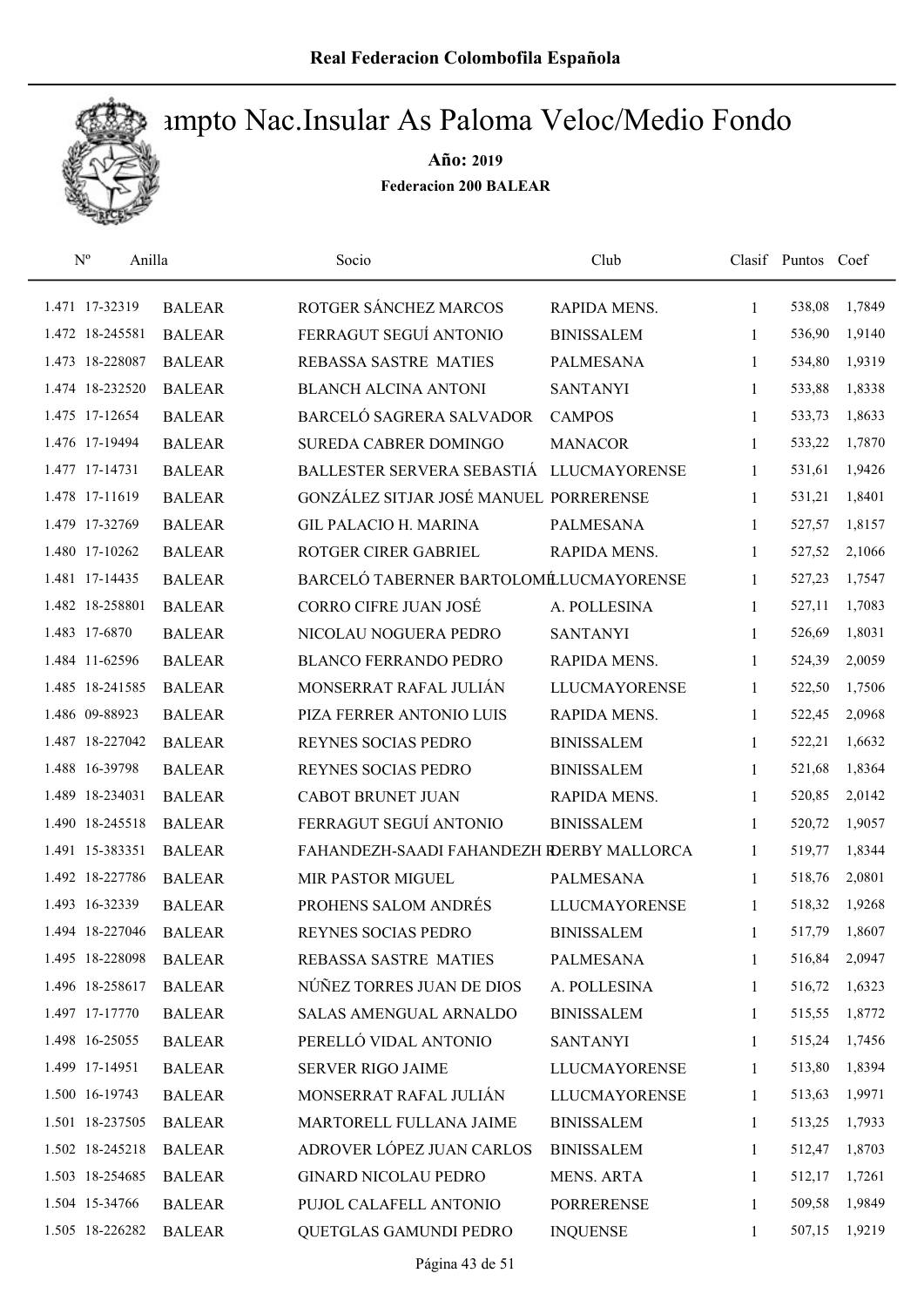

| $\mathbf{N}^{\text{o}}$<br>Anilla |               | Socio                                  | Club                 |              | Clasif Puntos | Coef   |
|-----------------------------------|---------------|----------------------------------------|----------------------|--------------|---------------|--------|
| 1.506 18-227740                   | <b>BALEAR</b> | MIR PASTOR MIGUEL                      | <b>PALMESANA</b>     | $\mathbf{1}$ | 503,94        | 2,1081 |
| 1.507 17-9059                     | <b>BALEAR</b> | <b>CABOT BRUNET JUAN</b>               | <b>RAPIDA MENS.</b>  | 1            | 503,48        | 2,1328 |
| 1.508 17-14350                    | <b>BALEAR</b> | LLULL AXARTELL JAIME                   | <b>LLUCMAYORENSE</b> | $\mathbf{1}$ | 503,40        | 1,8419 |
| 1.509 18-232638                   | <b>BALEAR</b> | MONSERRAT CLAR JUAN                    | <b>SANTANYI</b>      | $\mathbf{1}$ | 503,17        | 1,7949 |
| 1.510 18-233095                   | <b>BALEAR</b> | FONTIRROIG PERELLÓ DOMINGO             | <b>SANTANYI</b>      | $\mathbf{1}$ | 502,98        | 1,9263 |
| 1.511 18-227830                   | <b>BALEAR</b> | MARTÍNEZ POZO JANSEL M.                | <b>PALMESANA</b>     | $\mathbf{1}$ | 502,34        | 2,0233 |
| 1.512 17-8738                     | <b>BALEAR</b> | COLL BARCELÓ ANTONIO                   | RAPIDA MENS.         | $\mathbf{1}$ | 502,19        | 1,7703 |
| 1.513 18-239191                   | <b>BALEAR</b> | LLUCH DUBÓN SANTIAGO                   | <b>CAMPOS</b>        | $\mathbf{1}$ | 500,15        | 1,8275 |
| 1.514 15-34862                    | <b>BALEAR</b> | GORNALS FERRER MIGUEL A.               | <b>PORRERENSE</b>    | 1            | 499,86        | 1,9423 |
| 1.515 17-27576                    | <b>BALEAR</b> | <b>CUTILLAS BERGAS JAIME</b>           | <b>MENS. ARTA</b>    | 1            | 498,81        | 1,5702 |
| 1.516 18-240880                   | <b>BALEAR</b> | <b>CREUS GARAU BARTOLOMÉ</b>           | <b>LLUCMAYORENSE</b> | 1            | 497,04        | 1,7706 |
| 1.517 18-238328                   | <b>BALEAR</b> | SASTRE GONZÁLEZ ÁNGEL                  | <b>CAMPOS</b>        | 1            | 494,56        | 1,8211 |
| 1.518 18-227755                   | <b>BALEAR</b> | MIR PASTOR MIGUEL                      | <b>PALMESANA</b>     | 1            | 484,51        | 2,0084 |
| 1.519 17-8707                     | <b>BALEAR</b> | COLL BARCELÓ ANTONIO                   | <b>RAPIDA MENS.</b>  | 1            | 483,71        | 1,7793 |
| 1.520 18-259272                   | <b>BALEAR</b> | <b>SASTRE SANNA PABLO</b>              | <b>ES PILARI</b>     | $\mathbf{1}$ | 483,66        | 2,0341 |
| 1.521 17-14511                    | <b>BALEAR</b> | PROHENS VICENS ANDRÉS                  | <b>CAMPOS</b>        | $\mathbf{1}$ | 483,59        | 1,9880 |
| 1.522 17-28622                    | <b>BALEAR</b> | ABRINES COLL LLORENÇ                   | <b>LLOSETENSE</b>    | 1            | 483,36        | 1,7440 |
| 1.523 18-260169                   | <b>BALEAR</b> | MARTÍN VIDAL ANTONIO                   | <b>ES PILARI</b>     | $\mathbf{1}$ | 482,47        | 2,0257 |
| 1.524 17-10626                    | <b>BALEAR</b> | FERRER RAMIS GUILLÉN                   | <b>BINISSALEM</b>    | $\mathbf{1}$ | 479,77        | 1,9526 |
| 1.525 18-240670                   | <b>BALEAR</b> | PROHENS VICENS ANDRÉS                  | <b>CAMPOS</b>        | $\mathbf{1}$ | 479,54        | 1,8634 |
| 1.526 17-882                      | <b>BALEAR</b> | TÁNDEM MARCOS - PEDRO                  | <b>LA DEPORTIVA</b>  | $\mathbf{1}$ | 477,72        | 1,7844 |
| 1.527 17-14279                    | <b>BALEAR</b> | LLULL AXARTELL JAIME                   | <b>LLUCMAYORENSE</b> | 1            | 476,50        | 1,8964 |
| 1.528 18-233673                   | <b>BALEAR</b> | AMENGUAL CARRILLO GUILLERMRAPIDA MENS. |                      | 1            | 476,02        | 2,1144 |
| 1.529 16-26339                    | <b>BALEAR</b> | BURGUERA VIDAL ANTONIO                 | <b>SANTANYI</b>      | 1            | 475,95        | 1,8233 |
| 1.530 17-884                      | <b>BALEAR</b> | TÁNDEM MARCOS - PEDRO                  | <b>LA DEPORTIVA</b>  | 1            | 473,82        | 2,0345 |
| 1.531 18-233642                   | <b>BALEAR</b> | AMENGUAL CARRILLO GUILLERMRAPIDA MENS. |                      | 1            | 472,89        | 2,0205 |
| 1.532 15-48263                    | <b>BALEAR</b> | ADROVER VIDAL BARTOLOMÉ                | <b>SANTANYI</b>      | 1            | 469,09        | 1,9213 |
| 1.533 18-233101                   | <b>BALEAR</b> | FONTIRROIG PERELLÓ DOMINGO SANTANYI    |                      | 1            | 468,27        | 1,7538 |
| 1.534 17-17765                    | <b>BALEAR</b> | SALAS AMENGUAL ARNALDO                 | <b>BINISSALEM</b>    | 1            | 468,02        | 1,9224 |
| 1.535 18-233129                   | <b>BALEAR</b> | FONTIRROIG PERELLÓ DOMINGO SANTANYI    |                      | $\mathbf{1}$ | 467,50        | 1,9963 |
| 1.536 18-238285                   | <b>BALEAR</b> | SASTRE GONZÁLEZ ÁNGEL                  | <b>CAMPOS</b>        | 1            | 467,26        | 1,9837 |
| 1.537 18-260586                   | <b>BALEAR</b> | MONTSERRAT PUJOL JUAN                  | <b>LA DEPORTIVA</b>  | 1            | 466,64        | 1,8853 |
| 1.538 16-27756                    | <b>BALEAR</b> | VILCHES VILCHES TORCUATO               | <b>ES PILARI</b>     | 1            | 462,92        | 2,0434 |
| 1.539 16-12426                    | <b>BALEAR</b> | MAHINDO ALEMANY ANTONI J.              | <b>BINISSALEM</b>    | 1            | 462,39        | 1,7862 |
| 1.540 18-234076                   | <b>BALEAR</b> | CABOT BRUNET JUAN                      | RAPIDA MENS.         | 1            | 461,84        | 2,1845 |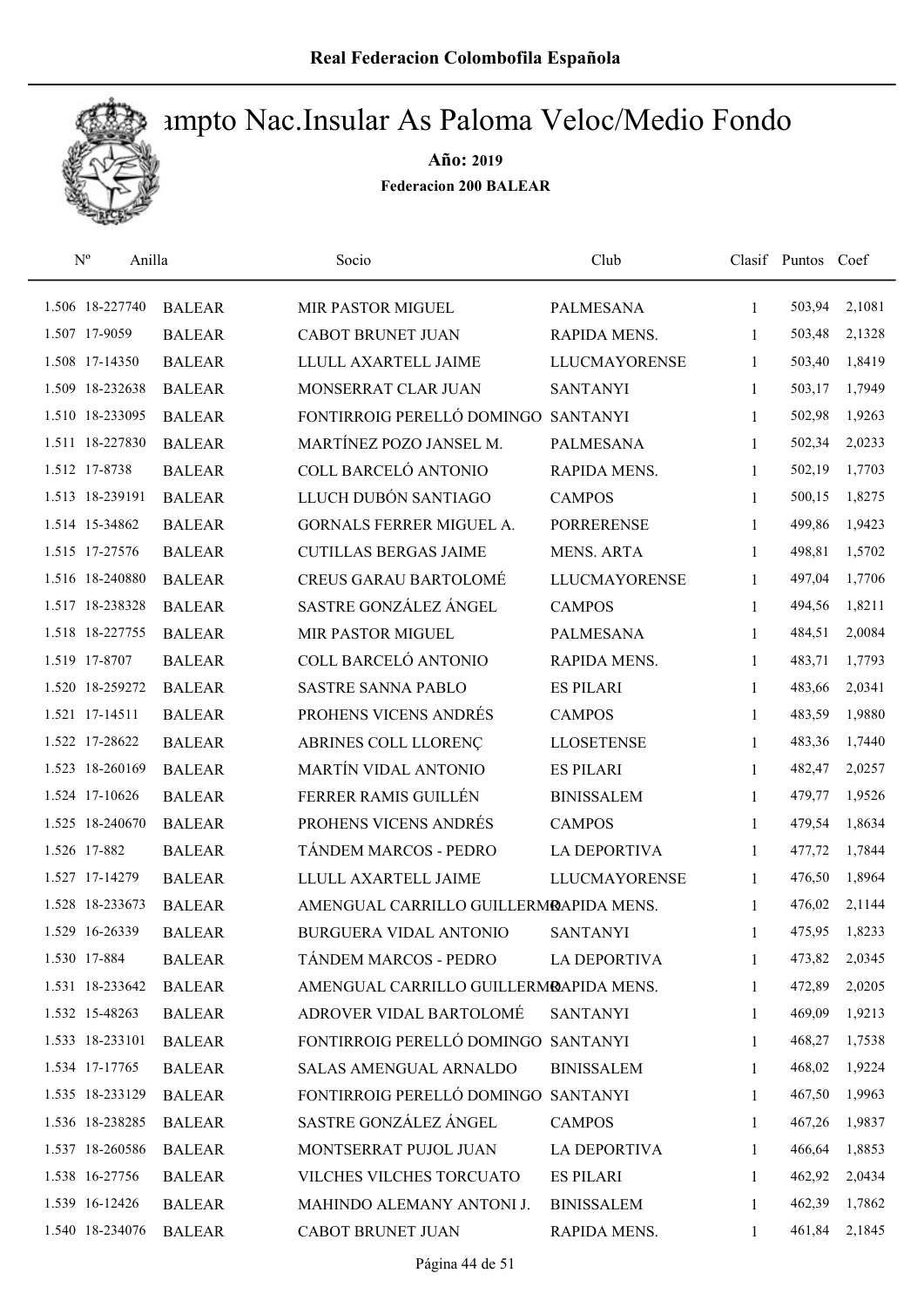

| $\mathbf{N}^{\text{o}}$ | Anilla        | Socio                                    | Club                 |              | Clasif Puntos Coef |        |
|-------------------------|---------------|------------------------------------------|----------------------|--------------|--------------------|--------|
| 1.541 18-237519         | <b>BALEAR</b> | MARTORELL FULLANA JAIME                  | <b>BINISSALEM</b>    | $\mathbf{1}$ | 460,54             | 1,7642 |
| 1.542 16-20460          | <b>BALEAR</b> | BALLESTER SERVERA SEBASTIÁ               | <b>LLUCMAYORENSE</b> | 1            | 457,89             | 1,7873 |
| 1.543 18-259830         | <b>BALEAR</b> | MÁRQUEZ NÚÑEZ MIGUEL                     | <b>PALMESANA</b>     | $\mathbf{1}$ | 457,07             | 2,0750 |
| 1.544 18-258823         | <b>BALEAR</b> | CORRO CIFRE JUAN JOSÉ                    | A. POLLESINA         | $\mathbf{1}$ | 456,45             | 1,8386 |
| 1.545 18-247374         | <b>BALEAR</b> | CRUELLAS ROSELLÓ JULIÁN                  | <b>MANACOR</b>       | $\mathbf{1}$ | 456,40             | 1,7249 |
| 1.546 17-15249          | <b>BALEAR</b> | BONET ESCALAS BERNARDO                   | <b>LLUCMAYORENSE</b> | $\mathbf{1}$ | 453,82             | 2,0863 |
| 1.547 17-36418          | <b>BALEAR</b> | <b>GONZÁLEZ FERRER SALVADOR</b>          | PALMESANA            | $\mathbf{1}$ | 453,56             | 2,0417 |
| 1.548 17-253            | <b>BALEAR</b> | <b>SEGUI FEMENIAS JORGE</b>              | <b>LA DEPORTIVA</b>  | $\mathbf{1}$ | 451,90             | 2,0475 |
| 1.549 18-255476         | <b>BALEAR</b> | <b>CASTOR SASTRE BERNARDO</b>            | <b>LLOSETENSE</b>    | 1            | 448,20             | 1,6608 |
| 1.550 18-244220         | <b>BALEAR</b> | ORDINAS SALVA JOAN                       | <b>BINISSALEM</b>    | 1            | 447,66             | 2,1495 |
| 1.551 17-10933          | <b>BALEAR</b> | PARETS SEGUI JOAN                        | <b>BINISSALEM</b>    | 1            | 446,85             | 2,0409 |
| 1.552 17-14789          | <b>BALEAR</b> | BALLESTER SERVERA SEBASTIÁ LLUCMAYORENSE |                      | 1            | 445,45             | 1,8098 |
| 1.553 18-259884         | <b>BALEAR</b> | MONTILLA MORENO FRANCISCO ÆS PILARI      |                      | 1            | 445,39             | 2,0553 |
| 1.554 17-8859           | <b>BALEAR</b> | PIZA FERRER ANTONIO LUIS                 | RAPIDA MENS.         | $\mathbf{1}$ | 444,05             | 2,0768 |
| 1.555 18-237298         | <b>BALEAR</b> | <b>CIRER FERRIOL TONI</b>                | <b>BINISSALEM</b>    | 1            | 444,00             | 2,0647 |
| 1.556 18-254301         | <b>BALEAR</b> | LLANERAS SUREDA JAIME                    | <b>MENS. ARTA</b>    | 1            | 443,75             | 1,6167 |
| 1.557 18-232744         | <b>BALEAR</b> | <b>BURGUERA FERRER JULIÁN</b>            | <b>SANTANYI</b>      | 1            | 442,91             | 1,9874 |
| 1.558 18-227993         | <b>BALEAR</b> | FERNANDEZ FERNANDEZ DAVID                | <b>BINISSALEM</b>    | $\mathbf{1}$ | 438,58             | 2,0703 |
| 1.559 18-241511         | <b>BALEAR</b> | OLLER MOJER MIGUEL ÁNGEL                 | <b>LLUCMAYORENSE</b> | $\mathbf{1}$ | 438,51             | 2,1042 |
| 1.560 17-31275          | <b>BALEAR</b> | SALAS LLADÓ MIGUEL                       | A. POLLESINA         | $\mathbf{1}$ | 431,27             | 1,7299 |
| 1.561 17-18026          | <b>BALEAR</b> | BIBILONI JAUME ANTONIO                   | <b>BINISSALEM</b>    | $\mathbf{1}$ | 428,54             | 1,9905 |
| 1.562 16-34713          | <b>BALEAR</b> | MOREY BARCELÓ SEBASTIÁN                  | <b>RAPIDA MENS.</b>  | 1            | 428,02             | 2,0683 |
| 1.563 16-41801          | <b>BALEAR</b> | VADELL FUSTER BUENAVENTURAMANACOR        |                      | 1            | 427,97             | 1,6799 |
| 1.564 16-33151          | <b>BALEAR</b> | <b>BARCELÓ GARCÍAS JAIME</b>             | <b>CAMPOS</b>        | 1            | 427,55             | 1,8141 |
| 1.565 14-35191          | <b>BALEAR</b> | <b>BARCELÓ GARCÍAS JAIME</b>             | <b>CAMPOS</b>        | 1            | 427,08             | 1,8185 |
| 1.566 16-28607          | <b>BALEAR</b> | FERRER RAMIS GUILLÉN                     | <b>BINISSALEM</b>    | 1            | 425,57             | 1,9378 |
| 1.567 17-11553          | <b>BALEAR</b> | TÁNDEM MUNTANER - MORA                   | <b>PORRERENSE</b>    | 1            | 425,35             | 1,9967 |
| 1.568 16-44636          | <b>BALEAR</b> | ROSELLÓ BRUNET JAIME                     | <b>MENS. ARTA</b>    | 1            | 423,83             | 1,6696 |
| 1.569 15-60240          | <b>BALEAR</b> | ROSELLÓ BRUNET JAIME                     | <b>MENS. ARTA</b>    | 1            | 423,61             | 1,6737 |
| 1.570 18-253621         | <b>BALEAR</b> | LEBRÓN LINARES JOSÉ                      | <b>MANACOR</b>       | 1            | 421,25             | 1,7415 |
| 1.571 18-237612         | <b>BALEAR</b> | FERRER RAMIS GUILLÉN                     | <b>BINISSALEM</b>    | 1            | 420,11             | 1,8229 |
| 1.572 18-233537         | <b>BALEAR</b> | <b>SALVA FERRA PABLO</b>                 | RAPIDA MENS.         | 1            | 419,53             | 2,2261 |
| 1.573 17-31167          | <b>BALEAR</b> | SERVERA BORDOY JOSÉ                      | A. POLLESINA         | 1            | 419,40             | 1,8738 |
| 1.574 18-237608         | <b>BALEAR</b> | FERRER RAMIS GUILLÉN                     | <b>BINISSALEM</b>    | 1            | 419,08             | 1,8272 |
| 1.575 16-44635          | <b>BALEAR</b> | ROSELLÓ BRUNET JAIME                     | MENS. ARTA           | 1            | 418,03             | 1,6898 |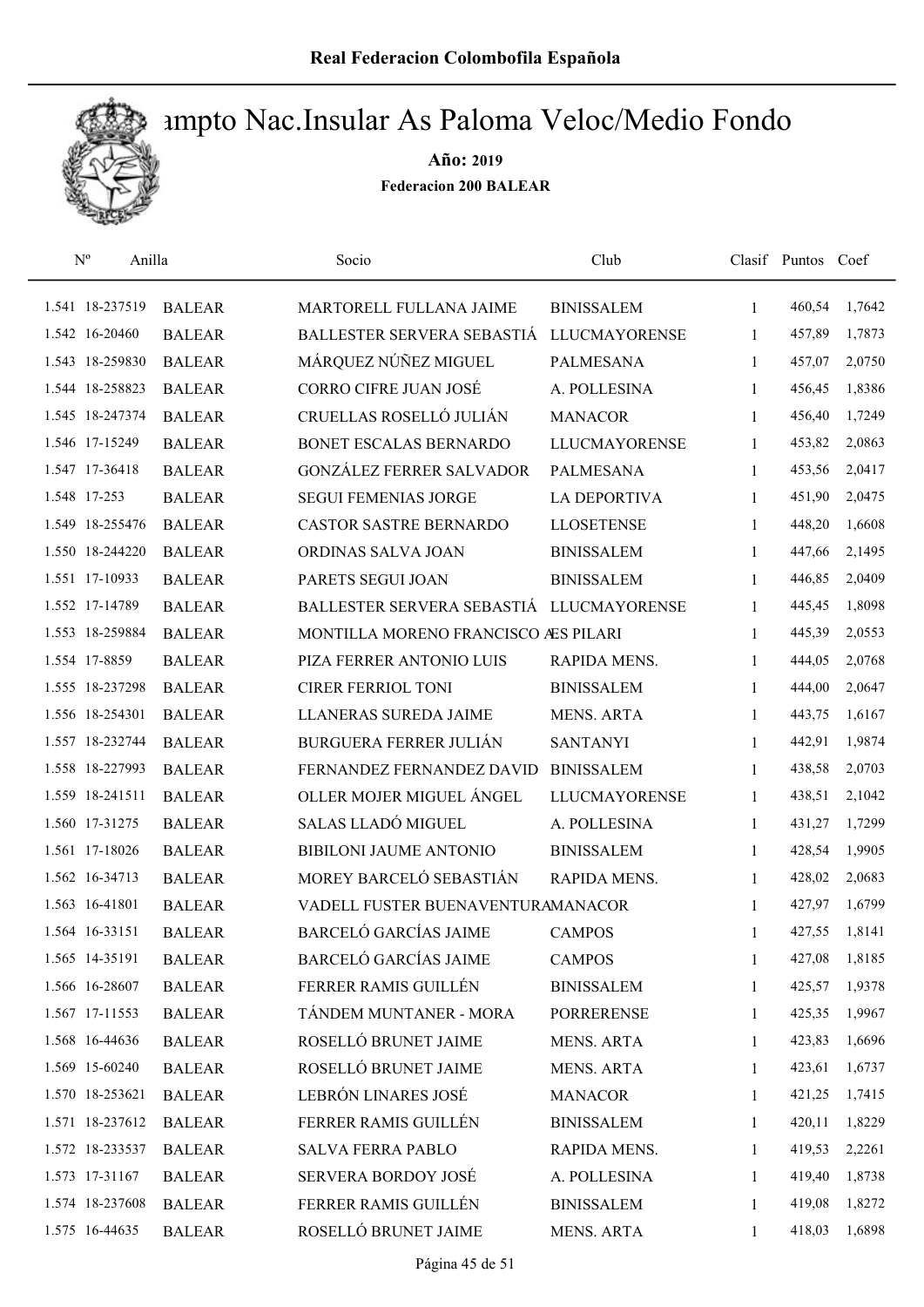

| $\mathrm{N}^{\rm o}$<br>Anilla |               | Socio                                 | Club                 |              | Clasif Puntos Coef |        |
|--------------------------------|---------------|---------------------------------------|----------------------|--------------|--------------------|--------|
| 1.576 17-10614                 | <b>BALEAR</b> | FERRER RAMIS GUILLÉN                  | <b>BINISSALEM</b>    | $\mathbf{1}$ | 417,70             | 1,8315 |
| 1.577 18-237616                | <b>BALEAR</b> | FERRER RAMIS GUILLÉN                  | <b>BINISSALEM</b>    | 1            | 417,42             | 1,8358 |
| 1.578 18-255222                | <b>BALEAR</b> | ROSELLÓ PONT MIGUEL                   | <b>LLOSETENSE</b>    | $\mathbf{1}$ | 416,53             | 1,8977 |
| 1.579 16-44625                 | <b>BALEAR</b> | ROSELLÓ BRUNET JAIME                  | <b>MENS. ARTA</b>    | $\mathbf{1}$ | 416,04             | 1,6979 |
| 1.580 17-20832                 | <b>BALEAR</b> | VADELL FUSTER BUENAVENTURAMANACOR     |                      | $\mathbf{1}$ | 415,73             | 1,7166 |
| 1.581 18-232671                | <b>BALEAR</b> | MONSERRAT CLAR JUAN                   | <b>SANTANYI</b>      | $\mathbf{1}$ | 414,34             | 1,9900 |
| 1.582 18-235250                | <b>BALEAR</b> | VICH SALOM BARTOLOMÉ                  | RAPIDA MENS.         | $\mathbf{1}$ | 412,80             | 2,1035 |
| 1.583 18-258864                | <b>BALEAR</b> | LUCESCU VALENTIN                      | A. POLLESINA         | $\mathbf{1}$ | 412,70             | 1,7729 |
| 1.584 16-25142                 | <b>BALEAR</b> | SERRA BONET ANTONIO                   | <b>SANTANYI</b>      | 1            | 409,31             | 1,8210 |
| 1.585 18-235359                | <b>BALEAR</b> | RODRÍGUEZ MARTÍN JOSÉ                 | RAPIDA MENS.         | 1            | 407,97             | 2,2509 |
| 1.586 17-34656                 | <b>BALEAR</b> | <b>CUTILLAS BERGAS JAIME</b>          | <b>MENS. ARTA</b>    | 1            | 405,97             | 1,8027 |
| 1.587 18-245619                | <b>BALEAR</b> | FERRAGUT SEGUÍ ANTONIO                | <b>BINISSALEM</b>    | 1            | 403,37             | 2,0054 |
| 1.588 18-238554                | <b>BALEAR</b> | ABRAHAM VILA SEBASTIÁN                | <b>CAMPOS</b>        | 1            | 403,36             | 2,0905 |
| 1.589 16-24893                 | <b>BALEAR</b> | MARTÍ VALLES GUILLERMO                | <b>BINISSALEM</b>    | 1            | 402,39             | 2,1059 |
| 1.590 18-232531                | <b>BALEAR</b> | <b>BLANCH ALCINA ANTONI</b>           | <b>SANTANYI</b>      | 1            | 401,97             | 1,9616 |
| 1.591 18-260728                | <b>BALEAR</b> | PIZA GELABERT JOSÉ                    | <b>LA DEPORTIVA</b>  | $\mathbf{1}$ | 398,76             | 2,2789 |
| 1.592 17-28064                 | <b>BALEAR</b> | VILCHES VILCHES TORCUATO              | <b>ES PILARI</b>     | 1            | 396,14             | 2,1035 |
| 1.593 16-24258                 | <b>BALEAR</b> | ARBABAN GHAFOORI AMIR HESSABINISSALEM |                      | $\mathbf{1}$ | 393,83             | 1,9083 |
| 1.594 17-15359                 | <b>BALEAR</b> | LLULL AXARTELL JAIME                  | <b>LLUCMAYORENSE</b> | 1            | 393,21             | 2,1337 |
| 1.595 18-244301                | <b>BALEAR</b> | TERRASSA COSTA MATEO                  | <b>BINISSALEM</b>    | $\mathbf{1}$ | 392,33             | 2,1443 |
| 1.596 18-226628                | <b>BALEAR</b> | BUÑOLA QUETGLAS PEDRO A.              | <b>INQUENSE</b>      | $\mathbf{1}$ | 391,68             | 1,8292 |
| 1.597 18-239193                | <b>BALEAR</b> | LLUCH DUBÓN SANTIAGO                  | <b>CAMPOS</b>        | 1            | 389,33             | 2,0212 |
| 1.598 18-259507                | <b>BALEAR</b> | SORELL SALVA GABRIEL                  | <b>ES PILARI</b>     | 1            | 388,05             | 2,0052 |
| 1.599 18-259478                | <b>BALEAR</b> | <b>VERGER PIZA JUAN</b>               | <b>BINISSALEM</b>    | 1            | 387,45             | 2,1735 |
| 1.600 18-234045                | <b>BALEAR</b> | <b>CABOT BRUNET JUAN</b>              | RAPIDA MENS.         | 1            | 385,99             | 2,2831 |
| 1.601 18-235962                | <b>BALEAR</b> | FANDIÑO RODRÍGUEZ HANZEL              | <b>PALMESANA</b>     | $\mathbf{1}$ | 384,45             | 2,0160 |
| 1.602 18-235566                | <b>BALEAR</b> | MOREY BARCELÓ SEBASTIÁN               | RAPIDA MENS.         | 1            | 383,63             | 2,0284 |
| 1.603 15-36797                 | <b>BALEAR</b> | <b>GINARD GINARD JULIÁN</b>           | <b>CAMPOS</b>        | 1            | 382,39             | 1,8990 |
| 1.604 17-34365                 | <b>BALEAR</b> | PAYERAS OLIVER PEDRO A.               | <b>INQUENSE</b>      | 1            | 381,38             | 1,8334 |
| 1.605 18-236772                | <b>BALEAR</b> | ARBONA FORNERS ANTONIO                | <b>BINISSALEM</b>    | 1            | 379,65             | 1,8807 |
| 1.606 17-14864                 | <b>BALEAR</b> | MONSERRAT RAFAL JULIÁN                | LLUCMAYORENSE        | 1            | 378,99             | 2,1865 |
| 1.607 16-20136                 | <b>BALEAR</b> | MONSERRAT RAFAL JULIÁN                | <b>LLUCMAYORENSE</b> | 1            | 374,55             | 2,0700 |
| 1.608 18-226389                | <b>BALEAR</b> | TORRENS PLANAS MIGUEL                 | <b>INQUENSE</b>      | 1            | 372,02             | 1,8940 |
| 1.609 17-19080                 | <b>BALEAR</b> | VADELL NADAL SALVADOR                 | <b>MANACOR</b>       | 1            | 370,30             | 1,9453 |
| 1.610 14-30331                 | <b>BALEAR</b> | VADELL NADAL SALVADOR                 | <b>MANACOR</b>       | 1            | 370,17             | 1,9493 |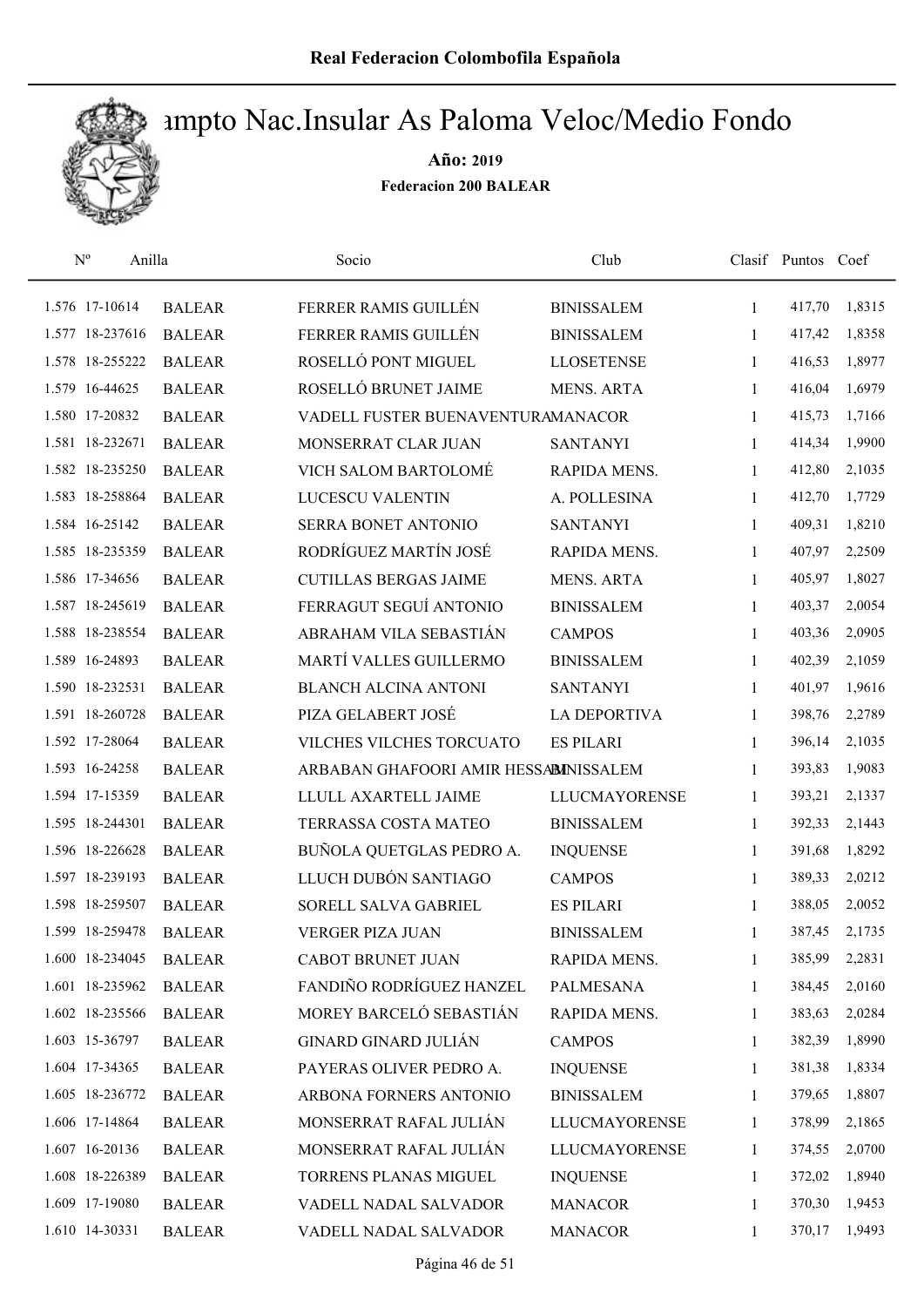

| $\mathbf{N}^{\mathrm{o}}$<br>Anilla |               | Socio                        | Club                 |              | Clasif Puntos Coef |        |
|-------------------------------------|---------------|------------------------------|----------------------|--------------|--------------------|--------|
| 1.611 17-31930                      | <b>BALEAR</b> | <b>LUCESCU VALENTIN</b>      | A. POLLESINA         | 1            | 368,90             | 1,8185 |
| 1.612 16-34231                      | <b>BALEAR</b> | ROTGER CIRER GABRIEL         | RAPIDA MENS.         | $\mathbf{1}$ | 365,22             | 2,3211 |
| 1.613 17-11427                      | <b>BALEAR</b> | TÁNDEM MUNTANER - MORA       | <b>PORRERENSE</b>    | $\mathbf{1}$ | 363,76             | 2,0391 |
| 1.614 17-2367                       | <b>BALEAR</b> | <b>LLABRES DEYA LUCAS</b>    | <b>BINISSALEM</b>    | 1            | 363,05             | 2,0520 |
| 1.615 18-227045                     | <b>BALEAR</b> | REYNES SOCIAS PEDRO          | <b>BINISSALEM</b>    | $\mathbf{1}$ | 358,63             | 1,9699 |
| 1.616 17-32288                      | <b>BALEAR</b> | ROTGER SÁNCHEZ MARCOS        | RAPIDA MENS.         | $\mathbf{1}$ | 358,56             | 2,0386 |
| 1.617 17-12488                      | <b>BALEAR</b> | NICOLAU SALOM JUAN           | <b>MANACOR</b>       | $\mathbf{1}$ | 356,71             | 1,9048 |
| 1.618 18-260696                     | <b>BALEAR</b> | <b>SEGUI FEMENIAS JORGE</b>  | <b>LA DEPORTIVA</b>  | $\mathbf{1}$ | 356,54             | 2,1572 |
| 1.619 17-2314                       | <b>BALEAR</b> | <b>LLABRES DEYA LUCAS</b>    | <b>BINISSALEM</b>    | $\mathbf{1}$ | 355,98             | 2,0597 |
| 1.620 17-11512                      | <b>BALEAR</b> | TÁNDEM MUNTANER - MORA       | <b>PORRERENSE</b>    | 1            | 354,96             | 2,0584 |
| 1.621 16-25904                      | <b>BALEAR</b> | PERELLÓ VIDAL LORENZO        | <b>SANTANYI</b>      | 1            | 353,35             | 2,1184 |
| 1.622 17-14897                      | <b>BALEAR</b> | MONSERRAT RAFAL JULIÁN       | <b>LLUCMAYORENSE</b> | $\mathbf{1}$ | 350,93             | 2,0975 |
| 1.623 17-11712                      | <b>BALEAR</b> | ARBONA FORNERS ANTONIO       | <b>BINISSALEM</b>    | 1            | 350,33             | 1,9201 |
| 1.624 18-235253                     | <b>BALEAR</b> | <b>VICH SALOM BARTOLOMÉ</b>  | RAPIDA MENS.         | $\mathbf{1}$ | 348,58             | 1,9737 |
| 1.625 17-11477                      | <b>BALEAR</b> | TÁNDEM MUNTANER - MORA       | <b>PORRERENSE</b>    | $\mathbf{1}$ | 348,24             | 2,0699 |
| 1.626 18-226277                     | <b>BALEAR</b> | QUETGLAS GAMUNDI PEDRO       | <b>INQUENSE</b>      | 1            | 343,32             | 1,9333 |
| 1.627 17-36027                      | <b>BALEAR</b> | <b>SEGUI FEMENIAS JORGE</b>  | <b>LA DEPORTIVA</b>  | $\mathbf{1}$ | 340,71             | 2,1733 |
| 1.628 18-260475                     | <b>BALEAR</b> | BERNAT FIOL JOSÉ L.          | <b>LA DEPORTIVA</b>  | $\mathbf{1}$ | 340,45             | 2,1579 |
| 1.629 16-29369                      | <b>BALEAR</b> | <b>CIRER FERRIOL TONI</b>    | <b>BINISSALEM</b>    | $\mathbf{1}$ | 331,49             | 2,0895 |
| 1.630 18-228740                     | <b>BALEAR</b> | REBASSA SASTRE MATIES        | <b>PALMESANA</b>     | $\mathbf{1}$ | 331,12             | 2,0719 |
| 1.631 17-10312                      | <b>BALEAR</b> | COLL BARCELÓ ANTONIO         | RAPIDA MENS.         | $\mathbf{1}$ | 329,95             | 2,2151 |
| 1.632 17-12004                      | <b>BALEAR</b> | <b>BARCELÓ GARCÍAS JAIME</b> | <b>CAMPOS</b>        | 1            | 327,13             | 2,0821 |
| 1.633 17-34204                      | <b>BALEAR</b> | POU MESQUIDA JAIME           | <b>MANACOR</b>       | $\mathbf{1}$ | 326,63             | 1,9992 |
| 1.634 17-34169                      | <b>BALEAR</b> | POU MESQUIDA JAIME           | <b>MANACOR</b>       | 1            | 325,79             | 2,0032 |
| 1.635 17-14998                      | <b>BALEAR</b> | <b>SERVER RIGO JAIME</b>     | <b>LLUCMAYORENSE</b> | 1            | 323,91             | 2,1286 |
| 1.636 17-32037                      | <b>BALEAR</b> | LUCESCU VALENTIN             | A. POLLESINA         | 1            | 322,00             | 1,9634 |
| 1.637 16-18318                      | <b>BALEAR</b> | SALADO RODRÍGUEZ VÍCTOR      | RAPIDA MENS.         | 1            | 321,56             | 2,3541 |
| 1.638 17-21065                      | <b>BALEAR</b> | MAYOL ROSSELLÓ PERE          | <b>CAMPOS</b>        | 1            | 319,98             | 2,1132 |
| 1.639 17-7010                       | <b>BALEAR</b> | ADROVER VIDAL BARTOLOMÉ      | <b>SANTANYI</b>      | 1            | 316,83             | 2,1224 |
| 1.640 18-240857                     | <b>BALEAR</b> | <b>CREUS GARAU BARTOLOMÉ</b> | <b>LLUCMAYORENSE</b> | $\mathbf{1}$ | 315,78             | 2,2651 |
| 1.641 15-49494                      | <b>BALEAR</b> | PERELLÓ VIDAL ANTONIO        | <b>SANTANYI</b>      | 1            | 315,28             | 2,1303 |
| 1.642 17-10517                      | <b>BALEAR</b> | MARTORELL FULLANA JAIME      | <b>BINISSALEM</b>    | 1            | 314,43             | 2,1755 |
| 1.643 18-226265                     | <b>BALEAR</b> | QUETGLAS GAMUNDI PEDRO       | <b>INQUENSE</b>      | 1            | 311,07             | 2,1589 |
| 1.644 18-239462                     | <b>BALEAR</b> | ADROVER CASTELLÁ ANDRÉS      | <b>CAMPOS</b>        | 1            | 308,27             | 2,1123 |
| 1.645 17-13473                      | <b>BALEAR</b> | ABRAHAM VILA SEBASTIÁN       | <b>CAMPOS</b>        | 1            | 308,19             | 2,1998 |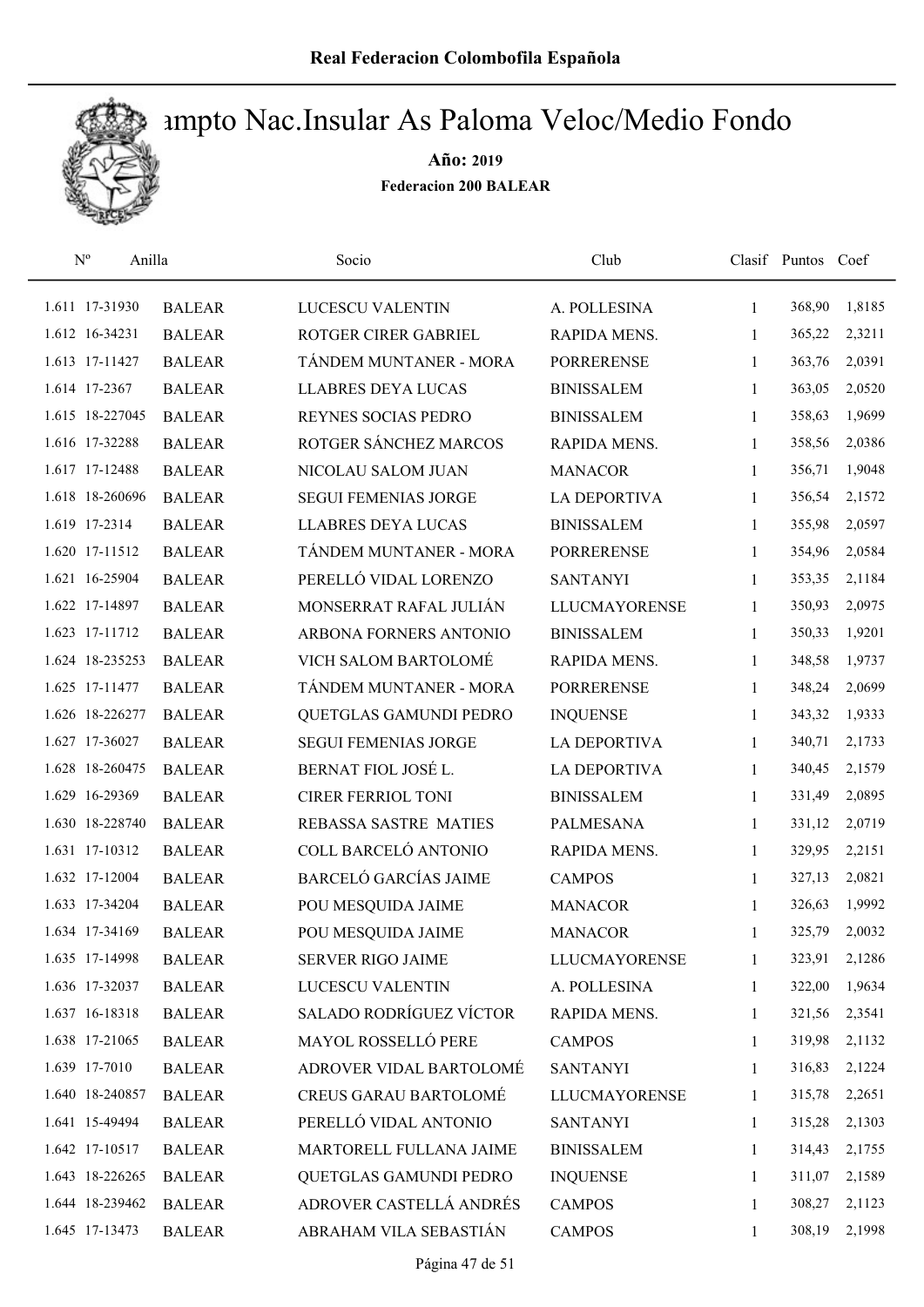

| $\mathbf{N}^{\text{o}}$<br>Anilla |               | Socio                                   | Club                 |              | Clasif Puntos | Coef   |
|-----------------------------------|---------------|-----------------------------------------|----------------------|--------------|---------------|--------|
| 1.646 17-10781                    | <b>BALEAR</b> | PUJOL CALAFELL ANTONIO                  | <b>PORRERENSE</b>    | 1            | 307,92        | 2,0410 |
| 1.647 17-17591                    | <b>BALEAR</b> | TERRASSA COSTA MATEO                    | <b>BINISSALEM</b>    | 1            | 307,90        | 2,0029 |
| 1.648 17-18442                    | <b>BALEAR</b> | PIZA SALOM JUAN MIGUEL                  | <b>BINISSALEM</b>    | 1            | 306,84        | 2,2292 |
| 1.649 18-234534                   | <b>BALEAR</b> | <b>BLANCO FERRANDO PEDRO</b>            | RAPIDA MENS.         | 1            | 305,22        | 2,3680 |
| 1.650 17-12637                    | <b>BALEAR</b> | BARCELÓ SAGRERA SALVADOR                | <b>CAMPOS</b>        | $\mathbf{1}$ | 300,53        | 2,0796 |
| 1.651 18-231122                   | <b>BALEAR</b> | <b>BLANCO FERRANDO PEDRO</b>            | RAPIDA MENS.         | 1            | 298,08        | 2,3726 |
| 1.652 18-257866                   | <b>BALEAR</b> | MUNTANER ORELL JOSÉ                     | A. POLLESINA         | 1            | 297,00        | 1,9936 |
| 1.653 18-237215                   | <b>BALEAR</b> | VIDAL MAS SEBASTIÁN                     | <b>PORRERENSE</b>    | 1            | 295,00        | 2,0854 |
| 1.654 18-232645                   | <b>BALEAR</b> | MONSERRAT CLAR JUAN                     | <b>SANTANYI</b>      | 1            | 286,19        | 2,1905 |
| 1.655 18-243989                   | <b>BALEAR</b> | JANER BENNASAR MIGUEL                   | <b>BINISSALEM</b>    | 1            | 285,94        | 2,0876 |
| 1.656 17-6501                     | <b>BALEAR</b> | PERELLÓ VIDAL LORENZO                   | <b>SANTANYI</b>      | 1            | 285,27        | 2,2005 |
| 1.657 18-244237                   | <b>BALEAR</b> | ORDINAS SALVA JOAN                      | <b>BINISSALEM</b>    | 1            | 284,76        | 2,0544 |
| 1.658 18-255637                   | <b>BALEAR</b> | SÁNCHEZ PERELLÓ JOSÉ G.                 | <b>LLOSETENSE</b>    | 1            | 277,92        | 2,2305 |
| 1.659 18-227774                   | <b>BALEAR</b> | MIR PASTOR MIGUEL                       | <b>PALMESANA</b>     | 1            | 276,94        | 2,3873 |
| 1.660 18-246033                   | <b>BALEAR</b> | RIERA MASSANET ANTONIO                  | <b>MANACOR</b>       | 1            | 276,26        | 1,9553 |
| 1.661 18-237338                   | <b>BALEAR</b> | <b>CIRER FERRIOL TONI</b>               | <b>BINISSALEM</b>    | 1            | 275,65        | 2,2637 |
| 1.662 16-27617                    | <b>BALEAR</b> | TÁNDEM VILCHEZ - SÁNCHEZ                | <b>LLOSETENSE</b>    | 1            | 273,84        | 2,3924 |
| 1.663 18-255121                   | <b>BALEAR</b> | ROSELLÓ PONT MIGUEL                     | <b>LLOSETENSE</b>    | $\mathbf{1}$ | 273,64        | 2,0091 |
| 1.664 15-44389                    | <b>BALEAR</b> | HERNÁNDEZ CABRERA ANTONIO LLUCMAYORENSE |                      | 1            | 273,12        | 2,1945 |
| 1.665 18-248351                   | <b>BALEAR</b> | NICOLAU SALOM JUAN                      | <b>MANACOR</b>       | $\mathbf{1}$ | 269,00        | 1,7901 |
| 1.666 17-2335                     | <b>BALEAR</b> | <b>LLABRES DEYA LUCAS</b>               | <b>BINISSALEM</b>    | $\mathbf{1}$ | 267,55        | 2,2866 |
| 1.667 18-240610                   | <b>BALEAR</b> | PROHENS SALOM ANDRÉS                    | <b>LLUCMAYORENSE</b> | 1            | 267,41        | 2,2501 |
| 1.668 16-263423                   | <b>BALEAR</b> | NADAL PERELLÓ GABRIEL                   | <b>PORRERENSE</b>    | 1            | 266,87        | 1,8086 |
| 1.669 16-39429                    | <b>BALEAR</b> | PAYERAS OLIVER PEDRO A.                 | <b>INQUENSE</b>      | 1            | 263,92        | 1,8567 |
| 1.670 18-245043                   | <b>BALEAR</b> | BIBILONI JAUME ANTONIO                  | <b>BINISSALEM</b>    | 1            | 260,42        | 1,9757 |
| 1.671 17-35237                    | <b>BALEAR</b> | TERRASSA COLOMAR GUILLERMOBINISSALEM    |                      | 1            | 259,82        | 2,0218 |
| 1.672 16-40274                    | <b>BALEAR</b> | LEBRÓN LINARES JOSÉ                     | <b>MANACOR</b>       | 1            | 257,82        | 2,1228 |
| 1.673 17-11598                    | <b>BALEAR</b> | GONZÁLEZ SITJAR JOSÉ MANUEL PORRERENSE  |                      | 1            | 253,80        | 2,0922 |
| 1.674 17-19587                    | <b>BALEAR</b> | JUAN JORDÁ JUAN FCO.                    | <b>MENS. ARTA</b>    | 1            | 253,03        | 1,7450 |
| 1.675 17-33362                    | <b>BALEAR</b> | MONTILLA MORENO FRANCISCO AES PILARI    |                      | 1            | 250,93        | 2,4138 |
| 1.676 18-243769                   | <b>BALEAR</b> | FERNANDEZ FERNANDEZ DAVID BINISSALEM    |                      | 1            | 250,38        | 2,1173 |
| 1.677 17-17697                    | <b>BALEAR</b> | TORRENS PLANAS MIGUEL                   | <b>INQUENSE</b>      | 1            | 248,89        | 1,9809 |
| 1.678 18-245531                   | <b>BALEAR</b> | FERRAGUT SEGUÍ ANTONIO                  | <b>BINISSALEM</b>    | 1            | 246,89        | 1,9710 |
| 1.679 17-2182                     | <b>BALEAR</b> | ADROVER LÓPEZ JUAN CARLOS               | <b>BINISSALEM</b>    | 1            | 245,74        | 2,2815 |
| 1.680 17-14508                    | <b>BALEAR</b> | PROHENS VICENS ANDRÉS                   | <b>CAMPOS</b>        | 1            | 245,07        | 2,0097 |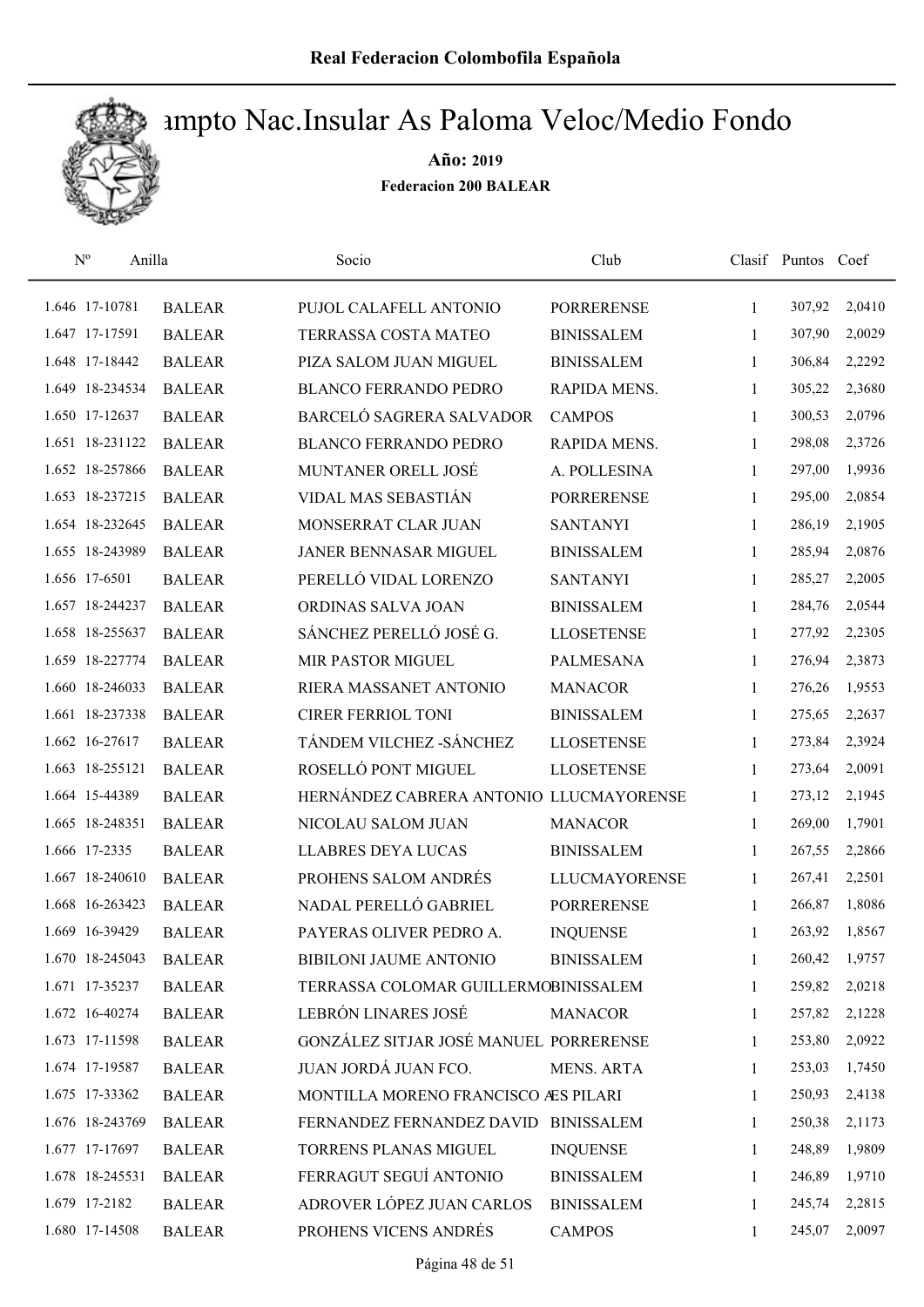

| $\mathbf{N}^{\mathrm{o}}$ | Anilla          |               | Socio                                  | Club                 |              | Clasif Puntos | Coef   |
|---------------------------|-----------------|---------------|----------------------------------------|----------------------|--------------|---------------|--------|
|                           | 1.681 18-257846 | <b>BALEAR</b> | MUNTANER ORELL JOSÉ                    | A. POLLESINA         | 1            | 244,58        | 1,8550 |
|                           | 1.682 17-31160  | <b>BALEAR</b> | <b>SERVERA BORDOY JOSÉ</b>             | A. POLLESINA         | $\mathbf{1}$ | 242,20        | 1,8501 |
|                           | 1.683 18-226611 | <b>BALEAR</b> | BUÑOLA QUETGLAS PEDRO A.               | <b>INQUENSE</b>      | 1            | 242,08        | 1,9438 |
|                           | 1.684 17-17382  | <b>BALEAR</b> | <b>SAURINA MORAGUES MIGUEL</b>         | <b>BINISSALEM</b>    | 1            | 241,76        | 1,9545 |
|                           | 1.685 16-45933  | <b>BALEAR</b> | <b>GAYA BAUZA JOAN LLUIS</b>           | <b>LLOSETENSE</b>    | $\mathbf{1}$ | 241,03        | 1,9659 |
|                           | 1.686 16-264547 | <b>BALEAR</b> | JUAN JORDÁ JUAN FCO.                   | <b>MENS. ARTA</b>    | $\mathbf{1}$ | 239,65        | 1,9647 |
|                           | 1.687 18-265485 | <b>BALEAR</b> | LLUCH DUBÓN SANTIAGO                   | <b>CAMPOS</b>        | $\mathbf{1}$ | 238,23        | 2,0182 |
|                           | 1.688 18-227958 | <b>BALEAR</b> | FERNANDEZ FERNANDEZ DAVID              | <b>BINISSALEM</b>    | 1            | 234,18        | 2,1358 |
|                           | 1.689 18-232649 | <b>BALEAR</b> | MONSERRAT CLAR JUAN                    | <b>SANTANYI</b>      | 1            | 232,39        | 1,9272 |
|                           | 1.690 17-10511  | <b>BALEAR</b> | MARTORELL FULLANA JAIME                | <b>BINISSALEM</b>    | 1            | 232,14        | 2,2756 |
|                           | 1.691 17-34378  | <b>BALEAR</b> | PAYERAS OLIVER PEDRO A.                | <b>INQUENSE</b>      | 1            | 230,50        | 2,0585 |
|                           | 1.692 16-13283  | <b>BALEAR</b> | TÁNDEM VILCHEZ - SÁNCHEZ               | <b>LLOSETENSE</b>    | 1            | 229,60        | 2,1101 |
|                           | 1.693 17-16200  | <b>BALEAR</b> | LUCESCU VALENTIN                       | A. POLLESINA         | 1            | 228,03        | 1,8707 |
|                           | 1.694 18-258566 | <b>BALEAR</b> | TORRES CERDA SEBASTIÁN                 | A. POLLESINA         | 1            | 227,25        | 1,8857 |
|                           | 1.695 16-38419  | <b>BALEAR</b> | ADRÓVER FORNES CARLOS                  | <b>BINISSALEM</b>    | 1            | 225,64        | 2,1411 |
|                           | 1.696 16-24191  | <b>BALEAR</b> | SAURINA MORAGUES MIGUEL                | <b>BINISSALEM</b>    | 1            | 225,48        | 1,9943 |
|                           | 1.697 18-244227 | <b>BALEAR</b> | ORDINAS SALVA JOAN                     | <b>BINISSALEM</b>    | 1            | 225,40        | 2,0954 |
|                           | 1.698 15-34610  | <b>BALEAR</b> | PUJOL CALAFELL ANTONIO                 | <b>PORRERENSE</b>    | $\mathbf{1}$ | 224,93        | 2,4003 |
|                           | 1.699 18-233187 | <b>BALEAR</b> | LLADÓ SERVERA LUCAS                    | <b>SANTANYI</b>      | 1            | 224,78        | 2,2478 |
|                           | 1.700 18-226613 | <b>BALEAR</b> | BUÑOLA QUETGLAS PEDRO A.               | <b>INQUENSE</b>      | $\mathbf{1}$ | 223,35        | 1,9336 |
|                           | 1.701 17-2390   | <b>BALEAR</b> | <b>LLABRES DEYA LUCAS</b>              | <b>BINISSALEM</b>    | $\mathbf{1}$ | 222,54        | 2,0747 |
|                           | 1.702 16-13311  | <b>BALEAR</b> | TORRES LUQUE CRISTÓBAL                 | A. POLLESINA         | 1            | 222,19        | 2,1421 |
|                           | 1.703 17-2635   | <b>BALEAR</b> | <b>GIL PALACIO H. MARINA</b>           | <b>PALMESANA</b>     | $\mathbf{1}$ | 221,61        | 2,1636 |
|                           | 1.704 17-13901  | <b>BALEAR</b> | <b>JAUME SATRE JUAN</b>                | <b>LLUCMAYORENSE</b> | 1            | 221,42        | 2,0819 |
|                           | 1.705 18-238809 | <b>BALEAR</b> | <b>GINARD LLADÓ JAIME</b>              | <b>CAMPOS</b>        | 1            | 221,08        | 2,0020 |
|                           | 1.706 18-243500 | <b>BALEAR</b> | SAURINA MORAGUES MIGUEL                | <b>BINISSALEM</b>    | 1            | 221,05        | 2,0208 |
|                           | 1.707 18-232808 | <b>BALEAR</b> | <b>BURGUERA VIDAL ANTONIO</b>          | <b>SANTANYI</b>      | 1            | 219,72        | 2,2423 |
|                           | 1.708 17-27470  | <b>BALEAR</b> | ROSELLÓ BRUNET JAIME                   | <b>MENS. ARTA</b>    | 1            | 218,50        | 1,7784 |
|                           | 1.709 18-235184 | <b>BALEAR</b> | <b>BALLESTER AMER ANTONIO</b>          | RAPIDA MENS.         | 1            | 218,23        | 2,4437 |
|                           | 1.710 18-248367 | <b>BALEAR</b> | NICOLAU SALOM JUAN                     | <b>MANACOR</b>       | 1            | 217,99        | 1,8482 |
|                           | 1.711 18-241066 | <b>BALEAR</b> | BARCELÓ TABERNER BARTOLOMÉLUCMAYORENSE |                      | $\mathbf{1}$ | 217,12        | 2,2204 |
|                           | 1.712 18-232530 | <b>BALEAR</b> | <b>BLANCH ALCINA ANTONI</b>            | <b>SANTANYI</b>      | 1            | 216,84        | 2,2418 |
|                           | 1.713 18-243994 | <b>BALEAR</b> | JANER BENNASAR MIGUEL                  | <b>BINISSALEM</b>    | 1            | 216,32        | 2,2795 |
|                           | 1.714 18-235301 | <b>BALEAR</b> | RODRÍGUEZ MARTÍN JOSÉ                  | RAPIDA MENS.         | 1            | 215,41        | 2,2108 |
|                           | 1.715 12-41660  | <b>BALEAR</b> | RODRÍGUEZ MARTÍN JOSÉ                  | RAPIDA MENS.         | 1            | 214,04        | 2,2156 |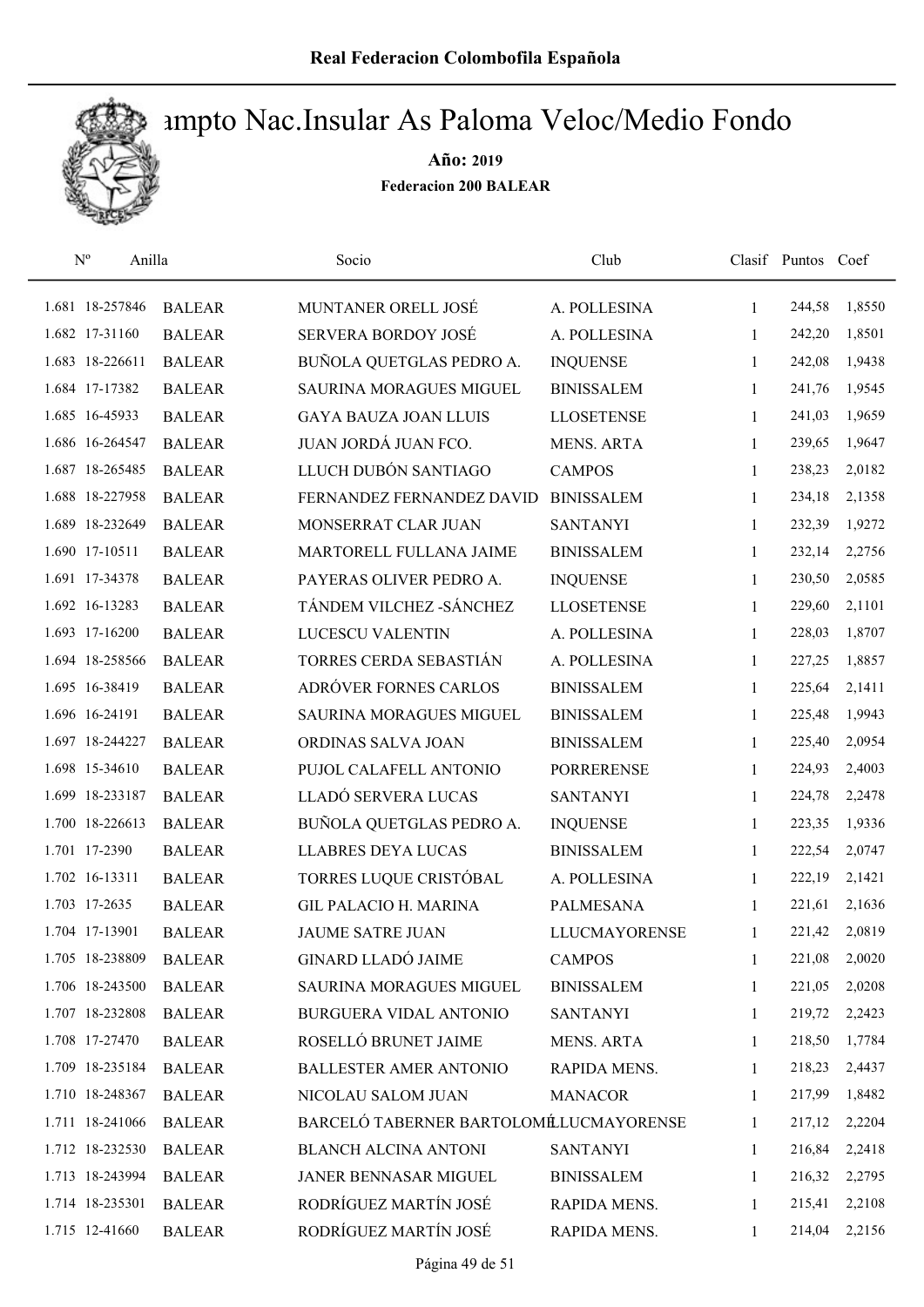

| $\mathbf{N}^{\text{o}}$<br>Anilla |               | Socio                                  | Club                 |              | Clasif Puntos Coef |        |
|-----------------------------------|---------------|----------------------------------------|----------------------|--------------|--------------------|--------|
| 1.716 16-20982                    | <b>BALEAR</b> | OLLER MOJER MIGUEL ÁNGEL               | <b>LLUCMAYORENSE</b> | 1            | 213,78             | 2,0648 |
| 1.717 17-32178                    | <b>BALEAR</b> | ROTGER CIRER GABRIEL                   | RAPIDA MENS.         | 1            | 212,86             | 2,5356 |
| 1.718 17-11696                    | <b>BALEAR</b> | GONZÁLEZ SITJAR JOSÉ MANUEL PORRERENSE |                      | 1            | 212,46             | 2,1110 |
| 1.719 18-233084                   | <b>BALEAR</b> | FONTIRROIG PERELLÓ DOMINGO SANTANYI    |                      | 1            | 212,34             | 2,0513 |
| 1.720 17-31733                    | <b>BALEAR</b> | VARA MARQUET GREGORIO                  | A. POLLESINA         | $\mathbf{1}$ | 212,31             | 1,9506 |
| 1.721 17-7603                     | <b>BALEAR</b> | BURGUERA VIDAL ANTONIO                 | <b>SANTANYI</b>      | $\mathbf{1}$ | 210,13             | 2,2593 |
| 1.722 16-33509                    | <b>BALEAR</b> | <b>BARCELÓ GARCÍAS JAIME</b>           | <b>CAMPOS</b>        | $\mathbf{1}$ | 209,34             | 2,0292 |
| 1.723 18-244302                   | <b>BALEAR</b> | TERRASSA COSTA MATEO                   | <b>BINISSALEM</b>    | $\mathbf{1}$ | 209,03             | 2,1291 |
| 1.724 17-8991                     | <b>BALEAR</b> | VICH SALOM BARTOLOMÉ                   | RAPIDA MENS.         | 1            | 206,37             | 2,0672 |
| 1.725 18-247134                   | <b>BALEAR</b> | BLANQUER DOMENGE GUILLERMOMANACOR      |                      | 1            | 206,16             | 1,9346 |
| 1.726 17-28082                    | <b>BALEAR</b> | VILCHES VILCHES TORCUATO               | <b>ES PILARI</b>     | 1            | 205,98             | 2,4692 |
| 1.727 17-7727                     | <b>BALEAR</b> | <b>SERRA BONET ANTONIO</b>             | <b>SANTANYI</b>      | 1            | 205,71             | 1,9982 |
| 1.728 18-254720                   | <b>BALEAR</b> | <b>GINARD NICOLAU PEDRO</b>            | <b>MENS. ARTA</b>    | 1            | 204,73             | 2,0675 |
| 1.729 17-11370                    | <b>BALEAR</b> | PUJOL CALAFELL ANTONIO                 | <b>PORRERENSE</b>    | 1            | 202,80             | 2,2066 |
| 1.730 18-239202                   | <b>BALEAR</b> | GOMIS TOMÁS PEDRO A.                   | <b>CAMPOS</b>        | 1            | 200,57             | 2,0727 |
| 1.731 18-232542                   | <b>BALEAR</b> | <b>BLANCH ALCINA ANTONI</b>            | <b>SANTANYI</b>      | 1            | 199,63             | 2,2715 |
| 1.732 17-13733                    | <b>BALEAR</b> | <b>GINARD GINARD JULIÁN</b>            | <b>CAMPOS</b>        | 1            | 199,46             | 2,0787 |
| 1.733 18-244251                   | <b>BALEAR</b> | ORDINAS SALVA JOAN                     | <b>BINISSALEM</b>    | 1            | 199,21             | 2,2077 |
| 1.734 18-253544                   | <b>BALEAR</b> | <b>CUTILLAS BERGAS JAIME</b>           | <b>MENS. ARTA</b>    | 1            | 198,78             | 2,0720 |
| 1.735 15-30581                    | <b>BALEAR</b> | MONSERRAT RAFAL JULIÁN                 | <b>LLUCMAYORENSE</b> | $\mathbf{1}$ | 194,67             | 2,1532 |
| 1.736 17-14587                    | <b>BALEAR</b> | PROHENS VICENS ANDRÉS                  | <b>CAMPOS</b>        | $\mathbf{1}$ | 190,30             | 2,1002 |
| 1.737 17-11744                    | <b>BALEAR</b> | ARBONA FORNERS ANTONIO                 | <b>BINISSALEM</b>    | 1            | 186,45             | 2,0900 |
| 1.738 17-7624                     | <b>BALEAR</b> | <b>BURGUERA VIDAL ANTONIO</b>          | <b>SANTANYI</b>      | 1            | 186,05             | 2,2891 |
| 1.739 17-20395                    | <b>BALEAR</b> | TÁNDEM JORDI - TOLO                    | <b>MANACOR</b>       | 1            | 183,05             | 2,1414 |
| 1.740 17-7702                     | <b>BALEAR</b> | <b>BURGUERA VIDAL ANTONIO</b>          | <b>SANTANYI</b>      | 1            | 180,26             | 2,3061 |
| 1.741 18-228350                   | <b>BALEAR</b> | VERGER ROCA SEBASTIÁN                  | <b>PALMESANA</b>     | $\mathbf{1}$ | 179,82             | 2,2646 |
| 1.742 17-19437                    | <b>BALEAR</b> | SUREDA CABRER DOMINGO                  | <b>MANACOR</b>       | 1            | 179,21             | 1,9483 |
| 1.743 18-259276                   | <b>BALEAR</b> | SASTRE SANNA PABLO                     | <b>ES PILARI</b>     | 1            | 179,08             | 2,5246 |
| 1.744 17-34361                    | <b>BALEAR</b> | PAYERAS OLIVER PEDRO A.                | <b>INQUENSE</b>      | 1            | 177,73             | 1,9777 |
| 1.745 18-259861                   | <b>BALEAR</b> | <b>SASTRE SANNA PABLO</b>              | <b>ES PILARI</b>     | 1            | 175,15             | 2,1725 |
| 1.746 15-28411                    | <b>BALEAR</b> | LLANERAS SUREDA JAIME                  | <b>MENS. ARTA</b>    | $\mathbf{1}$ | 175,00             | 1,8819 |
| 1.747 17-31477                    | <b>BALEAR</b> | CORRO CIFRE JUAN JOSÉ                  | A. POLLESINA         | 1            | 175,00             | 1,9289 |
| 1.748 18-254352                   | <b>BALEAR</b> | LLANERAS SUREDA JAIME                  | <b>MENS. ARTA</b>    | 1            | 174,26             | 1,8859 |
| 1.749 18-235506                   | <b>BALEAR</b> | MOREY BARCELÓ SEBASTIÁN                | RAPIDA MENS.         | 1            | 174,05             | 2,1916 |
| 1.750 17-35725                    | <b>BALEAR</b> | MOREY BARCELÓ SEBASTIÁN                | RAPIDA MENS.         | 1            | 171,93             | 2,5526 |